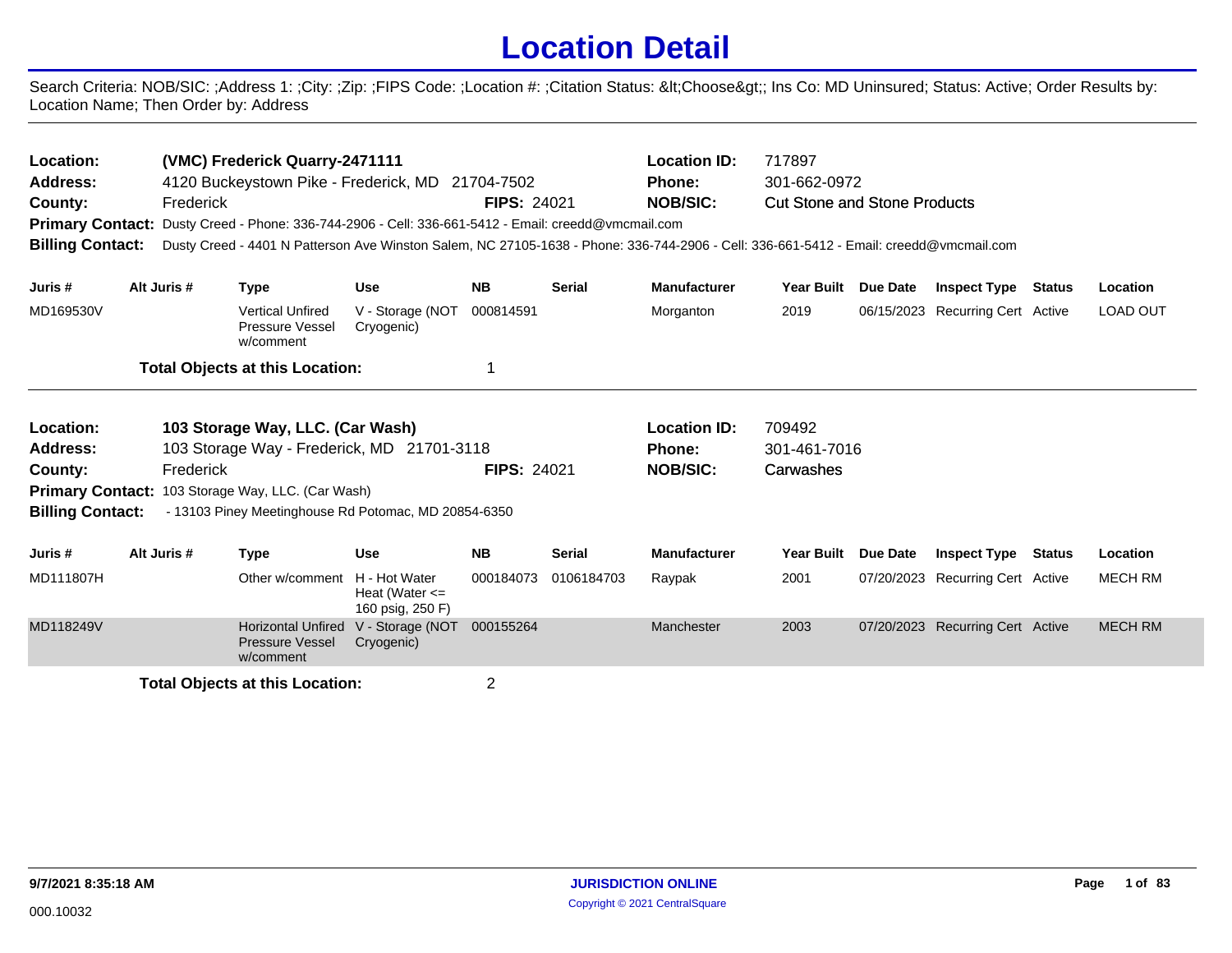| Location:<br><b>Address:</b><br>County:<br><b>Billing Contact:</b>                                      | Frederick   | 110 Thomas Johnson Dr./JLL<br>110 Thomas Johnson Dr - Frederick, MD 21702-4400<br>Primary Contact: Josh Knight - Cell: 301-846-8573 - Email: jknight@aushco.com                                                                                                                  |                                                         | <b>Location ID:</b><br>Phone:<br><b>NOB/SIC:</b><br><b>FIPS: 24021</b> |               |                                                         | 710474<br>301-662-6392<br><b>Operators of Nonresidential Buildings</b><br>Shelli Lewis - 7420 Hayward Rd Ste 203 Frederick, MD 21702-2509 - Phone: 301-620-4444 - Cell: 240-587-4223 - Email: slewis@aushco.com |                     |                                  |  |                     |
|---------------------------------------------------------------------------------------------------------|-------------|----------------------------------------------------------------------------------------------------------------------------------------------------------------------------------------------------------------------------------------------------------------------------------|---------------------------------------------------------|------------------------------------------------------------------------|---------------|---------------------------------------------------------|-----------------------------------------------------------------------------------------------------------------------------------------------------------------------------------------------------------------|---------------------|----------------------------------|--|---------------------|
| Juris #                                                                                                 | Alt Juris # | <b>Type</b>                                                                                                                                                                                                                                                                      | <b>Use</b>                                              | <b>NB</b>                                                              | Serial        | <b>Manufacturer</b>                                     |                                                                                                                                                                                                                 | Year Built Due Date | <b>Inspect Type Status</b>       |  | Location            |
| MD037794H                                                                                               |             | Cast Iron                                                                                                                                                                                                                                                                        | H - Hot Water<br>Heat (Water $\leq$<br>160 psig, 250 F) | <b>CI</b>                                                              | 53180187      | Peerless                                                | 1987                                                                                                                                                                                                            |                     | 12/06/2022 Recurring Cert Active |  | <b>BLRM</b>         |
| MD037795H                                                                                               |             | Cast Iron                                                                                                                                                                                                                                                                        | H - Hot Water<br>Heat (Water $\leq$<br>160 psig, 250 F) | CI                                                                     | 53170187      | Peerless                                                | 1987                                                                                                                                                                                                            |                     | 12/06/2022 Recurring Cert Active |  | <b>BLRM</b>         |
|                                                                                                         |             | <b>Total Objects at this Location:</b>                                                                                                                                                                                                                                           |                                                         | $\overline{c}$                                                         |               |                                                         |                                                                                                                                                                                                                 |                     |                                  |  |                     |
| Location:<br><b>Address:</b><br>County:<br>Primary Contact: 5 Guys (Roberts)<br><b>Billing Contact:</b> | Frederick   | 5 Guys (Roberts)<br>5100 Buckeystown Pike Ste 198 - Frederick, MD 21704-8337<br>Bulk Tank Service Dept. - PO Box 5507 Rockville, MD 20855-0507 - Phone: 240-493-8405 - Cell: 301-252-0742 - Email: DFranovich@RobertsOxygen.com                                                  |                                                         | <b>FIPS: 24021</b>                                                     |               | <b>Location ID:</b><br>Phone:<br><b>NOB/SIC:</b>        | 4068784                                                                                                                                                                                                         |                     |                                  |  |                     |
| Juris #                                                                                                 | Alt Juris # | <b>Type</b>                                                                                                                                                                                                                                                                      | <b>Use</b>                                              | <b>NB</b>                                                              | Serial        | <b>Manufacturer</b>                                     |                                                                                                                                                                                                                 | Year Built Due Date | <b>Inspect Type Status</b>       |  | Location            |
| MD168990V                                                                                               |             | <b>Vertical Unfired</b><br>Pressure Vessel<br>w/comment                                                                                                                                                                                                                          | V - Storage<br>(Cryogenic)                              | 000037745                                                              |               | MVE Inc                                                 | 1990                                                                                                                                                                                                            |                     | 04/08/2023 Recurring Cert Active |  | Store room          |
|                                                                                                         |             | <b>Total Objects at this Location:</b>                                                                                                                                                                                                                                           |                                                         | 1                                                                      |               |                                                         |                                                                                                                                                                                                                 |                     |                                  |  |                     |
| Location:<br><b>Address:</b><br>County:<br><b>Billing Contact:</b>                                      | Frederick   | <b>5 Guys Burgers (Roberts)</b><br>1700 Kingfisher Dr - Frederick, MD 21701-4775<br>Primary Contact: 5 Guys Burgers (Roberts)<br>Bulk Tank Service Dept. - PO Box 5507 Rockville, MD 20855-0507 - Phone: 240-493-8405 - Cell: 301-252-0742 - Email: DFranovich@RobertsOxygen.com |                                                         | <b>FIPS: 24021</b>                                                     |               | <b>Location ID:</b><br><b>Phone:</b><br><b>NOB/SIC:</b> | 4070253                                                                                                                                                                                                         |                     |                                  |  |                     |
| Juris #                                                                                                 | Alt Juris # | <b>Type</b>                                                                                                                                                                                                                                                                      | <b>Use</b>                                              | <b>NB</b>                                                              | <b>Serial</b> | <b>Manufacturer</b>                                     | Year Built                                                                                                                                                                                                      | Due Date            | <b>Inspect Type Status</b>       |  | Location            |
| MD169012V                                                                                               |             | Vertical Unfired<br><b>Pressure Vessel</b><br>w/comment                                                                                                                                                                                                                          | V - Storage<br>(Cryogenic)                              | 000008289                                                              |               | Taylor                                                  | 1991                                                                                                                                                                                                            |                     | 04/22/2023 Recurring Cert Active |  | <b>Outside Rear</b> |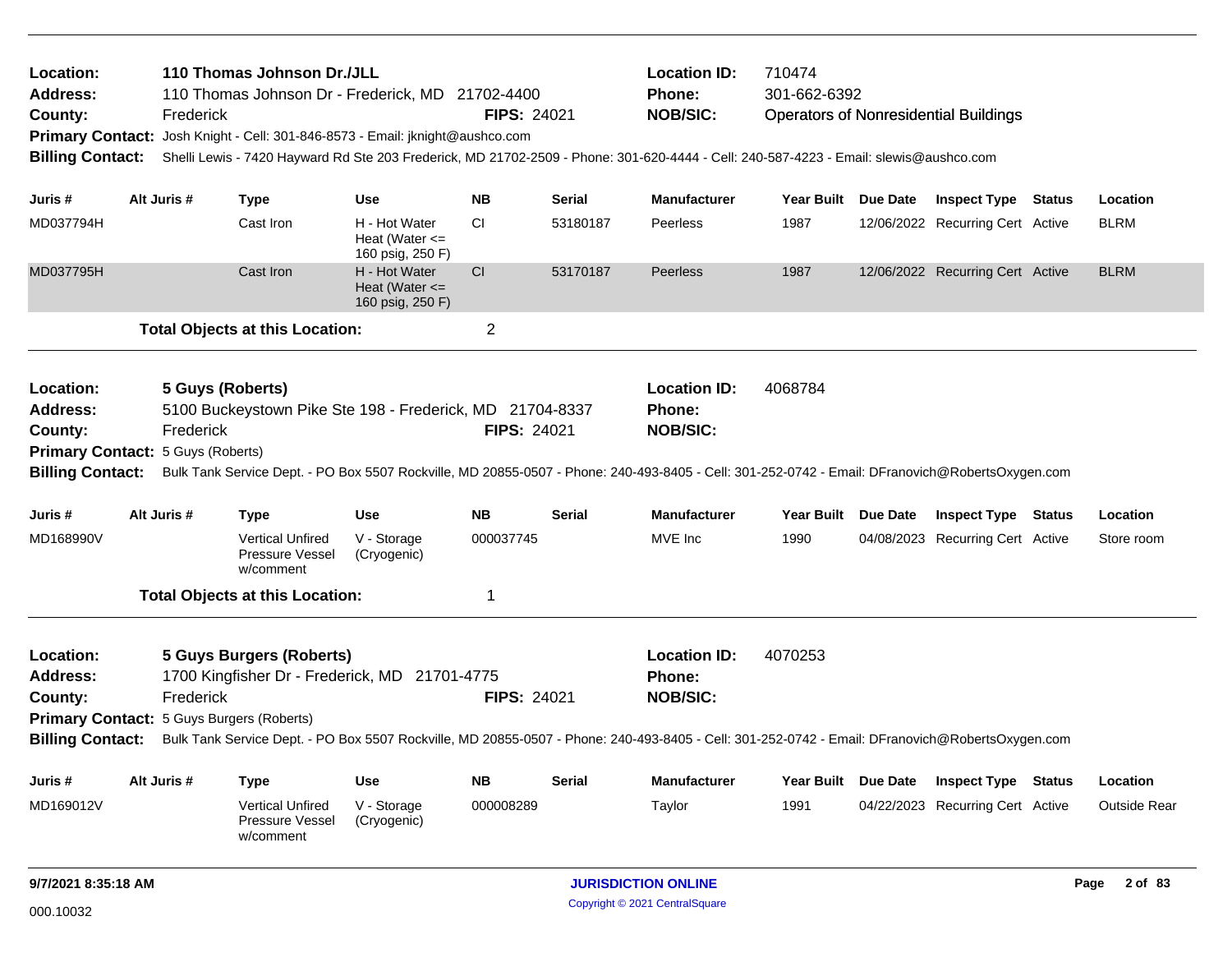| Location: | Aldi Warehouse                                                       |                    | <b>Location ID:</b> | 2441325                 |
|-----------|----------------------------------------------------------------------|--------------------|---------------------|-------------------------|
| Address:  | 8751 Gas House Pike - Frederick, MD 21701-4793                       |                    | <b>Phone:</b>       |                         |
| County:   | Frederick                                                            | <b>FIPS: 24021</b> | NOB/SIC:            | Groceries, General Line |
|           | <b>Primary Contact:</b> Bill Seabolt - Phone: (301) 360-9915 ext 133 |                    |                     |                         |

**Billing Contact:** Bill Seabolt - 8751 Gas House Pike Frederick, MD 21701-4793 - Phone: (301) 360-9915 ext 133

| Juris #   | Alt Juris # | <b>Type</b>                                                             | <b>Use</b>                                              | <b>NB</b> | <b>Serial</b> | <b>Manufacturer</b> | Year Built | Due Date   | <b>Inspect Type</b>              | <b>Status</b> | Location                       |
|-----------|-------------|-------------------------------------------------------------------------|---------------------------------------------------------|-----------|---------------|---------------------|------------|------------|----------------------------------|---------------|--------------------------------|
| MD130983H |             | Other w/comment                                                         | H - Hot Water<br>Heat (Water $\leq$<br>160 psig, 250 F) | 000000640 |               | <b>GASMASTER</b>    | 2006       | 06/30/2021 | <b>Recurring Cert Active</b>     |               | <b>BOILER ROOM</b>             |
| MD130984H |             | Other w/comment                                                         | H - Hot Water<br>Heat (Water $\leq$<br>160 psig, 250 F) | 000000638 |               | <b>GASMASTER</b>    | 2006       | 06/30/2021 | <b>Recurring Cert Active</b>     |               | <b>BOILER ROOM</b>             |
| MD131544V |             | <b>Horizontal Unfired</b><br>Pressure Vessel<br>w/comment               | O - Other (PV<br>Use) w/comment                         | 000014821 |               | <b>FES</b>          | 2006       | 06/30/2021 | <b>Recurring Cert Active</b>     |               | <b>AMMONIA</b><br><b>ROOM</b>  |
| MD131545V |             | Horizontal Unfired O - Other (PV<br><b>Pressure Vessel</b><br>w/comment | Use) w/comment                                          | 000014788 |               | <b>FES</b>          | 2006       | 06/30/2021 | <b>Recurring Cert Active</b>     |               | <b>AMMONIA</b><br><b>ROOM</b>  |
| MD131546V |             | Horizontal Unfired O - Other (PV<br>Pressure Vessel<br>w/comment        | Use) w/comment                                          | 000014787 |               | <b>FES</b>          | 2006       | 06/30/2021 | <b>Recurring Cert Active</b>     |               | <b>AMMONIA</b><br><b>ROOM</b>  |
| MD131547V |             | Horizontal Unfired O - Other (PV<br><b>Pressure Vessel</b><br>w/comment | Use) w/comment                                          | 000019096 |               | <b>REF VLV</b>      | 2007       | 06/30/2021 | <b>Recurring Cert Active</b>     |               | <b>AMMONIA</b><br><b>ROOM</b>  |
| MD131548V |             | <b>Horizontal Unfired</b><br>Pressure Vessel<br>w/comment               | O - Other (PV<br>Use) w/comment                         | 000019095 |               | <b>REF VLV</b>      | 2007       | 06/30/2021 | Recurring Cert Active            |               | <b>AMMONIA</b><br><b>ROOM</b>  |
| MD131549V |             | <b>Horizontal Unfired</b><br><b>Pressure Vessel</b><br>w/comment        | O - Other (PV<br>Use) w/comment                         | 000019099 |               | <b>REF VLV</b>      | 2007       | 06/30/2021 | <b>Recurring Cert Active</b>     |               | <b>AMMONIA</b><br><b>ROOM</b>  |
| MD146356V |             | <b>Vertical Unfired</b><br>Pressure Vessel<br>w/comment                 | V - Storage (NOT<br>Cryogenic)                          | 000000336 |               | Schulz              | 2006       | 06/30/2021 | <b>Recurring Cert Active</b>     |               | 34 Sprkl Rm                    |
| MD162094V |             | <b>Vertical Unfired</b><br><b>Pressure Vessel</b><br>w/comment          | V - Storage (NOT<br>Cryogenic)                          | 000019771 |               | <b>GEA</b>          | 2017       |            | 12/18/2022 Recurring Cert Active |               | <b>EQIPMENT</b><br><b>ROOM</b> |
|           |             |                                                                         |                                                         | $\sim$    |               |                     |            |            |                                  |               |                                |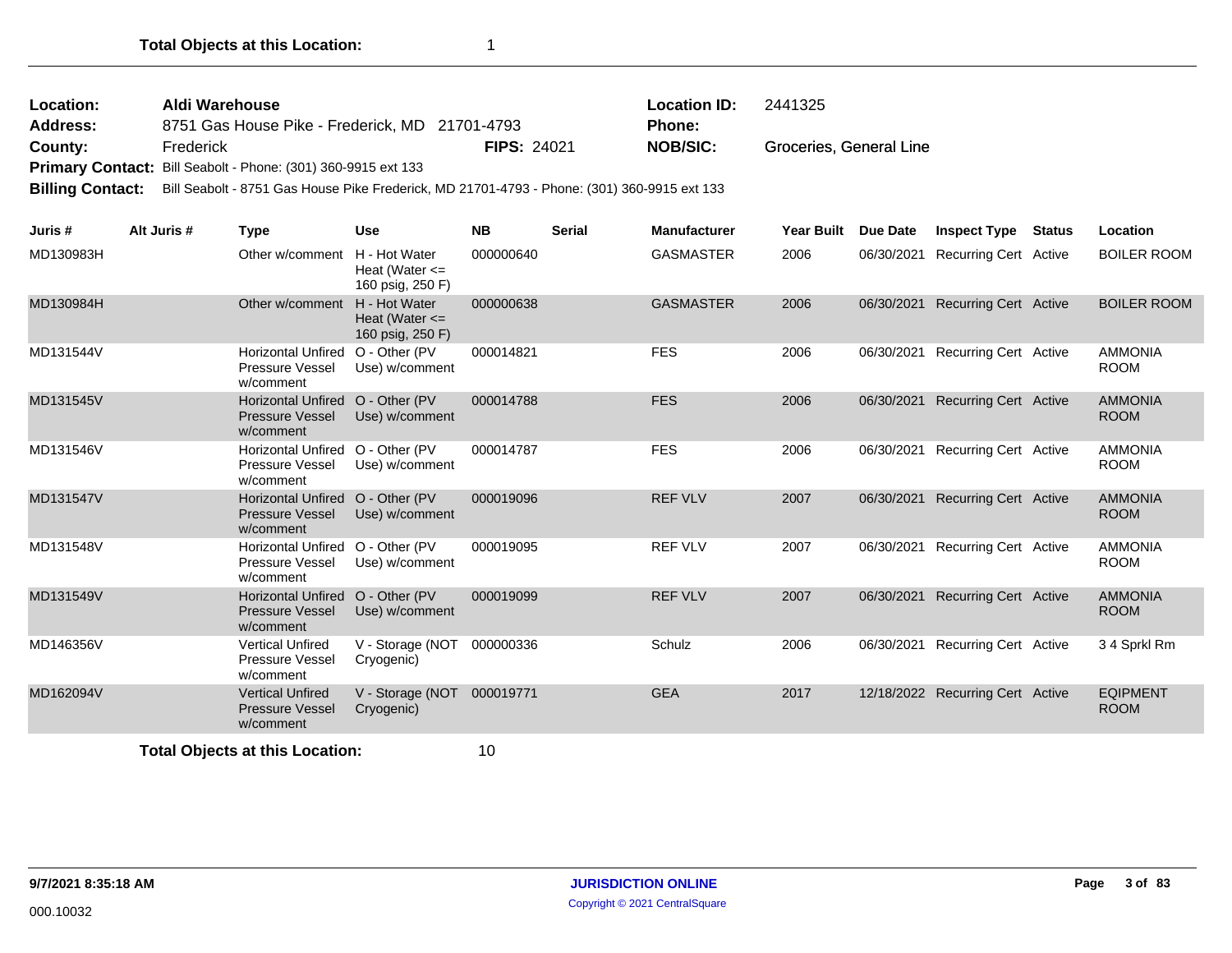| Location:<br><b>Address:</b><br>County:<br><b>Primary Contact:</b><br><b>Billing Contact:</b> | Frederick   | <b>Allied Waste Services of Frederick</b><br>8145 Reichs Ford Rd - Frederick, MD 21704-6647<br>Hollis Hopkins - Phone: 301-573-9023/301-694-6495 - Email: hhopkins@republicservices.com<br>Hollis Hopkins - 8145 Reichs Ford Rd Frederick, MD 21704-6647 - Phone: 301-573-9023/301-694-6495 - Email: hhopkins@republicservices.com |                                | <b>FIPS: 24021</b> |               | <b>Location ID:</b><br>Phone:<br><b>NOB/SIC:</b> | 705322<br>301-694-6495<br><b>Refuse Systems</b> |                 |                                        |               |                |
|-----------------------------------------------------------------------------------------------|-------------|------------------------------------------------------------------------------------------------------------------------------------------------------------------------------------------------------------------------------------------------------------------------------------------------------------------------------------|--------------------------------|--------------------|---------------|--------------------------------------------------|-------------------------------------------------|-----------------|----------------------------------------|---------------|----------------|
| Juris #                                                                                       | Alt Juris # | <b>Type</b>                                                                                                                                                                                                                                                                                                                        | <b>Use</b>                     | <b>NB</b>          | <b>Serial</b> | <b>Manufacturer</b>                              | <b>Year Built</b>                               | Due Date        | <b>Inspect Type Status</b>             |               | Location       |
| MD081298V                                                                                     |             | <b>Horizontal Unfired</b><br>Pressure Vessel<br>w/comment                                                                                                                                                                                                                                                                          | V - Storage (NOT<br>Cryogenic) | 000817584          |               | Buckeye                                          | 1987                                            |                 | 09/28/2022 Recurring Cert Active       |               | Tire Room      |
| MD124967V                                                                                     |             | <b>Horizontal Unfired</b><br><b>Pressure Vessel</b><br>w/comment                                                                                                                                                                                                                                                                   | V - Storage (NOT<br>Cryogenic) | 005838314          |               | Manchester                                       | 2006                                            |                 | 09/28/2022 Recurring Cert Active       |               | Shed           |
|                                                                                               |             | <b>Total Objects at this Location:</b>                                                                                                                                                                                                                                                                                             |                                | $\overline{2}$     |               |                                                  |                                                 |                 |                                        |               |                |
| Location:<br>Address:<br>County:<br><b>Primary Contact:</b><br><b>Billing Contact:</b>        | Frederick   | <b>API Technologies Corp-Weinschel</b><br>5305 Spectrum Dr - Frederick, MD 21703-7339<br>John Fogle - Phone: 301-846-9222 X 5341 - Cell: 240-549-3484<br>John Fogle - 5305 Spectrum Dr Frederick, MD 21703-7339 - Phone: 301-846-9222 X 5341 - Cell: 240-549-3484                                                                  |                                | <b>FIPS: 24021</b> |               | <b>Location ID:</b><br>Phone:<br><b>NOB/SIC:</b> | 728628<br>301-846-9222                          |                 | Miscellaneous manufacturing industries |               |                |
| Juris #                                                                                       | Alt Juris # | <b>Type</b>                                                                                                                                                                                                                                                                                                                        | <b>Use</b>                     | <b>NB</b>          | <b>Serial</b> | <b>Manufacturer</b>                              | <b>Year Built</b>                               | <b>Due Date</b> | <b>Inspect Type</b>                    | <b>Status</b> | Location       |
| MD132622V                                                                                     |             | <b>Horizontal Unfired</b><br>Pressure Vessel<br>w/comment                                                                                                                                                                                                                                                                          | V - Storage (NOT<br>Cryogenic) | 000698384          |               | Manchester                                       | 2006                                            |                 | 06/08/2022 Recurring Cert Active       |               | Sprinkler Room |
| MD145023V                                                                                     |             | <b>Vertical Unfired</b><br><b>Pressure Vessel</b>                                                                                                                                                                                                                                                                                  | V - Storage (NOT<br>Cryogenic) | 000679473          |               | <b>Steel Fab</b>                                 | 2011                                            |                 | 06/08/2022 Recurring Cert Active       |               | Meter Room     |

w/comment **Total Objects at this Location:** 2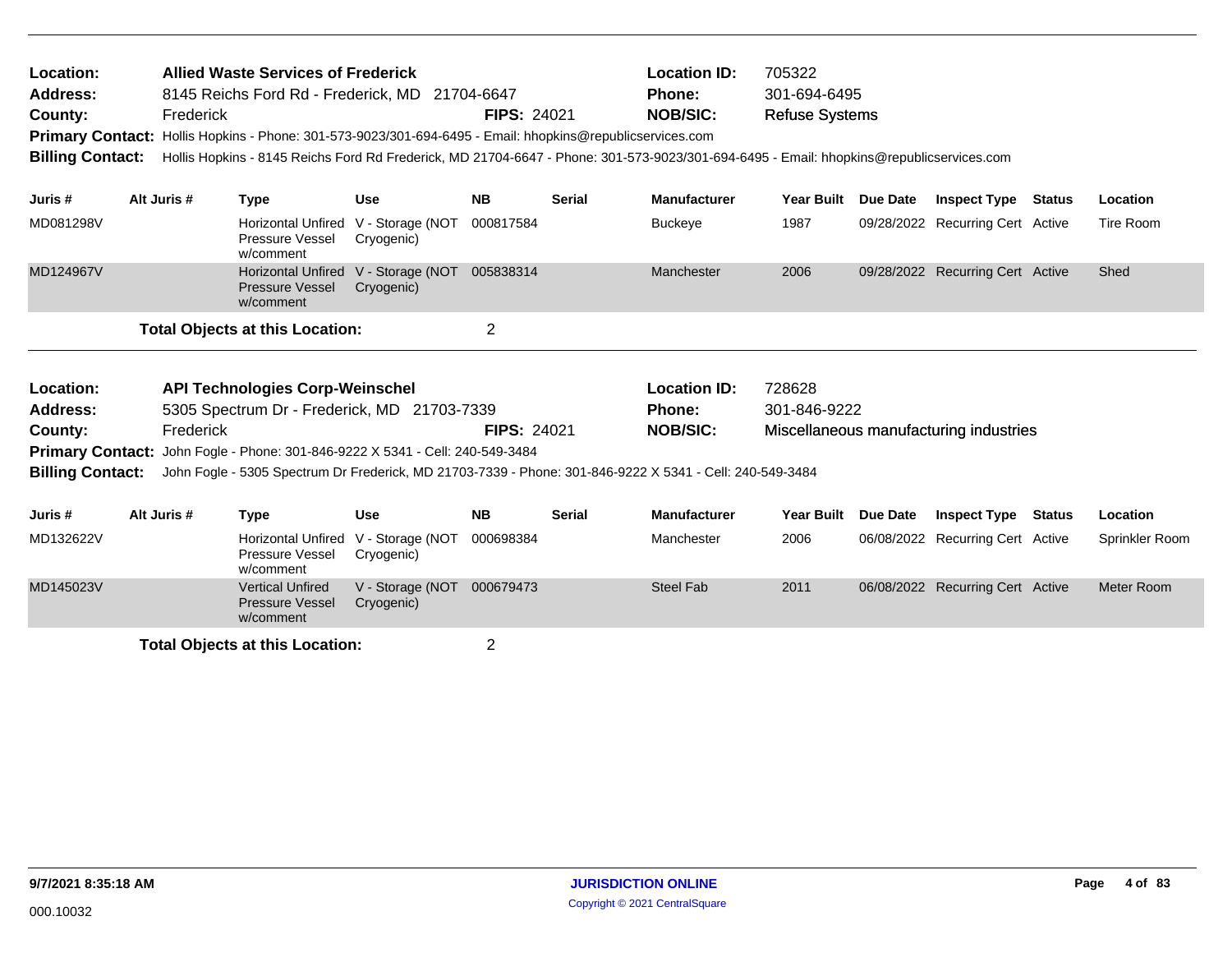| <b>Location:</b>                | Arc3 Gases                                                |                    | <b>Location ID:</b> | 3950975 |
|---------------------------------|-----------------------------------------------------------|--------------------|---------------------|---------|
| Address:                        | 6836 English Muffin Way Unit D - Frederick, MD 21703-7364 |                    | Phone:              |         |
| County:                         | Frederick                                                 | <b>FIPS: 24021</b> | NOB/SIC:            |         |
| $Dirimary$ Cantact: $Area Case$ |                                                           |                    |                     |         |

**Primary Contact:** Arc3 Gases

**Billing Contact:** Charlie Patterson - PO Box 26269 Richmond, VA 23260-6269 - Phone: 804-644-4521 - Email: charlie.patterson@arc3gases.com

| Juris #   | Alt Juris # | Type                                                           | <b>Use</b>                     | <b>NB</b> | <b>Serial</b> | <b>Manufacturer</b> | <b>Year Built</b> | Due Date | <b>Inspect Type</b>              | Status | Location       |
|-----------|-------------|----------------------------------------------------------------|--------------------------------|-----------|---------------|---------------------|-------------------|----------|----------------------------------|--------|----------------|
| MD164543V |             | <b>Vertical Unfired</b><br>Pressure Vessel<br>w/comment        | V - Storage (NOT<br>Cryogenic) | 000467074 |               | Manchester          | 2005              |          | 05/22/2023 Recurring Cert Active |        | Shop           |
| MD164544V |             | <b>Vertical Unfired</b><br><b>Pressure Vessel</b><br>w/comment | V - Storage<br>(Cryogenic)     | 000001485 |               | Ryan                | 1969              |          | 05/22/2023 Recurring Cert Active |        | O/S Gated Area |
| MD164545V |             | <b>Vertical Unfired</b><br>Pressure Vessel<br>w/comment        | V - Storage<br>(Cryogenic)     | 000005789 |               | East Fab            | 2001              |          | 05/22/2023 Recurring Cert Active |        | O/S Gated Area |
|           |             | <b>Total Objects at this Location:</b>                         |                                | っ         |               |                     |                   |          |                                  |        |                |

| Location:<br><b>Address:</b><br>County: | Frederick   | <b>Aspen North Water Booster Pumping Station</b><br>7002 Eaglehead Dr - New Market, MD 21774-6855 |                                | <b>FIPS: 24021</b> | <b>Location ID:</b><br><b>Phone:</b><br><b>NOB/SIC:</b> | 3855251                                                                                                                               |                   |          |                                  |                                         |
|-----------------------------------------|-------------|---------------------------------------------------------------------------------------------------|--------------------------------|--------------------|---------------------------------------------------------|---------------------------------------------------------------------------------------------------------------------------------------|-------------------|----------|----------------------------------|-----------------------------------------|
|                                         |             | Primary Contact: Ken Orndorff - Phone: 301-600-2186 - Email: KOrndorff@FrederickCountyMD.gov      |                                |                    |                                                         |                                                                                                                                       |                   |          |                                  |                                         |
| <b>Billing Contact:</b>                 |             |                                                                                                   |                                |                    |                                                         | Ken Orndorff - 4520 Metropolitan Ct c/o DUSWM Frederick, MD 21704-8364 - Phone: 301-600-2186 - Email: KOrndorff@FrederickCountyMD.gov |                   |          |                                  |                                         |
| Juris #                                 | Alt Juris # | Type                                                                                              | <b>Use</b>                     | <b>NB</b>          | <b>Serial</b>                                           | <b>Manufacturer</b>                                                                                                                   | <b>Year Built</b> | Due Date | <b>Inspect Type Status</b>       | <b>Location</b>                         |
| MD160298V                               |             | <b>Vertical Unfired</b><br>Pressure Vessel<br>w/comment                                           | V - Storage (NOT<br>Cryogenic) | 000002732          | N16300080                                               | Bigbee Steel and<br>Tank                                                                                                              | 2017              |          | 03/14/2022 Recurring Cert Active | Main floor of<br><b>Pumping Station</b> |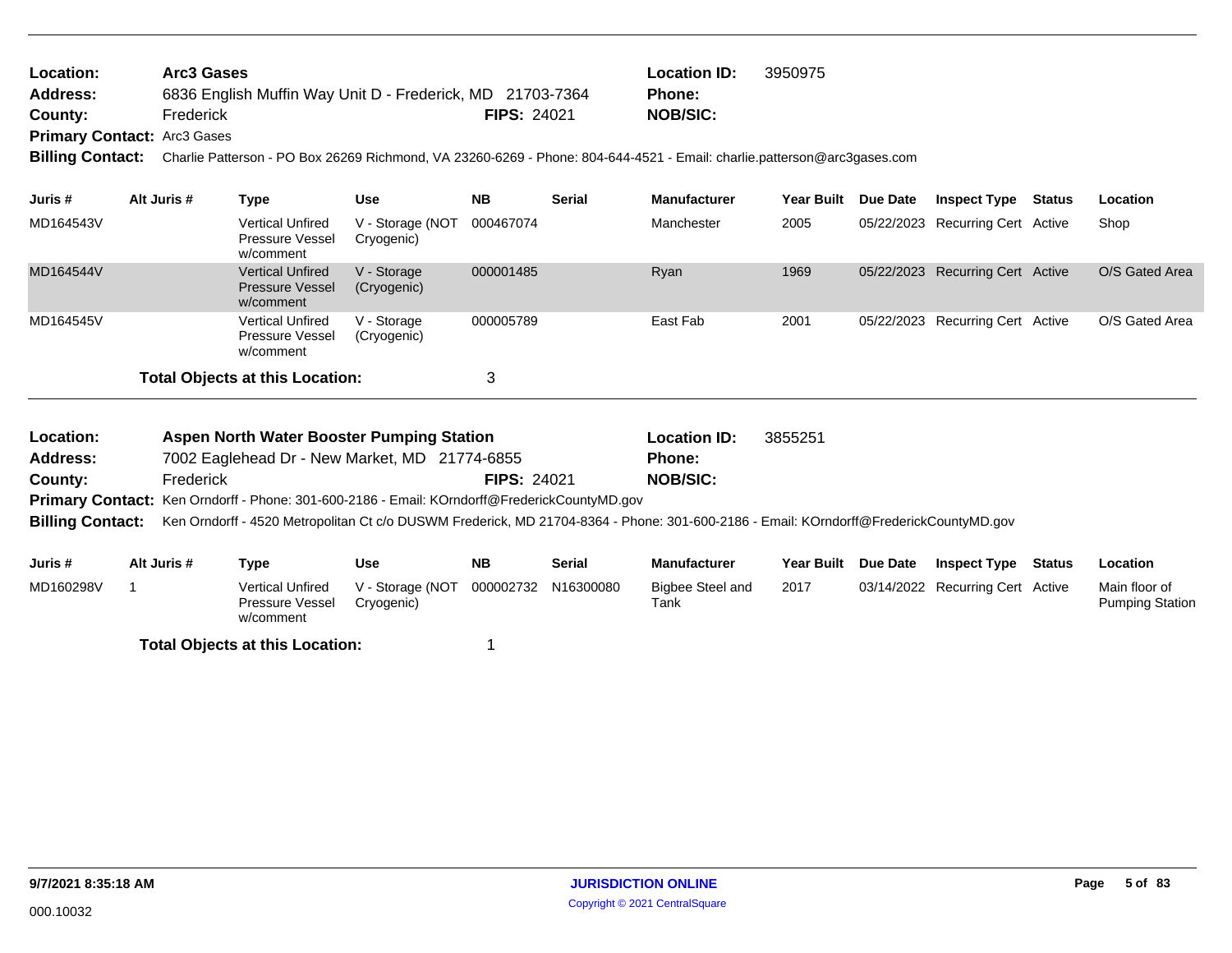| Location:<br>Address:<br>County:<br><b>Billing Contact:</b> | Frederick   | <b>Auto Body Dimensions of Frederick</b><br>5702 Industry Ln A36 - Frederick, MD 21704-8240<br>Primary Contact: Charlie Herbert - Phone: 301-695-5666<br>Charlie Herbert - 5702 Industry Ln Ste A36 Frederick, MD 21704-8240 - Phone: 301-695-5666 |                                                           | <b>FIPS: 24021</b>               |               | <b>Location ID:</b><br><b>Phone:</b><br><b>NOB/SIC:</b> | 3487768<br>301-695-5666<br><b>General Automotive Repair Shops</b> |  |                                            |  |                    |
|-------------------------------------------------------------|-------------|----------------------------------------------------------------------------------------------------------------------------------------------------------------------------------------------------------------------------------------------------|-----------------------------------------------------------|----------------------------------|---------------|---------------------------------------------------------|-------------------------------------------------------------------|--|--------------------------------------------|--|--------------------|
| Juris #                                                     | Alt Juris # | Type                                                                                                                                                                                                                                               | Use                                                       | <b>NB</b>                        | Serial        | <b>Manufacturer</b>                                     | Year Built Due Date                                               |  | <b>Inspect Type Status</b>                 |  | Location           |
| MD148684V                                                   |             | Pressure Vessel<br>w/comment                                                                                                                                                                                                                       | Horizontal Unfired V - Storage (NOT<br>Cryogenic)         | 000452462                        |               | Silvan                                                  | 2005                                                              |  | 02/15/2022 Recurring Cert Active           |  | <b>BAY A 30</b>    |
|                                                             |             | <b>Total Objects at this Location:</b>                                                                                                                                                                                                             |                                                           | 1                                |               |                                                         |                                                                   |  |                                            |  |                    |
| Location:<br>Address:<br>County:<br><b>Billing Contact:</b> | Frederick   | <b>Automotive Enhancements</b><br>7932 Reichs Ford Rd Ste 4 - Frederick, MD<br>Primary Contact: Paul Atallah - Phone: (301) 696-0020<br>Paul Atallah - 7932 Reichs Ford Rd Ste 4 Frederick, MD 21704-6638 - Phone: (301) 696-0020                  |                                                           | 21704-6638<br><b>FIPS: 24021</b> |               | <b>Location ID:</b><br><b>Phone:</b><br><b>NOB/SIC:</b> | 3919668                                                           |  |                                            |  |                    |
| Juris #                                                     | Alt Juris # | Type                                                                                                                                                                                                                                               | <b>Use</b>                                                | <b>NB</b>                        | <b>Serial</b> | <b>Manufacturer</b>                                     | Year Built Due Date                                               |  | <b>Inspect Type Status</b>                 |  | Location           |
| MD162661V                                                   |             | <b>Vertical Unfired</b><br>Pressure Vessel<br>w/comment                                                                                                                                                                                            | V - Storage (NOT<br>Cryogenic)                            | 000001694                        |               | MITM                                                    | 2013                                                              |  | 01/22/2023 Recurring Cert Active           |  | Shop               |
|                                                             |             | <b>Total Objects at this Location:</b>                                                                                                                                                                                                             |                                                           | 1                                |               |                                                         |                                                                   |  |                                            |  |                    |
| Location:<br><b>Address:</b>                                |             | <b>Autumn Lake @ Glade Valley</b><br>56 W Frederick St - Walkersville, MD 21793-8254                                                                                                                                                               |                                                           |                                  |               | <b>Location ID:</b><br><b>Phone:</b>                    | 712098                                                            |  |                                            |  |                    |
| County:<br><b>Billing Contact:</b>                          | Frederick   | Primary Contact: Chad Kreitz - Phone: 301-898-4300 X4306<br>Chad Kreitz - 56 W Frederick St Walkersville, MD 21793-8254 - Phone: 301-898-4300 X4306                                                                                                |                                                           | FIPS: 24021                      |               | <b>NOB/SIC:</b>                                         |                                                                   |  | Offices and Clinics of Doctors of Medicine |  |                    |
| Juris #                                                     | Alt Juris # | Type                                                                                                                                                                                                                                               | <b>Use</b>                                                | <b>NB</b>                        | Serial        | <b>Manufacturer</b>                                     | Year Built Due Date                                               |  | <b>Inspect Type Status</b>                 |  | Location           |
| MD170391H                                                   |             | <b>Horizontal Water</b><br>Tube                                                                                                                                                                                                                    | H - Hot Water<br>Supply (Water $\leq$<br>160 psig, 210 F) | 000346407 19346407               |               | A O Smith                                               | 2019                                                              |  | 09/15/2023 Recurring Cert Active           |  | Mechanical<br>Room |
| <b>Total Objects at this Location:</b><br>1                 |             |                                                                                                                                                                                                                                                    |                                                           |                                  |               |                                                         |                                                                   |  |                                            |  |                    |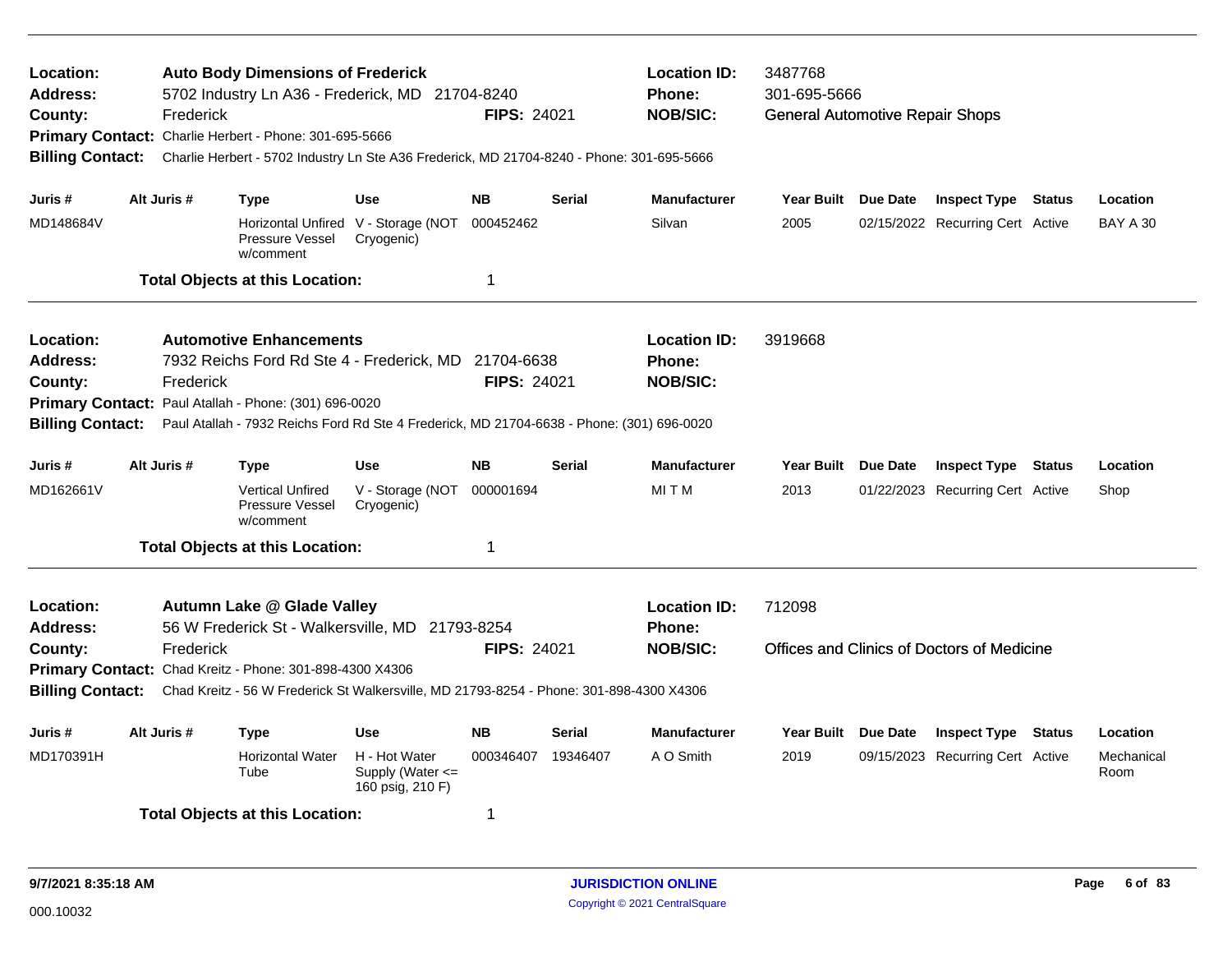| Location:<br><b>Address:</b>       |    | Baja Fresh (Arc3) | 5595 Spectrum Dr - Frederick, MD 21703-8350                                                                                                                                                                                                                      |                                                           |                    |               | <b>Location ID:</b><br><b>Phone:</b> | 3949942                           |                                  |               |                              |
|------------------------------------|----|-------------------|------------------------------------------------------------------------------------------------------------------------------------------------------------------------------------------------------------------------------------------------------------------|-----------------------------------------------------------|--------------------|---------------|--------------------------------------|-----------------------------------|----------------------------------|---------------|------------------------------|
| County:                            |    | Frederick         |                                                                                                                                                                                                                                                                  |                                                           | <b>FIPS: 24021</b> |               | <b>NOB/SIC:</b>                      | <b>Eating and Drinking Places</b> |                                  |               |                              |
| Primary Contact: Baja Fresh (Arc3) |    |                   |                                                                                                                                                                                                                                                                  |                                                           |                    |               |                                      |                                   |                                  |               |                              |
| <b>Billing Contact:</b>            |    |                   | Charlie Patterson - PO Box 26269 Richmond, VA 23260-6269 - Phone: 804-644-4521 - Email: charlie.patterson@arc3gases.com                                                                                                                                          |                                                           |                    |               |                                      |                                   |                                  |               |                              |
| Juris #                            |    | Alt Juris #       | <b>Type</b>                                                                                                                                                                                                                                                      | <b>Use</b>                                                | <b>NB</b>          | <b>Serial</b> | <b>Manufacturer</b>                  | Year Built Due Date               | <b>Inspect Type</b>              | <b>Status</b> | Location                     |
| MD152038V                          |    |                   | <b>Vertical Unfired</b><br>Pressure Vessel<br>w/comment                                                                                                                                                                                                          | V - Storage<br>(Cryogenic)                                | 000136875          |               | <b>CHART</b>                         | 2002                              | 04/15/2023 Recurring Cert Active |               | Kitchen                      |
|                                    |    |                   | <b>Total Objects at this Location:</b>                                                                                                                                                                                                                           |                                                           | 1                  |               |                                      |                                   |                                  |               |                              |
| Location:                          |    |                   | <b>Ballenger Creek Center (Genesis Healthcare)</b>                                                                                                                                                                                                               |                                                           |                    |               | <b>Location ID:</b>                  | 3770372                           |                                  |               |                              |
| <b>Address:</b>                    |    |                   | 347 Ballenger Center Dr - Frederick, MD 21703-7095                                                                                                                                                                                                               |                                                           |                    |               | <b>Phone:</b>                        |                                   |                                  |               |                              |
| County:                            |    | Frederick         |                                                                                                                                                                                                                                                                  |                                                           | FIPS: 24021        |               | <b>NOB/SIC:</b>                      | <b>Residential Care</b>           |                                  |               |                              |
| <b>Billing Contact:</b>            |    |                   | Primary Contact: John Kelican - Phone: 304-261-0490 - Cell: 240-608-3744 - Email: john.kelican@genisishcc.com<br>John Kelican - 347 Ballenger Center Dr Frederick, MD 21703-7095 - Phone: 304-261-0490 - Cell: 240-608-3744 - Email: john.kelican@genisishcc.com |                                                           |                    |               |                                      |                                   |                                  |               |                              |
| Juris #                            |    | Alt Juris #       | <b>Type</b>                                                                                                                                                                                                                                                      | <b>Use</b>                                                | <b>NB</b>          | <b>Serial</b> | <b>Manufacturer</b>                  | Year Built Due Date               | <b>Inspect Type Status</b>       |               | Location                     |
| MD157437H                          | #1 |                   | Cast Aluminum                                                                                                                                                                                                                                                    | H - Hot Water<br>Heat (Water $\leq$<br>160 psig, 250 F)   | CA                 | CP 7116737    | Weil-McLain                          | 2013                              | 04/20/2023 Recurring Cert Active |               | <b>Basement Mech</b><br>Room |
| MD157438H                          |    |                   | Cast Aluminum                                                                                                                                                                                                                                                    | H - Hot Water<br>Heat (Water $\leq$<br>160 psig, 250 F)   | CA                 | CP 7116720    | Weil-McLain                          | 2013                              | 04/20/2023 Recurring Cert Active |               | <b>Basement Mech</b><br>Room |
| MD157439H                          |    |                   | Cast Aluminum                                                                                                                                                                                                                                                    | H - Hot Water<br>Heat (Water $\leq$<br>160 psig, 250 F)   | СA                 | CP 7116932    | Weil-McLain                          | 2013                              | 04/20/2023 Recurring Cert Active |               | <b>Basement Mech</b><br>Room |
| MD157440H                          |    |                   | <b>Cast Aluminum</b>                                                                                                                                                                                                                                             | H - Hot Water<br>Heat (Water $\leq$<br>160 psig, 250 F)   | CA                 | CP 7116933    | Weil-McLain                          | 2013                              | 04/20/2023 Recurring Cert Active |               | <b>Basement Mech</b><br>Room |
| MD157441H                          |    |                   | Cast Aluminum                                                                                                                                                                                                                                                    | H - Hot Water<br>Heat (Water $\leq$<br>160 psig, 250 F)   | СA                 | CP 7116924    | Weil-McLain                          | 2013                              | 04/20/2023 Recurring Cert Active |               | <b>Basement Mech</b><br>Room |
| MD157837H                          |    |                   | <b>Vertical Fire Tube</b>                                                                                                                                                                                                                                        | H - Hot Water<br>Supply (Water $\leq$<br>160 psig, 210 F) | 000221431          |               | A O Smith                            | 2016                              | 05/10/2023 Recurring Cert Active |               | <b>Basement Mech</b><br>Room |
| MD157838H                          |    |                   | Vertical Fire Tube H - Hot Water                                                                                                                                                                                                                                 | Supply (Water $\leq$<br>160 psig, 210 F)                  | 000220660          |               | A O Smith                            | 2016                              | 05/10/2023 Recurring Cert Active |               | <b>Basement Mech</b><br>Room |
| MD157839H                          |    |                   | <b>Vertical Fire Tube</b>                                                                                                                                                                                                                                        | H - Hot Water<br>Supply (Water $\leq$                     | 000220663          |               | A O Smith                            | 2016                              | 05/10/2023 Recurring Cert Active |               | <b>Basement Mech</b><br>Room |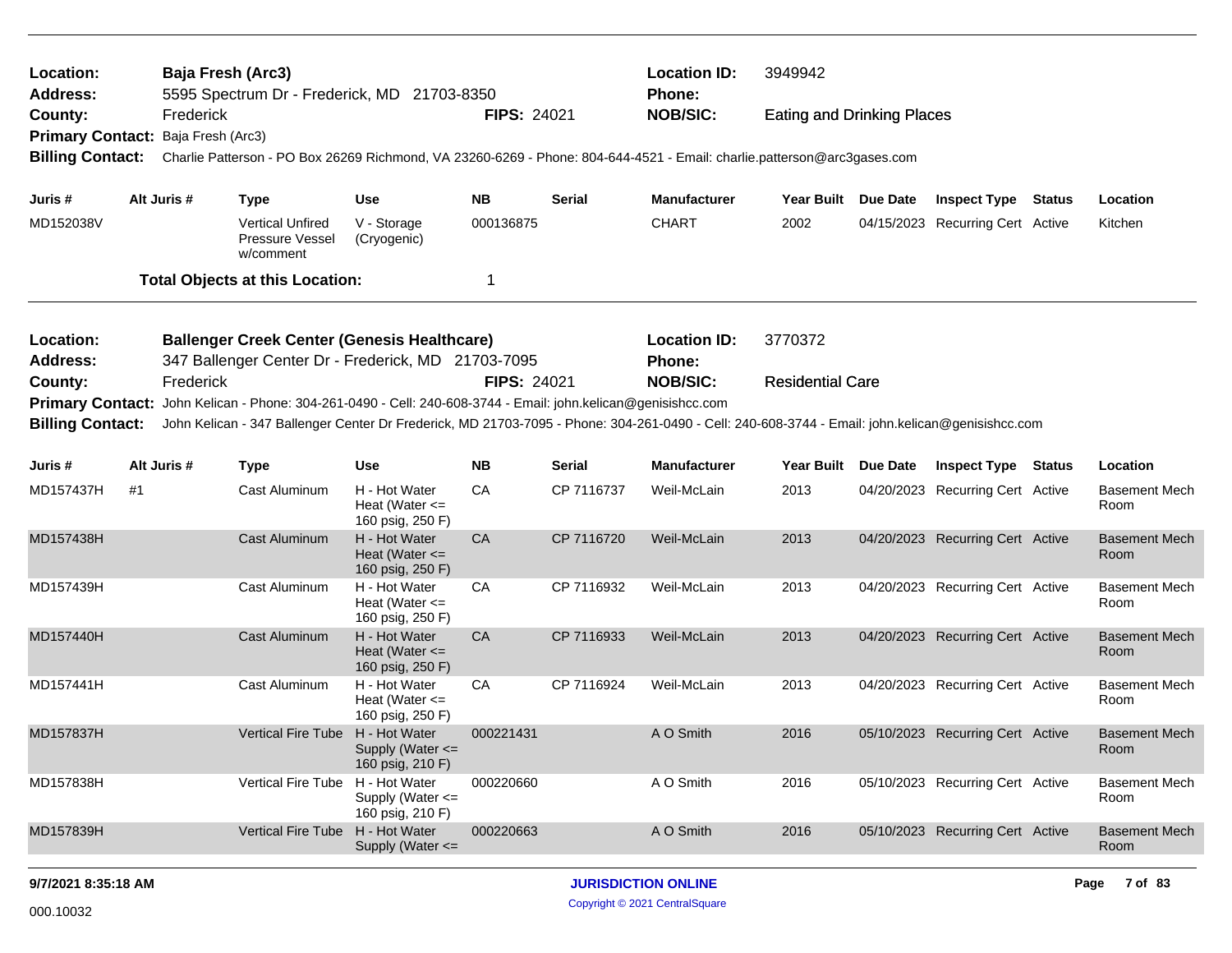| Juris #                                 | Alt Juris #                      | <b>Type</b>                                                                                                                                                                                                                                  | <b>Use</b>                                                                    | <b>NB</b>          | <b>Serial</b> | <b>Manufacturer</b>                                     |                                                    | Year Built Due Date | <b>Inspect Type Status</b>       |        | Location                            |
|-----------------------------------------|----------------------------------|----------------------------------------------------------------------------------------------------------------------------------------------------------------------------------------------------------------------------------------------|-------------------------------------------------------------------------------|--------------------|---------------|---------------------------------------------------------|----------------------------------------------------|---------------------|----------------------------------|--------|-------------------------------------|
| MD157840H                               |                                  | <b>Vertical Fire Tube</b>                                                                                                                                                                                                                    | 160 psig, 210 F)<br>H - Hot Water<br>Supply (Water $\leq$<br>160 psig, 210 F) | 000212524          |               | A O Smith                                               | 2016                                               |                     | 05/10/2023 Recurring Cert Active |        | <b>Basement Mech</b><br>Room        |
|                                         |                                  | <b>Total Objects at this Location:</b>                                                                                                                                                                                                       |                                                                               | 9                  |               |                                                         |                                                    |                     |                                  |        |                                     |
| Location:<br><b>Address:</b>            |                                  | <b>Beckleys Camping Center</b><br>11109 Angleberger Rd - Thurmont, MD 21788-2502                                                                                                                                                             |                                                                               |                    |               | <b>Location ID:</b><br><b>Phone:</b>                    | 704052                                             |                     |                                  |        |                                     |
| County:<br><b>Billing Contact:</b>      | Frederick                        | Primary Contact: Craig Beckley - Phone: 301-898-3300<br>Craig Beckley - 11109 Angleberger Rd Thurmont, MD 21788-2502 - Phone: 301-898-3300                                                                                                   |                                                                               | <b>FIPS: 24021</b> |               | <b>NOB/SIC:</b>                                         | Nonclassifiable Establishments                     |                     |                                  |        |                                     |
| Juris #                                 | Alt Juris #                      | <b>Type</b>                                                                                                                                                                                                                                  | <b>Use</b>                                                                    | <b>NB</b>          | <b>Serial</b> | <b>Manufacturer</b>                                     | <b>Year Built</b>                                  | Due Date            | <b>Inspect Type Status</b>       |        | Location                            |
| MD109358V                               |                                  | Pressure Vessel<br>w/comment                                                                                                                                                                                                                 | Horizontal Unfired V - Storage (NOT 000460041<br>Cryogenic)                   |                    |               | Melben                                                  | 1994                                               |                     | 08/01/2022 Recurring Cert Active |        | Comp Rm                             |
| MD109359V                               |                                  | <b>Pressure Vessel</b><br>w/comment                                                                                                                                                                                                          | Horizontal Unfired V - Storage (NOT 000014679<br>Cryogenic)                   |                    |               | Manchester                                              | 1989                                               |                     | 08/02/2022 Recurring Cert Active |        | <b>Outside Shed</b>                 |
| MD126035V                               |                                  | Pressure Vessel<br>w/comment                                                                                                                                                                                                                 | Horizontal Unfired V - Storage (NOT 000345456<br>Cryogenic)                   |                    |               | Manchester                                              | 2004                                               |                     | 08/02/2022 Recurring Cert Active |        | <b>NEW SHOP</b>                     |
| MD126036V                               |                                  | <b>Pressure Vessel</b><br>w/comment                                                                                                                                                                                                          | Horizontal Unfired V - Storage (NOT 000345463<br>Cryogenic)                   |                    |               | Manchester                                              | 2004                                               |                     | 08/02/2022 Recurring Cert Active |        | <b>NEW SHOP</b>                     |
|                                         |                                  | <b>Total Objects at this Location:</b>                                                                                                                                                                                                       |                                                                               | 4                  |               |                                                         |                                                    |                     |                                  |        |                                     |
| Location:<br><b>Address:</b><br>County: | <b>Best Western</b><br>Frederick | 420 Prospect Blvd - Frederick, MD 21701-6400                                                                                                                                                                                                 |                                                                               | FIPS: 24021        |               | <b>Location ID:</b><br><b>Phone:</b><br><b>NOB/SIC:</b> | 707655<br>301-695-6200<br><b>Hotels and Motels</b> |                     |                                  |        |                                     |
| <b>Billing Contact:</b>                 |                                  | Primary Contact: Ravi Punsuriya - Phone: 301-695-6200 - Email: ravi.punsuriya@bestwesternfrederick.com<br>Ravi Punsuriya - 420 Prospect Blvd Frederick, MD 21701-6400 - Phone: 301-695-6200 - Email: ravi.punsuriya@bestwesternfrederick.com |                                                                               |                    |               |                                                         |                                                    |                     |                                  |        |                                     |
| Juris #                                 | Alt Juris #                      | <b>Type</b>                                                                                                                                                                                                                                  | <b>Use</b>                                                                    | <b>NB</b>          | <b>Serial</b> | <b>Manufacturer</b>                                     | <b>Year Built</b>                                  | Due Date            | <b>Inspect Type</b>              | Status | Location                            |
| MD114784H                               |                                  | <b>Water Heater</b><br>(HLW)                                                                                                                                                                                                                 | H - Hot Water<br>Supply (Water $\leq$<br>160 psig, 210 F)                     | 000084876          | 0800G01136    | Rheem/Ruud                                              | 1999                                               |                     | 10/20/2022 Recurring Cert Active |        | 2nd Floor<br>Boiler/Storage<br>Room |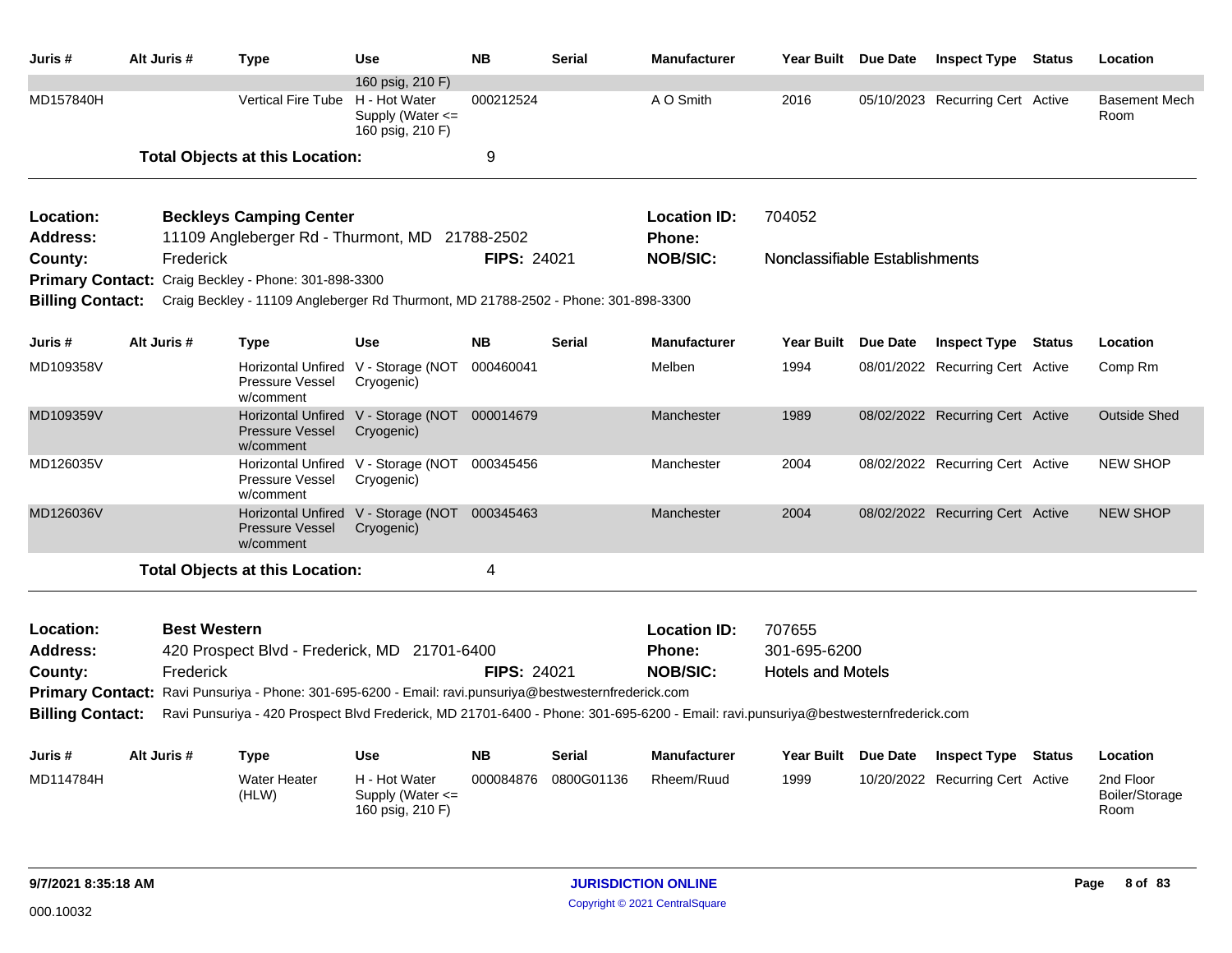| Juris #                                 | Alt Juris #                                    | <b>Type</b>                                                                                                                                         | Use                                                       | <b>NB</b>          | <b>Serial</b> | <b>Manufacturer</b>                              | <b>Year Built</b>                                  | Due Date        | <b>Inspect Type Status</b>                       |               | Location                          |
|-----------------------------------------|------------------------------------------------|-----------------------------------------------------------------------------------------------------------------------------------------------------|-----------------------------------------------------------|--------------------|---------------|--------------------------------------------------|----------------------------------------------------|-----------------|--------------------------------------------------|---------------|-----------------------------------|
| MD128647H                               |                                                | <b>Water Heater</b><br>(HLW)                                                                                                                        | H - Hot Water<br>Supply (Water $\leq$<br>160 psig, 210 F) | None<br>Found      | 905G00267     | Ruud                                             | 2005                                               |                 | 09/13/2022 Recurring Cert Active                 |               | 2nd Flr<br>Boiler/Storage<br>Room |
| MD144009H                               |                                                | <b>Water Heater</b><br>(HLW)                                                                                                                        | H - Hot Water<br>Supply (Water <=<br>160 psig, 210 F)     | 000146714          |               | A O Smith                                        | 2010                                               |                 | 10/20/2022 Recurring Cert Active                 |               | 2nd Flr<br>Boiler/Storage<br>Room |
|                                         |                                                | <b>Total Objects at this Location:</b>                                                                                                              |                                                           | 3                  |               |                                                  |                                                    |                 |                                                  |               |                                   |
| Location:<br><b>Address:</b><br>County: | Frederick                                      | <b>Brookhill United Methodist Church</b><br>8946 Indian Springs Rd - Frederick, MD 21702-2334                                                       |                                                           | <b>FIPS: 24021</b> |               | <b>Location ID:</b><br>Phone:<br><b>NOB/SIC:</b> | 705235<br>301-662-1727<br>Membership organizations |                 |                                                  |               |                                   |
| <b>Billing Contact:</b>                 |                                                | Primary Contact: Brookhill United Methodist Church - Phone: 301-662-1727<br>- 8946 Indian Springs Rd Frederick, MD 21702-2334 - Phone: 301-662-1727 |                                                           |                    |               |                                                  |                                                    |                 |                                                  |               |                                   |
| Juris #                                 | Alt Juris #                                    | <b>Type</b>                                                                                                                                         | <b>Use</b>                                                | <b>NB</b>          | <b>Serial</b> | <b>Manufacturer</b>                              | <b>Year Built</b>                                  | Due Date        | <b>Inspect Type</b>                              | <b>Status</b> | Location                          |
| MD141128H                               |                                                | Cast Iron                                                                                                                                           | H - Hot Water<br>Heat (Water $\leq$<br>160 psig, 250 F)   | CI.                | 519199800     | Weil-McLain                                      | 2008                                               |                 | 02/11/2022 Recurring Cert Active                 |               | boiler rm                         |
|                                         |                                                | <b>Total Objects at this Location:</b>                                                                                                              |                                                           | 1                  |               |                                                  |                                                    |                 |                                                  |               |                                   |
| Location:<br><b>Address:</b>            |                                                | <b>Brownie's Garage</b><br>42 Frederick Street - Walkersville, MD 21793-8208                                                                        |                                                           |                    |               | <b>Location ID:</b><br>Phone:                    | 705314                                             |                 |                                                  |               |                                   |
| County:<br><b>Billing Contact:</b>      | Frederick<br>Primary Contact: Brownie's Garage |                                                                                                                                                     |                                                           | <b>FIPS: 24021</b> |               | <b>NOB/SIC:</b>                                  |                                                    |                 | Automotive dealers and gasoline service stations |               |                                   |
| Juris #                                 | Alt Juris #                                    | <b>Type</b>                                                                                                                                         | <b>Use</b>                                                | <b>NB</b>          | <b>Serial</b> | <b>Manufacturer</b>                              | Year Built                                         | <b>Due Date</b> | <b>Inspect Type</b>                              | <b>Status</b> | Location                          |
| MD157843H                               |                                                | Cast Iron                                                                                                                                           | H - Hot Water<br>Heat (Water $\leq$<br>160 psig, 250 F)   | <b>CI</b>          |               | <b>BFC</b>                                       | 2015                                               |                 | 05/15/2023 Recurring Cert Active                 |               | Shop                              |
| MD164072V                               |                                                | <b>Vertical Unfired</b><br><b>Pressure Vessel</b><br>w/comment                                                                                      | V - Storage (NOT 001354257<br>Cryogenic)                  |                    |               | Manchester                                       | 2013                                               |                 | 05/05/2023 Recurring Cert Active                 |               | Service Bay                       |
|                                         |                                                | <b>Total Objects at this Location:</b>                                                                                                              |                                                           | $\overline{2}$     |               |                                                  |                                                    |                 |                                                  |               |                                   |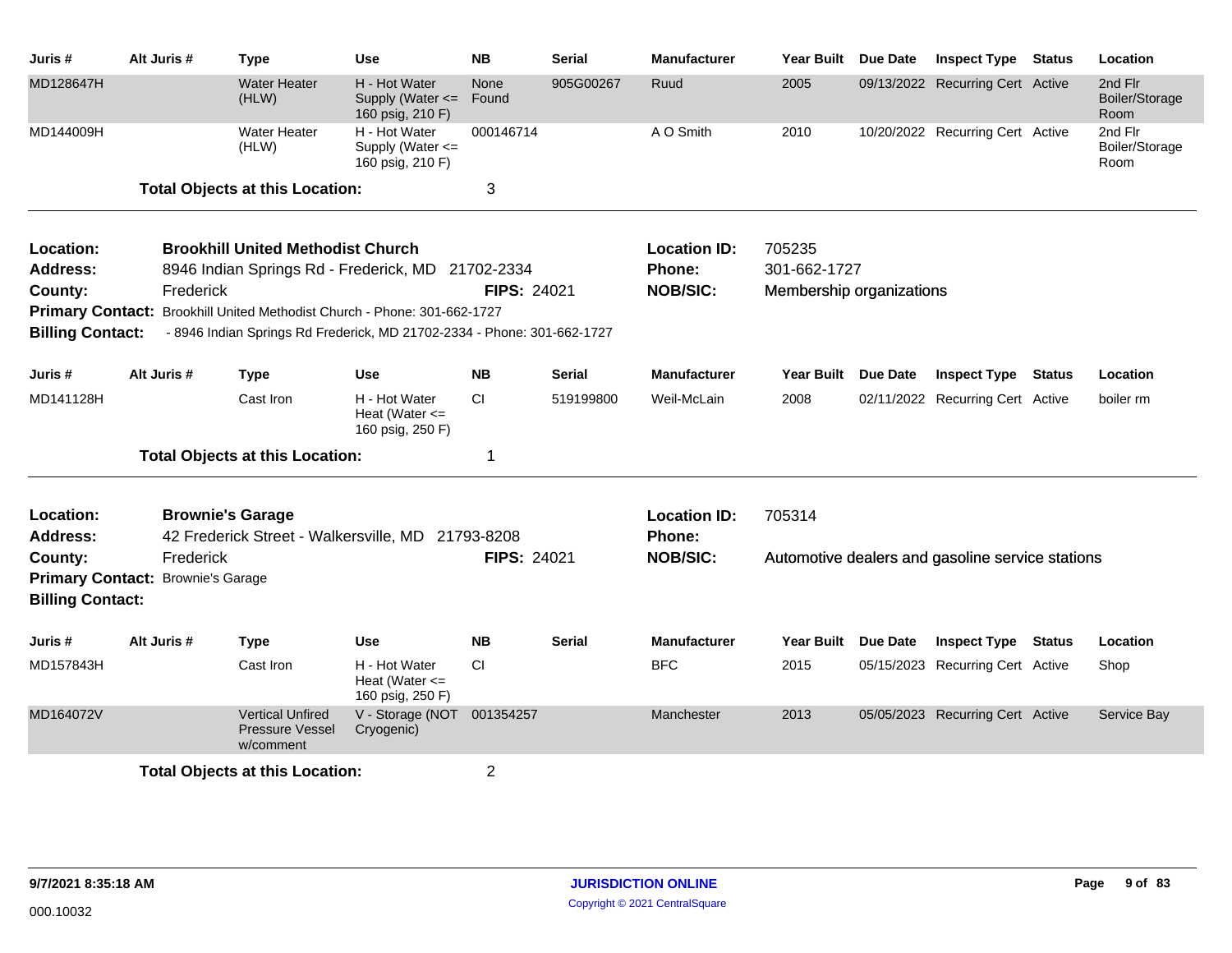| Location:<br><b>Address:</b> |                                          |             | <b>Brunswick Crossing HOA</b><br><b>Location ID:</b><br>3675213<br>1000 Potomac View Pkwy - Brunswick, MD 21716<br><b>Phone:</b> |                                                           |                    |                                          |                                            |                     |          |                                  |        |          |
|------------------------------|------------------------------------------|-------------|----------------------------------------------------------------------------------------------------------------------------------|-----------------------------------------------------------|--------------------|------------------------------------------|--------------------------------------------|---------------------|----------|----------------------------------|--------|----------|
| County:                      |                                          | Frederick   |                                                                                                                                  |                                                           | FIPS: 24021        |                                          | <b>NOB/SIC:</b>                            |                     |          |                                  |        |          |
|                              |                                          |             | Primary Contact: Brunswick Crossing HOA - Phone: 301-924-4050                                                                    |                                                           |                    |                                          |                                            |                     |          |                                  |        |          |
| <b>Billing Contact:</b>      |                                          |             | Clark Wagner - 24012 Frederick Road Clarksburg, MD 20871 - Phone: 301-428-0800 - Cell: 301-512-5337                              |                                                           |                    |                                          |                                            |                     |          |                                  |        |          |
|                              |                                          |             |                                                                                                                                  |                                                           |                    |                                          |                                            |                     |          |                                  |        |          |
| Juris #                      |                                          | Alt Juris # | <b>Type</b>                                                                                                                      | <b>Use</b>                                                | <b>NB</b>          | Serial                                   | <b>Manufacturer</b>                        | <b>Year Built</b>   | Due Date | <b>Inspect Type</b>              | Status | Location |
| MD165629H                    | #1                                       |             | <b>Water Heater</b><br>(HLW)                                                                                                     | H - Hot Water<br>Supply (Water $\leq$<br>160 psig, 210 F) | 000250797          | 190411343968 A O Smith<br>8              |                                            | 2019                |          | 12/09/2021 Recurring Cert Active |        | Mech Rm  |
| MD165630H                    | #2                                       |             | <b>Water Heater</b><br>(HLW)                                                                                                     | H - Hot Water<br>Supply (Water <=<br>160 psig, 210 F)     | 000251590          | 190711374561 A O Smith<br>$\overline{4}$ |                                            | 2019                |          | 12/09/2021 Recurring Cert Active |        | Mech Rm  |
| MD165631H                    | #3                                       |             | <b>Water Heater</b><br>(HLW)                                                                                                     | H - Hot Water<br>Supply (Water <=<br>160 psig, 210 F)     | 000251701          | 190711374561 A O Smith<br>6              |                                            | 2019                |          | 12/09/2021 Recurring Cert Active |        | Mech Rm  |
|                              | <b>Total Objects at this Location:</b>   |             |                                                                                                                                  |                                                           |                    |                                          |                                            |                     |          |                                  |        |          |
|                              | Location:<br><b>Bubbles At Ballenger</b> |             |                                                                                                                                  |                                                           |                    |                                          |                                            |                     |          |                                  |        |          |
| <b>Address:</b>              |                                          |             | 5930 Edenton Ct - Frederick, MD 21701                                                                                            |                                                           |                    |                                          | <b>Location ID:</b>                        | 705389              |          |                                  |        |          |
| County:                      |                                          | Frederick   |                                                                                                                                  |                                                           | <b>FIPS: 24021</b> |                                          | Phone:<br><b>NOB/SIC:</b><br>Services, NEC |                     |          |                                  |        |          |
|                              |                                          |             | Primary Contact: Tom Hilton - Phone: 301-514-0046                                                                                |                                                           |                    |                                          |                                            |                     |          |                                  |        |          |
| <b>Billing Contact:</b>      |                                          |             | - 106 E Ridgeville Blvd Mount Airy, MD 21771-5232                                                                                |                                                           |                    |                                          |                                            |                     |          |                                  |        |          |
| Juris #                      |                                          | Alt Juris # | <b>Type</b>                                                                                                                      | <b>Use</b>                                                | <b>NB</b>          | <b>Serial</b>                            | <b>Manufacturer</b>                        | Year Built Due Date |          | <b>Inspect Type Status</b>       |        | Location |
| MD111561H                    |                                          |             | <b>Water Tube</b><br>Coiled (NOT<br>Flueless Hi<br>Efficiency)                                                                   | H - Hot Water<br>Heat (Water $\leq$<br>160 psig, 250 F)   | 000170963 5170963  |                                          | Raypak                                     | 2000                |          | 02/15/2022 Recurring Cert Active |        | Mech Rm  |
| MD111562H                    |                                          |             | <b>Water Tube</b><br><b>Coiled (Flueless</b><br>Hi Efficiency)                                                                   | H - Hot Water<br>Heat (Water $\leq$<br>160 psig, 250 F)   | 000170575 5170575  |                                          | Raypak                                     | 2000                |          | 02/15/2022 Recurring Cert Active |        | Mech Rm  |
| MD154389V                    |                                          |             | <b>Vertical Unfired</b><br>Pressure Vessel<br>w/comment                                                                          | V - Storage<br>(Cryogenic)                                | None<br>Found      |                                          | Mat Industries                             | 2014                |          | 02/15/2022 Recurring Cert Active |        | Mech Rm  |
|                              | <b>Total Objects at this Location:</b>   |             |                                                                                                                                  |                                                           |                    |                                          |                                            |                     |          |                                  |        |          |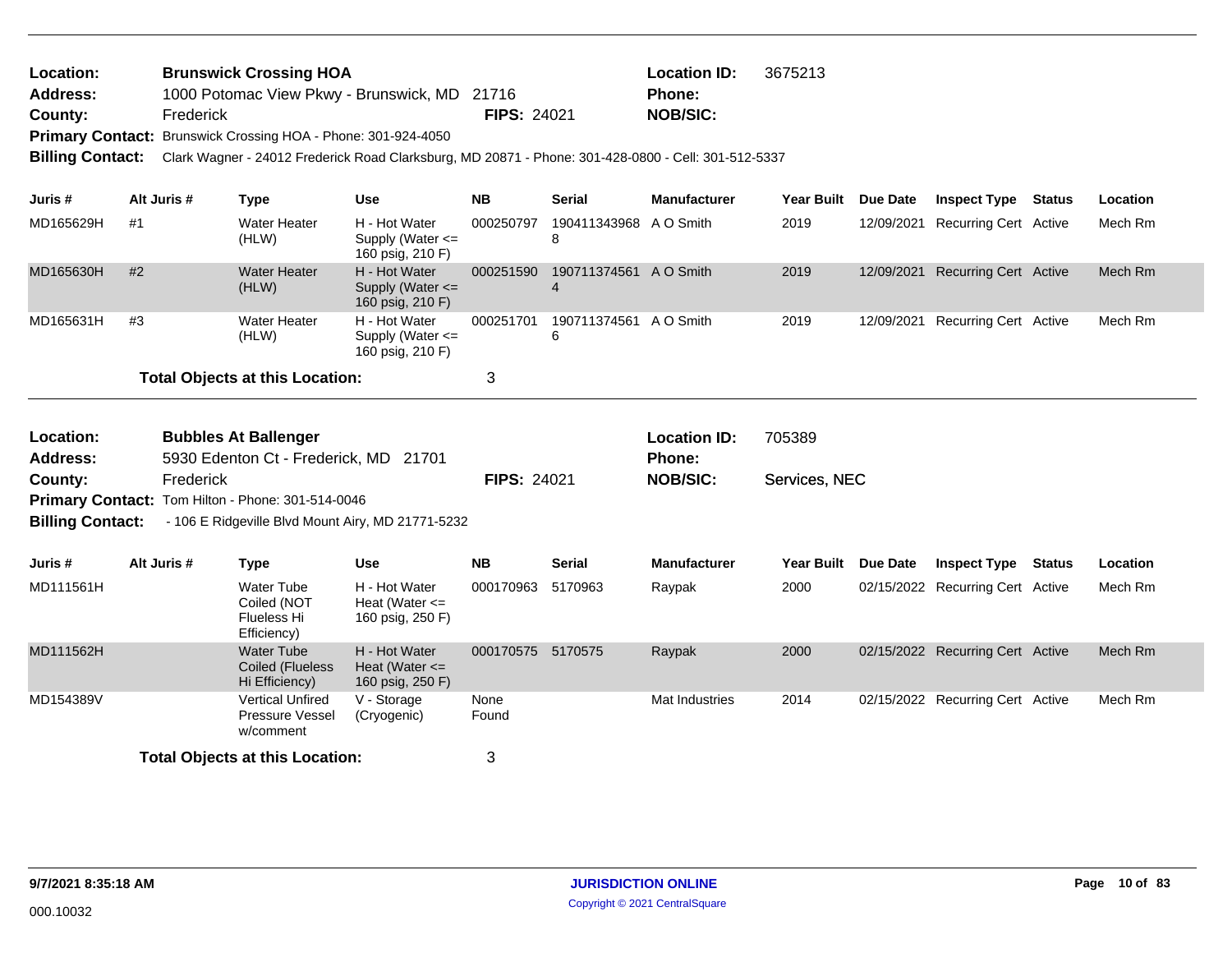| Location:<br><b>Address:</b><br>County:<br>Primary Contact: Carter Que (Arc3)<br><b>Billing Contact:</b>                                                                                                                                                                                                                                                                                     |             | <b>Carter Que (Arc3)</b><br>Frederick | 1310 S Main St - Mount Airy, MD 21771-5329              |                                                                 | <b>FIPS: 24021</b>                                      |                                                                | 4039165<br><b>Location ID:</b><br><b>Phone:</b><br><b>NOB/SIC:</b><br>Charlie Patterson - PO Box 26269 Richmond, VA 23260-6269 - Phone: 804-644-4521 - Email: charlie.patterson@arc3gases.com |                     |                 |                                                    |               |                    |  |
|----------------------------------------------------------------------------------------------------------------------------------------------------------------------------------------------------------------------------------------------------------------------------------------------------------------------------------------------------------------------------------------------|-------------|---------------------------------------|---------------------------------------------------------|-----------------------------------------------------------------|---------------------------------------------------------|----------------------------------------------------------------|-----------------------------------------------------------------------------------------------------------------------------------------------------------------------------------------------|---------------------|-----------------|----------------------------------------------------|---------------|--------------------|--|
| Juris #                                                                                                                                                                                                                                                                                                                                                                                      | Alt Juris # |                                       | <b>Type</b>                                             | <b>Use</b>                                                      | <b>NB</b>                                               | <b>Serial</b>                                                  | <b>Manufacturer</b>                                                                                                                                                                           | Year Built Due Date |                 | <b>Inspect Type Status</b>                         |               | Location           |  |
| MD167584V                                                                                                                                                                                                                                                                                                                                                                                    |             |                                       | <b>Vertical Unfired</b><br>Pressure Vessel<br>w/comment | V - Storage<br>(Cryogenic)                                      | 000148378                                               |                                                                | <b>CHART</b>                                                                                                                                                                                  | 2003                |                 | 08/25/2022 Recurring Cert Active                   |               | Outside            |  |
|                                                                                                                                                                                                                                                                                                                                                                                              |             |                                       | <b>Total Objects at this Location:</b>                  |                                                                 | 1                                                       |                                                                |                                                                                                                                                                                               |                     |                 |                                                    |               |                    |  |
| <b>Location:</b><br><b>Address:</b><br>County:<br><b>Primary Contact: Checkers</b><br><b>Billing Contact:</b>                                                                                                                                                                                                                                                                                |             | <b>Checkers</b><br>Frederick          |                                                         | 5731 Buckeystown Pike - Frederick, MD 21704-7209<br>FIPS: 24021 |                                                         |                                                                | <b>Location ID:</b><br>Phone:<br><b>NOB/SIC:</b>                                                                                                                                              | 3629789             |                 |                                                    |               |                    |  |
| Juris #                                                                                                                                                                                                                                                                                                                                                                                      | Alt Juris # |                                       | Type                                                    | <b>Use</b>                                                      | <b>NB</b>                                               | <b>Serial</b>                                                  | <b>Manufacturer</b>                                                                                                                                                                           | Year Built Due Date |                 | <b>Inspect Type</b>                                | Status        | Location           |  |
| MD154521V                                                                                                                                                                                                                                                                                                                                                                                    |             |                                       | <b>Vertical Unfired</b><br>Pressure Vessel<br>w/comment | V - Storage<br>(Cryogenic)                                      | 000026418                                               |                                                                | Cryogenic Service                                                                                                                                                                             | 1998                |                 | 10/12/2021 Recurring Cert Active                   |               | closet             |  |
|                                                                                                                                                                                                                                                                                                                                                                                              |             |                                       | <b>Total Objects at this Location:</b>                  |                                                                 | $\mathbf 1$                                             |                                                                |                                                                                                                                                                                               |                     |                 |                                                    |               |                    |  |
| <b>Chesapeake &amp; Hudson Inc</b><br><b>Location:</b><br>115 W Potomac St - Brunswick, MD 21716-1114<br><b>Address:</b><br>Frederick<br><b>FIPS: 24021</b><br>County:<br>Primary Contact: Robin Bell - Phone: 301-834-7170 - Email: Robin@cheshud.com<br><b>Billing Contact:</b><br>Robin Bell - 115 W Potomac St Brunswick, MD 21716-1114 - Phone: 301-834-7170 - Email: Robin@cheshud.com |             |                                       |                                                         |                                                                 | <b>Location ID:</b><br><b>Phone:</b><br><b>NOB/SIC:</b> | 706743<br>301-834-7170<br>Holding and other investment offices |                                                                                                                                                                                               |                     |                 |                                                    |               |                    |  |
| Juris #                                                                                                                                                                                                                                                                                                                                                                                      | Alt Juris # |                                       | <b>Type</b>                                             | <b>Use</b>                                                      | <b>NB</b>                                               | <b>Serial</b>                                                  | <b>Manufacturer</b>                                                                                                                                                                           | <b>Year Built</b>   | <b>Due Date</b> | <b>Inspect Type</b>                                | <b>Status</b> | Location           |  |
| MD144038H                                                                                                                                                                                                                                                                                                                                                                                    |             |                                       | Cast Iron                                               | H - Hot Water<br>Heat (Water $\leq$<br>160 psig, 250 F)         | CI.                                                     | UFI 16060                                                      | Columbia                                                                                                                                                                                      | 2012                |                 | 02/02/2022 External Cert,<br><b>Recurring Cert</b> | Active        | <b>Boiler Room</b> |  |
|                                                                                                                                                                                                                                                                                                                                                                                              |             |                                       | <b>Total Objects at this Location:</b>                  |                                                                 | 1                                                       |                                                                |                                                                                                                                                                                               |                     |                 |                                                    |               |                    |  |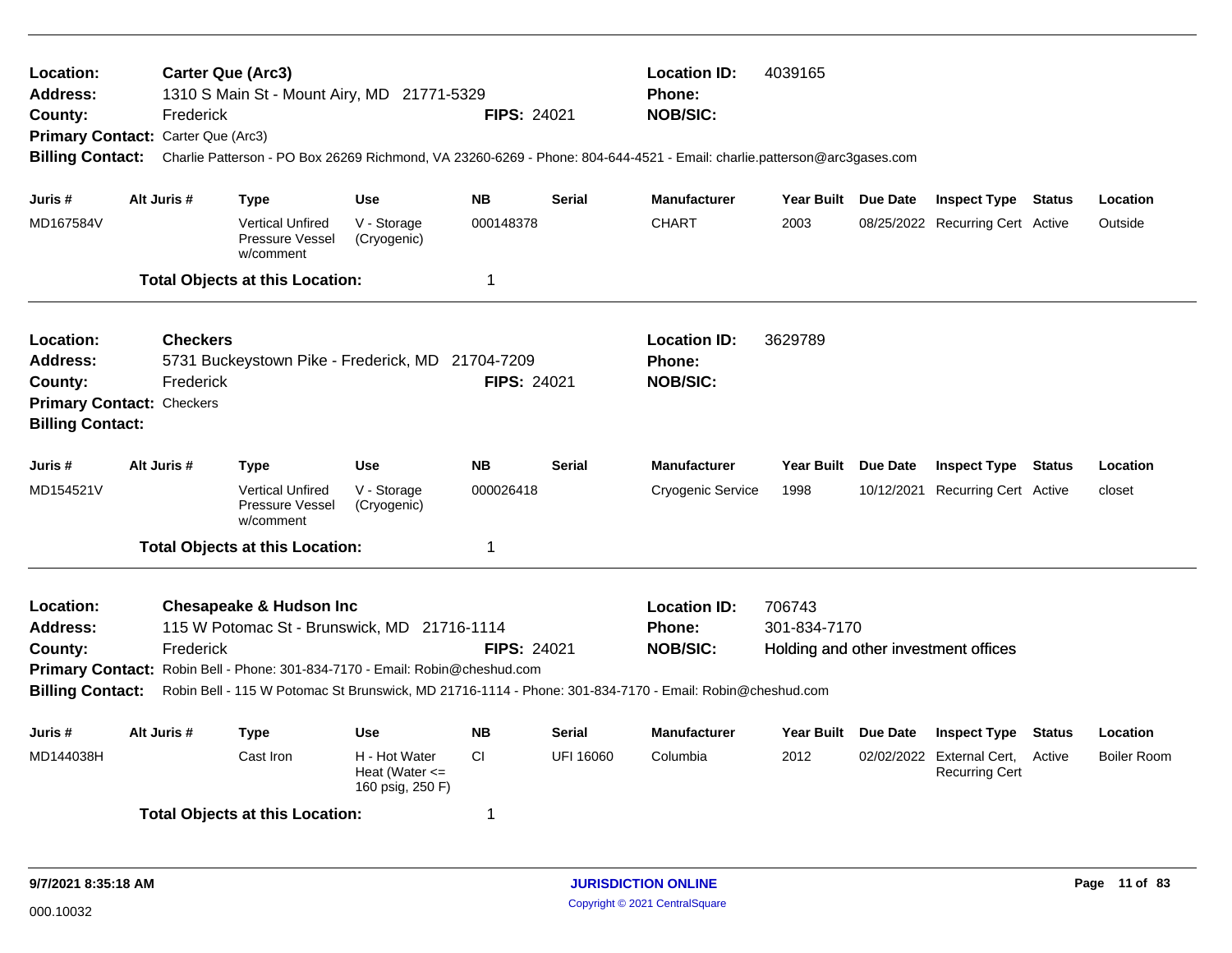| Location:<br><b>Address:</b>                                                                                    |  | Chick-Fil-A (Arc3) | 2401 Monocacy Blvd - Frederick, MD 21701-3275                               |                            |                    |               | <b>Location ID:</b><br><b>Phone:</b>                                                                                                     | 3949944<br><b>NOB/SIC:</b><br><b>Eating and Drinking Places</b> |         |                                  |        |          |  |  |
|-----------------------------------------------------------------------------------------------------------------|--|--------------------|-----------------------------------------------------------------------------|----------------------------|--------------------|---------------|------------------------------------------------------------------------------------------------------------------------------------------|-----------------------------------------------------------------|---------|----------------------------------|--------|----------|--|--|
| County:                                                                                                         |  | Frederick          |                                                                             |                            | <b>FIPS: 24021</b> |               |                                                                                                                                          |                                                                 |         |                                  |        |          |  |  |
| Primary Contact: Chick-Fil-A (Arc3)                                                                             |  |                    |                                                                             |                            |                    |               |                                                                                                                                          |                                                                 |         |                                  |        |          |  |  |
| <b>Billing Contact:</b>                                                                                         |  |                    |                                                                             |                            |                    |               | Charlie Patterson - PO Box 26269 Richmond, VA 23260-6269 - Phone: 804-644-4521 - Email: charlie.patterson@arc3gases.com                  |                                                                 |         |                                  |        |          |  |  |
| Juris #                                                                                                         |  | Alt Juris #        | <b>Type</b>                                                                 | <b>Use</b>                 | <b>NB</b>          | <b>Serial</b> | <b>Manufacturer</b>                                                                                                                      | Year Built Due Date                                             |         | <b>Inspect Type Status</b>       |        | Location |  |  |
| MD164549V                                                                                                       |  |                    | <b>Vertical Unfired</b><br>Pressure Vessel<br>w/comment                     | V - Storage<br>(Cryogenic) | 000301262          |               | <b>CHART</b>                                                                                                                             | 2017                                                            |         | 05/14/2023 Recurring Cert Active |        | Kitchen  |  |  |
|                                                                                                                 |  |                    | <b>Total Objects at this Location:</b>                                      |                            | 1                  |               |                                                                                                                                          |                                                                 |         |                                  |        |          |  |  |
| Location:<br><b>Address:</b>                                                                                    |  |                    | <b>Chick-Fil-A Frederick</b><br>5501 Urbana Pike - Frederick, MD 21704-7277 |                            |                    |               | <b>Location ID:</b><br><b>Phone:</b>                                                                                                     | 3629867                                                         |         |                                  |        |          |  |  |
| County:                                                                                                         |  | Frederick          |                                                                             |                            | FIPS: 24021        |               | <b>NOB/SIC:</b>                                                                                                                          |                                                                 |         |                                  |        |          |  |  |
| Primary Contact: Chick-Fil-A Frederick                                                                          |  |                    |                                                                             |                            |                    |               |                                                                                                                                          |                                                                 |         |                                  |        |          |  |  |
| <b>Billing Contact:</b>                                                                                         |  |                    |                                                                             |                            |                    |               |                                                                                                                                          |                                                                 |         |                                  |        |          |  |  |
|                                                                                                                 |  |                    |                                                                             |                            |                    |               |                                                                                                                                          |                                                                 |         |                                  |        |          |  |  |
| Juris #                                                                                                         |  | Alt Juris #        | <b>Type</b>                                                                 | <b>Use</b>                 | <b>NB</b>          | <b>Serial</b> | <b>Manufacturer</b>                                                                                                                      |                                                                 |         |                                  |        | Location |  |  |
| MD165607V                                                                                                       |  |                    | <b>Vertical Unfired</b><br>Pressure Vessel<br>w/comment                     | V - Storage<br>(Cryogenic) | 000309732          |               | <b>CHART</b>                                                                                                                             | 2018                                                            |         |                                  |        | Closet   |  |  |
|                                                                                                                 |  |                    | <b>Total Objects at this Location:</b>                                      |                            | 1                  |               |                                                                                                                                          |                                                                 |         |                                  |        |          |  |  |
| Location:                                                                                                       |  |                    | Cinco de Mayo (Arc3)                                                        |                            |                    |               | <b>Location ID:</b>                                                                                                                      | 3918907                                                         |         |                                  |        |          |  |  |
| <b>Address:</b>                                                                                                 |  |                    | 200 Middletown Pkwy - Middletown, MD 21769-7761                             |                            |                    |               | Year Built Due Date<br><b>Inspect Type Status</b><br>11/26/2021 Recurring Cert Active<br><b>Phone:</b>                                   |                                                                 |         |                                  |        |          |  |  |
| County:                                                                                                         |  | Frederick          |                                                                             |                            | <b>FIPS: 24021</b> |               | <b>NOB/SIC:</b>                                                                                                                          | <b>Eating and Drinking Places</b>                               |         |                                  |        |          |  |  |
| Primary Contact: Cinco de Mayo (Arc3)                                                                           |  |                    |                                                                             |                            |                    |               |                                                                                                                                          |                                                                 |         |                                  |        |          |  |  |
|                                                                                                                 |  |                    |                                                                             |                            |                    |               | Billing Contact: Charlie Patterson - PO Box 26269 Richmond, VA 23260-6269 - Phone: 804-644-4521 - Email: charlie.patterson@arc3gases.com |                                                                 |         |                                  |        |          |  |  |
| Juris #                                                                                                         |  | Alt Juris #        | Type                                                                        | <b>Use</b>                 | <b>NB</b>          | Serial        | <b>Manufacturer</b>                                                                                                                      | Year Built Due Date                                             |         | <b>Inspect Type</b>              | Status | Location |  |  |
| <b>Vertical Unfired</b><br>V - Storage<br>000306116<br>MD162669V<br>Pressure Vessel<br>(Cryogenic)<br>w/comment |  |                    |                                                                             | <b>CHART</b>               | 2017               |               | 12/14/2022 Recurring Cert Active                                                                                                         |                                                                 | Outside |                                  |        |          |  |  |
|                                                                                                                 |  |                    | <b>Total Objects at this Location:</b>                                      |                            | -1                 |               |                                                                                                                                          |                                                                 |         |                                  |        |          |  |  |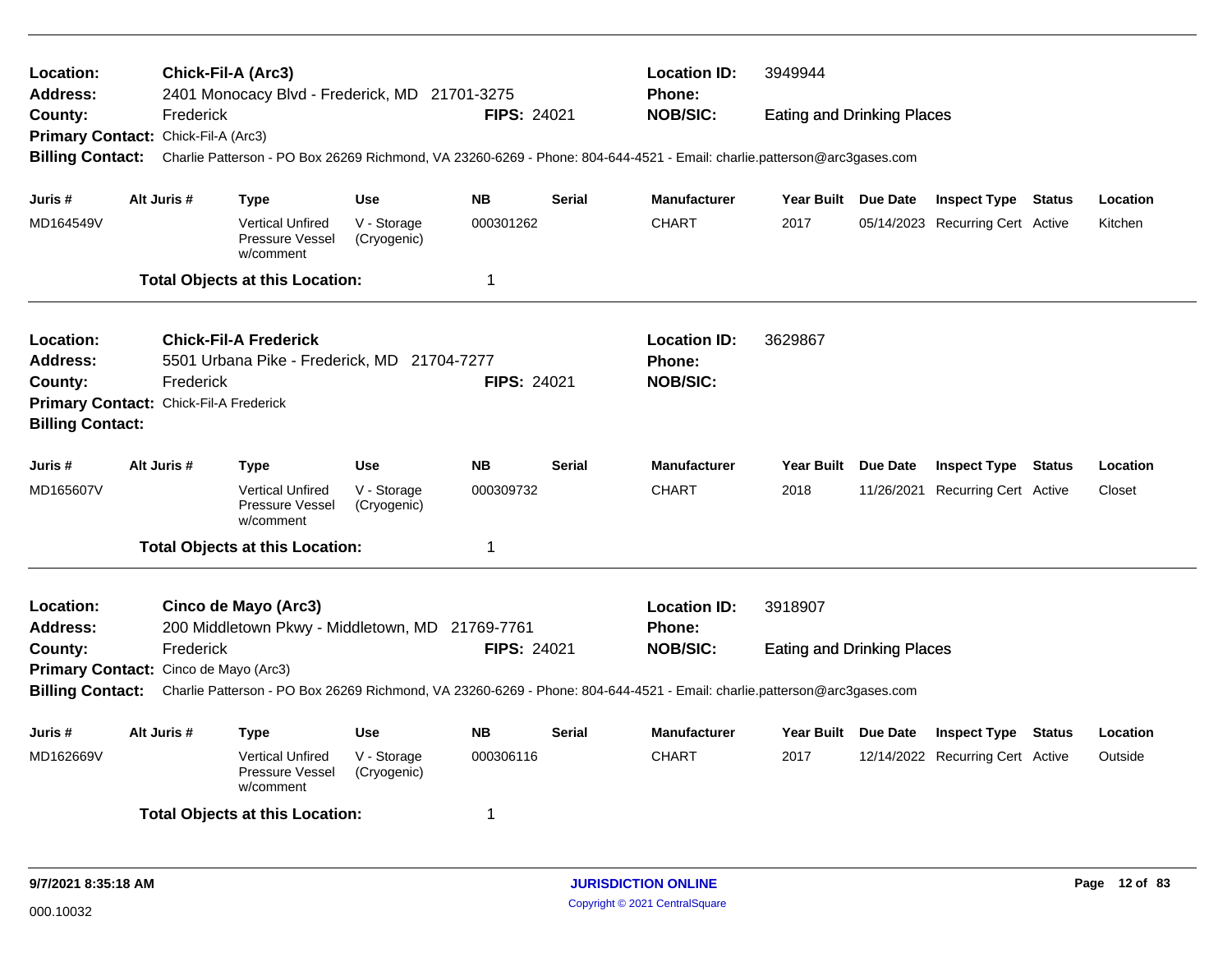| Location:               |             | <b>Citizens Care and Rehabilitation Center</b>                                                                                                |                                                           |                    |               | <b>Location ID:</b> | 707188                                 |                                  |               |          |
|-------------------------|-------------|-----------------------------------------------------------------------------------------------------------------------------------------------|-----------------------------------------------------------|--------------------|---------------|---------------------|----------------------------------------|----------------------------------|---------------|----------|
| <b>Address:</b>         |             | 1920 Rosemont Ave - Frederick, MD 21702-8249                                                                                                  |                                                           |                    |               | Phone:              |                                        |                                  |               |          |
| County:                 | Frederick   |                                                                                                                                               |                                                           | <b>FIPS: 24021</b> |               | <b>NOB/SIC:</b>     | <b>Skilled Nursing Care Facilities</b> |                                  |               |          |
|                         |             | Primary Contact: Paul Huntsberry Jr - Phone: 301-600-2387 - Email: Phuntsberry@frederickcountyMD.gov                                          |                                                           |                    |               |                     |                                        |                                  |               |          |
| <b>Billing Contact:</b> |             | Paul Huntsberry Jr - 12 E Church St Winchester Hall Frederick, MD 21701-5402 - Phone: 301-600-2387 - Email: Phuntsberry@frederickcountyMD.gov |                                                           |                    |               |                     |                                        |                                  |               |          |
| Juris #                 | Alt Juris # | <b>Type</b>                                                                                                                                   | Use                                                       | <b>NB</b>          | <b>Serial</b> | <b>Manufacturer</b> | Year Built Due Date                    | <b>Inspect Type</b>              | <b>Status</b> | Location |
| MD142647H               |             | Other w/comment O - Other (Blr                                                                                                                | Use) w/comment                                            | 000059256          |               | Crown               | 2010                                   | 06/06/2022 Recurring Cert Active |               | Kitchen  |
| MD142648H               |             | Other w/comment                                                                                                                               | O - Other (Blr<br>Use) w/comment                          | 000059255          |               | Crown               | 2010                                   | 06/06/2022 Recurring Cert Active |               | Kitchen  |
| MD142649H               |             | <b>Water Tube</b><br>Coiled (NOT<br>Flueless Hi<br>Efficiency)                                                                                | H - Hot Water<br>Supply (Water $\leq$<br>160 psig, 250 F) | 000002102          |               | Aerco               | 2010                                   | 06/06/2022 Recurring Cert Active |               | Mech Rm  |
| MD142650H               |             | <b>Water Tube</b><br>Coiled (NOT<br><b>Flueless Hi</b><br>Efficiency)                                                                         | H - Hot Water<br>Supply (Water <=<br>160 psig, 250 F)     | 000002105          |               | Aerco               | 2010                                   | 06/06/2022 Recurring Cert Active |               | Mech     |
| MD142651H               |             | Water Tube<br>Coiled (NOT<br>Flueless Hi<br>Efficiency)                                                                                       | H - Hot Water<br>Supply (Water <=<br>160 psig, 250 F)     | 000002108          |               | Aerco               | 2010                                   | 06/06/2022 Recurring Cert Active |               | Mech Rm  |
| MD142652H               |             | <b>Water Tube</b><br>Coiled (NOT<br><b>Flueless Hi</b><br>Efficiency)                                                                         | H - Hot Water<br>Supply (Water <=<br>160 psig, 250 F)     | 000002106          |               | Aerco               | 2010                                   | 06/06/2022 Recurring Cert Active |               | Mech Rm  |
| MD142653H               |             | <b>Water Tube</b><br>Coiled (Flueless<br>Hi Efficiency)                                                                                       | H - Hot Water<br>Supply (Water <=<br>160 psig, 250 F)     | 000002107          |               | Aerco               | 2010                                   | 06/06/2022 Recurring Cert Active |               | Mech Rm  |
| MD142654H               |             | <b>Water Tube</b><br><b>Coiled (Flueless</b><br>Hi Efficiency)                                                                                | H - Hot Water<br>Supply (Water <=<br>160 psig, 250 F)     | 000002109          |               | Aerco               | 2010                                   | 06/06/2022 Recurring Cert Active |               | Mech rm  |
| MD142655H               |             | <b>Water Tube</b><br>Coiled (Flueless<br>Hi Efficiency)                                                                                       | H - Hot Water<br>Supply (Water $\leq$<br>160 psig, 250 F) | 000002103          |               | Aerco               | 2010                                   | 06/06/2022 Recurring Cert Active |               | Mech Rm  |
| MD142656H               |             | <b>Water Tube</b><br><b>Coiled (Flueless</b><br>Hi Efficiency)                                                                                | H - Hot Water<br>Supply (Water <=<br>160 psig, 250 F)     | 000002104          |               | Aerco               | 2010                                   | 06/06/2022 Recurring Cert Active |               | Mech Rm  |
| MD142658H               |             | Water Tube<br>Coiled (NOT<br>Flueless Hi<br>Efficiency)                                                                                       | H - Hot Water<br>Heat (Water $\leq$<br>160 psig, 250 F)   | 000056823          |               | Aerco               | 2010                                   | 06/06/2022 Recurring Cert Active |               | Mech Rm  |
| MD142659H               |             | <b>Water Tube</b><br><b>Coiled (Flueless</b><br>Hi Efficiency)                                                                                | H - Hot Water<br>Heat (Water $\leq$<br>160 psig, 250 F)   | 000056820          |               | Aerco               | 2010                                   | 06/06/2022 Recurring Cert Active |               | Mech Rm  |
|                         |             |                                                                                                                                               |                                                           |                    |               |                     |                                        |                                  |               |          |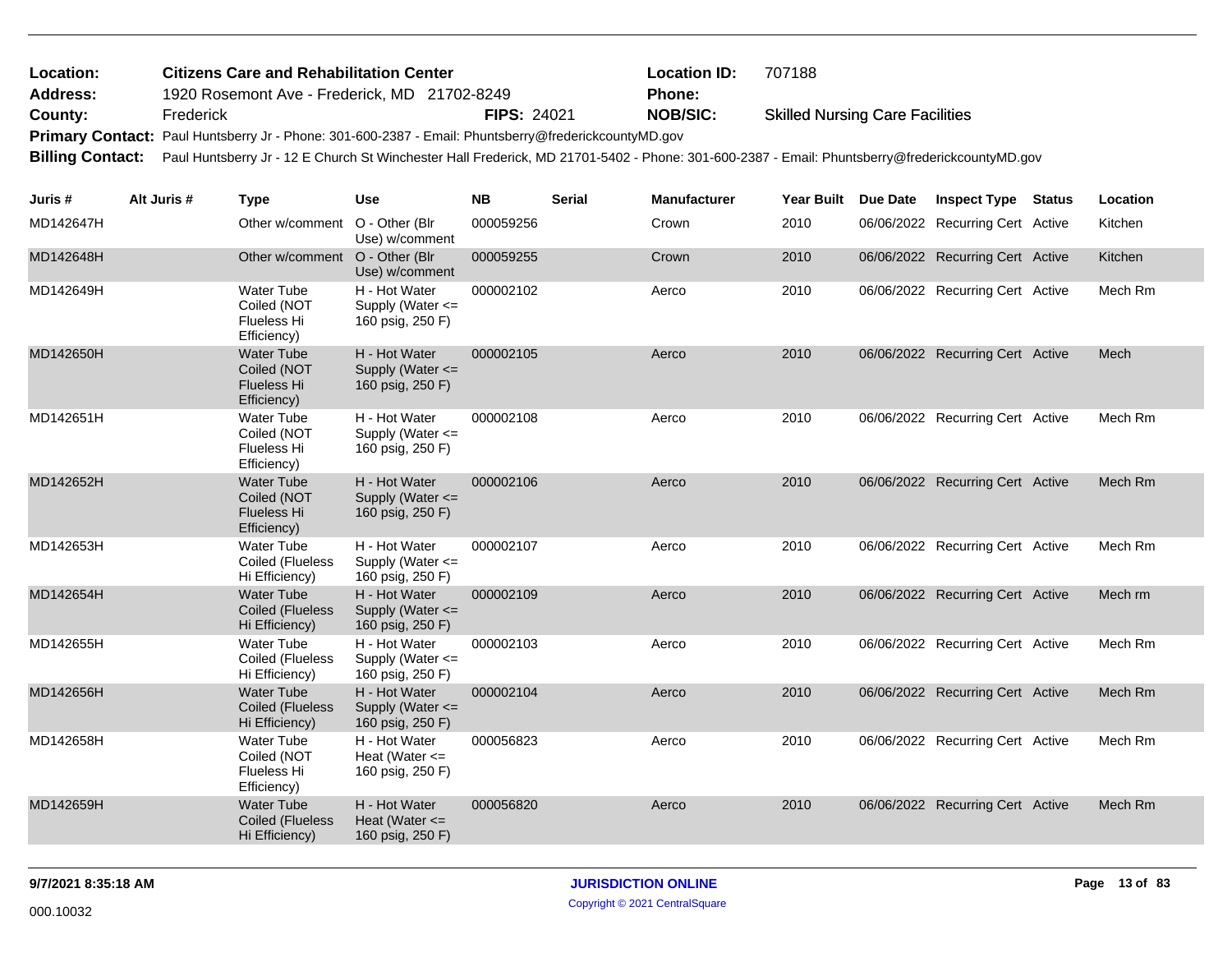| Juris #                 | Alt Juris #         | <b>Type</b>                                                      | Use                                                     | <b>NB</b>          | <b>Serial</b> | <b>Manufacturer</b> | <b>Year Built</b> | <b>Due Date</b> | <b>Inspect Type</b>                    | <b>Status</b>                                                      | Location     |  |  |  |  |
|-------------------------|---------------------|------------------------------------------------------------------|---------------------------------------------------------|--------------------|---------------|---------------------|-------------------|-----------------|----------------------------------------|--------------------------------------------------------------------|--------------|--|--|--|--|
| MD142660H               |                     | <b>Water Tube</b><br>Coiled (NOT<br>Flueless Hi<br>Efficiency)   | H - Hot Water<br>Heat (Water $\leq$<br>160 psig, 250 F) | 000056822          |               | Aerco               | 2010              |                 | 06/06/2022 Recurring Cert Active       |                                                                    | Mech Rm      |  |  |  |  |
|                         |                     | <b>Total Objects at this Location:</b>                           |                                                         | 13                 |               |                     |                   |                 |                                        |                                                                    |              |  |  |  |  |
| Location:               |                     | <b>Citizens Truck Co #4</b>                                      |                                                         |                    |               | <b>Location ID:</b> | 707193            |                 |                                        |                                                                    |              |  |  |  |  |
| Address:                |                     | 9 South Court Street - Frederick, MD 21701-7501                  |                                                         |                    |               | Phone:              |                   |                 |                                        | <b>Status</b><br>Location<br><b>BASEMENT</b><br>Status<br>Location |              |  |  |  |  |
| County:                 | Frederick           |                                                                  |                                                         | <b>FIPS: 24021</b> |               | <b>NOB/SIC:</b>     |                   |                 | Finance, taxation, and monetary policy |                                                                    |              |  |  |  |  |
|                         |                     | Primary Contact: Citizens Truck Co #4 - Phone: 3016941713        |                                                         |                    |               |                     |                   |                 |                                        |                                                                    |              |  |  |  |  |
| <b>Billing Contact:</b> |                     |                                                                  |                                                         |                    |               |                     |                   |                 |                                        |                                                                    |              |  |  |  |  |
| Juris #                 | Alt Juris #         | <b>Type</b>                                                      | <b>Use</b>                                              | <b>NB</b>          | <b>Serial</b> | <b>Manufacturer</b> | <b>Year Built</b> | <b>Due Date</b> | <b>Inspect Type</b>                    |                                                                    |              |  |  |  |  |
| MD047370H               |                     | Cast Iron                                                        | H - Hot Water<br>Heat (Water $\leq$<br>160 psig, 250 F) | <b>CI</b>          | 16492         | Peerless            | 1981              |                 | 10/13/2022 Recurring Cert Active       |                                                                    |              |  |  |  |  |
|                         |                     | <b>Total Objects at this Location:</b>                           |                                                         | 1                  |               |                     |                   |                 |                                        |                                                                    |              |  |  |  |  |
| Location:               | <b>City Cab LLC</b> |                                                                  |                                                         |                    |               | <b>Location ID:</b> | 728483            |                 |                                        |                                                                    |              |  |  |  |  |
| <b>Address:</b>         |                     | 350 E Church St - Frederick, MD 21701-5642                       |                                                         |                    |               | Phone:              | 301-662-2250      |                 |                                        |                                                                    |              |  |  |  |  |
| County:                 | Frederick           |                                                                  |                                                         | <b>FIPS: 24021</b> |               | <b>NOB/SIC:</b>     | <b>Taxicabs</b>   |                 |                                        |                                                                    |              |  |  |  |  |
|                         |                     | Primary Contact: City Cab LLC - Phone: 301-662-2250              |                                                         |                    |               |                     |                   |                 |                                        |                                                                    |              |  |  |  |  |
| <b>Billing Contact:</b> |                     | - 350 E Church St Frederick, MD 21701-5642 - Phone: 301-662-2250 |                                                         |                    |               |                     |                   |                 |                                        |                                                                    |              |  |  |  |  |
| Juris #                 | Alt Juris #         | <b>Type</b>                                                      | <b>Use</b>                                              | <b>NB</b>          | <b>Serial</b> | <b>Manufacturer</b> | Year Built        | <b>Due Date</b> | <b>Inspect Type</b>                    |                                                                    |              |  |  |  |  |
| MD088408V               |                     | <b>Vertical Unfired</b><br>Pressure Vessel<br>w/comment          | V - Storage (NOT<br>Cryogenic)                          | 00065685H          |               | <b>Brunner</b>      | 1994              |                 | 02/15/2022 Recurring Cert Active       |                                                                    | Storage Area |  |  |  |  |
|                         |                     | <b>Total Objects at this Location:</b>                           |                                                         | 1                  |               |                     |                   |                 |                                        |                                                                    |              |  |  |  |  |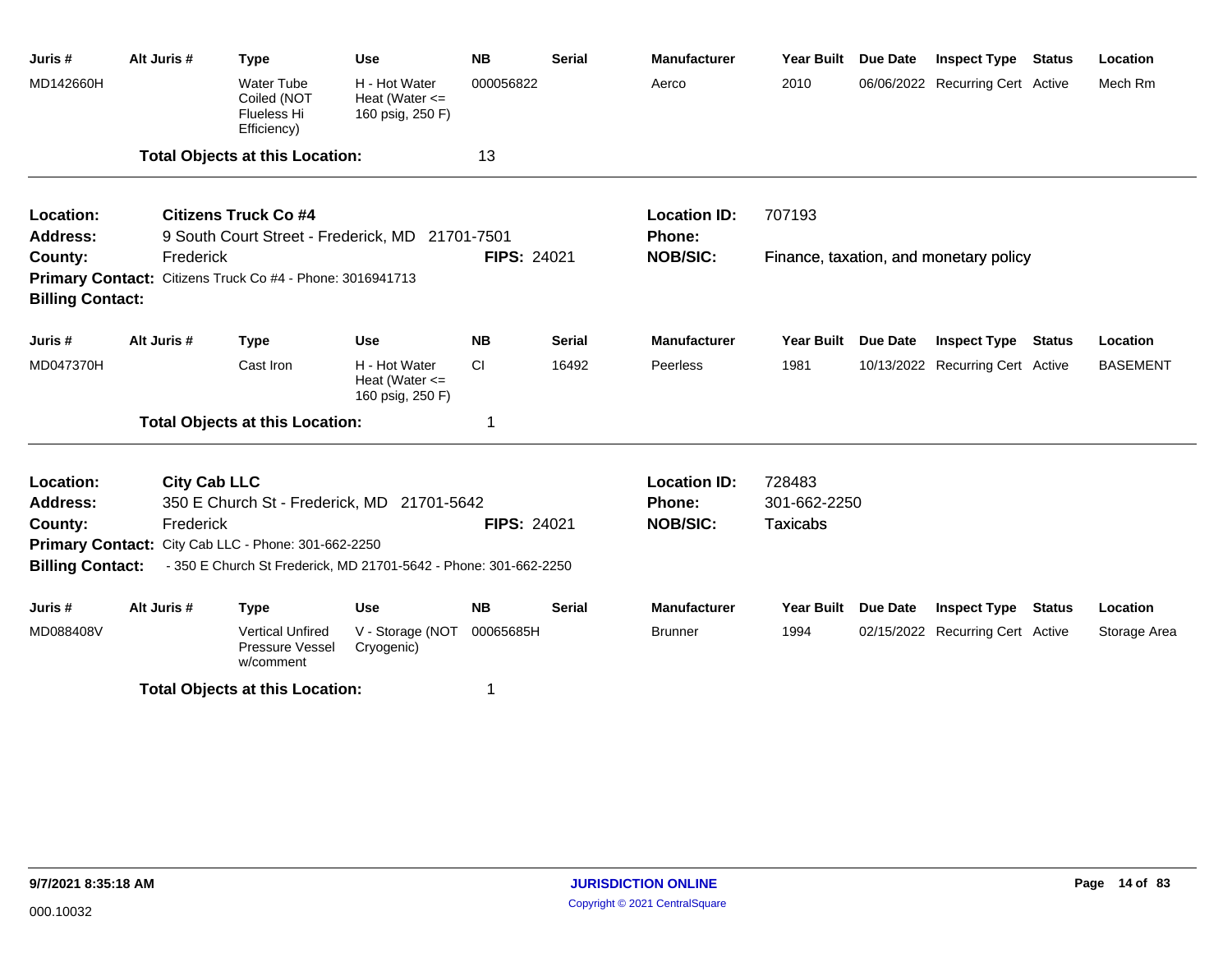| Location:<br><b>Address:</b><br>County:<br><b>Billing Contact:</b>                                                             | Frederick   | <b>Colonial Equipment Company</b><br>5171 Intercoastal Ct - Monrovia, MD 21770-9518<br>Primary Contact: Craig Combs - Phone: 301-698-2400 - Cell: 301-788-2004 - Email: ccombs@colonialbus.com<br>Craig Combs - 5171 Intercoastal Ct Monrovia, MD 21770-9518 - Phone: 301-698-2400 - Cell: 301-788-2004 - Email: ccombs@colonialbus.com |                                                           | <b>FIPS: 24021</b> |               | <b>Location ID:</b><br>Phone:<br><b>NOB/SIC:</b> | 2930058<br>301-865-2400<br><b>Truck and Bus Bodies</b>   |                     |                                  |          |                    |
|--------------------------------------------------------------------------------------------------------------------------------|-------------|-----------------------------------------------------------------------------------------------------------------------------------------------------------------------------------------------------------------------------------------------------------------------------------------------------------------------------------------|-----------------------------------------------------------|--------------------|---------------|--------------------------------------------------|----------------------------------------------------------|---------------------|----------------------------------|----------|--------------------|
| Juris #                                                                                                                        | Alt Juris # | <b>Type</b>                                                                                                                                                                                                                                                                                                                             | <b>Use</b>                                                | <b>NB</b>          | <b>Serial</b> | <b>Manufacturer</b>                              | Year Built Due Date                                      |                     | <b>Inspect Type Status</b>       |          | Location           |
| MD118731V                                                                                                                      |             | <b>Vertical Unfired</b><br>Pressure Vessel<br>w/comment                                                                                                                                                                                                                                                                                 | V - Storage (NOT<br>Cryogenic)                            | 000407494          |               | Melben                                           | 1994                                                     |                     | 04/28/2022 Recurring Cert Active |          | GARAGE             |
|                                                                                                                                |             | <b>Total Objects at this Location:</b>                                                                                                                                                                                                                                                                                                  |                                                           | -1                 |               |                                                  |                                                          |                     |                                  |          |                    |
| <b>Location:</b><br><b>Address:</b>                                                                                            |             | <b>Comfort Inn/ Red Horse Motor Inn</b><br>998 W Patrick St - Frederick, MD 21703-4066                                                                                                                                                                                                                                                  |                                                           |                    |               | <b>Location ID:</b><br><b>Phone:</b>             | 722479                                                   |                     |                                  |          |                    |
| County:<br><b>Billing Contact:</b>                                                                                             | Frederick   | Primary Contact: Kamini Patel - Phone: 301662-0281 - Email: comfortredhorse@gmail.com<br>Kamini Patel - 998 W Patrick St Frederick, MD 21703-4066 - Phone: 301662-0281 - Email: comfortredhorse@gmail.com                                                                                                                               |                                                           | <b>FIPS: 24021</b> |               | <b>NOB/SIC:</b>                                  | <b>Hotels and Motels</b>                                 |                     |                                  |          |                    |
| <b>NB</b><br>Alt Juris #<br><b>Use</b><br><b>Serial</b><br><b>Manufacturer</b><br><b>Year Built</b><br>Juris #<br><b>Type</b>  |             |                                                                                                                                                                                                                                                                                                                                         |                                                           |                    |               |                                                  | Due Date                                                 | <b>Inspect Type</b> | Status                           | Location |                    |
| MD145010H                                                                                                                      |             | <b>Water Heater</b><br>(HLW)                                                                                                                                                                                                                                                                                                            | H - Hot Water<br>Supply (Water $\leq$<br>160 psig, 250 F) | 000126867          |               | Rheem/Ruud                                       | 2011                                                     |                     | 11/07/2022 Recurring Cert Active |          | <b>Boiler Room</b> |
|                                                                                                                                |             | <b>Total Objects at this Location:</b>                                                                                                                                                                                                                                                                                                  |                                                           | -1                 |               |                                                  |                                                          |                     |                                  |          |                    |
| Location:<br><b>Address:</b><br>County:<br><b>Billing Contact:</b>                                                             | Frederick   | <b>Complete Auto Diagnostic</b><br>7702 Roddy Creek Rd - Thurmont, MD 21788-1215<br>Primary Contact: Champ Brown - Phone: 240-288-8320                                                                                                                                                                                                  |                                                           | <b>FIPS: 24021</b> |               | <b>Location ID:</b><br>Phone:<br><b>NOB/SIC:</b> | 725442<br>240-288-8320<br><b>Automotive Dealers, NEC</b> |                     |                                  |          |                    |
| Juris #                                                                                                                        | Alt Juris # | <b>Type</b>                                                                                                                                                                                                                                                                                                                             | <b>Use</b>                                                | <b>NB</b>          | <b>Serial</b> | <b>Manufacturer</b>                              | Year Built Due Date                                      |                     | <b>Inspect Type Status</b>       |          | Location           |
| MD156010V<br><b>Vertical Unfired</b><br>V - Storage (NOT<br>000511648<br>M574226<br>Pressure Vessel<br>Cryogenic)<br>w/comment |             |                                                                                                                                                                                                                                                                                                                                         |                                                           |                    |               | Morganton                                        | 2015                                                     |                     | 01/11/2023 Recurring Cert Active |          | <b>OTSD SHED</b>   |
|                                                                                                                                |             | <b>Total Objects at this Location:</b>                                                                                                                                                                                                                                                                                                  |                                                           | -1                 |               |                                                  |                                                          |                     |                                  |          |                    |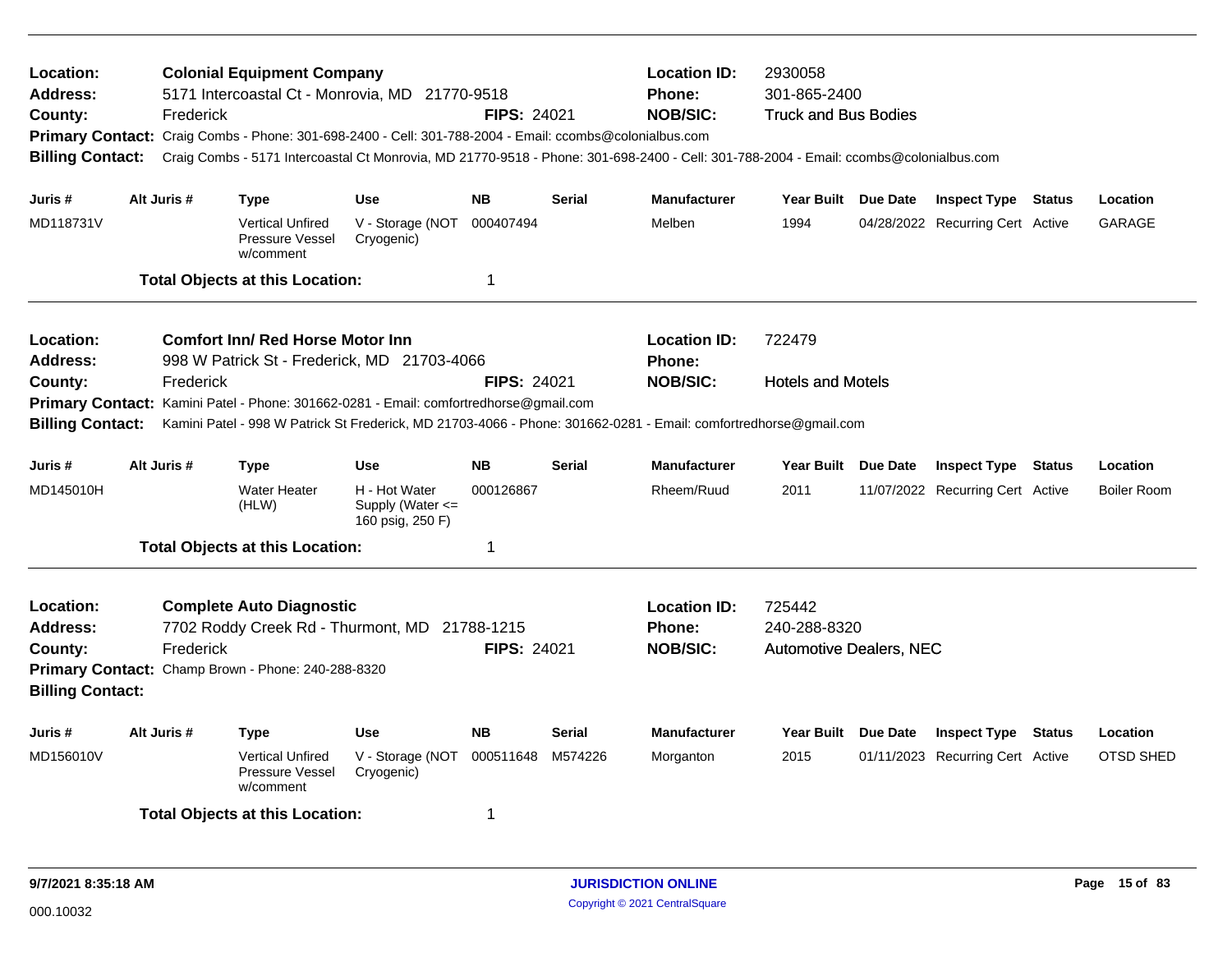| Location:<br><b>Address:</b><br>County:<br><b>Billing Contact:</b>                                                                                                                                                                                                                                                     | Frederick   | <b>Core Partners, Inc.</b><br>6 W 3rd St - Frederick, MD 21701-5331<br><b>FIPS: 24021</b><br>Primary Contact: Chloe Martin - Phone: 301-695-2673<br>Chloe Martin - 6 W 3rd St Frederick, MD 21701-5331 - Phone: 301-695-2673 |                                                         |           |                    | <b>Location ID:</b><br>Phone:<br><b>NOB/SIC:</b> | 713554<br>301-815-5490<br>Holding and other investment offices |  |                                  |                       |
|------------------------------------------------------------------------------------------------------------------------------------------------------------------------------------------------------------------------------------------------------------------------------------------------------------------------|-------------|------------------------------------------------------------------------------------------------------------------------------------------------------------------------------------------------------------------------------|---------------------------------------------------------|-----------|--------------------|--------------------------------------------------|----------------------------------------------------------------|--|----------------------------------|-----------------------|
| Juris #                                                                                                                                                                                                                                                                                                                | Alt Juris # | <b>Type</b>                                                                                                                                                                                                                  | <b>Use</b>                                              | <b>NB</b> | <b>Serial</b>      | <b>Manufacturer</b>                              | Year Built Due Date                                            |  | <b>Inspect Type Status</b>       | Location              |
| MD134708H                                                                                                                                                                                                                                                                                                              |             | Cast Iron                                                                                                                                                                                                                    | H - Hot Water<br>Heat (Water $\leq$<br>160 psig, 250 F) | <b>CI</b> |                    | Weil-McLain                                      | 2006                                                           |  | 08/18/2023 Recurring Cert Active | <b>BASEMENT</b>       |
|                                                                                                                                                                                                                                                                                                                        |             | <b>Total Objects at this Location:</b>                                                                                                                                                                                       |                                                         | 1         |                    |                                                  |                                                                |  |                                  |                       |
| <b>Creative in Counters</b><br>Location:<br><b>Address:</b><br>2704 Back Acre Cir # B - Mount Airy, MD 21771-7760<br>Frederick<br>County:<br>Primary Contact: Clarke Newton - Phone: 301-829-7991<br><b>Billing Contact:</b><br>Clarke Newton - 2704 Back Acre Cir # B Mount Airy, MD 21771-7760 - Phone: 301-829-7991 |             |                                                                                                                                                                                                                              |                                                         |           | <b>FIPS: 24021</b> | <b>Location ID:</b><br>Phone:<br><b>NOB/SIC:</b> | 1340061<br>301-829-7991<br>Furniture and Fixtures, NEC         |  |                                  |                       |
| Juris #                                                                                                                                                                                                                                                                                                                | Alt Juris # | <b>Type</b>                                                                                                                                                                                                                  | <b>Use</b>                                              | <b>NB</b> | <b>Serial</b>      | <b>Manufacturer</b>                              | Year Built Due Date                                            |  | <b>Inspect Type Status</b>       | Location              |
| MD120099V                                                                                                                                                                                                                                                                                                              |             | <b>Vertical Unfired</b><br>Pressure Vessel<br>w/comment                                                                                                                                                                      | V - Storage (NOT<br>Cryogenic)                          | 000258732 |                    | <b>Steel Fab</b>                                 | 2001                                                           |  | 02/09/2022 Recurring Cert Active | Shop (Front)          |
| MD138531V                                                                                                                                                                                                                                                                                                              |             | <b>Vertical Unfired</b><br><b>Pressure Vessel</b><br>w/comment                                                                                                                                                               | V - Storage (NOT 000563371<br>Cryogenic)                |           |                    | <b>Steel Fab</b>                                 | 2009                                                           |  | 02/09/2022 Recurring Cert Active | Shop (Center)         |
| MD153598V                                                                                                                                                                                                                                                                                                              |             | <b>Vertical Unfired</b><br><b>Pressure Vessel</b><br>w/comment                                                                                                                                                               | V - Storage (NOT 000767255<br>Cryogenic)                |           |                    | <b>Steel Fab</b>                                 | 2014                                                           |  | 02/09/2022 Recurring Cert Active | Shop (Rear)           |
| MD153599V                                                                                                                                                                                                                                                                                                              |             | <b>Vertical Unfired</b><br><b>Pressure Vessel</b><br>w/comment                                                                                                                                                               | V - Storage (NOT 000384103<br>Cryogenic)                |           |                    | <b>Steel Fab</b>                                 | 2005                                                           |  | 02/09/2022 Recurring Cert Active | Shop (Center<br>Rear) |
| MD154428V                                                                                                                                                                                                                                                                                                              |             | Vertical Unfired<br>Pressure Vessel<br>w/comment                                                                                                                                                                             | V - Storage (NOT<br>Cryogenic)                          | 000377628 |                    | <b>Steel Fab</b>                                 | 2005                                                           |  | 02/09/2022 Recurring Cert Active | Shop (Left)           |
|                                                                                                                                                                                                                                                                                                                        |             | <b>Total Objects at this Location:</b>                                                                                                                                                                                       |                                                         | 5         |                    |                                                  |                                                                |  |                                  |                       |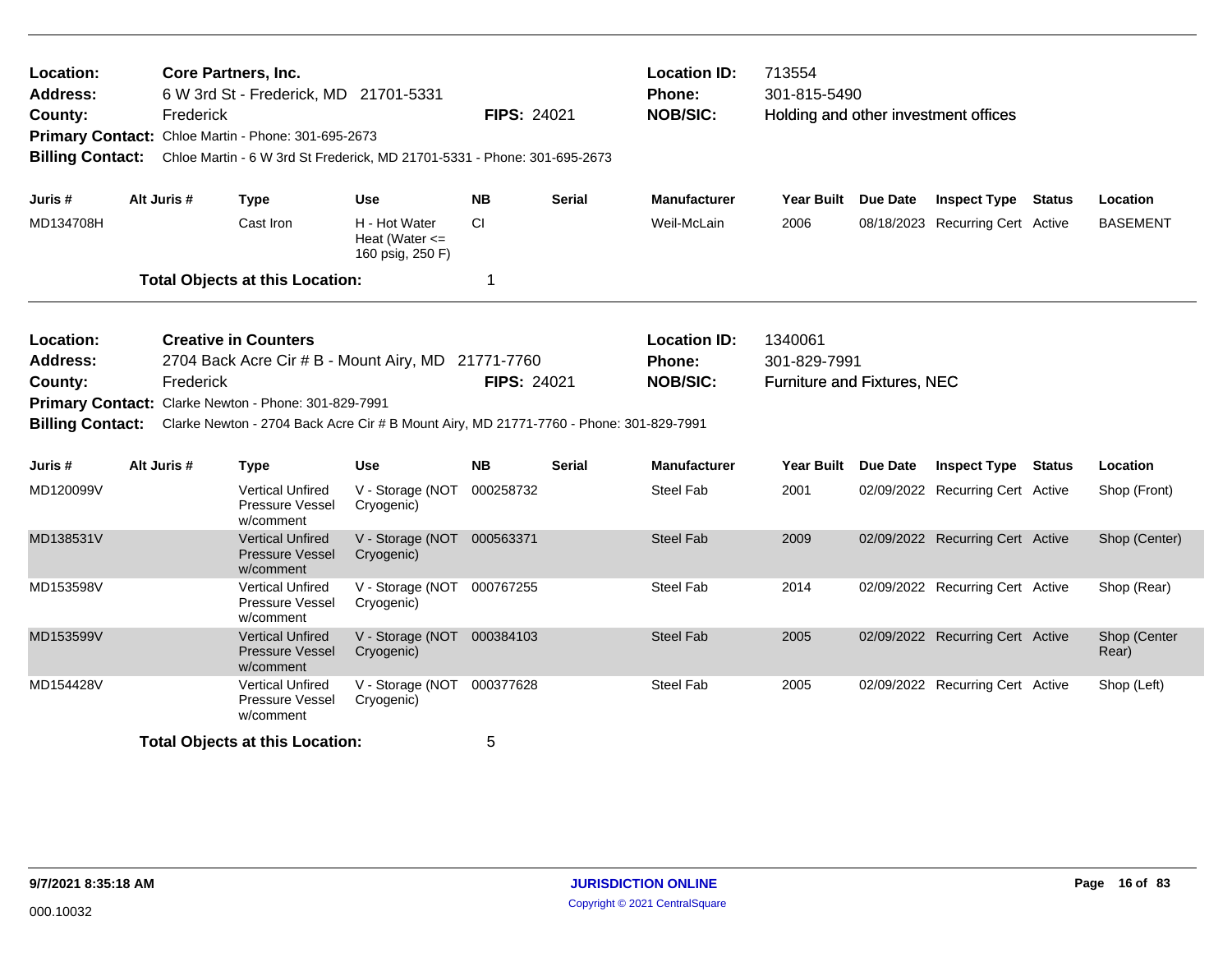| Location: | <b>Creekside at Tasker's Chance</b>                                                                          |                    | <b>Location ID:</b> | 3757816      |
|-----------|--------------------------------------------------------------------------------------------------------------|--------------------|---------------------|--------------|
| Address:  | 100 Burgess Hill Way - Frederick, MD 21702-4332                                                              |                    | <b>Phone:</b>       | 301-698-5700 |
| County:   | Frederick                                                                                                    | <b>FIPS: 24021</b> | NOB/SIC:            |              |
|           | Primary Contact: John Porter - Phone: 301-657-8899 - Cell: 240-994-4407 - Email: jporter@rossmgtservices.com |                    |                     |              |
|           |                                                                                                              |                    |                     |              |

**Billing Contact:** John Porter - 7910 Woodmont Ave Ste 350 Bethesda, MD 20814-7013 - Phone: 301-657-8899 - Cell: 240-994-4407 - Email: jporter@rossmgtservices.com

| Juris #                      | Alt Juris # | <b>Type</b>                                                                                 | <b>Use</b>                                                | <b>NB</b>                  | <b>Serial</b> | Manufacturer                  | Year Built | Due Date            | <b>Inspect Type</b>                         | <b>Status</b> | Location                          |
|------------------------------|-------------|---------------------------------------------------------------------------------------------|-----------------------------------------------------------|----------------------------|---------------|-------------------------------|------------|---------------------|---------------------------------------------|---------------|-----------------------------------|
| MD157465H                    |             | <b>Water Heater</b><br>(HLW)                                                                | H - Hot Water<br>Supply (Water $\leq$<br>160 psig, 210 F) | 000302337                  |               | Lochinvar                     | 2017       |                     | 03/09/2023 Recurring Cert Active            |               | Bldg 110 Boiler<br>R <sub>m</sub> |
| MD157466H                    |             | <b>Horizontal Water</b><br>Tube                                                             | H - Hot Water<br>Heat (Water $\leq$<br>160 psig, 250 F)   | 000053182                  |               | Laars                         | 1995       |                     | 03/10/2023 Recurring Cert Active            |               | Bldg 110 Boiler<br>Rm             |
| MD157467H                    |             | <b>Horizontal Water</b><br>Tube                                                             | H - Hot Water<br>Heat (Water $\leq$<br>160 psig, 250 F)   | 000053180                  |               | Laars                         | 1995       |                     | 03/10/2023 Recurring Cert Active            |               | Bldg 110 Boiler<br>R <sub>m</sub> |
| MD157468H                    |             | Cast Iron                                                                                   | H - Hot Water<br>Supply (Water <=<br>160 psig, 250 F)     | CI.                        | 330900081     | <b>Dunkirk</b>                | 2012       |                     | 03/10/2023 Recurring Cert Active            |               | Bldg 110 Boiler<br>R <sub>m</sub> |
| MD157469H                    |             | <b>Horizontal Water</b><br>Tube                                                             | H - Hot Water<br>Supply (Water <=<br>160 psig, 250 F)     | 000135021                  |               | Laars                         | 1995       |                     | 03/10/2023 Recurring Cert Active            |               | Bldg 100 Boiler<br>R <sub>m</sub> |
| MD157470H                    |             | <b>Horizontal Water</b><br>Tube                                                             | H - Hot Water<br>Heat (Water $\leq$<br>160 psig, 250 F)   | 000053181                  |               | Laars                         | 1995       |                     | 03/10/2023 Recurring Cert Active            |               | Bldg 100 Boiler<br>Rm             |
| MD157471H                    |             | <b>Horizontal Water</b><br>Tube                                                             | H - Hot Water<br>Heat (Water $\leq$<br>160 psig, 250 F)   | 000053179                  |               | Laars                         | 1995       |                     | 03/10/2023 Recurring Cert Active            |               | Bldg 100 Boiler<br><b>Rm</b>      |
| MD161571H                    |             | <b>Horizontal Water</b><br>Tube                                                             | H - Hot Water<br>Supply (Water <=<br>160 psig, 210 F)     | 000322141                  |               | Lochinvar                     | 2018       |                     | 07/12/2022 Recurring Cert Active            |               | Bldg 100 Boiler<br>Room           |
|                              |             | <b>Total Objects at this Location:</b>                                                      |                                                           | 8                          |               |                               |            |                     |                                             |               |                                   |
| Location:<br><b>Address:</b> |             | <b>CSX Brunswick Railroad Yard</b><br>100 S Maple Ave PO Box 146 - Brunswick, MD 21716-1147 |                                                           |                            |               | <b>Location ID:</b><br>Phone: | 705357     |                     |                                             |               |                                   |
| County:                      | Frederick   |                                                                                             |                                                           | <b>FIPS: 24021</b>         |               | <b>NOB/SIC:</b>               |            |                     | Transportation, communications and utlities |               |                                   |
|                              |             | Primary Contact: CSX Brunswick Railroad Yard - Phone: 410-347-5117                          |                                                           |                            |               |                               |            |                     |                                             |               |                                   |
| <b>Billing Contact:</b>      |             | - PO Box 146 Brunswick, MD 21716-0146 - Phone: 410-347-5117                                 |                                                           |                            |               |                               |            |                     |                                             |               |                                   |
| Juris #                      | Alt Juris # | <b>Type</b>                                                                                 | <b>Use</b>                                                | <b>NB</b>                  | <b>Serial</b> | <b>Manufacturer</b>           |            | Year Built Due Date | <b>Inspect Type</b>                         | Status        | Location                          |
| MD164713V                    |             | Pressure Vessel                                                                             | Horizontal Unfired V - Storage (NOT<br>Cryogenic)         | 000651948                  |               | Morganton                     | 2017       |                     | 08/12/2021 Recurring Cert Active            |               | Marc<br>Transportation            |
| 9/7/2021 8:35:18 AM          |             |                                                                                             |                                                           | <b>JURISDICTION ONLINE</b> |               |                               |            |                     |                                             |               | Page 17 of 83                     |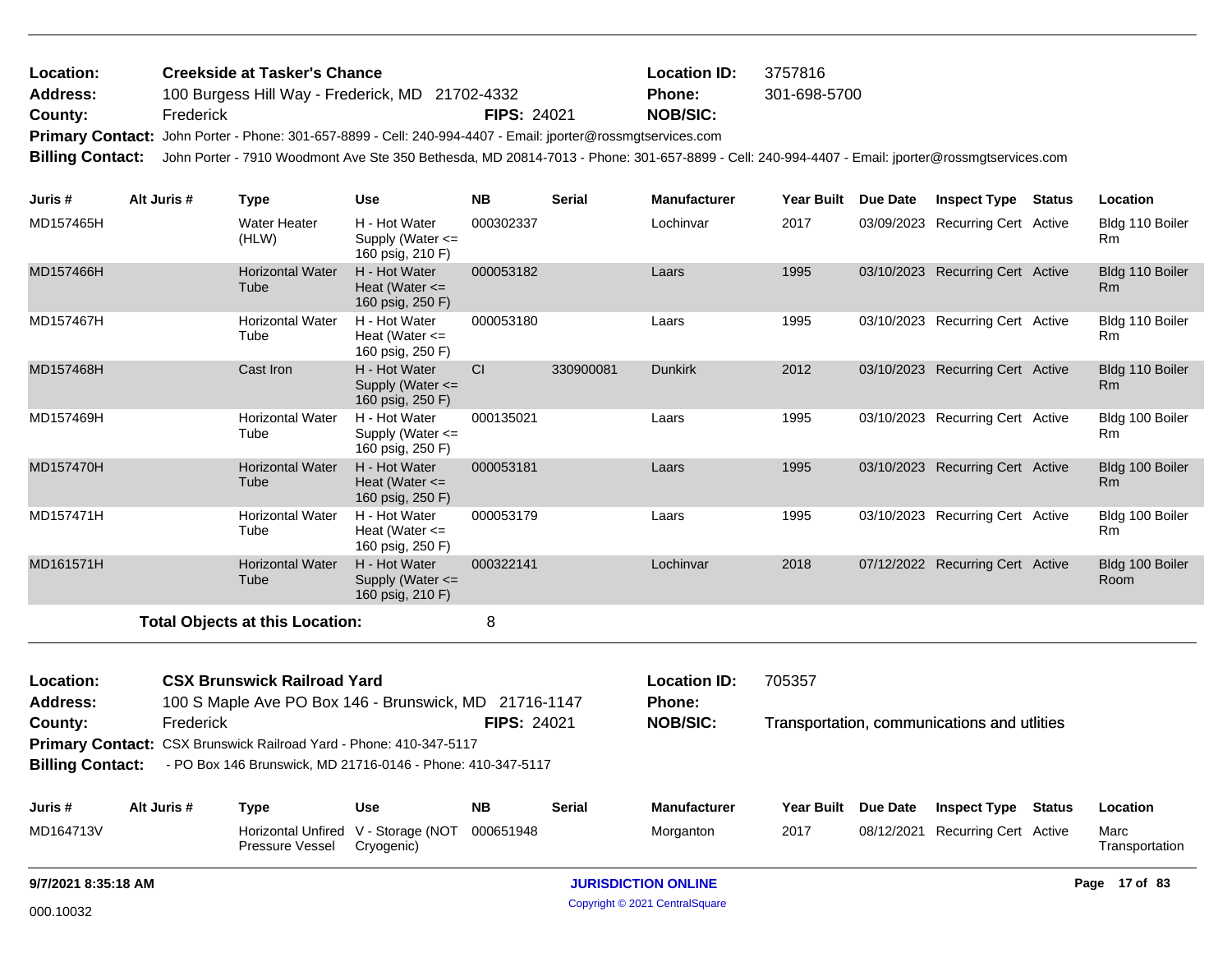| Juris #                 | Alt Juris # | <b>Type</b><br>w/comment                                                             | <b>Use</b>                     | <b>NB</b>          | <b>Serial</b> | <b>Manufacturer</b>                                                                                                             |                                  | Year Built Due Date | <b>Inspect Type</b>              | Status | Location       |
|-------------------------|-------------|--------------------------------------------------------------------------------------|--------------------------------|--------------------|---------------|---------------------------------------------------------------------------------------------------------------------------------|----------------------------------|---------------------|----------------------------------|--------|----------------|
|                         |             | <b>Total Objects at this Location:</b>                                               |                                | 1                  |               |                                                                                                                                 |                                  |                     |                                  |        |                |
| Location:               |             | D & F Auto Service-Exxon                                                             |                                |                    |               | <b>Location ID:</b>                                                                                                             | 702924                           |                     |                                  |        |                |
| <b>Address:</b>         |             | 1561 Opossumtown Pike - Frederick, MD 21702-4313                                     |                                |                    |               | Phone:                                                                                                                          |                                  |                     |                                  |        |                |
| County:                 | Frederick   |                                                                                      |                                | <b>FIPS: 24021</b> |               | <b>NOB/SIC:</b>                                                                                                                 | <b>Gasoline Service Stations</b> |                     |                                  |        |                |
|                         |             | Primary Contact: Frank Reluzco - Phone: (301) 662-5420                               |                                |                    |               |                                                                                                                                 |                                  |                     |                                  |        |                |
| <b>Billing Contact:</b> |             |                                                                                      |                                |                    |               | Kathleen McCaney - 1815 Gallagher Rd Plymouth Meeting, PA 19462-2840 - Phone: 610-276-5988 - Email: kathleen.mccaney@sunoco.com |                                  |                     |                                  |        |                |
| Juris #                 | Alt Juris # | <b>Type</b>                                                                          | <b>Use</b>                     | <b>NB</b>          | <b>Serial</b> | <b>Manufacturer</b>                                                                                                             | <b>Year Built</b>                | Due Date            | <b>Inspect Type Status</b>       |        | Location       |
| MD165449V               |             | <b>Vertical Unfired</b><br>Pressure Vessel<br>w/comment                              | V - Storage (NOT<br>Cryogenic) | 002073394          |               | Manchester                                                                                                                      | 2019                             |                     | 10/03/2021 Recurring Cert Active |        | <b>BACK RM</b> |
|                         |             | <b>Total Objects at this Location:</b>                                               |                                |                    |               |                                                                                                                                 |                                  |                     |                                  |        |                |
| Location:               |             | D. W. Ogg Equipment Co.                                                              |                                |                    |               | <b>Location ID:</b>                                                                                                             | 2549770                          |                     |                                  |        |                |
| <b>Address:</b>         |             | 5149 Cap Stine Rd - Frederick, MD 21703-7471                                         |                                |                    |               | <b>Phone:</b>                                                                                                                   | 301-473-4250                     |                     |                                  |        |                |
| County:                 | Frederick   |                                                                                      |                                | <b>FIPS: 24021</b> |               | <b>NOB/SIC:</b>                                                                                                                 | <b>Lawn and Garden Services</b>  |                     |                                  |        |                |
|                         |             | Primary Contact: Timothy Beall - Phone: 301-473-4250 - Email: info@dwogg.net         |                                |                    |               |                                                                                                                                 |                                  |                     |                                  |        |                |
| <b>Billing Contact:</b> |             | Donald W. Jr. Ogg - 5149 Cap Stine Rd Frederick, MD 21703-7471 - Phone: 301 473 4250 |                                |                    |               |                                                                                                                                 |                                  |                     |                                  |        |                |
| Juris #                 | Alt Juris # | <b>Type</b>                                                                          | <b>Use</b>                     | <b>NB</b>          | <b>Serial</b> | <b>Manufacturer</b>                                                                                                             | <b>Year Built</b>                | Due Date            | <b>Inspect Type</b>              | Status | Location       |
| MD169002V               |             | <b>Vertical Unfired</b><br>Pressure Vessel<br>w/comment                              | V - Storage (NOT<br>Cryogenic) | 002195637          |               | Manchester                                                                                                                      | 2019                             |                     | 04/19/2023 Recurring Cert Active |        | <b>SHOP</b>    |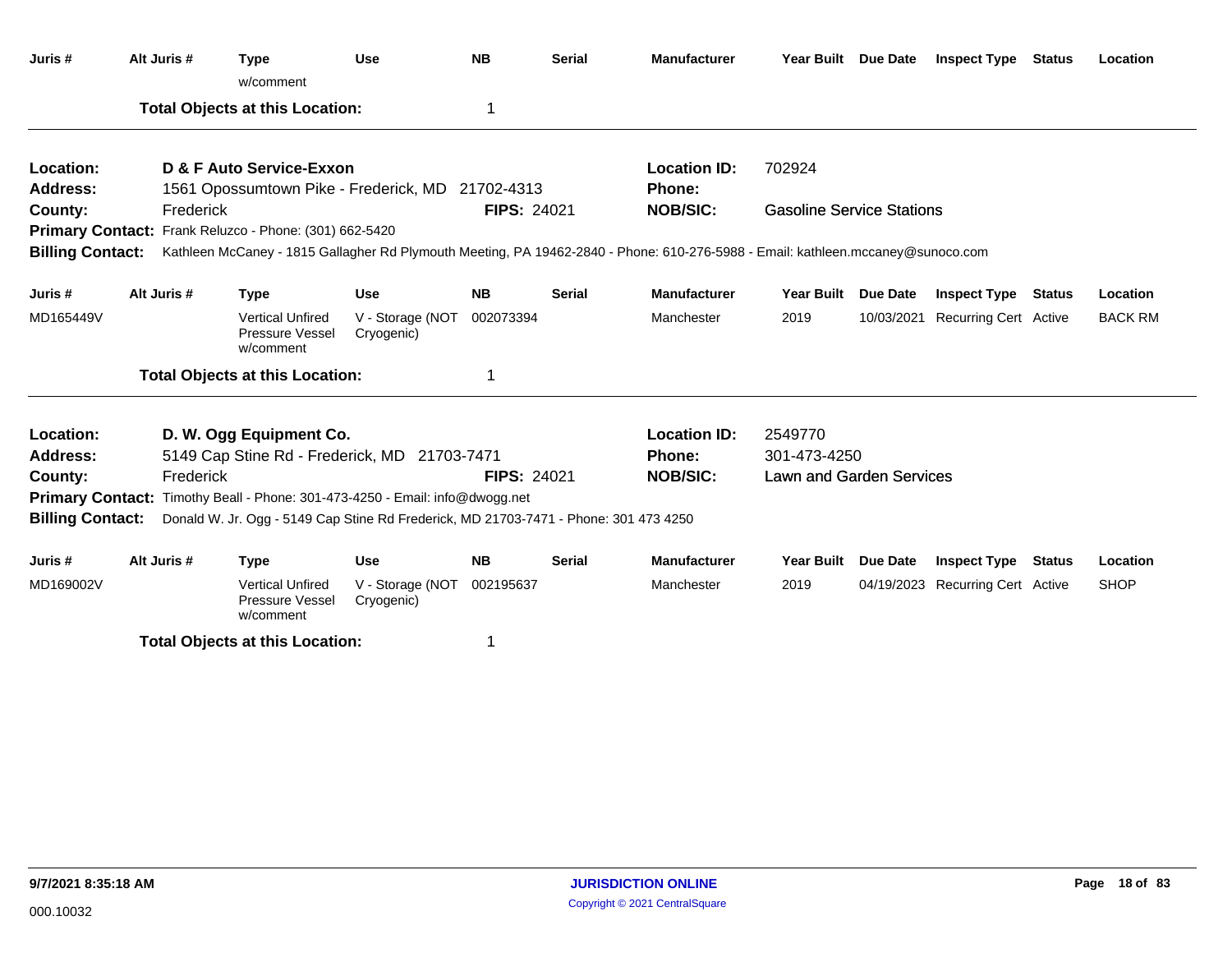| Dash In (Roberts)<br><b>Location ID:</b><br>4048902<br>Location:<br>3359 Urbana Pike - Frederick, MD 21704-7770<br><b>Address:</b><br><b>Phone:</b><br><b>NOB/SIC:</b><br><b>FIPS: 24021</b><br>County:<br>Frederick<br>Dash In (Roberts)<br><b>Primary Contact:</b><br><b>Billing Contact:</b><br>Bulk Tank Service Dept. - PO Box 5507 Rockville, MD 20855-0507 - Phone: 240-493-8405 - Cell: 301-252-0742 - Email: DFranovich@RobertsOxygen.com |  |                                  |                                                                                                                                    |                                                  |                    |                                                         |                                                  |                                                  |                                  |                  |
|----------------------------------------------------------------------------------------------------------------------------------------------------------------------------------------------------------------------------------------------------------------------------------------------------------------------------------------------------------------------------------------------------------------------------------------------------|--|----------------------------------|------------------------------------------------------------------------------------------------------------------------------------|--------------------------------------------------|--------------------|---------------------------------------------------------|--------------------------------------------------|--------------------------------------------------|----------------------------------|------------------|
| Juris #                                                                                                                                                                                                                                                                                                                                                                                                                                            |  | Alt Juris #                      | <b>Type</b>                                                                                                                        | <b>Use</b>                                       | <b>NB</b>          | <b>Serial</b>                                           | <b>Manufacturer</b>                              | Year Built Due Date                              | <b>Inspect Type Status</b>       | Location         |
| MD168495V                                                                                                                                                                                                                                                                                                                                                                                                                                          |  |                                  | <b>Vertical Unfired</b><br>Pressure Vessel<br>w/comment                                                                            | V - Storage<br>(Cryogenic)                       | 000119082          |                                                         | <b>MVE</b>                                       | 2000                                             | 11/30/2022 Recurring Cert Active | Outside          |
|                                                                                                                                                                                                                                                                                                                                                                                                                                                    |  |                                  | <b>Total Objects at this Location:</b>                                                                                             |                                                  | 1                  |                                                         |                                                  |                                                  |                                  |                  |
| Location:<br><b>Address:</b><br>County:<br><b>Billing Contact:</b>                                                                                                                                                                                                                                                                                                                                                                                 |  | <b>DB Logic Pro</b><br>Frederick | 21 Byte Ct Ste F - Frederick, MD 21702-8724<br>Primary Contact: E J Carter - Phone: 703-344-6656 - Email: ej.carter@dblogicpro.com |                                                  | <b>FIPS: 24021</b> |                                                         | <b>Location ID:</b><br>Phone:<br><b>NOB/SIC:</b> | 3968051                                          |                                  |                  |
| Juris #                                                                                                                                                                                                                                                                                                                                                                                                                                            |  | Alt Juris #                      | <b>Type</b>                                                                                                                        | <b>Use</b>                                       | <b>NB</b>          | <b>Serial</b>                                           | <b>Manufacturer</b>                              | Year Built Due Date                              | <b>Inspect Type Status</b>       | Location         |
| MD167047V                                                                                                                                                                                                                                                                                                                                                                                                                                          |  |                                  | Autoclave                                                                                                                          | V - Storage (NOT 000000559<br>Cryogenic)         |                    | 5190141                                                 | <b>BMT USA</b>                                   | 2019                                             | 07/16/2022 Recurring Cert Active | Lab              |
| MD167048V                                                                                                                                                                                                                                                                                                                                                                                                                                          |  |                                  | Autoclave                                                                                                                          | V - Storage (NOT 000000544 AC18125<br>Cryogenic) |                    |                                                         | <b>BMT USA</b>                                   | 2019                                             | 06/01/2022 Recurring Cert Active | Lab              |
|                                                                                                                                                                                                                                                                                                                                                                                                                                                    |  |                                  | <b>Total Objects at this Location:</b>                                                                                             |                                                  | $\overline{2}$     |                                                         |                                                  |                                                  |                                  |                  |
| <b>Dutrows Sales &amp; Service</b><br>Location:<br><b>Address:</b><br>6949 Baltimore National Pike - Frederick, MD 21702-3610<br><b>FIPS: 24021</b><br>County:<br>Frederick<br><b>Primary Contact:</b><br>Jason Dutrow - Phone: 301-473-8117 - Email: dutrowshonda@comcast.net<br><b>Billing Contact:</b><br>Jason Dutrow - 6949 Baltimore National Pike Frederick, MD 21702-3610 - Phone: 301-473-8117 - Email: dutrowshonda@comcast.net          |  |                                  |                                                                                                                                    |                                                  |                    | <b>Location ID:</b><br><b>Phone:</b><br><b>NOB/SIC:</b> | 709376<br>301-473-8117                           | Automotive dealers and gasoline service stations |                                  |                  |
| Juris #                                                                                                                                                                                                                                                                                                                                                                                                                                            |  | Alt Juris #                      | Type                                                                                                                               | <b>Use</b>                                       | <b>NB</b>          | <b>Serial</b>                                           | <b>Manufacturer</b>                              | Year Built Due Date                              | <b>Inspect Type Status</b>       | Location         |
| MD104399V                                                                                                                                                                                                                                                                                                                                                                                                                                          |  |                                  | Horizontal Unfired V - Storage (NOT<br>Pressure Vessel<br>w/comment                                                                | Cryogenic)                                       | 000020017          |                                                         | Curtis                                           | 1949                                             | 04/07/2022 Recurring Cert Active | <b>WORK SHOP</b> |
|                                                                                                                                                                                                                                                                                                                                                                                                                                                    |  |                                  | <b>Total Objects at this Location:</b>                                                                                             |                                                  | $\mathbf 1$        |                                                         |                                                  |                                                  |                                  |                  |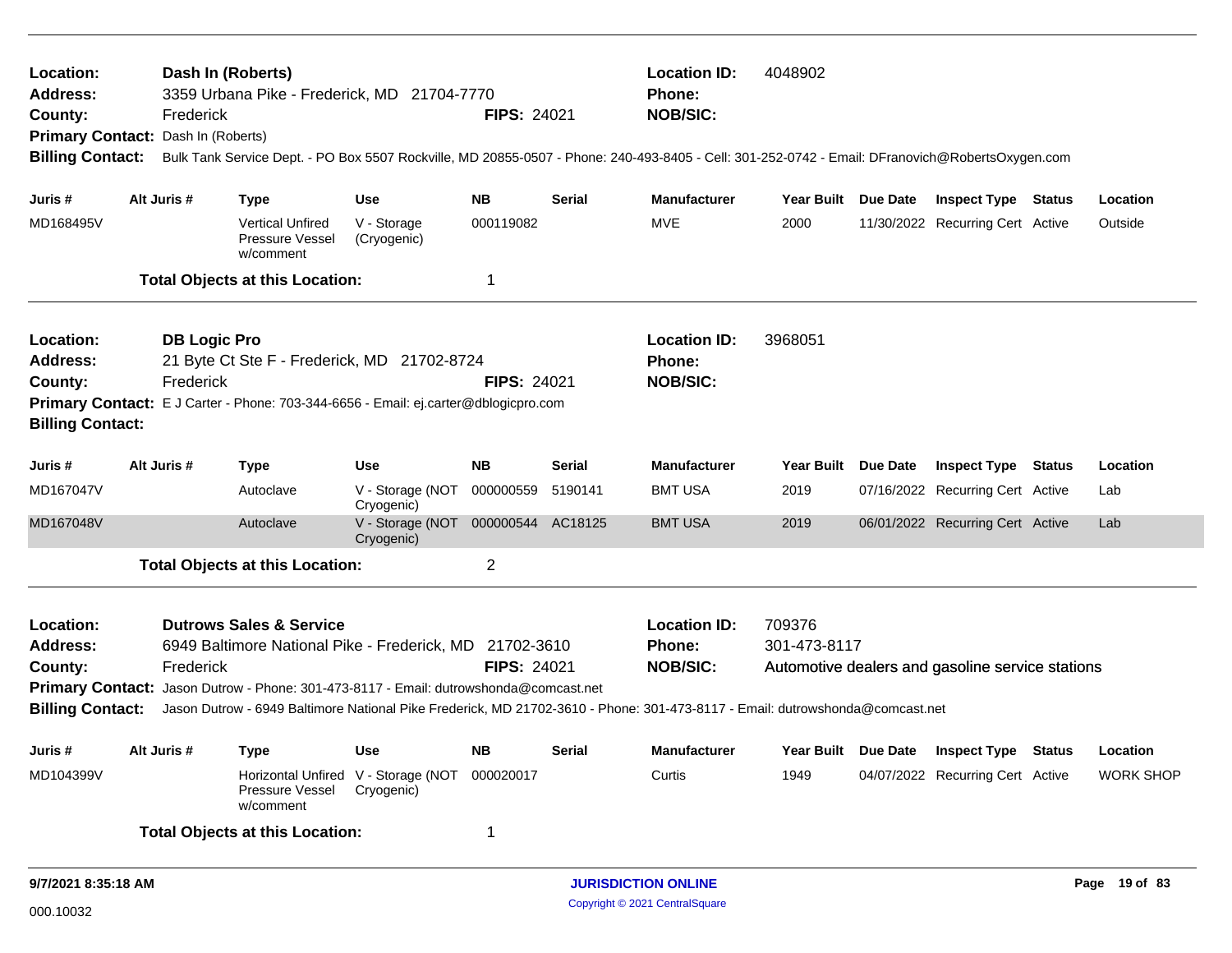| Location:<br>Address:<br>County:<br><b>Billing Contact:</b>                                                                                                                                                                                                                                                                               |             | Frederick   | East Church Gardens, LLC.                        | 100 E Church St - Frederick, MD 21701-5476<br>Primary Contact: Michael Westbrook - Phone: 301-956-0394 - Email: downtownbuildingmanagement@gmail.com | <b>FIPS: 24021</b> |               | <b>Location ID:</b><br>Phone:<br><b>NOB/SIC:</b>        | 717930<br>301-694-9115<br><b>Operators of Apartment Buildings</b><br>Michael Westbrook - PO Box 3504 Frederick, MD 21705-3504 - Phone: 301-956-0394 - Email: downtownbuildingmanagement@gmail.com |  |                                                         |  |                    |  |
|-------------------------------------------------------------------------------------------------------------------------------------------------------------------------------------------------------------------------------------------------------------------------------------------------------------------------------------------|-------------|-------------|--------------------------------------------------|------------------------------------------------------------------------------------------------------------------------------------------------------|--------------------|---------------|---------------------------------------------------------|---------------------------------------------------------------------------------------------------------------------------------------------------------------------------------------------------|--|---------------------------------------------------------|--|--------------------|--|
| Juris #                                                                                                                                                                                                                                                                                                                                   |             | Alt Juris # | Type                                             | <b>Use</b>                                                                                                                                           | <b>NB</b>          | <b>Serial</b> | <b>Manufacturer</b>                                     | Year Built Due Date                                                                                                                                                                               |  | <b>Inspect Type Status</b>                              |  | Location           |  |
| MD154391H                                                                                                                                                                                                                                                                                                                                 |             |             | Cast Iron                                        | H - Steam Heat<br>(Steam $\le$ 15<br>psig)                                                                                                           | <b>CI</b>          |               | Weil-McLain                                             | 2014                                                                                                                                                                                              |  | 08/05/2022 Recurring Cert Active                        |  | <b>B</b> smt       |  |
|                                                                                                                                                                                                                                                                                                                                           |             |             | <b>Total Objects at this Location:</b>           |                                                                                                                                                      | 1                  |               |                                                         |                                                                                                                                                                                                   |  |                                                         |  |                    |  |
| Location:<br>Eating & Body Image Ctr.<br>3521 Buckeystown Pike #1 - Buckeystown, MD 21717<br>Address:<br><b>FIPS: 24021</b><br>County:<br>Frederick<br>Julie Francis - Phone: 801-380-4374<br><b>Primary Contact:</b><br><b>Billing Contact:</b><br>Julie Francis - 3521 Buckeystown Pike # 1 Buckeystown, MD 21717 - Phone: 801-380-4374 |             |             |                                                  |                                                                                                                                                      |                    |               | <b>Location ID:</b><br><b>Phone:</b><br><b>NOB/SIC:</b> | 714540<br>801-380-4374                                                                                                                                                                            |  | Hotels, rooming houses, camps, and other lodging places |  |                    |  |
| Juris #                                                                                                                                                                                                                                                                                                                                   | Alt Juris # |             | <b>Type</b>                                      | <b>Use</b>                                                                                                                                           | <b>NB</b>          | <b>Serial</b> | <b>Manufacturer</b>                                     | Year Built Due Date                                                                                                                                                                               |  | <b>Inspect Type Status</b>                              |  | Location           |  |
| MD138383H                                                                                                                                                                                                                                                                                                                                 |             |             | Cast Iron                                        | H - Hot Water<br>Heat (Water $\leq$<br>160 psig, 250 F)                                                                                              | <b>CI</b>          |               | Columbia                                                | 2006                                                                                                                                                                                              |  | 07/10/2023 Recurring Cert Active                        |  | <b>Basement</b>    |  |
|                                                                                                                                                                                                                                                                                                                                           |             |             | <b>Total Objects at this Location:</b>           |                                                                                                                                                      | 1                  |               |                                                         |                                                                                                                                                                                                   |  |                                                         |  |                    |  |
| Location:<br><b>Emmitsburg Coin Laundry</b><br><b>Address:</b><br>200 W Main St - Emmitsburg, MD 21727-9221<br>Frederick<br><b>FIPS: 24021</b><br>County:<br>Primary Contact: Randy Faloon - Cell: 717-476-0990<br><b>Billing Contact:</b><br>Randy Faloon - 2581 Old Harrisburg Rd No. 46 Gettysburg, PA 17325-8100 - Cell: 717-476-0990 |             |             |                                                  |                                                                                                                                                      |                    |               | <b>Location ID:</b><br><b>Phone:</b><br><b>NOB/SIC:</b> | 709980<br><b>Personal services</b>                                                                                                                                                                |  |                                                         |  |                    |  |
| Juris #                                                                                                                                                                                                                                                                                                                                   | Alt Juris # |             | Type                                             | <b>Use</b>                                                                                                                                           | <b>NB</b>          | Serial        | <b>Manufacturer</b>                                     | Year Built Due Date                                                                                                                                                                               |  | <b>Inspect Type Status</b>                              |  | Location           |  |
| MD134716H                                                                                                                                                                                                                                                                                                                                 |             |             | Water Tube<br>Coiled (Flueless<br>Hi Efficiency) | H - Hot Water<br>Supply (Water $\leq$<br>160 psig, 250 F)                                                                                            | 000C05021          |               | <b>State Industries</b>                                 | 2004                                                                                                                                                                                              |  | 05/24/2022 Recurring Cert Active                        |  | <b>Boiler Room</b> |  |
|                                                                                                                                                                                                                                                                                                                                           |             |             | <b>Total Objects at this Location:</b>           |                                                                                                                                                      | 1                  |               |                                                         |                                                                                                                                                                                                   |  |                                                         |  |                    |  |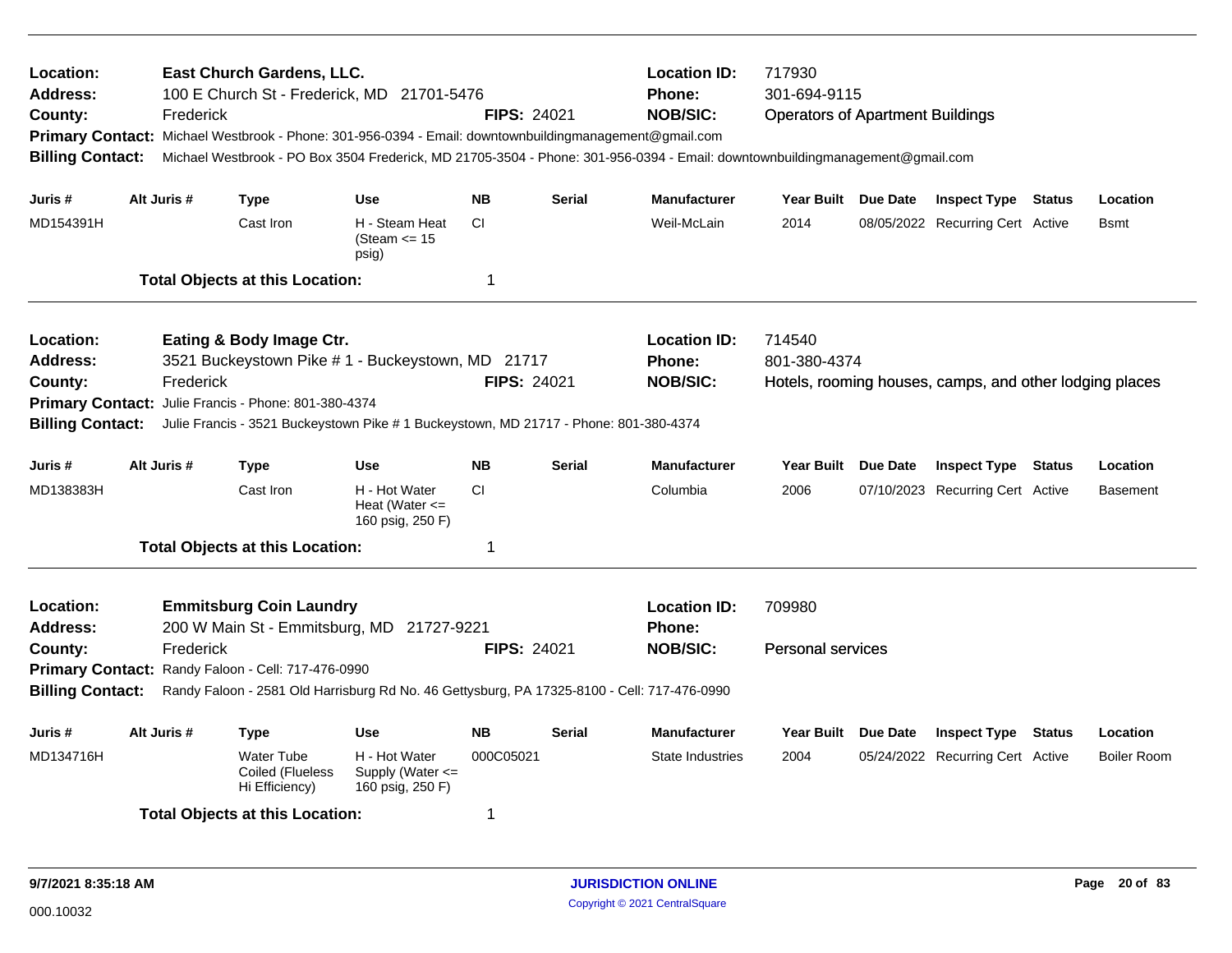| Location:                    |             |           | <b>Endless Summer R Vs</b>                                                                                         |                                                         |                    |               | <b>Location ID:</b>           | 710006                                  |                 |                                                  |                    |
|------------------------------|-------------|-----------|--------------------------------------------------------------------------------------------------------------------|---------------------------------------------------------|--------------------|---------------|-------------------------------|-----------------------------------------|-----------------|--------------------------------------------------|--------------------|
| <b>Address:</b><br>County:   |             | Frederick | 7633 Devilbiss Bridge Rd - Frederick, MD 21701-1900<br>Primary Contact: Thom Beckley - Phone: 301-898-9848         |                                                         | <b>FIPS: 24021</b> |               | Phone:<br><b>NOB/SIC:</b>     |                                         |                 | Automotive dealers and gasoline service stations |                    |
| <b>Billing Contact:</b>      |             |           | Craig Beckley - 11109 Angleberger Rd Thurmont, MD 21788-2502 - Phone: 301-898-3300                                 |                                                         |                    |               |                               |                                         |                 |                                                  |                    |
| Juris #                      | Alt Juris # |           | <b>Type</b>                                                                                                        | <b>Use</b>                                              | <b>NB</b>          | <b>Serial</b> | <b>Manufacturer</b>           | Year Built Due Date                     |                 | <b>Inspect Type Status</b>                       | Location           |
| MD132558V                    |             |           | Horizontal Unfired V - Storage (NOT 000647268<br>Pressure Vessel<br>w/comment                                      | Cryogenic)                                              |                    |               | Manchester                    | 2006                                    |                 | 08/02/2022 Recurring Cert Active                 | <b>OUTSIDE</b>     |
|                              |             |           | <b>Total Objects at this Location:</b>                                                                             |                                                         | $\mathbf{1}$       |               |                               |                                         |                 |                                                  |                    |
| Location:<br><b>Address:</b> |             |           | FCPS-Rock Creek #2404<br>191 Waverley Dr - Frederick, MD 21702-3853                                                |                                                         |                    |               | <b>Location ID:</b><br>Phone: | 723078                                  |                 |                                                  |                    |
| County:                      |             | Frederick |                                                                                                                    |                                                         | <b>FIPS: 24021</b> |               | <b>NOB/SIC:</b>               | <b>Elementary and Secondary Schools</b> |                 |                                                  |                    |
|                              |             |           | Primary Contact: Eric Smith - Cell: 240-674-1939 - Email: eric.smith@fcps.org                                      |                                                         |                    |               |                               |                                         |                 |                                                  |                    |
| <b>Billing Contact:</b>      |             |           | Curtis Orndorff - 7446 Hayward Rd Frederick, MD 21702-3008 - Phone: 301-644-5154 - Email: curtis.orndorff@fcps.org |                                                         |                    |               |                               |                                         |                 |                                                  |                    |
| Juris #                      | Alt Juris # |           | <b>Type</b>                                                                                                        | <b>Use</b>                                              | <b>NB</b>          | <b>Serial</b> | <b>Manufacturer</b>           | <b>Year Built</b>                       | <b>Due Date</b> | <b>Inspect Type Status</b>                       | Location           |
| MD007408H                    |             |           | Cast Iron                                                                                                          | H - Hot Water<br>Heat (Water $\leq$<br>160 psig, 250 F) | <b>CI</b>          | BLR-1         | H B Smith                     | 1971                                    |                 | 05/22/2023 Recurring Cert Active                 | <b>Boiler Room</b> |
| MD007409H                    |             |           | Cast Iron                                                                                                          | H - Hot Water<br>Heat (Water $\leq$<br>160 psig, 250 F) | <b>CI</b>          | BLR-2         | H B Smith                     | 1971                                    |                 | 05/22/2023 Recurring Cert Active                 | <b>Boiler Room</b> |
| MD023274V                    |             |           | <b>Horizontal Unfired</b><br>Pressure Vessel<br>w/comment                                                          | V - Storage (NOT 000101751<br>Cryogenic)                |                    |               | Western                       | 1971                                    |                 | 05/22/2023 Recurring Cert Active                 | <b>Boiler Room</b> |
| MD141763H                    |             |           | <b>Water Heater</b><br>(HLW)                                                                                       | H - Hot Water<br>Supply (Water <=<br>160 psig, 210 F)   | 000139495 WH-2     |               | A O Smith                     | 2009                                    |                 | 05/22/2023 Recurring Cert Active                 | <b>Boiler Room</b> |
| MD141764H                    |             |           | <b>Water Heater</b><br>(HLW)                                                                                       | H - Hot Water<br>Supply (Water <=<br>160 psig, 210 F)   | 000139498          | $WH-1$        | A O Smith                     | 2009                                    |                 | 05/22/2023 Recurring Cert Active                 | <b>Boiler Room</b> |
| MD141765V                    |             |           | Heat Exchanger -<br>Shell and Tube                                                                                 | V - Storage (NOT 000045764<br>Cryogenic)                |                    | Chiller       | Carrier                       | 2001                                    |                 | 05/22/2023 Recurring Cert Active                 | <b>Boiler Room</b> |
|                              |             |           | <b>Total Objects at this Location:</b>                                                                             |                                                         | 6                  |               |                               |                                         |                 |                                                  |                    |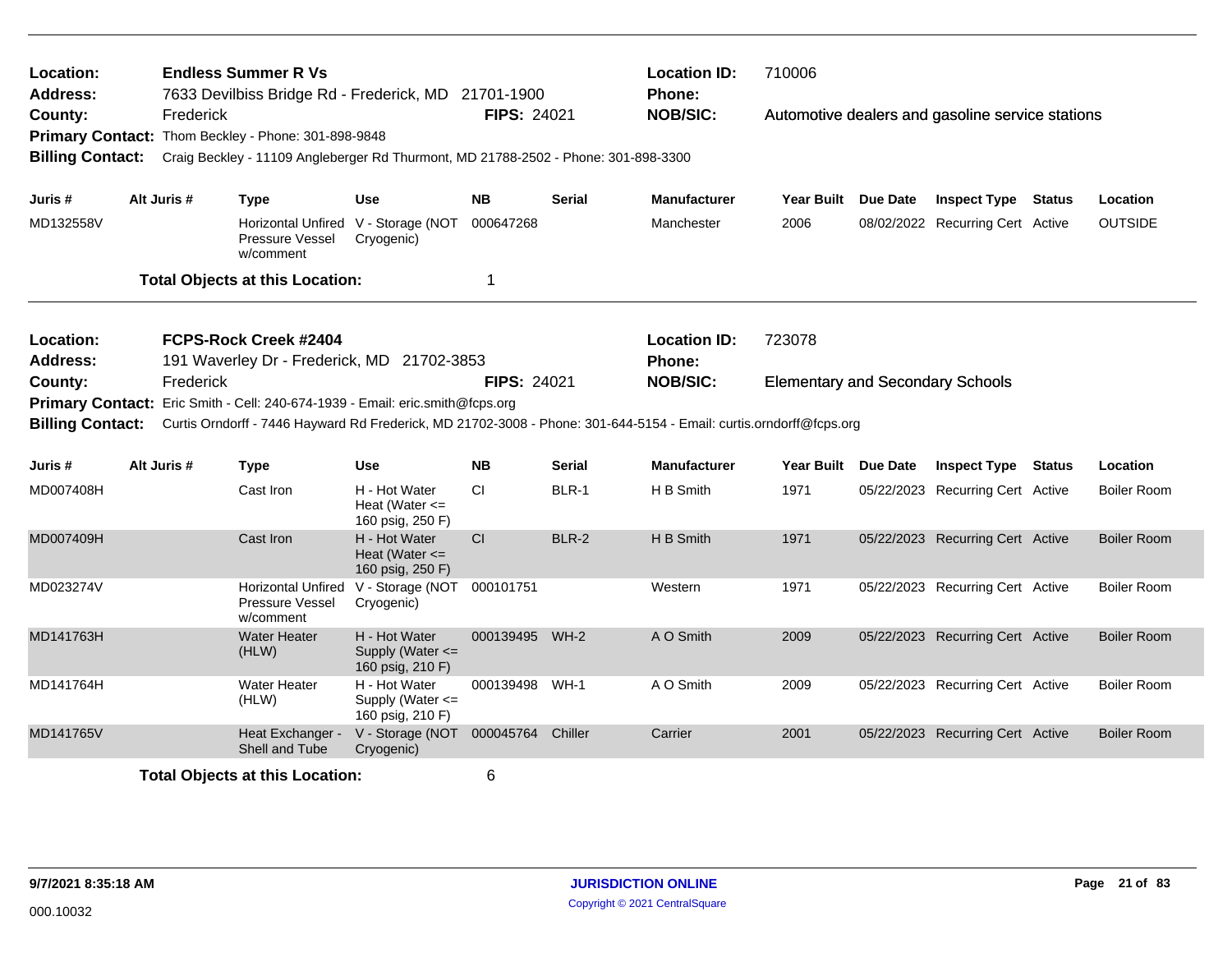| <b>Location:</b><br><b>Address:</b><br>County:<br><b>Billing Contact:</b> | Frederick                                           | Fergusons Motors, Inc.<br>1820 Rosemont Ave - Frederick, MD 21702-8218<br>Primary Contact: Kerry Smith - Phone: 301-662-2024 - Email: kerry@luxurymotors.com |                                          | <b>FIPS: 24021</b>     |               | <b>Location ID:</b><br>Phone:<br><b>NOB/SIC:</b><br>John Ferguson - 1820 Rosemont Ave Frederick, MD 21702-8218 - Phone: 301-466-1300 - Email: southstreet932@aol.com | 709064<br>301-662-2024            |                 | Motor Vehicle Dealers (New and Used)                           |        |                              |
|---------------------------------------------------------------------------|-----------------------------------------------------|--------------------------------------------------------------------------------------------------------------------------------------------------------------|------------------------------------------|------------------------|---------------|----------------------------------------------------------------------------------------------------------------------------------------------------------------------|-----------------------------------|-----------------|----------------------------------------------------------------|--------|------------------------------|
| Juris #                                                                   | Alt Juris #                                         | <b>Type</b>                                                                                                                                                  | <b>Use</b>                               | <b>NB</b>              | <b>Serial</b> | <b>Manufacturer</b>                                                                                                                                                  | <b>Year Built</b>                 | <b>Due Date</b> | <b>Inspect Type Status</b>                                     |        | Location                     |
| MD103672V                                                                 |                                                     | <b>Vertical Unfired</b><br>Pressure Vessel<br>w/comment                                                                                                      | V - Storage (NOT<br>Cryogenic)           | 000887935              |               | Manchester                                                                                                                                                           | 1999                              |                 | 08/10/2021 Recurring Cert Active                               |        | <b>Basement Comp</b><br>Area |
|                                                                           |                                                     | <b>Total Objects at this Location:</b>                                                                                                                       |                                          | $\mathbf 1$            |               |                                                                                                                                                                      |                                   |                 |                                                                |        |                              |
| <b>Location:</b><br><b>Address:</b>                                       |                                                     | <b>Firehouse Subs (Arc3)</b><br>1700 Kingfisher Dr - Frederick, MD 21701-4775                                                                                |                                          |                        |               | <b>Location ID:</b><br>Phone:                                                                                                                                        | 3949946                           |                 |                                                                |        |                              |
| County:<br><b>Billing Contact:</b>                                        | Frederick<br>Primary Contact: Firehouse Subs (Arc3) |                                                                                                                                                              |                                          | <b>FIPS: 24021</b>     |               | <b>NOB/SIC:</b><br>Charlie Patterson - PO Box 26269 Richmond, VA 23260-6269 - Phone: 804-644-4521 - Email: charlie.patterson@arc3gases.com                           | <b>Eating and Drinking Places</b> |                 |                                                                |        |                              |
|                                                                           |                                                     |                                                                                                                                                              |                                          |                        |               |                                                                                                                                                                      |                                   |                 |                                                                |        |                              |
| Juris #<br>MD164056V                                                      | Alt Juris #                                         | <b>Type</b><br><b>Vertical Unfired</b><br>Pressure Vessel<br>w/comment                                                                                       | <b>Use</b><br>V - Storage<br>(Cryogenic) | <b>NB</b><br>000131488 | <b>Serial</b> | <b>Manufacturer</b><br><b>CHART</b>                                                                                                                                  | Year Built Due Date<br>2002       |                 | <b>Inspect Type Status</b><br>04/15/2023 Recurring Cert Active |        | Location<br>Outside          |
|                                                                           |                                                     | <b>Total Objects at this Location:</b>                                                                                                                       |                                          | $\mathbf 1$            |               |                                                                                                                                                                      |                                   |                 |                                                                |        |                              |
| Location:<br><b>Address:</b>                                              |                                                     | <b>Francis Scott Key Shell</b><br>5498 Buckeystown Pike - Frederick, MD 21704-8300                                                                           |                                          |                        |               | <b>Location ID:</b><br><b>Phone:</b>                                                                                                                                 | 1517151                           |                 |                                                                |        |                              |
| County:                                                                   | Frederick                                           | Primary Contact: Irfan Khan - Phone: 301-662-4742                                                                                                            |                                          | FIPS: 24021            |               | <b>NOB/SIC:</b>                                                                                                                                                      |                                   |                 | Products of Petroleum and Coal, NEC                            |        |                              |
| <b>Billing Contact:</b>                                                   |                                                     |                                                                                                                                                              |                                          |                        |               |                                                                                                                                                                      |                                   |                 |                                                                |        |                              |
| Juris #                                                                   | Alt Juris #                                         | <b>Type</b>                                                                                                                                                  | <b>Use</b>                               | <b>NB</b>              | <b>Serial</b> | <b>Manufacturer</b>                                                                                                                                                  | <b>Year Built</b>                 | <b>Due Date</b> | <b>Inspect Type</b>                                            | Status | Location                     |
| MD155366V                                                                 |                                                     | <b>Vertical Unfired</b><br>Pressure Vessel<br>w/comment                                                                                                      | V - Storage (NOT<br>Cryogenic)           | 000561681              |               | Morganton                                                                                                                                                            | 2016                              |                 | 10/20/2022 Recurring Cert Active                               |        | <b>COMP ROOM</b>             |
|                                                                           |                                                     | <b>Total Objects at this Location:</b>                                                                                                                       |                                          | 1                      |               |                                                                                                                                                                      |                                   |                 |                                                                |        |                              |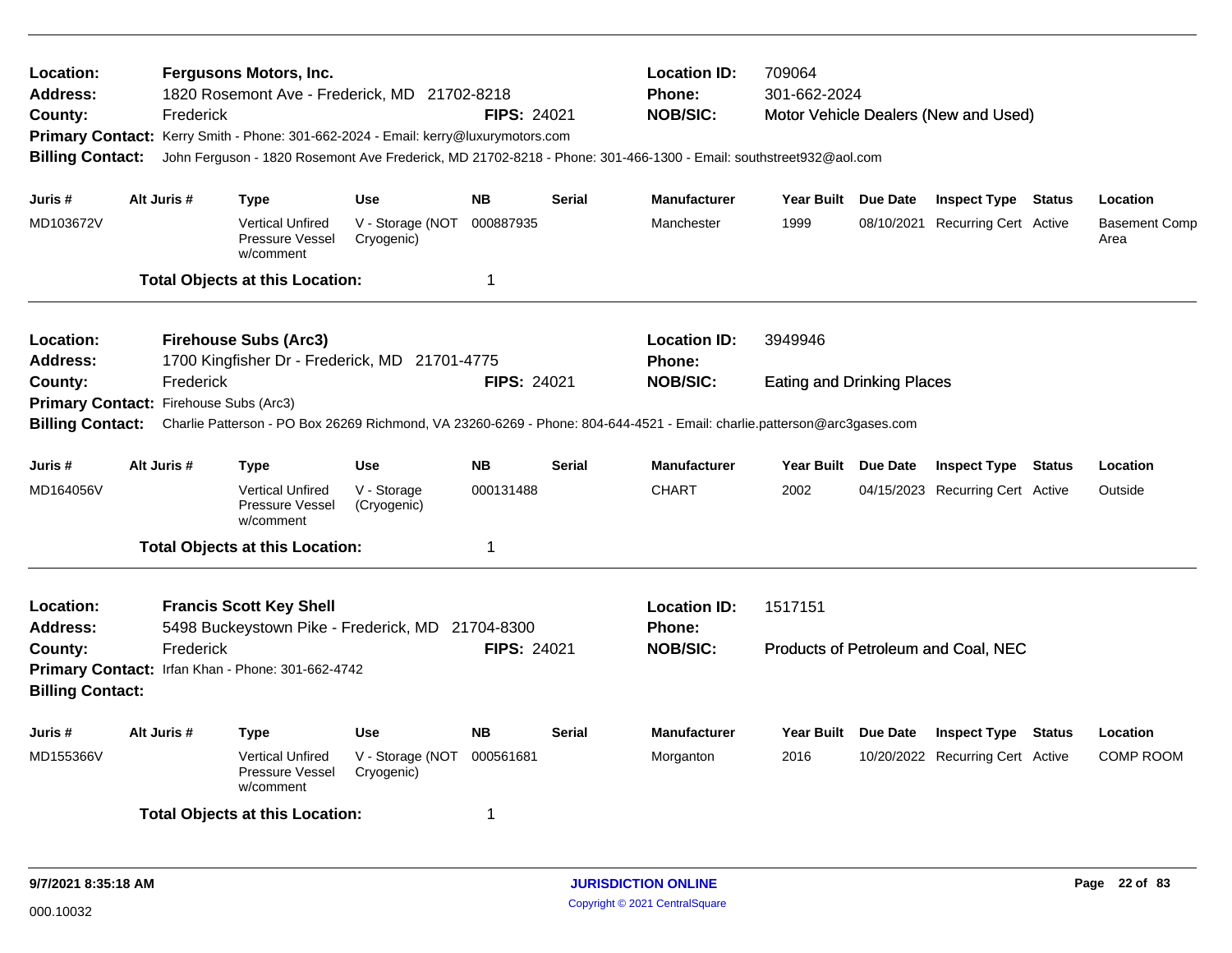| Location:<br>Address:                   |             | <b>Frederick and Kathleen Campos</b><br>115 1st Ave - Brunswick, MD 21716-1414                                                                                                                                 |                                                         |                                                         |                            | <b>Location ID:</b><br><b>Phone:</b> | 3586598                        |                 |                                  |               |                 |
|-----------------------------------------|-------------|----------------------------------------------------------------------------------------------------------------------------------------------------------------------------------------------------------------|---------------------------------------------------------|---------------------------------------------------------|----------------------------|--------------------------------------|--------------------------------|-----------------|----------------------------------|---------------|-----------------|
| County:<br><b>Billing Contact:</b>      | Frederick   | Primary Contact: Kathleen Campos - Phone: 386-793-2831 - Cell: 386-693-4750 - Email: kathleenmcampos@yahoo.com                                                                                                 |                                                         | <b>FIPS: 24021</b>                                      |                            | <b>NOB/SIC:</b>                      | <b>Religious Organizations</b> |                 |                                  |               |                 |
| Juris #                                 | Alt Juris # | <b>Type</b>                                                                                                                                                                                                    | <b>Use</b>                                              | <b>NB</b>                                               | Serial                     | <b>Manufacturer</b>                  | Year Built Due Date            |                 | <b>Inspect Type</b>              | Status        | Location        |
| MD138535H                               | CMB-AIR     | Cast Iron                                                                                                                                                                                                      | H - Steam Heat<br>(Steam $\le$ 15<br>psig)              | <b>CI</b>                                               | 64953435                   | Burnham                              | 2007                           |                 | 02/25/2023 External Cert         | Active        | <b>Basement</b> |
|                                         |             | <b>Total Objects at this Location:</b>                                                                                                                                                                         |                                                         | -1                                                      |                            |                                      |                                |                 |                                  |               |                 |
| Location:<br>Address:                   |             | <b>Frederick County IIT Center</b><br>117 E Church St - Frederick, MD 21701-5403                                                                                                                               |                                                         |                                                         |                            | <b>Location ID:</b><br><b>Phone:</b> | 725911                         |                 |                                  |               |                 |
| County:<br><b>Billing Contact:</b>      | Frederick   | Primary Contact: Andrew Welker - Phone: 301-620-4450 - Email: awelker@ausherman.com<br>Andrew Welker - 7420 Hayward Rd Suite 203 Frederick, MD 21702-2509 - Phone: 301-620-4450 - Email: awelker@ausherman.com |                                                         | <b>FIPS: 24021</b>                                      |                            | <b>NOB/SIC:</b>                      | <b>General Government, NEC</b> |                 |                                  |               |                 |
| Juris #                                 | Alt Juris # | <b>Type</b>                                                                                                                                                                                                    | <b>Use</b>                                              | <b>NB</b>                                               | <b>Serial</b>              | <b>Manufacturer</b>                  | Year Built                     | <b>Due Date</b> | <b>Inspect Type</b>              | <b>Status</b> | Location        |
| MD068591H                               |             | Cast Iron                                                                                                                                                                                                      | H - Hot Water<br>Heat (Water $\leq$<br>160 psig, 250 F) | CI.                                                     | A83-43                     | <b>HB Smith</b>                      | 1983                           |                 | 05/23/2023 Recurring Cert Active |               | Boiler Rm       |
|                                         |             | <b>Total Objects at this Location:</b>                                                                                                                                                                         |                                                         | -1                                                      |                            |                                      |                                |                 |                                  |               |                 |
| Location:<br><b>Address:</b><br>County: | Frederick   | <b>Frederick Shell Carwash</b><br>1275 W Patrick St Ste 1 - Frederick, MD 21702-4886<br>Primary Contact: Melissa Parsley - Phone: 240-357-5970 - Email: frederickshellcarwash@gmail.com                        | <b>FIPS: 24021</b>                                      | <b>Location ID:</b><br><b>Phone:</b><br><b>NOB/SIC:</b> | 4010051                    |                                      |                                |                 |                                  |               |                 |
| <b>Billing Contact:</b>                 |             | Melissa Parsley - 1275 W Patrick St Ste 1 Frederick, MD 21702-4886 - Phone: 240-357-5970 - Email: frederickshellcarwash@gmail.com                                                                              |                                                         |                                                         |                            |                                      |                                |                 |                                  |               |                 |
| Juris #                                 | Alt Juris # | <b>Type</b>                                                                                                                                                                                                    | <b>Use</b>                                              | NB.                                                     | <b>Serial</b>              | <b>Manufacturer</b>                  | Year Built Due Date            |                 | <b>Inspect Type Status</b>       |               | Location        |
| MD166606V                               |             | <b>Vertical Unfired</b><br>Pressure Vessel<br>w/comment                                                                                                                                                        | V - Storage (NOT 002131746<br>Cryogenic)                |                                                         |                            | Manchester                           | 2019                           |                 | 02/05/2022 Recurring Cert Active |               | Car Wash        |
| MD166607V                               |             | <b>Vertical Unfired</b><br>Pressure Vessel<br>w/comment                                                                                                                                                        | V - Storage (NOT 002129195<br>Cryogenic)                |                                                         |                            | Manchester                           | 2019                           |                 | 02/05/2022 Recurring Cert Active |               | Car Wash        |
| 9/7/2021 8:35:18 AM                     |             |                                                                                                                                                                                                                |                                                         |                                                         | <b>JURISDICTION ONLINE</b> |                                      |                                |                 |                                  | Page 23 of 83 |                 |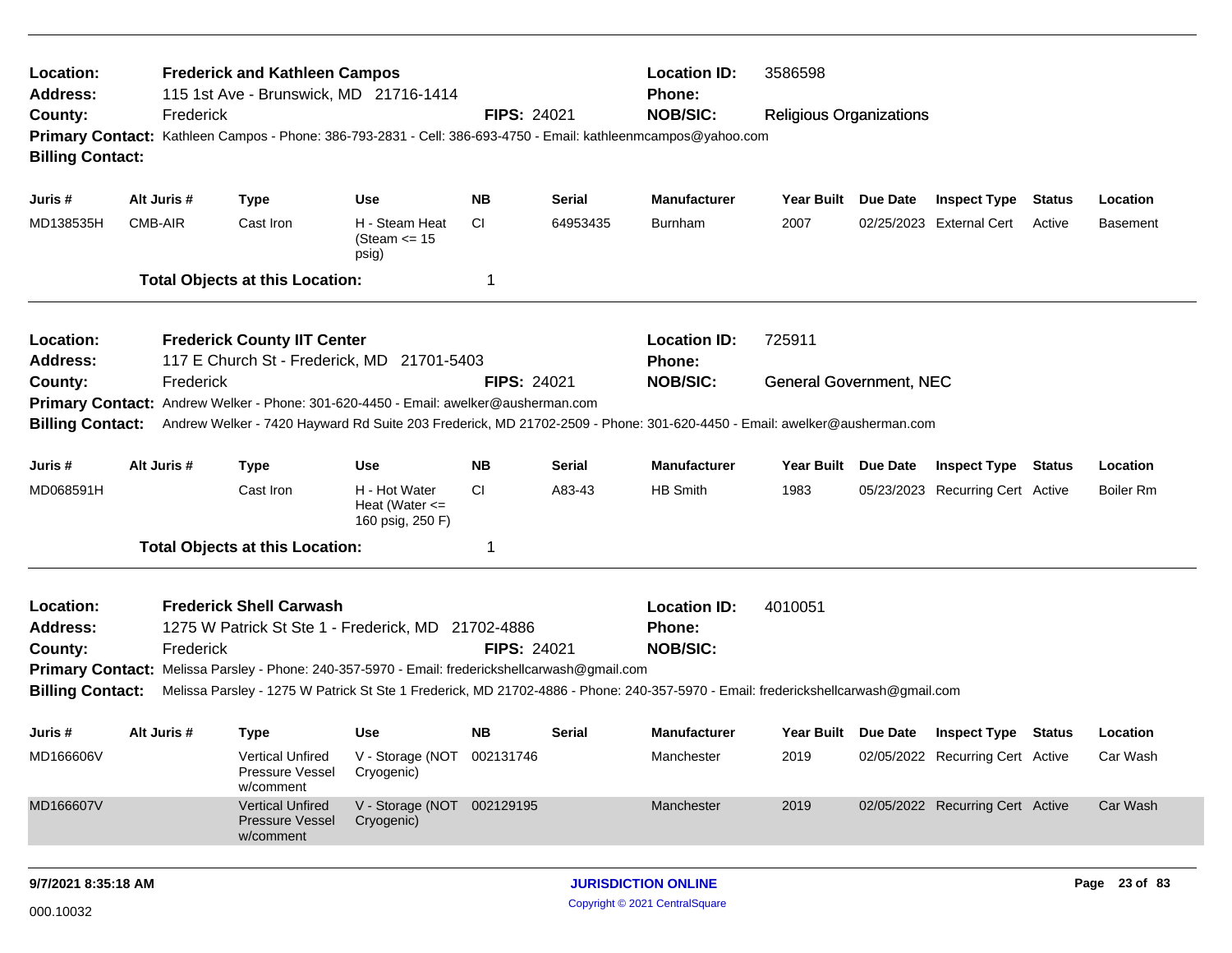| Location:<br>Address:      |             | <b>Frederick Steel &amp; Rail</b><br>5843 Urbana Pike - Frederick, MD 21704-7221                                                  |                                                         |                    |               | <b>Location ID:</b><br><b>Phone:</b> | 707289                           |                 |                                  |                  |
|----------------------------|-------------|-----------------------------------------------------------------------------------------------------------------------------------|---------------------------------------------------------|--------------------|---------------|--------------------------------------|----------------------------------|-----------------|----------------------------------|------------------|
| County:                    | Frederick   |                                                                                                                                   |                                                         | <b>FIPS: 24021</b> |               | <b>NOB/SIC:</b>                      | <b>Fabricated metal products</b> |                 |                                  |                  |
|                            |             | Primary Contact: John Palmer - Phone: 301-694-6161 ext 103                                                                        |                                                         |                    |               |                                      |                                  |                 |                                  |                  |
| <b>Billing Contact:</b>    |             | John Palmer - 5843 Urbana Pike Frederick, MD 21704-7221 - Phone: 301-694-6161 ext 103                                             |                                                         |                    |               |                                      |                                  |                 |                                  |                  |
| Juris #                    | Alt Juris # | <b>Type</b>                                                                                                                       | <b>Use</b>                                              | <b>NB</b>          | <b>Serial</b> | <b>Manufacturer</b>                  | <b>Year Built</b>                | <b>Due Date</b> | <b>Inspect Type Status</b>       | Location         |
| MD072461V                  |             | Horizontal Unfired O - Other (PV<br>Pressure Vessel<br>w/comment                                                                  | Use) w/comment                                          | 000001522          |               | <b>FAB RITE</b>                      | 1987                             |                 | 02/05/2022 Recurring Cert Active | <b>SHOP</b>      |
| MD159162V                  |             |                                                                                                                                   | Other w/comment V - Storage (NOT<br>Cryogenic)          | 001067481          |               | Manchester                           | 2000                             |                 | 01/08/2022 Recurring Cert Active | <b>COMP SHED</b> |
| MD159163V                  |             | <b>Vertical Unfired</b><br><b>Pressure Vessel</b><br>w/comment                                                                    | V - Storage (NOT<br>Cryogenic)                          | 0M0242990          |               | Trinity                              | 2002                             |                 | 01/08/2022 Recurring Cert Active | <b>COMP SHED</b> |
| MD165651V                  |             | <b>Vertical Unfired</b><br><b>Pressure Vessel</b><br>w/comment                                                                    | V - Storage (NOT<br>Cryogenic)                          | 000573145          |               | <b>CPC</b>                           | 1996                             | 12/12/2021      | <b>Recurring Cert Active</b>     | Garage           |
|                            |             | <b>Total Objects at this Location:</b>                                                                                            |                                                         | 4                  |               |                                      |                                  |                 |                                  |                  |
|                            |             |                                                                                                                                   |                                                         |                    |               |                                      |                                  |                 |                                  |                  |
| Location:                  |             | <b>Fredrick Self Service Carwash</b>                                                                                              |                                                         |                    |               | <b>Location ID:</b>                  | 3487710                          |                 |                                  |                  |
| <b>Address:</b><br>County: | Frederick   | 20 Willowdale Dr - Frederick, MD 21702-3978                                                                                       |                                                         | <b>FIPS: 24021</b> |               | Phone:<br><b>NOB/SIC:</b>            | Carwashes                        |                 |                                  |                  |
|                            |             | <b>Primary Contact:</b> Melissa Parsley - Phone: 240-357-5970 - Email: frederickshellcarwash@gmail.com                            |                                                         |                    |               |                                      |                                  |                 |                                  |                  |
| <b>Billing Contact:</b>    |             | Melissa Parsley - 1275 W Patrick St Ste 1 Frederick, MD 21702-4886 - Phone: 240-357-5970 - Email: frederickshellcarwash@gmail.com |                                                         |                    |               |                                      |                                  |                 |                                  |                  |
|                            |             |                                                                                                                                   |                                                         |                    |               |                                      |                                  |                 |                                  |                  |
| Juris#                     | Alt Juris # | <b>Type</b>                                                                                                                       | <b>Use</b>                                              | <b>NB</b>          | <b>Serial</b> | <b>Manufacturer</b>                  | Year Built Due Date              |                 | <b>Inspect Type Status</b>       | Location         |
| MD148122H                  |             | <b>Water Tube</b><br>Coiled (Flueless<br>Hi Efficiency)                                                                           | H - Hot Water<br>Heat (Water $\leq$<br>160 psig, 250 F) | 000008077          |               | <b>PMU</b>                           | 2009                             |                 | 02/05/2022 Recurring Cert Active | Mech rm          |
| MD148123V                  |             | <b>Vertical Unfired</b><br><b>Pressure Vessel</b>                                                                                 | V - Storage (NOT<br>Cryogenic)                          | 000835334          |               | <b>Buckeye</b>                       | 1988                             |                 | 02/05/2022 Recurring Cert Active | Mech rm          |

w/comment **Total Objects at this Location:** 2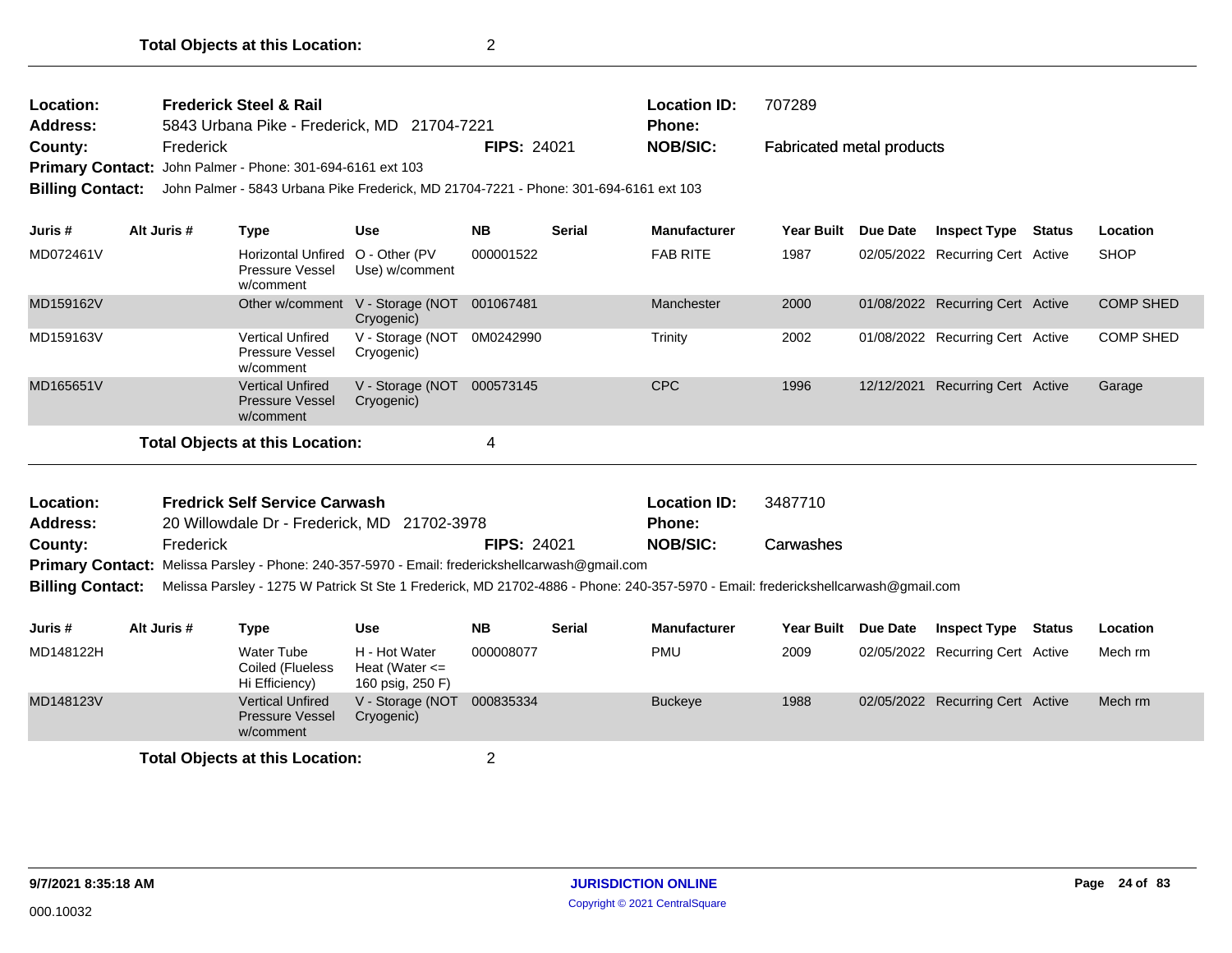| Location:<br><b>Glen Gery - Rocky Ridge Plant</b><br><b>Address:</b><br>9801 Rocky Ridge Rd - Rocky Ridge, MD 21778-8809 |             |               |                                                                                |                                |                    |        | <b>Location ID:</b><br>Phone:                                                                                                                 | 704876                                |                                  |                   |
|--------------------------------------------------------------------------------------------------------------------------|-------------|---------------|--------------------------------------------------------------------------------|--------------------------------|--------------------|--------|-----------------------------------------------------------------------------------------------------------------------------------------------|---------------------------------------|----------------------------------|-------------------|
| County:                                                                                                                  |             | Frederick     |                                                                                |                                | <b>FIPS: 24021</b> |        | <b>NOB/SIC:</b>                                                                                                                               | <b>Brick and Structural Clay Tile</b> |                                  |                   |
|                                                                                                                          |             |               | Primary Contact: Dan Newhouse - Phone: 301-271-4027 x7423 - Cell: 301-524-8246 |                                |                    |        |                                                                                                                                               |                                       |                                  |                   |
| <b>Billing Contact:</b>                                                                                                  |             |               |                                                                                |                                |                    |        | Dan Newhouse - 9801 Rocky Ridge Rd Rocky Ridge, MD 21778-8809 - Phone: 301-271-4027 x7423 - Cell: 301-524-8246                                |                                       |                                  |                   |
| Juris #                                                                                                                  | Alt Juris # |               | <b>Type</b>                                                                    | Use                            | <b>NB</b>          | Serial | <b>Manufacturer</b>                                                                                                                           | Year Built Due Date                   | <b>Inspect Type Status</b>       | Location          |
| MD142838V                                                                                                                |             | Air Receiver  | <b>Vertical Unfired</b><br>Pressure Vessel<br>w/comment                        | V - Storage (NOT<br>Cryogenic) | 000342074          |        | <b>Steel Fab</b>                                                                                                                              | 2003                                  | 01/26/2023 Recurring Cert Active | Plant Area        |
| MD142839V                                                                                                                |             | Oil Separator | <b>Vertical Unfired</b><br>Pressure Vessel<br>w/comment                        | V - Process-<br>Separator      | 000374508          |        | Lagrange                                                                                                                                      | 2003                                  | 01/26/2023 Recurring Cert Active | <b>Plant Area</b> |
|                                                                                                                          |             |               | <b>Total Objects at this Location:</b>                                         |                                | $\overline{2}$     |        |                                                                                                                                               |                                       |                                  |                   |
| Location:                                                                                                                |             |               | <b>Golden Mile Tigermart</b>                                                   |                                |                    |        | <b>Location ID:</b>                                                                                                                           | 3656559                               |                                  |                   |
| <b>Address:</b>                                                                                                          |             |               | 1380 W Patrick St - Frederick, MD 21703-3850                                   |                                |                    |        | Phone:                                                                                                                                        | 301-662-9789                          |                                  |                   |
| County:                                                                                                                  |             | Frederick     |                                                                                |                                | <b>FIPS: 24021</b> |        | <b>NOB/SIC:</b>                                                                                                                               | <b>Gasoline Service Stations</b>      |                                  |                   |
|                                                                                                                          |             |               | Primary Contact: Golden Mile Tigermart - Phone: 301-662-9789                   |                                |                    |        |                                                                                                                                               |                                       |                                  |                   |
| <b>Billing Contact:</b>                                                                                                  |             |               |                                                                                |                                |                    |        | Kathleen McCaney - 1815 Gallagher Rd Plymouth Meeting, PA 19462-2840 - Phone: 610-276-5988 - Email: kathleen.mccaney@sunoco.com               |                                       |                                  |                   |
| Juris #                                                                                                                  |             | Alt Juris #   | <b>Type</b>                                                                    | <b>Use</b>                     | <b>NB</b>          | Serial | <b>Manufacturer</b>                                                                                                                           | Year Built Due Date                   | <b>Inspect Type Status</b>       | Location          |
| MD158523V                                                                                                                |             |               | <b>Vertical Unfired</b><br><b>Pressure Vessel</b><br>w/comment                 | V - Storage<br>(Cryogenic)     | 000034258          |        | <b>MVE</b>                                                                                                                                    | 2000                                  | 08/04/2021 Recurring Cert Active | Outside           |
|                                                                                                                          |             |               | <b>Total Objects at this Location:</b>                                         |                                | 1                  |        |                                                                                                                                               |                                       |                                  |                   |
| Location:                                                                                                                |             |               | <b>Green Valley Fire Station #25</b>                                           |                                |                    |        | <b>Location ID:</b>                                                                                                                           | 996949                                |                                  |                   |
| <b>Address:</b>                                                                                                          |             |               | 3939 Green Valley Rd. Po Box 95 - Monrovia, MD 21770-0095                      |                                |                    |        | Phone:                                                                                                                                        |                                       |                                  |                   |
| County:                                                                                                                  |             | Frederick     |                                                                                |                                | <b>FIPS: 24021</b> |        | <b>NOB/SIC:</b>                                                                                                                               | <b>Fire Protection</b>                |                                  |                   |
|                                                                                                                          |             |               | Primary Contact: Kevin Fox - Phone: 301-600-6736                               |                                |                    |        |                                                                                                                                               |                                       |                                  |                   |
| <b>Billing Contact:</b>                                                                                                  |             |               |                                                                                |                                |                    |        | Paul Huntsberry Jr - 12 E Church St Winchester Hall Frederick, MD 21701-5402 - Phone: 301-600-2387 - Email: Phuntsberry@frederickcountyMD.gov |                                       |                                  |                   |
| Juris #                                                                                                                  |             | Alt Juris #   | <b>Type</b>                                                                    | Use                            | <b>NB</b>          | Serial | <b>Manufacturer</b>                                                                                                                           | Year Built Due Date                   | <b>Inspect Type Status</b>       | Location          |
| MD119565V                                                                                                                |             |               | <b>Vertical Unfired</b><br>Pressure Vessel<br>w/comment                        | V - Storage (NOT<br>Cryogenic) | 000308768          |        | Steel Fab                                                                                                                                     | 2002                                  | 09/06/2022 Recurring Cert Active | <b>TRUCK BAY</b>  |
| 9/7/2021 8:35:18 AM                                                                                                      |             |               |                                                                                |                                |                    |        | <b>JURISDICTION ONLINE</b>                                                                                                                    |                                       |                                  | Page 25 of 83     |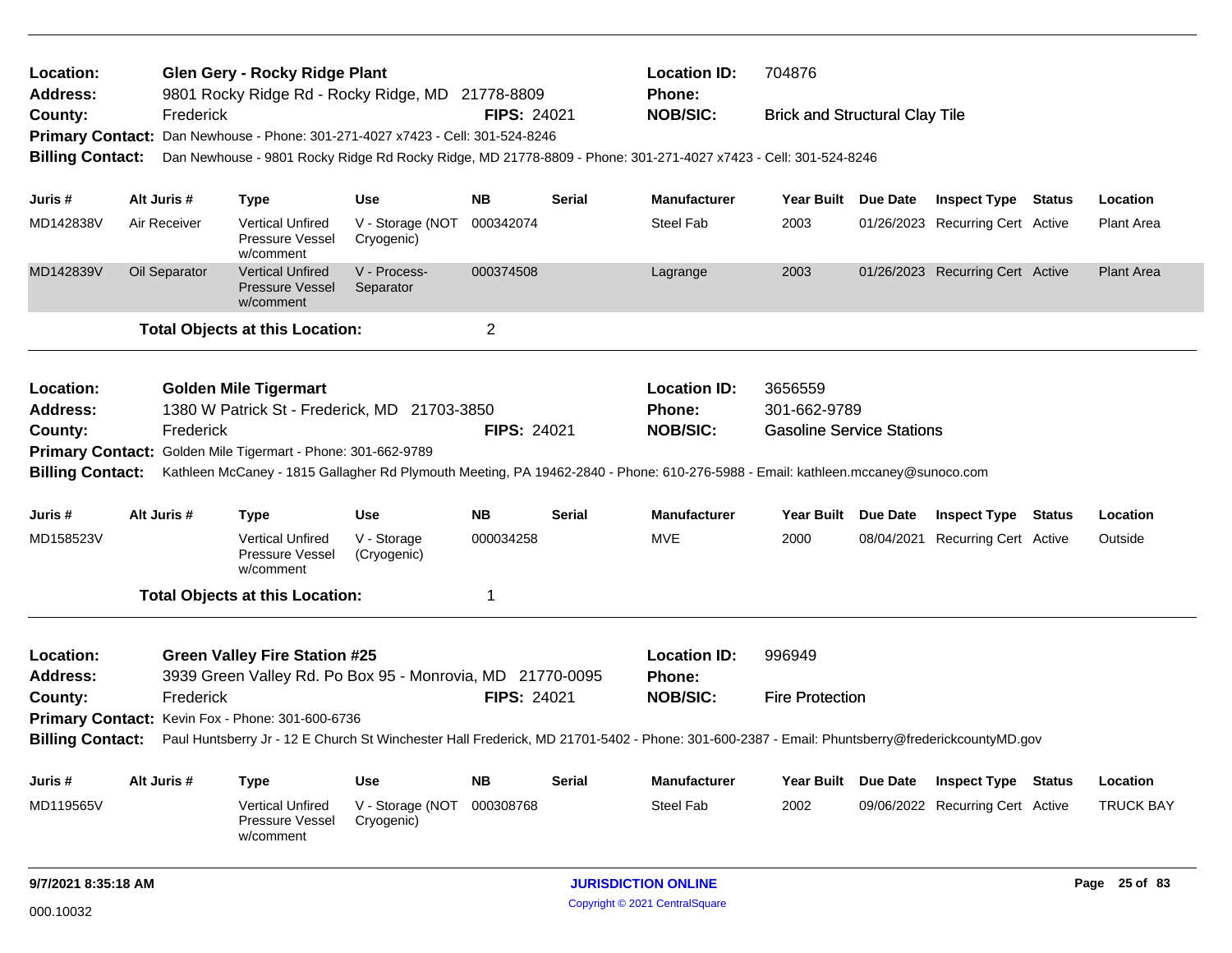| Location:<br>H & V Properties, Inc.                         |             |                                                                                                                                                    |                                          |                    |               | <b>Location ID:</b> | 709466              |                                                  |          |
|-------------------------------------------------------------|-------------|----------------------------------------------------------------------------------------------------------------------------------------------------|------------------------------------------|--------------------|---------------|---------------------|---------------------|--------------------------------------------------|----------|
| Address:                                                    |             | 1460 A W Patrick St - Frederick, MD 21702-3750                                                                                                     |                                          |                    |               | <b>Phone:</b>       | 301-694-8505        |                                                  |          |
| County:                                                     | Frederick   |                                                                                                                                                    |                                          | <b>FIPS: 24021</b> |               | <b>NOB/SIC:</b>     |                     | Automotive dealers and gasoline service stations |          |
|                                                             |             | Primary Contact: Ed Clouse - Phone: 717-249-2418                                                                                                   |                                          |                    |               |                     |                     |                                                  |          |
| <b>Billing Contact:</b>                                     |             | Ed Clouse - 2075 Ritner Hwy Carlisle, PA 17015-9303 - Phone: 717-249-2418                                                                          |                                          |                    |               |                     |                     |                                                  |          |
| Juris #                                                     | Alt Juris # | <b>Type</b>                                                                                                                                        | <b>Use</b>                               | <b>NB</b>          | <b>Serial</b> | <b>Manufacturer</b> | Year Built Due Date | <b>Inspect Type Status</b>                       | Location |
| MD138523V                                                   |             | <b>Vertical Unfired</b><br>Pressure Vessel<br>w/comment                                                                                            | V - Storage (NOT 000450409<br>Cryogenic) |                    |               | <b>Steel Fab</b>    | 2006                | 07/17/2023 Recurring Cert Active                 | Shop     |
|                                                             |             | <b>Total Objects at this Location:</b>                                                                                                             |                                          | 1                  |               |                     |                     |                                                  |          |
| Location:                                                   |             | <b>Harrington &amp; Sons</b>                                                                                                                       |                                          |                    |               | <b>Location ID:</b> | 713339              |                                                  |          |
| <b>Address:</b>                                             |             | 427 E Main St - Emmitsburg, MD 21727-9172                                                                                                          |                                          |                    |               | <b>Phone:</b>       | 301-447-6666        |                                                  |          |
| County:                                                     | Frederick   |                                                                                                                                                    |                                          | <b>FIPS: 24021</b> |               | <b>NOB/SIC:</b>     |                     | Automotive dealers and gasoline service stations |          |
| <b>Billing Contact:</b>                                     |             | Primary Contact: Harrington & Sons - Phone: 3014476666<br>Robert Harrington - 427 E Main St Emmitsburg, MD 21727-9172 - Phone: 301-447-6666        |                                          |                    |               |                     |                     |                                                  |          |
|                                                             |             |                                                                                                                                                    |                                          |                    |               |                     |                     |                                                  |          |
|                                                             | Alt Juris # | <b>Type</b>                                                                                                                                        | <b>Use</b>                               | <b>NB</b>          | <b>Serial</b> | <b>Manufacturer</b> | Year Built Due Date | <b>Inspect Type Status</b>                       | Location |
|                                                             |             | <b>Vertical Unfired</b><br><b>Pressure Vessel</b><br>w/comment                                                                                     | V - Storage (NOT<br>Cryogenic)           | 000306419          |               | lamco               | 1991                | 11/05/2022 Recurring Cert Active                 | Garage   |
| Juris #<br>MD109351V                                        |             | <b>Total Objects at this Location:</b>                                                                                                             |                                          | 1                  |               |                     |                     |                                                  |          |
|                                                             |             | <b>Heartfields Assisted Living at Frederick</b>                                                                                                    |                                          |                    |               | <b>Location ID:</b> | 1968337             |                                                  |          |
|                                                             |             | 1820 Latham Dr - Frederick, MD 21701-9393                                                                                                          |                                          |                    |               | Phone:              | 301-663-8800        |                                                  |          |
|                                                             | Frederick   |                                                                                                                                                    |                                          | <b>FIPS: 24021</b> |               | <b>NOB/SIC:</b>     |                     | Nursing and Personal Care Facilities, NEC        |          |
| Location:<br>Address:<br>County:<br><b>Billing Contact:</b> |             | Primary Contact: Heartfields Assisted Living at Frederick - Phone: 301-663-8800<br>- 1820 Latham Dr Frederick, MD 21701-9393 - Phone: 301-663-8800 |                                          |                    |               |                     |                     |                                                  |          |
| Juris #                                                     | Alt Juris # | <b>Type</b>                                                                                                                                        | <b>Use</b>                               | <b>NB</b>          | Serial        | <b>Manufacturer</b> | Year Built Due Date | <b>Inspect Type Status</b>                       | Location |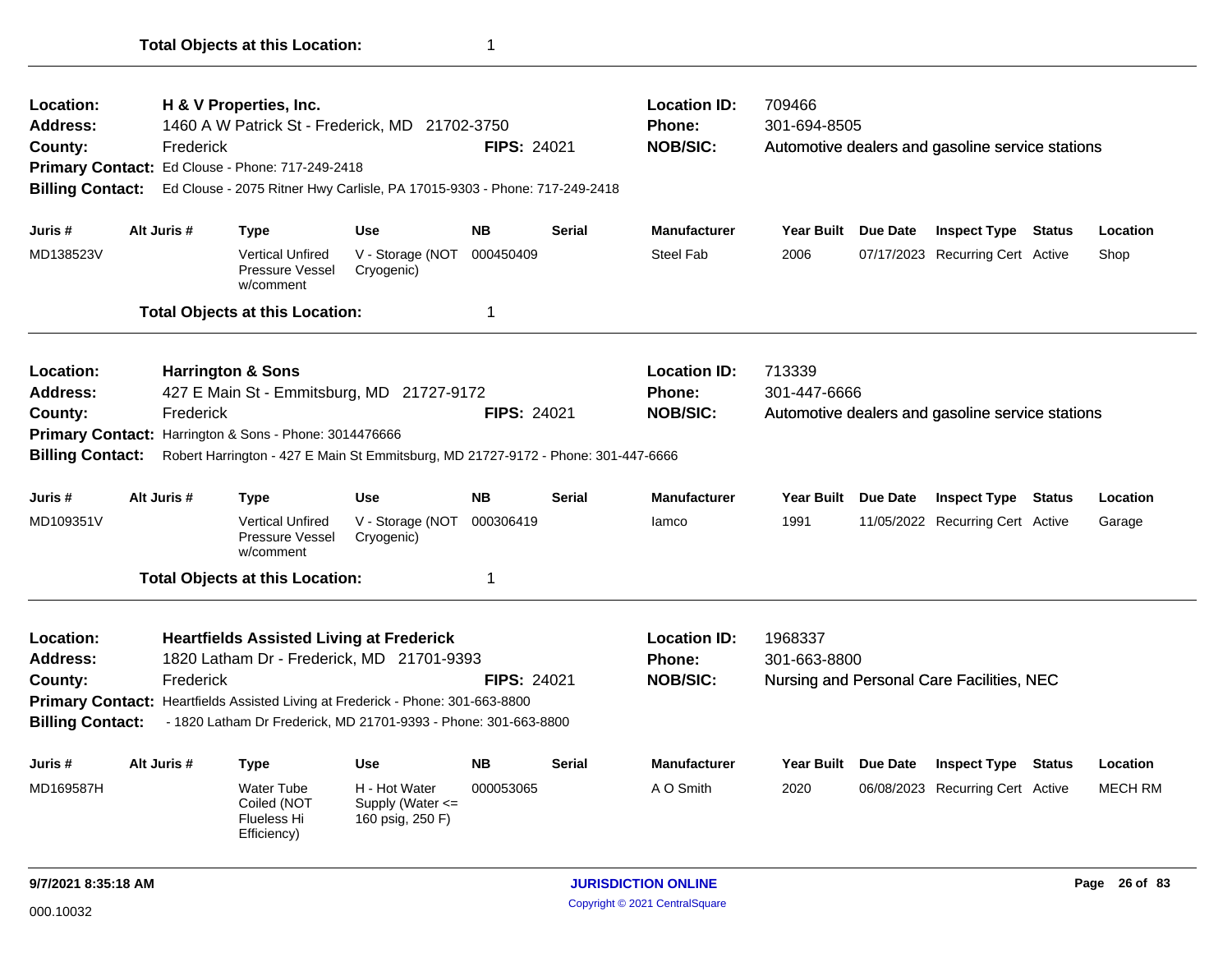| Location:<br><b>Address:</b><br>County:<br>Primary Contact: Hilton Garden Inn<br><b>Billing Contact:</b> |             | <b>Hilton Garden Inn</b><br>Frederick    |                                                                                  | 7226 Corporate Ct - Frederick, MD 21703-8386                                                                                          | <b>FIPS: 24021</b> |               | <b>Location ID:</b><br><b>Phone:</b><br><b>NOB/SIC:</b>                                                                                                                     | 2659676<br>240-566-1500<br>Nonclassifiable Establishments         |                 |                                  |                        |
|----------------------------------------------------------------------------------------------------------|-------------|------------------------------------------|----------------------------------------------------------------------------------|---------------------------------------------------------------------------------------------------------------------------------------|--------------------|---------------|-----------------------------------------------------------------------------------------------------------------------------------------------------------------------------|-------------------------------------------------------------------|-----------------|----------------------------------|------------------------|
| Juris #                                                                                                  | Alt Juris # | <b>Type</b>                              |                                                                                  | Use                                                                                                                                   | <b>NB</b>          | Serial        | <b>Manufacturer</b>                                                                                                                                                         | <b>Year Built</b>                                                 | Due Date        | <b>Inspect Type Status</b>       | Location               |
| MD155363H                                                                                                |             | (HLW)                                    | <b>Water Heater</b>                                                              | H - Hot Water<br>Supply (Water <=<br>160 psig, 250 F)                                                                                 | 000040095          |               | R <sub>BI</sub>                                                                                                                                                             | 2015                                                              |                 | 08/02/2022 Recurring Cert Active | Rear mech room         |
| MD167564H                                                                                                |             | (HLW)                                    | <b>Water Heater</b>                                                              | H - Hot Water<br>Supply (Water <=<br>160 psig, 250 F)                                                                                 | 000041955          |               | Rbi                                                                                                                                                                         | 2016                                                              |                 | 08/31/2022 Recurring Cert Active | Rear Mech.<br>Room     |
|                                                                                                          |             |                                          | <b>Total Objects at this Location:</b>                                           |                                                                                                                                       | $\overline{2}$     |               |                                                                                                                                                                             |                                                                   |                 |                                  |                        |
| Location:<br><b>Address:</b><br>County:<br><b>Billing Contact:</b>                                       |             | Frederick                                | His Place Auto Repair Inc<br>Primary Contact: William Kuhn - Phone: 301-447-2800 | 20 Creamery Way - Emmitsburg, MD 21727-8803<br>William Kuhn - PO Box 110 Emmitsburg, MD 21727-0110 - Phone: 301-447-2800              | <b>FIPS: 24021</b> |               | <b>Location ID:</b><br><b>Phone:</b><br><b>NOB/SIC:</b>                                                                                                                     | 2609609<br><b>Gasoline Service Stations</b>                       |                 |                                  |                        |
| Juris #                                                                                                  | Alt Juris # | <b>Type</b>                              |                                                                                  | <b>Use</b>                                                                                                                            | <b>NB</b>          | Serial        | <b>Manufacturer</b>                                                                                                                                                         | Year Built                                                        | <b>Due Date</b> | <b>Inspect Type Status</b>       | Location               |
| MD140913V                                                                                                |             |                                          | Pressure Vessel<br>w/comment                                                     | Horizontal Unfired V - Storage (NOT<br>Cryogenic)                                                                                     | 000201684          |               | Trinity                                                                                                                                                                     | 2002                                                              |                 | 12/30/2021 Recurring Cert Active | <b>COMP ROOM</b>       |
|                                                                                                          |             |                                          | <b>Total Objects at this Location:</b>                                           |                                                                                                                                       | $\mathbf 1$        |               |                                                                                                                                                                             |                                                                   |                 |                                  |                        |
| Location:<br><b>Address:</b><br>County:<br><b>Billing Contact:</b>                                       |             | <b>Hollinger Apartments</b><br>Frederick |                                                                                  | 4 W Main St - Emmitsburg, MD 21727-9247<br>Primary Contact: Steven Hollinger - Phone: *Preferred* 301-447-2728 - Cell: (301) 524-8003 | <b>FIPS: 24021</b> |               | <b>Location ID:</b><br><b>Phone:</b><br><b>NOB/SIC:</b><br>Steven Hollinger - PO Box 366 Emmitsburg, MD 21727-0366 - Phone: *Preferred* 301-447-2728 - Cell: (301) 524-8003 | 713949<br>301-401-0089<br><b>Operators of Apartment Buildings</b> |                 |                                  |                        |
| Juris #                                                                                                  | Alt Juris # | <b>Type</b>                              |                                                                                  | <b>Use</b>                                                                                                                            | <b>NB</b>          | <b>Serial</b> | <b>Manufacturer</b>                                                                                                                                                         | <b>Year Built</b>                                                 | <b>Due Date</b> | <b>Inspect Type Status</b>       | Location               |
| MD141135H                                                                                                |             |                                          | Cast Aluminum                                                                    | H - Hot Water<br>Heat (Water $\leq$                                                                                                   | CA                 | CP6194360     | Weil-McLain                                                                                                                                                                 | 2010                                                              |                 | 03/21/2022 Recurring Cert Active | Bldng 2 Boiler<br>Room |
| 9/7/2021 8:35:18 AM                                                                                      |             |                                          |                                                                                  |                                                                                                                                       |                    |               | <b>JURISDICTION ONLINE</b>                                                                                                                                                  |                                                                   |                 |                                  | Page 27 of 83          |

Copyright © 2021 CentralSquare 000.10032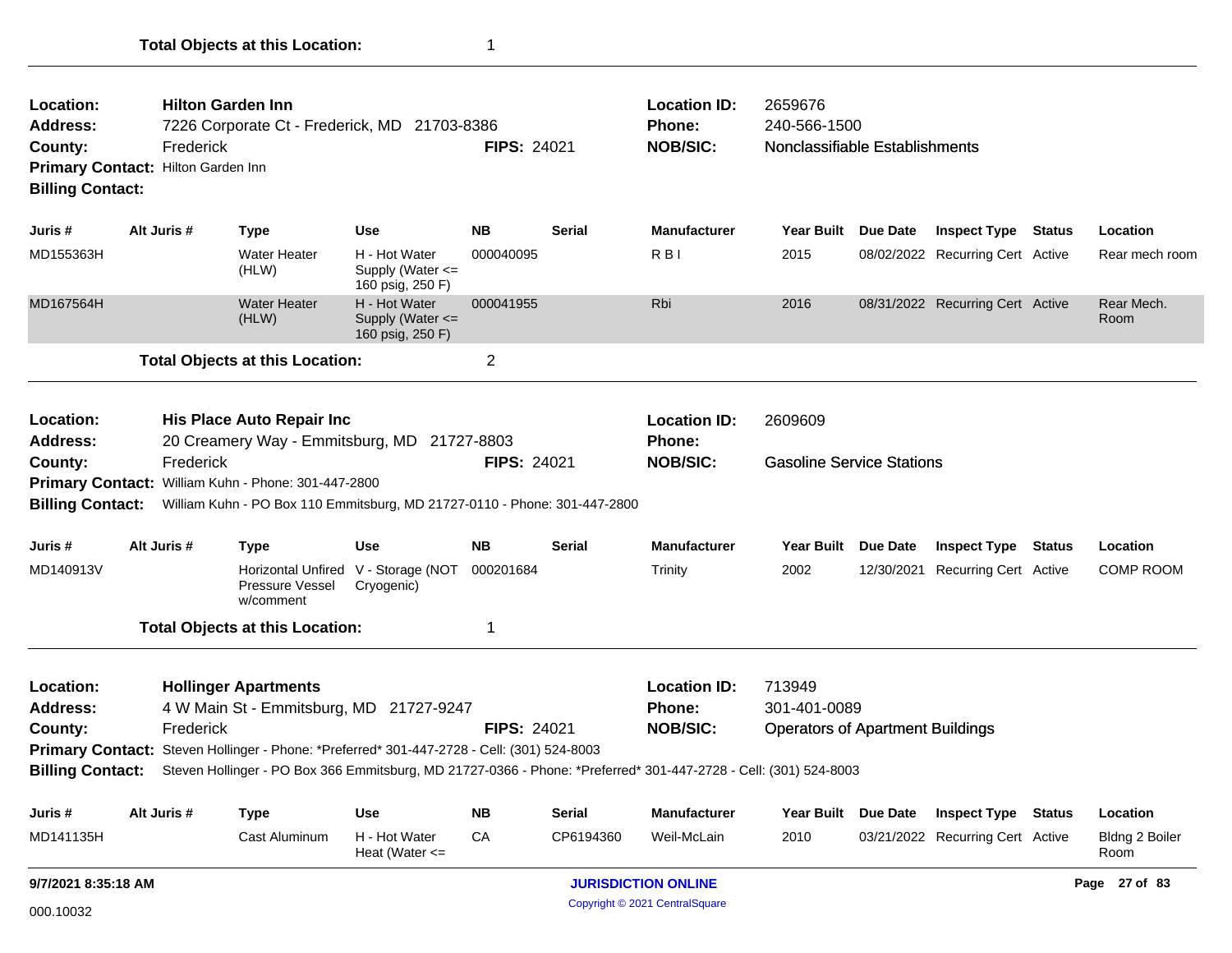| Juris #                 | Alt Juris # | <b>Type</b>                                                                                                    | <b>Use</b><br>160 psig, 250 F)                          | <b>NB</b>          | <b>Serial</b> | <b>Manufacturer</b> | Year Built Due Date |                 | <b>Inspect Type Status</b>                       |               | Location                      |
|-------------------------|-------------|----------------------------------------------------------------------------------------------------------------|---------------------------------------------------------|--------------------|---------------|---------------------|---------------------|-----------------|--------------------------------------------------|---------------|-------------------------------|
| MD141136H               |             | <b>Cast Aluminum</b>                                                                                           | H - Hot Water<br>Heat (Water $\leq$<br>160 psig, 250 F) | <b>CA</b>          | CP6194359     | Weil-McLain         | 2010                |                 | 03/21/2022 Recurring Cert Active                 |               | <b>Bldng 4 Boiler</b><br>Room |
|                         |             | <b>Total Objects at this Location:</b>                                                                         |                                                         | $\overline{c}$     |               |                     |                     |                 |                                                  |               |                               |
| Location:               |             | Hood College, Hudson Science Bldg                                                                              |                                                         |                    |               | <b>Location ID:</b> | 714248              |                 |                                                  |               |                               |
| <b>Address:</b>         |             | 401 Rosemont Ave - Frederick, MD 21701-8524                                                                    |                                                         |                    |               | Phone:              | 301-696-3545        |                 |                                                  |               |                               |
| County:                 | Frederick   |                                                                                                                |                                                         | <b>FIPS: 24021</b> |               | <b>NOB/SIC:</b>     |                     |                 | Colleges, Universities, and Professional Schools |               |                               |
| <b>Primary Contact:</b> |             | <b>Hood College Facilities</b>                                                                                 |                                                         |                    |               |                     |                     |                 |                                                  |               |                               |
| <b>Billing Contact:</b> |             | - 401 Rosemont Ave Frederick, MD 21701-8524 - Phone: 301-663-3131                                              |                                                         |                    |               |                     |                     |                 |                                                  |               |                               |
| Juris #                 | Alt Juris # | <b>Type</b>                                                                                                    | <b>Use</b>                                              | <b>NB</b>          | <b>Serial</b> | <b>Manufacturer</b> | <b>Year Built</b>   | <b>Due Date</b> | <b>Inspect Type</b>                              | <b>Status</b> | Location                      |
| MD168927H               | 5           | <b>Horizontal Water</b><br>Tube                                                                                | H - Hot Water<br>Heat (Water $\leq$<br>160 psig, 250 F) | 000362423          |               | Lochinvar           | 2020                |                 | 02/03/2023 Recurring Cert Active                 |               | <b>HUDSON SCI</b>             |
|                         |             | <b>Total Objects at this Location:</b>                                                                         |                                                         | 1                  |               |                     |                     |                 |                                                  |               |                               |
| Location:               |             | <b>1270 Tech Innovation Center</b>                                                                             |                                                         |                    |               | <b>Location ID:</b> | 4041637             |                 |                                                  |               |                               |
| <b>Address:</b>         |             | 5107 Pegasus Ct Ste L - Frederick, MD 21704-8343                                                               |                                                         |                    |               | Phone:              |                     |                 |                                                  |               |                               |
| County:                 | Frederick   |                                                                                                                |                                                         | <b>FIPS: 24021</b> |               | <b>NOB/SIC:</b>     |                     |                 |                                                  |               |                               |
| <b>Primary Contact:</b> |             | Doug Bane - Cell: 240-313-6044 240- - Email: doug@banebio.com                                                  |                                                         |                    |               |                     |                     |                 |                                                  |               |                               |
| <b>Billing Contact:</b> |             | Doug Bane - 5107 Pegasus Ct Ste L Frederick, MD 21704-8343 - Cell: 240-313-6044 240- - Email: doug@banebio.com |                                                         |                    |               |                     |                     |                 |                                                  |               |                               |
| Juris #                 | Alt Juris # | <b>Type</b>                                                                                                    | Use                                                     | <b>NB</b>          | <b>Serial</b> | <b>Manufacturer</b> | <b>Year Built</b>   | Due Date        | <b>Inspect Type</b>                              | Status        | Location                      |
| MD140676V               |             | Autoclave                                                                                                      | V - Process-<br>Sterilizing                             | 000005303          | A00274        | Consolidated        | 2008                |                 | 09/23/2022 Recurring Cert Active                 |               | TB-1 Room A-<br>318           |
| MD140677                |             | Electric (NOT<br>HLW)                                                                                          | S - Power-<br><b>Sterilizing (Steam</b><br>> 15 psig)   | 000005294          |               | Consolidated        | 2007                |                 | 09/23/2022 External Cert                         | Active        | TB-1 Room A-<br>318           |
|                         |             | <b>Total Objects at this Location:</b>                                                                         |                                                         | $\overline{2}$     |               |                     |                     |                 |                                                  |               |                               |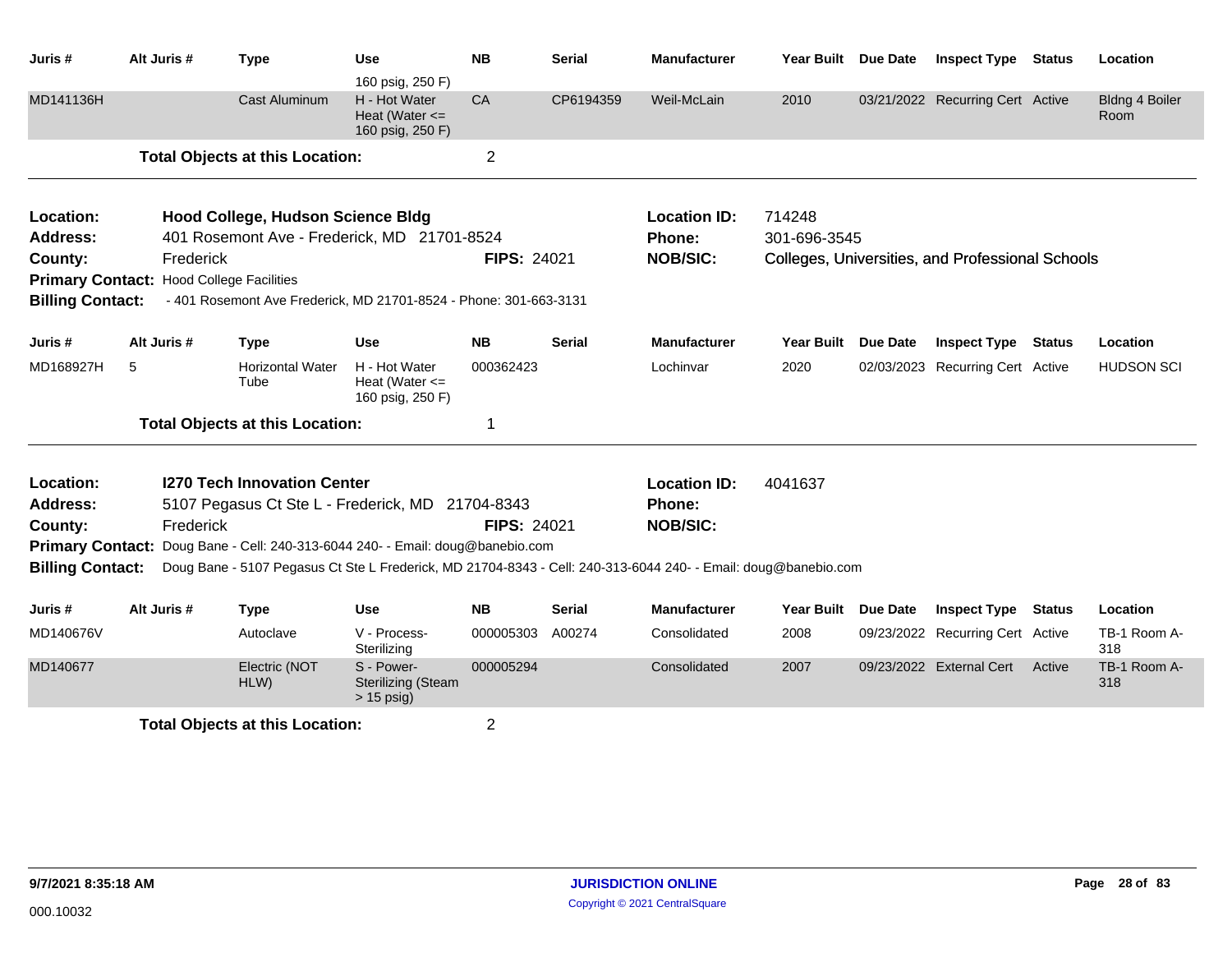| Location:<br><b>Address:</b><br>County:                                                                                                |             | <b>Ideal Auto Group</b><br>Frederick | 5871 Urbana Pike - Frederick, MD 21704-7238<br>Primary Contact: Mike Miller - Phone: 240-446-1354 - Email: mikemiller@willardag.com |                                                   | <b>FIPS: 24021</b> |               | <b>Location ID:</b><br>Phone:<br><b>NOB/SIC:</b>                                                                                              | 966743                                                       |          | Motor Vehicle Dealers (New and Used) |               |                    |
|----------------------------------------------------------------------------------------------------------------------------------------|-------------|--------------------------------------|-------------------------------------------------------------------------------------------------------------------------------------|---------------------------------------------------|--------------------|---------------|-----------------------------------------------------------------------------------------------------------------------------------------------|--------------------------------------------------------------|----------|--------------------------------------|---------------|--------------------|
| <b>Billing Contact:</b>                                                                                                                |             |                                      |                                                                                                                                     |                                                   |                    |               | Mike Miller - 5871 Urbana Pike Frederick, MD 21704-7238 - Phone: 240-446-1354 - Email: mikemiller@willardag.com                               |                                                              |          |                                      |               |                    |
| Juris #                                                                                                                                | Alt Juris # |                                      | <b>Type</b>                                                                                                                         | <b>Use</b>                                        | <b>NB</b>          | <b>Serial</b> | <b>Manufacturer</b>                                                                                                                           | Year Built Due Date                                          |          | <b>Inspect Type Status</b>           |               | Location           |
| MD132587V                                                                                                                              |             |                                      | <b>Pressure Vessel</b><br>w/comment                                                                                                 | Horizontal Unfired V - Storage (NOT<br>Cryogenic) | 000212816          |               | Manchester                                                                                                                                    | 2003                                                         |          | 04/19/2022 Recurring Cert Active     |               | Compressor<br>Room |
|                                                                                                                                        |             |                                      | <b>Total Objects at this Location:</b>                                                                                              |                                                   | $\mathbf 1$        |               |                                                                                                                                               |                                                              |          |                                      |               |                    |
| Location:<br><b>Independent Hose Co.</b><br>310 Baughmans Ln - Frederick, MD 21702-3973<br>Address:<br>Frederick<br><b>FIPS: 24021</b> |             |                                      |                                                                                                                                     |                                                   |                    |               | <b>Location ID:</b><br>Phone:                                                                                                                 | 714497                                                       |          |                                      |               |                    |
| County:                                                                                                                                |             |                                      |                                                                                                                                     |                                                   |                    |               | <b>NOB/SIC:</b>                                                                                                                               | Membership Organizations, NEC                                |          |                                      |               |                    |
| <b>Primary Contact:</b>                                                                                                                |             |                                      | Chip Jewell - Phone: 301 600 6736                                                                                                   |                                                   |                    |               |                                                                                                                                               |                                                              |          |                                      |               |                    |
| <b>Billing Contact:</b>                                                                                                                |             |                                      |                                                                                                                                     |                                                   |                    |               | Paul Huntsberry Jr - 12 E Church St Winchester Hall Frederick, MD 21701-5402 - Phone: 301-600-2387 - Email: Phuntsberry@frederickcountyMD.gov |                                                              |          |                                      |               |                    |
| Juris #                                                                                                                                | Alt Juris # |                                      | <b>Type</b>                                                                                                                         | <b>Use</b>                                        | <b>NB</b>          | <b>Serial</b> | <b>Manufacturer</b>                                                                                                                           | Year Built                                                   | Due Date | <b>Inspect Type</b>                  | Status        | Location           |
| MD155974V                                                                                                                              |             |                                      | <b>Vertical Unfired</b><br><b>Pressure Vessel</b><br>w/comment                                                                      | V - Storage (NOT<br>Cryogenic)                    | 000045656          |               | Scott                                                                                                                                         | 2014                                                         |          | 11/01/2022 Recurring Cert Active     |               | <b>BAY</b>         |
|                                                                                                                                        |             |                                      | <b>Total Objects at this Location:</b>                                                                                              |                                                   | $\overline{1}$     |               |                                                                                                                                               |                                                              |          |                                      |               |                    |
| Location:<br><b>Address:</b><br>County:                                                                                                |             | <b>Izeen Pharma</b><br>Frederick     | 6900 English Muffin Way Suite A - Frederick, MD 21703-7157<br>Primary Contact: Icon Mars Property Owner Pool 2 Northeast/Southwes   |                                                   | <b>FIPS: 24021</b> |               | <b>Location ID:</b><br>Phone:<br><b>NOB/SIC:</b>                                                                                              | 705927<br>301-695-1100<br><b>Pharmaceutical Preparations</b> |          |                                      |               |                    |
| <b>Billing Contact:</b>                                                                                                                |             |                                      |                                                                                                                                     |                                                   |                    |               |                                                                                                                                               |                                                              |          |                                      |               |                    |
| Juris #                                                                                                                                | Alt Juris # |                                      | <b>Type</b>                                                                                                                         | <b>Use</b>                                        | <b>NB</b>          | <b>Serial</b> | <b>Manufacturer</b>                                                                                                                           | Year Built Due Date                                          |          | <b>Inspect Type</b>                  | <b>Status</b> | Location           |
| MD104011V                                                                                                                              |             |                                      | <b>Vertical Unfired</b><br>Pressure Vessel<br>w/comment                                                                             | V - Storage (NOT<br>Cryogenic)                    | 000168986          |               | Roy E Hanson Jr                                                                                                                               | 1999                                                         |          | 12/20/2018 External Cert             | Active        | <b>Boiler Room</b> |
| MD104900                                                                                                                               |             |                                      | <b>Horizontal Fire</b><br>Tube                                                                                                      | S - Power-Other<br>w/comment (Stm<br>$> 15$ psig) | 000003824 L-98705  |               | <b>Cleaver Brooks</b>                                                                                                                         | 1999                                                         |          | 09/13/2018 Internal Cert             | Active        | <b>Boiler Room</b> |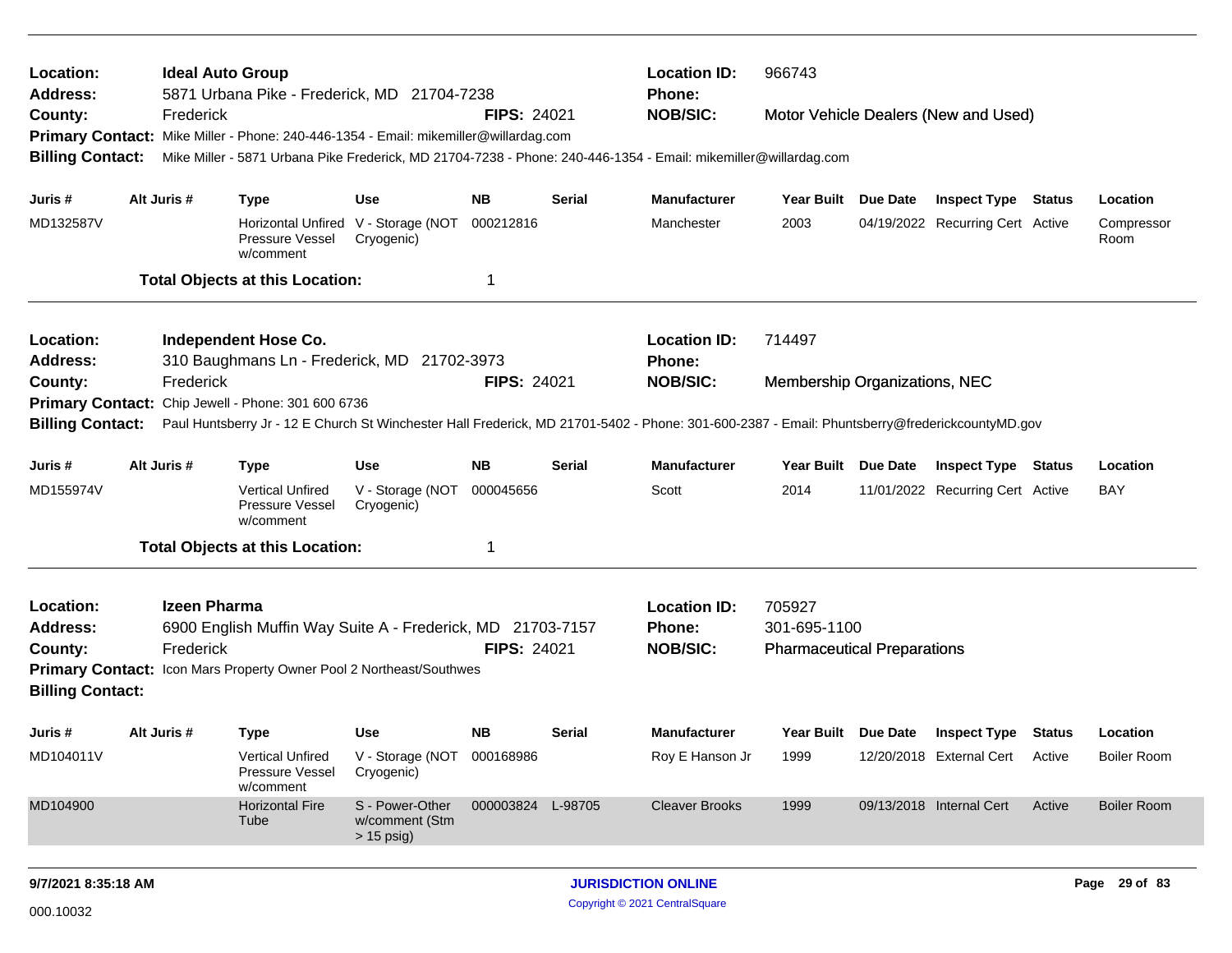| Location:<br><b>Address:</b><br>County:<br><b>Billing Contact:</b> |                                                                                                                               | Frederick   | J & J Trash Service                                            | 2504 Back Acre Cir - Mount Airy, MD 21771-7785<br>Primary Contact: Hollis Hopkins - Phone: 301 898 2109 - Email: hhopkins@jandjtrashservice.com | <b>FIPS: 24021</b> |                   | <b>Location ID:</b><br>Phone:<br><b>NOB/SIC:</b><br>Hollis Hopkins - 2504 Back Acre Cir Mount Airy, MD 21771-7785 - Phone: 301 898 2109 - Email: hhopkins@jandjtrashservice.com | 4081802                |          |                                          |        |                    |
|--------------------------------------------------------------------|-------------------------------------------------------------------------------------------------------------------------------|-------------|----------------------------------------------------------------|-------------------------------------------------------------------------------------------------------------------------------------------------|--------------------|-------------------|---------------------------------------------------------------------------------------------------------------------------------------------------------------------------------|------------------------|----------|------------------------------------------|--------|--------------------|
| Juris #                                                            |                                                                                                                               | Alt Juris # | <b>Type</b>                                                    | <b>Use</b>                                                                                                                                      | <b>NB</b>          | <b>Serial</b>     | <b>Manufacturer</b>                                                                                                                                                             | Year Built Due Date    |          | <b>Inspect Type Status</b>               |        | Location           |
| MD170397V                                                          |                                                                                                                               |             | <b>Vertical Unfired</b><br>Pressure Vessel<br>w/comment        | V - Storage (NOT<br>Cryogenic)                                                                                                                  | 000936565          |                   | <b>SAMUEL</b>                                                                                                                                                                   | 2020                   |          | 08/20/2023 Recurring Cert Active         |        | <b>COMP ROOM</b>   |
|                                                                    |                                                                                                                               |             | <b>Total Objects at this Location:</b>                         |                                                                                                                                                 | $\mathbf 1$        |                   |                                                                                                                                                                                 |                        |          |                                          |        |                    |
| Location:<br><b>Address:</b>                                       |                                                                                                                               |             | Jefferson Volunteer Fire Dept.                                 | 4603-A Lander Road - Jefferson, MD 21755                                                                                                        |                    |                   | <b>Location ID:</b><br><b>Phone:</b>                                                                                                                                            | 989641                 |          |                                          |        |                    |
| County:                                                            |                                                                                                                               | Frederick   |                                                                |                                                                                                                                                 | <b>FIPS: 24021</b> |                   | <b>NOB/SIC:</b>                                                                                                                                                                 | <b>Fire Protection</b> |          |                                          |        |                    |
|                                                                    |                                                                                                                               |             | Primary Contact: Kevin Fox - Phone: 301-600-6736               |                                                                                                                                                 |                    |                   |                                                                                                                                                                                 |                        |          |                                          |        |                    |
| <b>Billing Contact:</b>                                            |                                                                                                                               |             |                                                                |                                                                                                                                                 |                    |                   | Paul Huntsberry Jr - 12 E Church St Winchester Hall Frederick, MD 21701-5402 - Phone: 301-600-2387 - Email: Phuntsberry@frederickcountyMD.gov                                   |                        |          |                                          |        |                    |
| Juris #                                                            |                                                                                                                               | Alt Juris # | <b>Type</b>                                                    | <b>Use</b>                                                                                                                                      | <b>NB</b>          | <b>Serial</b>     | <b>Manufacturer</b>                                                                                                                                                             | Year Built             | Due Date | <b>Inspect Type Status</b>               |        | Location           |
| MD119550H                                                          |                                                                                                                               |             | Cast Iron                                                      | H - Hot Water<br>Heat (Water $\leq$<br>160 psig, 250 F)                                                                                         | <b>CI</b>          | 455393-<br>200301 | <b>KINGSIEY</b>                                                                                                                                                                 | 2000                   |          | 12/17/2022 Recurring Cert Active         |        | <b>BOILER ROOM</b> |
| MD168501V                                                          |                                                                                                                               |             | <b>Vertical Unfired</b><br><b>Pressure Vessel</b><br>w/comment | V - Storage (NOT<br>Cryogenic)                                                                                                                  | 000389113          |                   | Manchester                                                                                                                                                                      | 2004                   |          | 12/17/2022 Recurring Cert Active         |        | <b>Truck Bay</b>   |
|                                                                    |                                                                                                                               |             |                                                                |                                                                                                                                                 | $\overline{2}$     |                   |                                                                                                                                                                                 |                        |          |                                          |        |                    |
| Location:<br>Address:                                              | <b>Total Objects at this Location:</b><br>Jiffy Lubes, LLC #33<br>1210 W Patrick St - Frederick, MD 21703-3961<br>FIPS: 24021 |             |                                                                |                                                                                                                                                 |                    |                   | <b>Location ID:</b><br><b>Phone:</b>                                                                                                                                            | 715023<br>410-8931260  |          |                                          |        |                    |
| County:                                                            |                                                                                                                               | Frederick   |                                                                |                                                                                                                                                 |                    |                   | <b>NOB/SIC:</b>                                                                                                                                                                 |                        |          | Automotive repair, services, and parking |        |                    |
| <b>Primary Contact:</b><br><b>Billing Contact:</b>                 |                                                                                                                               |             |                                                                | JJMJ Lubes, LLC. - Phone: 410-893-1260 - Email: trina@multimanagement.net                                                                       |                    |                   | - 1210 W Patrick St Frederick, MD 21703-3961 - Phone: 410-893-1260 - Email: trina@multimanagement.net                                                                           |                        |          |                                          |        |                    |
| Juris #                                                            |                                                                                                                               | Alt Juris # | <b>Type</b>                                                    | <b>Use</b>                                                                                                                                      | <b>NB</b>          | <b>Serial</b>     | <b>Manufacturer</b>                                                                                                                                                             | Year Built             | Due Date | <b>Inspect Type</b>                      | Status | Location           |
| MD167987V                                                          |                                                                                                                               |             | <b>Vertical Unfired</b><br>Pressure Vessel                     | V - Storage (NOT<br>Cryogenic)                                                                                                                  | 002266318          |                   | Manchester                                                                                                                                                                      | 2020                   |          | 09/24/2022 Recurring Cert Active         |        | <b>BLRM</b>        |
| 9/7/2021 8:35:18 AM                                                |                                                                                                                               |             |                                                                |                                                                                                                                                 |                    |                   | <b>JURISDICTION ONLINE</b>                                                                                                                                                      |                        |          |                                          |        | Page 30 of 83      |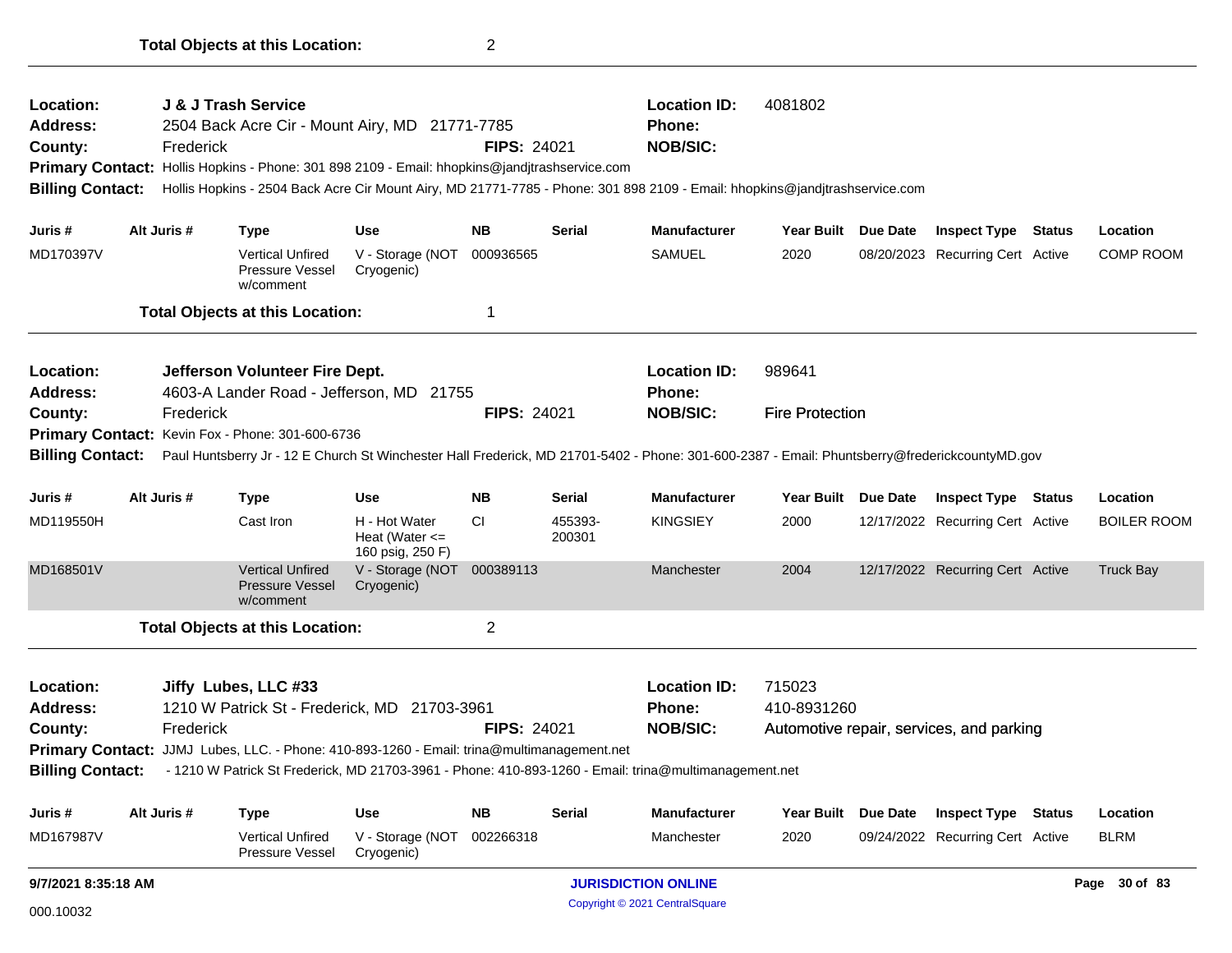| Juris #                 | Alt Juris # | <b>Type</b><br>w/comment                                                                             | <b>Use</b>                                        | <b>NB</b>          | <b>Serial</b> | <b>Manufacturer</b>                                                                                                             | Year Built Due Date |                 | <b>Inspect Type</b>                           | Status | Location       |
|-------------------------|-------------|------------------------------------------------------------------------------------------------------|---------------------------------------------------|--------------------|---------------|---------------------------------------------------------------------------------------------------------------------------------|---------------------|-----------------|-----------------------------------------------|--------|----------------|
|                         |             | <b>Total Objects at this Location:</b>                                                               |                                                   | 1                  |               |                                                                                                                                 |                     |                 |                                               |        |                |
| Location:               |             | <b>John Tokar Engine (Model)</b>                                                                     |                                                   |                    |               | <b>Location ID:</b>                                                                                                             | 722211              |                 |                                               |        |                |
| Address:                |             | 4935 Tall Oaks Dr - Monrovia, MD 21770-9315                                                          |                                                   |                    |               | <b>Phone:</b>                                                                                                                   |                     |                 |                                               |        |                |
| County:                 | Frederick   |                                                                                                      |                                                   | <b>FIPS: 24021</b> |               | <b>NOB/SIC:</b>                                                                                                                 |                     |                 | <b>Membership Sports and Recreation Clubs</b> |        |                |
|                         |             | Primary Contact: John Tokar - Phone: 410 775 0500 - Cell: 240 405 0159 - Email: jtokar51@verizon.net |                                                   |                    |               |                                                                                                                                 |                     |                 |                                               |        |                |
| <b>Billing Contact:</b> |             |                                                                                                      |                                                   |                    |               | John Tokar - 4935 Tall Oaks Dr Monrovia, MD 21770-9315 - Phone: 410 775 0500 - Cell: 240 405 0159 - Email: jtokar51@verizon.net |                     |                 |                                               |        |                |
| Juris #                 | Alt Juris # | <b>Type</b>                                                                                          | <b>Use</b>                                        | <b>NB</b>          | <b>Serial</b> | <b>Manufacturer</b>                                                                                                             | <b>Year Built</b>   | Due Date        | <b>Inspect Type Status</b>                    |        | Location       |
| MD004120                |             | <b>Horizontal Fire</b><br>Tube                                                                       | M - Model<br>w/comment                            | Model              | 761           | Semple Engine Co                                                                                                                | 1967                |                 | 04/13/2022 Recurring Cert Active              |        | Portable Train |
| MD148219                |             | <b>Horizontal Fire</b><br>Tube                                                                       | M - Model<br>w/comment                            | Model              | $\mathbf 0$   | Ridge                                                                                                                           | 2013                |                 | 03/15/2022 Recurring Cert Active              |        | Portable       |
|                         |             | <b>Total Objects at this Location:</b>                                                               |                                                   | $\overline{2}$     |               |                                                                                                                                 |                     |                 |                                               |        |                |
| Location:               |             | <b>JT Motorsports</b>                                                                                |                                                   |                    |               | <b>Location ID:</b>                                                                                                             | 4033384             |                 |                                               |        |                |
| <b>Address:</b>         |             | 1557 Tilco Dr - Frederick, MD 21704-6779                                                             |                                                   |                    |               | <b>Phone:</b>                                                                                                                   | 301-846-4318        |                 |                                               |        |                |
| County:                 | Frederick   |                                                                                                      |                                                   | <b>FIPS: 24021</b> |               | <b>NOB/SIC:</b>                                                                                                                 |                     |                 |                                               |        |                |
|                         |             | Primary Contact: JT Motorsports - Phone: 301-846-4318                                                |                                                   |                    |               |                                                                                                                                 |                     |                 |                                               |        |                |
| <b>Billing Contact:</b> |             | - 1557 Tilco Dr Frederick, MD 21704-6779 - Phone: 301-846-4318                                       |                                                   |                    |               |                                                                                                                                 |                     |                 |                                               |        |                |
| Juris #                 | Alt Juris # | Type                                                                                                 | <b>Use</b>                                        | <b>NB</b>          | <b>Serial</b> | <b>Manufacturer</b>                                                                                                             | <b>Year Built</b>   | <b>Due Date</b> | <b>Inspect Type Status</b>                    |        | Location       |
| MD167535V               |             | Pressure Vessel<br>w/comment                                                                         | Horizontal Unfired V - Storage (NOT<br>Cryogenic) | 000285699          |               | Melben                                                                                                                          | 1990                |                 | 07/28/2022 Recurring Cert Active              |        | Outside        |
|                         |             | <b>Total Objects at this Location:</b>                                                               |                                                   |                    |               |                                                                                                                                 |                     |                 |                                               |        |                |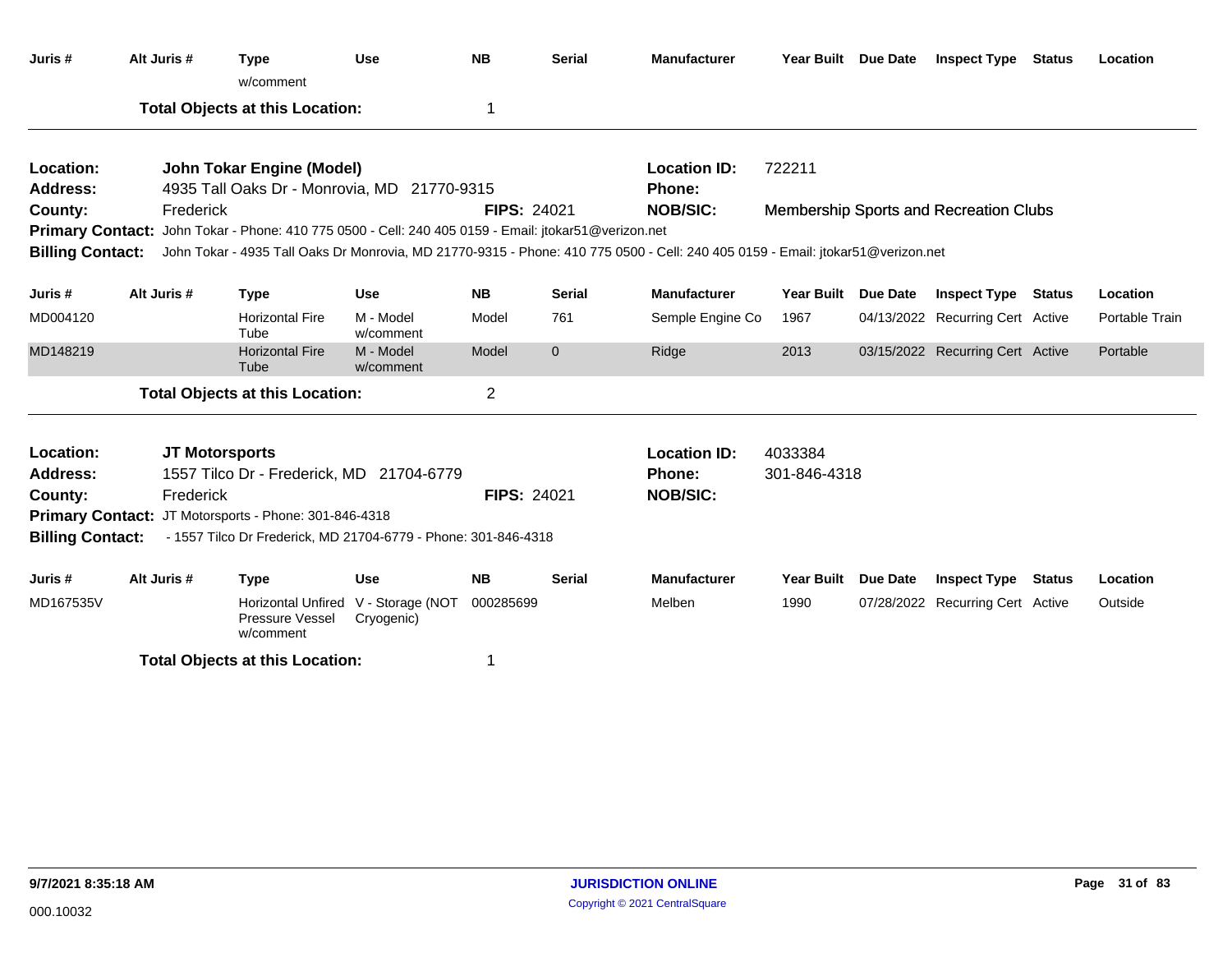Department Stores 1003 W Patrick St - Frederick, MD 21701-3119 **County:** Frederick **NOB/SIC:** FIPS: 24021 **NOB/SIC: K-Mart 3131 Location ID:** 715386 **Address: Location: Phone:** 301-662-7232

**Primary Contact:** Anne Neibert - Phone: 301-662-7232

**Billing Contact:** Anne Neibert - 1003 E Patrick St Frederick, MD 21701-3119 - Phone: 301-662-7232

| Juris #                 | Alt Juris #    | <b>Type</b>                                                                                                   | <b>Use</b>                                              | <b>NB</b>          | <b>Serial</b> | <b>Manufacturer</b> | <b>Year Built</b> | <b>Due Date</b> | <b>Inspect Type</b>              | <b>Status</b> | Location           |
|-------------------------|----------------|---------------------------------------------------------------------------------------------------------------|---------------------------------------------------------|--------------------|---------------|---------------------|-------------------|-----------------|----------------------------------|---------------|--------------------|
| MD134500H               | 1              | Cast Iron                                                                                                     | H - Hot Water<br>Heat (Water $\leq$<br>160 psig, 250 F) | CI                 | CP4828809     | Weil-McLain         | 2002              | 09/29/2021      | External Cert                    | Active        | <b>BLRM</b>        |
| MD134501H               | 2              | Cast Iron                                                                                                     | H - Hot Water<br>Heat (Water $\leq$<br>160 psig, 250 F) | CI                 | CP4828506     | Weil-McLain         | 2002              |                 | 09/29/2021 External Cert         | Active        | <b>BLRM</b>        |
| MD134502H               | 3              | Cast Iron                                                                                                     | H - Hot Water<br>Heat (Water $\leq$<br>160 psig, 250 F) | <b>CI</b>          | CP4828500     | Weil-McLain         | 2002              |                 | 09/29/2021 External Cert         | Active        | <b>BLRM</b>        |
| MD134503H               | $\overline{4}$ | Cast Iron                                                                                                     | H - Hot Water<br>Heat (Water $\leq$<br>160 psig, 250 F) | CI                 | CP4782683     | Weil-McLain         | 2002              |                 | 09/29/2021 External Cert         | Active        | <b>Boiler Room</b> |
| MD134504H               | 5              | Cast Iron                                                                                                     | H - Hot Water<br>Heat (Water $\leq$<br>160 psig, 250 F) | <b>CI</b>          | CP4827796     | Weil-McLain         | 2002              |                 | 09/29/2021 External Cert         | Active        | Boiler Room        |
| MD134505H               | 6              | Cast Iron                                                                                                     | H - Hot Water<br>Heat (Water $\leq$<br>160 psig, 250 F) | CI                 | CP4828499     | Weil-McLain         | 2002              |                 | 09/29/2021 External Cert         | Active        | <b>BLRM</b>        |
| MD134506H               | $\overline{7}$ | Cast Iron                                                                                                     | H - Hot Water<br>Heat (Water $\leq$<br>160 psig, 250 F) | <b>CI</b>          | CP4828815     | Weil-McLain         | 2002              |                 | 09/29/2021 External Cert         | Active        | <b>BLRM</b>        |
|                         |                | <b>Total Objects at this Location:</b>                                                                        |                                                         | 7                  |               |                     |                   |                 |                                  |               |                    |
| Location:               |                | <b>Laurel Hill Quarry</b>                                                                                     |                                                         |                    |               | <b>Location ID:</b> | 716437            |                 |                                  |               |                    |
| <b>Address:</b>         |                | 10642 Woodsboro Road - Woodsboro, MD                                                                          |                                                         | 21798-8201         |               | <b>Phone:</b>       |                   |                 |                                  |               |                    |
| County:                 | Frederick      | Primary Contact: Kyle Walker - Phone: 301-750-2764                                                            |                                                         | <b>FIPS: 24021</b> |               | <b>NOB/SIC:</b>     | Cement, Hydraulic |                 |                                  |               |                    |
| <b>Billing Contact:</b> |                | Amy Little - 10642 Woodsboro Rd Woodsboro, MD 21798-8201 - Phone: 301-750-2764 - Email: alittle@swbarrick.com |                                                         |                    |               |                     |                   |                 |                                  |               |                    |
| Juris#                  | Alt Juris #    | <b>Type</b>                                                                                                   | <b>Use</b>                                              | <b>NB</b>          | <b>Serial</b> | <b>Manufacturer</b> | Year Built        | Due Date        | <b>Inspect Type</b>              | <b>Status</b> | Location           |
| MD169531V               |                | <b>Vertical Unfired</b><br>Pressure Vessel<br>w/comment                                                       | V - Storage (NOT<br>Cryogenic)                          | 000819454          |               | Morganton           | 2019              |                 | 06/22/2023 Recurring Cert Active |               | <b>DUST SUPRS</b>  |
|                         |                | <b>Total Objects at this Location:</b>                                                                        |                                                         | -1                 |               |                     |                   |                 |                                  |               |                    |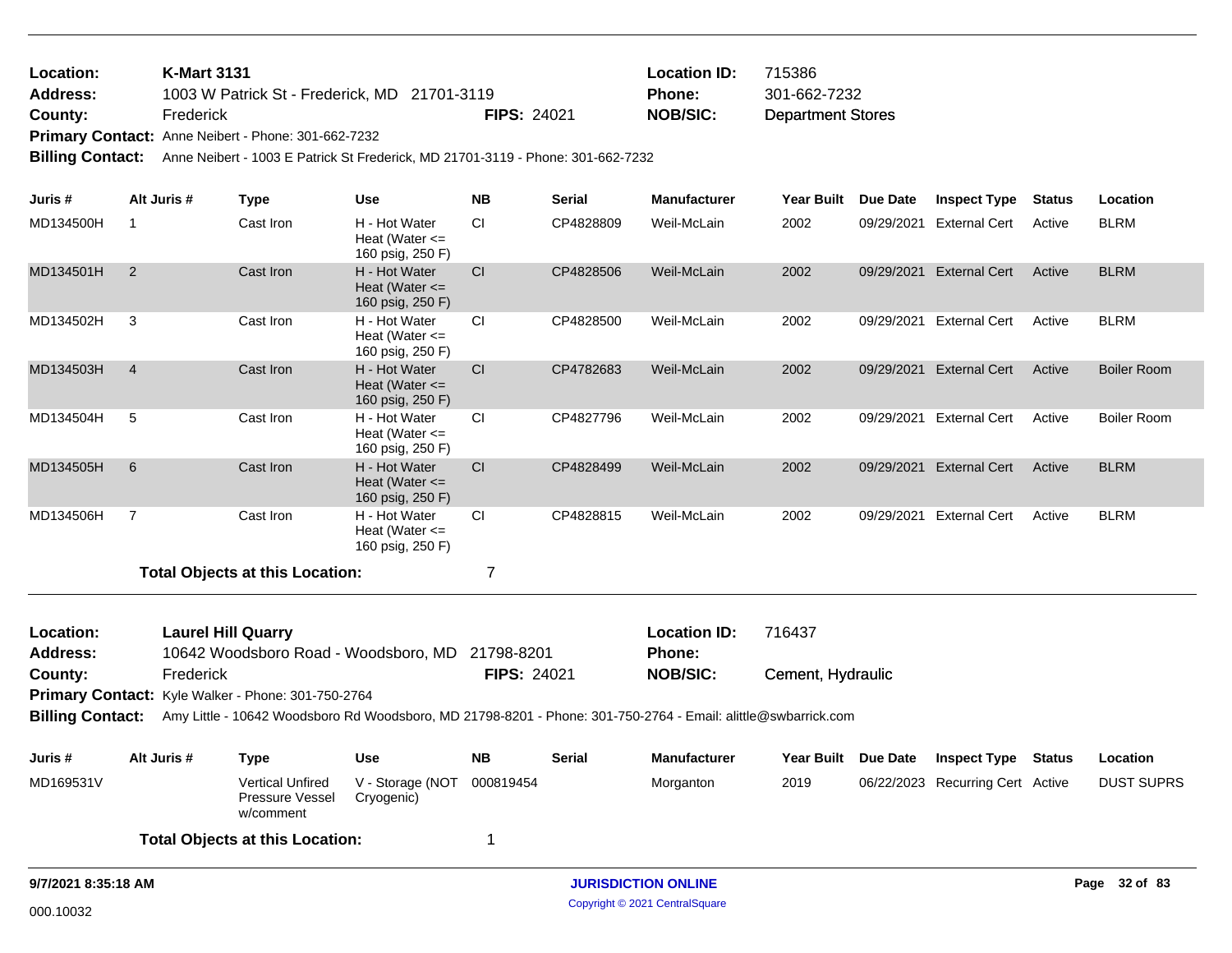| Location:<br><b>Address:</b><br>County:<br>Primary Contact: Marty Powers - Phone: 301-662-8248 ext. 206 - Email: map@ohblaw.com<br><b>Billing Contact:</b>                                                                                                                                          |  | Frederick   | Law Offices-Offutt, Horman, Burdette<br>22 W 2nd St - Frederick, MD 21701-5327<br>Marty Powers - 22 W 2nd St Frederick, MD 21701-5327 - Phone: 301-662-8248 ext. 206 - Email: map@ohblaw.com |                                                          | <b>FIPS: 24021</b> |                                                                        | <b>Location ID:</b><br>Phone:<br><b>NOB/SIC:</b> | 2383644<br>301-662-8248<br><b>Legal Services</b> |                         |                                  |  |                      |  |
|-----------------------------------------------------------------------------------------------------------------------------------------------------------------------------------------------------------------------------------------------------------------------------------------------------|--|-------------|----------------------------------------------------------------------------------------------------------------------------------------------------------------------------------------------|----------------------------------------------------------|--------------------|------------------------------------------------------------------------|--------------------------------------------------|--------------------------------------------------|-------------------------|----------------------------------|--|----------------------|--|
| Juris #                                                                                                                                                                                                                                                                                             |  | Alt Juris # | <b>Type</b>                                                                                                                                                                                  | <b>Use</b>                                               | <b>NB</b>          | <b>Serial</b>                                                          | <b>Manufacturer</b>                              | Year Built Due Date                              |                         | <b>Inspect Type Status</b>       |  | Location             |  |
| MD151117H                                                                                                                                                                                                                                                                                           |  |             | Cast Iron                                                                                                                                                                                    | H - Hot Water<br>Heat (Water $\leq$<br>160 psig, 250 F)  | <b>CI</b>          |                                                                        | Weil-McLain                                      | 2014                                             |                         | 04/13/2021 Recurring Cert Active |  | <b>Boiler Room</b>   |  |
|                                                                                                                                                                                                                                                                                                     |  |             | <b>Total Objects at this Location:</b>                                                                                                                                                       |                                                          | $\mathbf 1$        |                                                                        |                                                  |                                                  |                         |                                  |  |                      |  |
| Location:<br>Leidos Biomedical Research, Inc.<br><b>Address:</b><br>426 Miller Drive - Frederick, MD 21702<br>Frederick<br>County:<br>Primary Contact: Terry Goodwin - Phone: 301-846-1812<br><b>Billing Contact:</b><br>Terry Goodwin - 426 Miller Drive Frederick, MD 21702 - Phone: 301-846-1812 |  |             |                                                                                                                                                                                              |                                                          |                    | <b>Location ID:</b><br>Phone:<br><b>FIPS: 24021</b><br><b>NOB/SIC:</b> |                                                  |                                                  | 4029667<br>301-846-1812 |                                  |  |                      |  |
| Juris #                                                                                                                                                                                                                                                                                             |  | Alt Juris # | <b>Type</b>                                                                                                                                                                                  | <b>Use</b>                                               | <b>NB</b>          | <b>Serial</b>                                                          | <b>Manufacturer</b>                              | Year Built Due Date                              |                         | <b>Inspect Type Status</b>       |  | Location             |  |
| MD167336V                                                                                                                                                                                                                                                                                           |  |             |                                                                                                                                                                                              | Other w/comment V - Storage (NOT<br>Cryogenic)           | 000221687          |                                                                        | Chart Inc                                        | 2011                                             |                         | 03/19/2022 Recurring Cert Active |  | <b>BLDG 432</b>      |  |
| MD167337V                                                                                                                                                                                                                                                                                           |  |             |                                                                                                                                                                                              | Other w/comment V - Storage (NOT 000070272<br>Cryogenic) |                    |                                                                        | <b>CHART</b>                                     | 2007                                             |                         | 03/19/2022 Recurring Cert Active |  | <b>Bldg. 310</b>     |  |
| MD167338V                                                                                                                                                                                                                                                                                           |  |             |                                                                                                                                                                                              | Other w/comment V - Storage (NOT 000047740<br>Cryogenic) |                    |                                                                        | Minnesota Valley                                 | 1992                                             |                         | 03/19/2022 Recurring Cert Active |  | <b>BLDG 538</b>      |  |
| MD167339V                                                                                                                                                                                                                                                                                           |  |             |                                                                                                                                                                                              | Other w/comment V - Storage (NOT 000063430<br>Cryogenic) |                    |                                                                        | <b>CHART</b>                                     | 2002                                             |                         | 03/19/2022 Recurring Cert Active |  | <b>BLDG 538</b>      |  |
| MD167340V                                                                                                                                                                                                                                                                                           |  |             |                                                                                                                                                                                              | Other w/comment V - Storage (NOT 000076773<br>Cryogenic) |                    |                                                                        | <b>CHART</b>                                     | 2016                                             |                         | 03/19/2022 Recurring Cert Active |  | <b>BLDG 1073</b>     |  |
| MD167341V                                                                                                                                                                                                                                                                                           |  |             |                                                                                                                                                                                              | Other w/comment V - Storage (NOT 000065576<br>Cryogenic) |                    |                                                                        | <b>CHART</b>                                     | 2005                                             |                         | 03/19/2022 Recurring Cert Active |  | <b>BLDG 1066</b>     |  |
| MD167342V                                                                                                                                                                                                                                                                                           |  |             |                                                                                                                                                                                              | Other w/comment V - Storage (NOT 000050424<br>Cryogenic) |                    |                                                                        | MVE Inc                                          | 1996                                             |                         | 03/19/2022 Recurring Cert Active |  | <b>BLDG 539</b>      |  |
| MD167360V                                                                                                                                                                                                                                                                                           |  |             | <b>Vertical Unfired</b><br><b>Pressure Vessel</b><br>w/comment                                                                                                                               | V - Storage (NOT 000061181<br>Cryogenic)                 |                    |                                                                        | <b>CHART</b>                                     | 2005                                             |                         | 08/24/2022 Recurring Cert Active |  | Outside Bldg<br>1050 |  |
| MD167361V                                                                                                                                                                                                                                                                                           |  |             | <b>Vertical Unfired</b><br>Pressure Vessel<br>w/comment                                                                                                                                      | V - Storage (NOT 000050135<br>Cryogenic)                 |                    |                                                                        | MVE Inc                                          | 1999                                             |                         | 08/24/2022 Recurring Cert Active |  | Outside Bldg 550     |  |
| MD167362V                                                                                                                                                                                                                                                                                           |  |             | <b>Vertical Unfired</b><br><b>Pressure Vessel</b><br>w/comment                                                                                                                               | V - Storage (NOT 000050423<br>Cryogenic)                 |                    |                                                                        | MVE Inc.                                         | 2017                                             |                         | 08/24/2022 Recurring Cert Active |  | Outside Bldg 550     |  |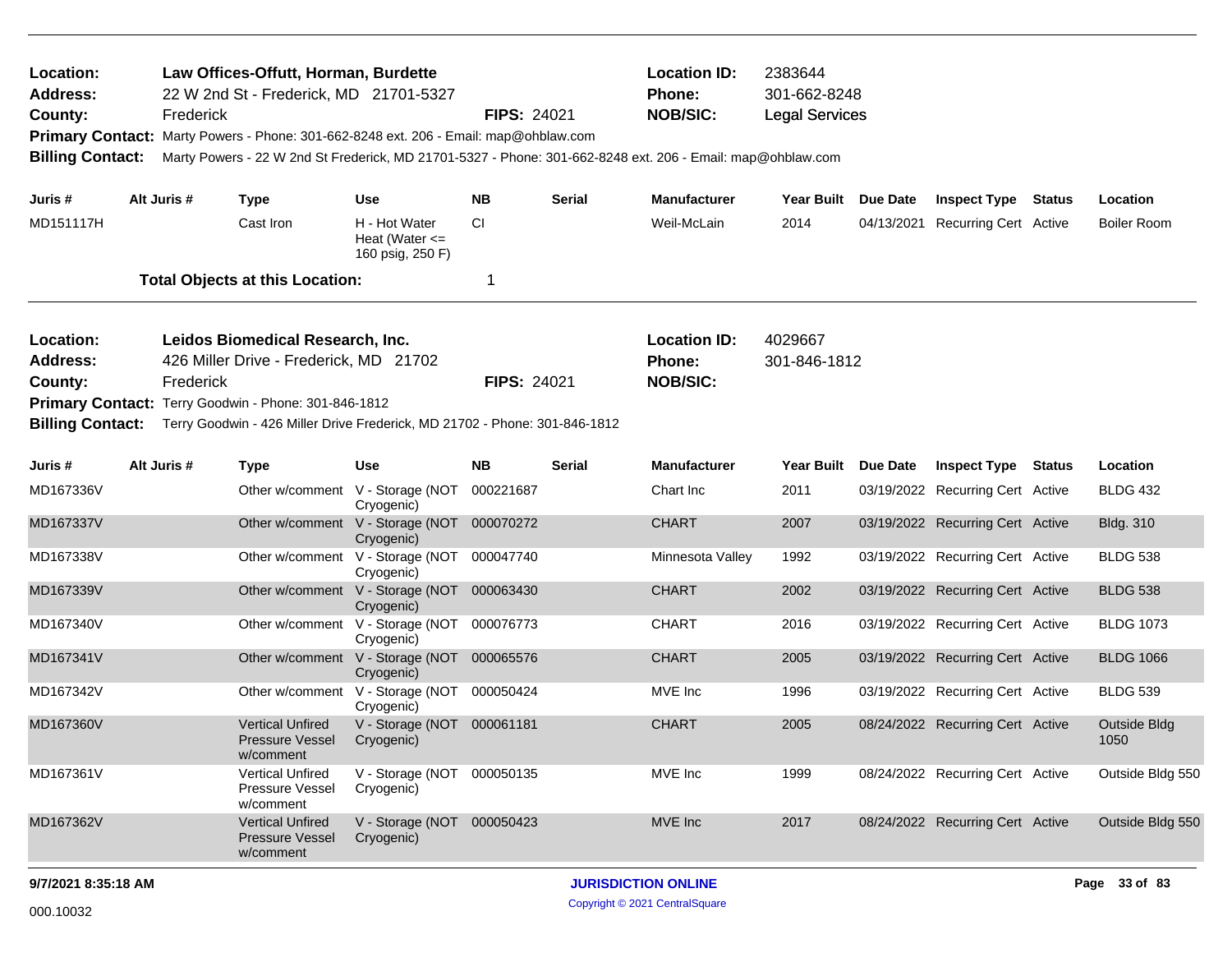| Juris #                                                                                                                                                                  | Alt Juris # | <b>Type</b>                                                                                      | <b>Use</b>                                                  | <b>NB</b>          | <b>Serial</b> | <b>Manufacturer</b>           | <b>Year Built</b>      | Due Date      | <b>Inspect Type</b>              | Status | Location           |
|--------------------------------------------------------------------------------------------------------------------------------------------------------------------------|-------------|--------------------------------------------------------------------------------------------------|-------------------------------------------------------------|--------------------|---------------|-------------------------------|------------------------|---------------|----------------------------------|--------|--------------------|
| MD167363V                                                                                                                                                                |             | <b>Vertical Unfired</b><br>Pressure Vessel<br>w/comment                                          | V - Storage (NOT 000078085<br>Cryogenic)                    |                    |               | <b>CHART</b>                  | 2017                   |               | 08/24/2022 Recurring Cert Active |        | Outside Bldg 538   |
| MD167364V                                                                                                                                                                |             | <b>Vertical Unfired</b><br><b>Pressure Vessel</b><br>w/comment                                   | V - Storage (NOT 000071539<br>Cryogenic)                    |                    |               | <b>CHART</b>                  | 2015                   |               | 08/24/2022 Recurring Cert Active |        | Outside Bldg 562   |
| MD167365V                                                                                                                                                                |             | <b>Vertical Unfired</b><br>Pressure Vessel<br>w/comment                                          | V - Storage (NOT 000071874<br>Cryogenic)                    |                    |               | <b>CHART</b>                  | 2010                   |               | 08/24/2022 Recurring Cert Active |        | Outside 560        |
| MD167366V                                                                                                                                                                |             | <b>Vertical Unfired</b><br><b>Pressure Vessel</b><br>w/comment                                   | V - Storage (NOT<br>Cryogenic)                              | 000051915          |               | MVE Inc                       | 2010                   |               | 08/24/2022 Recurring Cert Active |        | OutsideBldg 535    |
| MD167367V                                                                                                                                                                |             | <b>Vertical Unfired</b><br>Pressure Vessel<br>w/comment                                          | V - Storage (NOT 000063431<br>Cryogenic)                    |                    |               | <b>CHART</b>                  | 2010                   |               | 08/24/2022 Recurring Cert Active |        | Outside Bldg 560   |
| MD167368V                                                                                                                                                                |             | <b>Horizontal Unfired</b><br><b>Pressure Vessel</b><br>w/comment                                 | V - Storage (NOT 000067913<br>Cryogenic)                    |                    |               | <b>CHART</b>                  | 2006                   |               | 08/24/2022 Recurring Cert Active |        | Outside Bldg 567   |
| MD167369V                                                                                                                                                                |             | <b>Vertical Unfired</b><br>Pressure Vessel<br>w/comment                                          | V - Storage (NOT 000076189<br>Cryogenic)                    |                    |               | <b>CHART</b>                  | 2015                   |               | 08/24/2022 Recurring Cert Active |        | Outside Bldg 434   |
| MD167370V                                                                                                                                                                |             | <b>Vertical Unfired</b><br>Pressure Vessel<br>w/comment                                          | V - Storage (NOT 000074545<br>Cryogenic)                    |                    |               | <b>CHART</b>                  | 2013                   |               | 08/24/2022 Recurring Cert Active |        | Outside Bldg 376   |
| MD167371V                                                                                                                                                                |             | Pressure Vessel<br>w/comment                                                                     | Horizontal Unfired V - Storage (NOT 000066608<br>Cryogenic) |                    |               | <b>CHART</b>                  | 2005                   |               | 08/24/2022 Recurring Cert Active |        | Outside Bldg 432   |
| MD167372V                                                                                                                                                                |             | <b>Vertical Unfired</b><br>Pressure Vessel<br>w/comment                                          | V - Storage (NOT 000077853<br>Cryogenic)                    |                    |               | <b>CHART</b>                  | 2017                   |               | 08/24/2022 Recurring Cert Active |        | Outside Bldg 431   |
|                                                                                                                                                                          |             | <b>Total Objects at this Location:</b>                                                           |                                                             | 20                 |               |                               |                        |               |                                  |        |                    |
| Location:<br><b>Address:</b>                                                                                                                                             |             | <b>Lewistown Volunteer Fire Department</b><br>11101 Hessong Bridge Rd - Frederick, MD 21701-1756 |                                                             |                    |               | <b>Location ID:</b><br>Phone: | 716524                 |               |                                  |        |                    |
| County:                                                                                                                                                                  | Frederick   |                                                                                                  |                                                             | <b>FIPS: 24021</b> |               | <b>NOB/SIC:</b>               | <b>Fire Protection</b> |               |                                  |        |                    |
|                                                                                                                                                                          |             | Primary Contact: Donald Stull - Phone: 240-409-2174                                              |                                                             |                    |               |                               |                        |               |                                  |        |                    |
| <b>Billing Contact:</b><br>Paul Huntsberry Jr - 12 E Church St Winchester Hall Frederick, MD 21701-5402 - Phone: 301-600-2387 - Email: Phuntsberry@frederickcountyMD.gov |             |                                                                                                  |                                                             |                    |               |                               |                        |               |                                  |        |                    |
| Juris #                                                                                                                                                                  | Alt Juris # | <b>Type</b>                                                                                      | <b>Use</b>                                                  | <b>NB</b>          | <b>Serial</b> | Manufacturer                  | <b>Year Built</b>      | Due Date      | <b>Inspect Type Status</b>       |        | Location           |
| MD090028H                                                                                                                                                                |             | Cast Iron                                                                                        | H - Hot Water<br>Heat (Water $\leq$<br>160 psig, 250 F)     | <b>CI</b>          |               | Peerless                      | 1993                   | 10/19/2021    | <b>Recurring Cert Active</b>     |        | <b>BLRM</b>        |
| MD090029H                                                                                                                                                                |             | Cast Iron                                                                                        | H - Hot Water<br>Heat (Water $\leq$                         | CI                 |               | Peerless                      | 1993                   | 10/19/2021    | <b>Recurring Cert Active</b>     |        | <b>Boiler Room</b> |
| 9/7/2021 8:35:18 AM                                                                                                                                                      |             |                                                                                                  |                                                             |                    |               | <b>JURISDICTION ONLINE</b>    |                        | Page 34 of 83 |                                  |        |                    |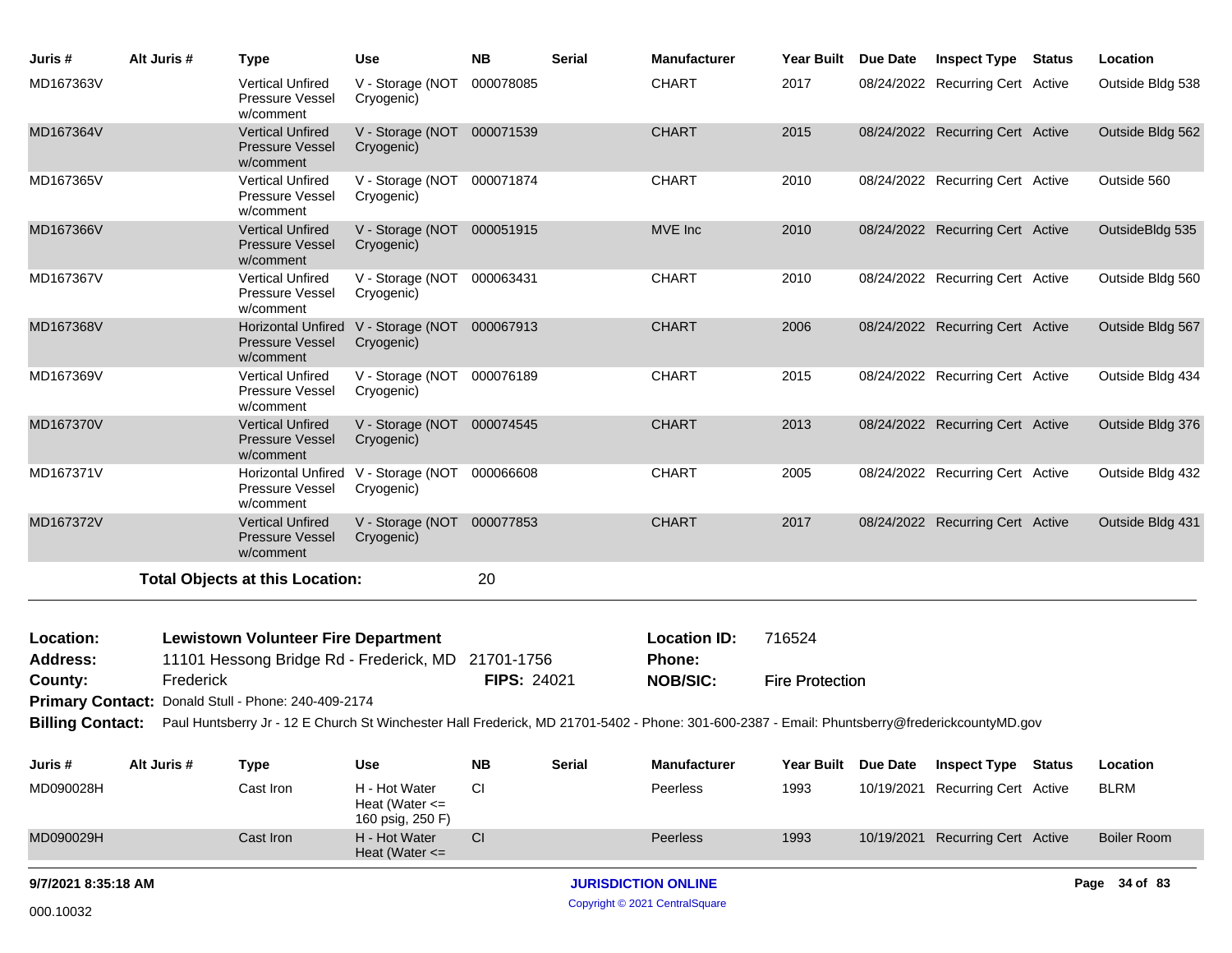| Juris #                 | Alt Juris # | <b>Type</b>                                                                                                | <b>Use</b>                     | <b>NB</b>          | <b>Serial</b> | <b>Manufacturer</b>                                                                                                                | Year Built Due Date            |                 | <b>Inspect Type Status</b>       |               | Location         |  |
|-------------------------|-------------|------------------------------------------------------------------------------------------------------------|--------------------------------|--------------------|---------------|------------------------------------------------------------------------------------------------------------------------------------|--------------------------------|-----------------|----------------------------------|---------------|------------------|--|
|                         |             |                                                                                                            | 160 psig, 250 F)               |                    |               |                                                                                                                                    |                                |                 |                                  |               |                  |  |
|                         |             | <b>Total Objects at this Location:</b>                                                                     |                                | $\overline{2}$     |               |                                                                                                                                    |                                |                 |                                  |               |                  |  |
| Location:               |             | <b>LGIT - Emmitsburg Waste Water Treatment Plant</b>                                                       |                                |                    |               | <b>Location ID:</b>                                                                                                                | 3900531                        |                 |                                  |               |                  |  |
| <b>Address:</b>         |             | 16707 Creamery Rd - Emmitsburg, MD 21727-8802                                                              |                                |                    |               | <b>Phone:</b>                                                                                                                      |                                |                 |                                  |               |                  |  |
| County:                 | Frederick   |                                                                                                            |                                | <b>FIPS: 24021</b> |               | <b>NOB/SIC:</b>                                                                                                                    | <b>General Government, NEC</b> |                 |                                  |               |                  |  |
|                         |             | Primary Contact: Steve Fissel - Phone: 301-600-6300 - Cell: 301-447-2162 - Email: sfissel@emmitsburgmd.gov |                                |                    |               |                                                                                                                                    |                                |                 |                                  |               |                  |  |
| <b>Billing Contact:</b> |             |                                                                                                            |                                |                    |               | Steve Fissel - 22 E Main St Emmitsburg, MD 21727-9210 - Phone: 301-600-6300 - Cell: 301-447-2162 - Email: sfissel@emmitsburgmd.gov |                                |                 |                                  |               |                  |  |
| Juris #                 | Alt Juris # | <b>Type</b>                                                                                                | <b>Use</b>                     | <b>NB</b>          | <b>Serial</b> | <b>Manufacturer</b>                                                                                                                | <b>Year Built</b>              | <b>Due Date</b> | <b>Inspect Type</b>              | Status        | Location         |  |
| MD167563V               |             | <b>Vertical Unfired</b><br>Pressure Vessel<br>w/comment                                                    | V - Storage (NOT<br>Cryogenic) | 000035380          |               | AIR COM                                                                                                                            | 2019                           |                 | 08/04/2022 Recurring Cert Active |               | <b>BLRM</b>      |  |
|                         |             | <b>Total Objects at this Location:</b>                                                                     |                                |                    |               |                                                                                                                                    |                                |                 |                                  |               |                  |  |
| Location:               |             | <b>LGIT - Middletown/Water Plant</b>                                                                       |                                |                    |               | <b>Location ID:</b>                                                                                                                | 2226407                        |                 |                                  |               |                  |  |
| <b>Address:</b>         |             | 715 E Main St - Middletown, MD 21769-7802                                                                  |                                |                    |               | <b>Phone:</b>                                                                                                                      | 301-371-6171                   |                 |                                  |               |                  |  |
| County:                 | Frederick   |                                                                                                            |                                | <b>FIPS: 24021</b> |               | <b>NOB/SIC:</b>                                                                                                                    | <b>General Government, NEC</b> |                 |                                  |               |                  |  |
|                         |             | Primary Contact: Bruce A. Carbaugh - Phone: 301-371-6171 - Email: bcarbaugh@ci.middletown.md.us            |                                |                    |               |                                                                                                                                    |                                |                 |                                  |               |                  |  |
| <b>Billing Contact:</b> |             |                                                                                                            |                                |                    |               | Bruce A. Carbaugh - 31 W Main St Middletown, MD 21769-8062 - Phone: 301-371-6171 - Email: bcarbaugh@ci.middletown.md.us            |                                |                 |                                  |               |                  |  |
| Juris #                 | Alt Juris # | <b>Type</b>                                                                                                | <b>Use</b>                     | <b>NB</b>          | <b>Serial</b> | <b>Manufacturer</b>                                                                                                                | <b>Year Built</b>              | Due Date        | <b>Inspect Type</b>              | <b>Status</b> | Location         |  |
| MD160513V               | <b>CAT</b>  | <b>Vertical Unfired</b><br><b>Pressure Vessel</b><br>w/comment                                             | V - Storage (NOT<br>Cryogenic) | 001750347          |               | Manchester                                                                                                                         | 2016                           | 08/03/2021      | <b>Recurring Cert Active</b>     |               | Water Plant Shop |  |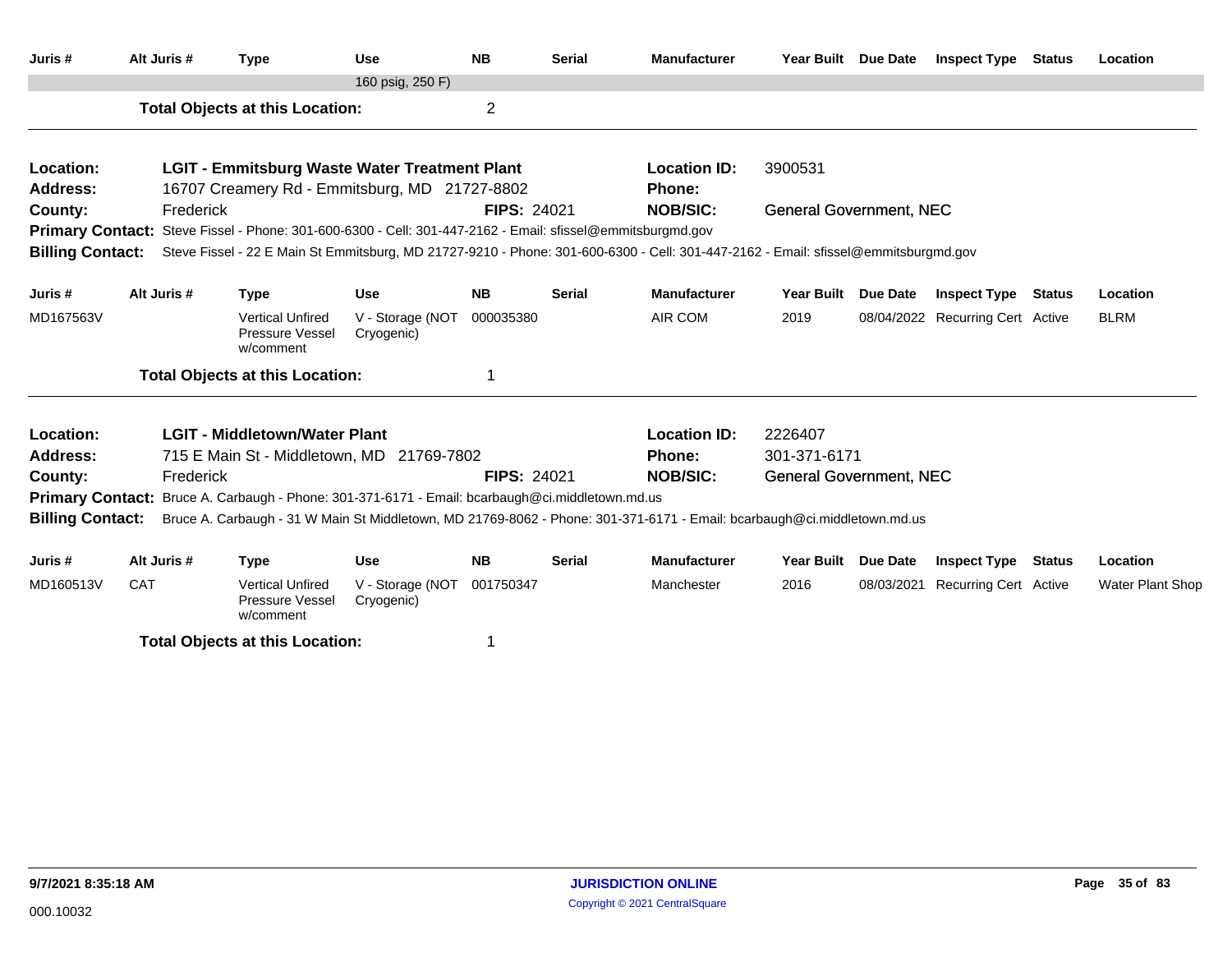| Location:<br>Address:<br>County:<br>Primary Contact: Bradley Ahalt - Phone: (301) 293-9817<br><b>Billing Contact:</b>                                                                                                              |                                                                                                  | Frederick   | <b>LGIT - Myersville/Volunteer Fire Department</b><br>301 Main St - Myersville, MD 21773-8437                           |                                | <b>FIPS: 24021</b> |               | <b>Location ID:</b><br><b>Phone:</b><br><b>NOB/SIC:</b> | 719363<br><b>Fire Protection</b>              |  |                                  |               |                |  |  |
|------------------------------------------------------------------------------------------------------------------------------------------------------------------------------------------------------------------------------------|--------------------------------------------------------------------------------------------------|-------------|-------------------------------------------------------------------------------------------------------------------------|--------------------------------|--------------------|---------------|---------------------------------------------------------|-----------------------------------------------|--|----------------------------------|---------------|----------------|--|--|
|                                                                                                                                                                                                                                    |                                                                                                  |             | Bradley Ahalt - 301 Main St Myersville, MD 21773-8437 - Phone: (301) 293-9817                                           |                                |                    |               |                                                         |                                               |  |                                  |               |                |  |  |
| Juris #                                                                                                                                                                                                                            |                                                                                                  | Alt Juris # | Type                                                                                                                    | <b>Use</b>                     | <b>NB</b>          | <b>Serial</b> | <b>Manufacturer</b>                                     | Year Built Due Date                           |  | <b>Inspect Type Status</b>       |               | Location       |  |  |
| MD126027V                                                                                                                                                                                                                          |                                                                                                  |             | <b>Vertical Unfired</b><br>Pressure Vessel<br>w/comment                                                                 | V - Storage (NOT<br>Cryogenic) | 001005484          |               | Melben                                                  | 2001                                          |  | 01/27/2022 Recurring Cert Active |               | <b>ENG BAY</b> |  |  |
|                                                                                                                                                                                                                                    |                                                                                                  |             | <b>Total Objects at this Location:</b>                                                                                  |                                |                    |               |                                                         |                                               |  |                                  |               |                |  |  |
| Location:<br><b>Address:</b>                                                                                                                                                                                                       | LGIT - Town of Walkersville/Maintenance Bldg.<br>77 W Frederick St - Walkersville, MD 21793-8201 |             |                                                                                                                         |                                |                    |               | <b>Location ID:</b><br><b>Phone:</b>                    | 717201                                        |  |                                  |               |                |  |  |
| County:                                                                                                                                                                                                                            |                                                                                                  | Frederick   |                                                                                                                         |                                | <b>FIPS: 24021</b> |               | <b>NOB/SIC:</b>                                         | Public Finance, Taxation, and Monetary Policy |  |                                  |               |                |  |  |
| <b>Primary Contact:</b><br>Gloria Rollins - Phone: 301-845-4500 - Email: walkersvillemanager@comcast.net<br>Gloria Rollins - PO Box 249 Walkersville, MD 21793-0249 - Phone: 301-845-4500 - Email: walkersvillemanager@comcast.net |                                                                                                  |             |                                                                                                                         |                                |                    |               |                                                         |                                               |  |                                  |               |                |  |  |
| <b>Billing Contact:</b>                                                                                                                                                                                                            |                                                                                                  |             |                                                                                                                         |                                |                    |               |                                                         |                                               |  |                                  |               |                |  |  |
| Juris #                                                                                                                                                                                                                            |                                                                                                  | Alt Juris # | Type                                                                                                                    | <b>Use</b>                     | <b>NB</b>          | <b>Serial</b> | <b>Manufacturer</b>                                     | Year Built Due Date                           |  | <b>Inspect Type</b>              | <b>Status</b> | Location       |  |  |
| MD107012V                                                                                                                                                                                                                          | CAT                                                                                              |             | <b>Vertical Unfired</b><br>Pressure Vessel<br>w/comment                                                                 | V - Storage (NOT<br>Cryogenic) | 000718898          |               | Melben                                                  | 1998                                          |  | 02/17/2022 External Cert         | Active        | Garage         |  |  |
|                                                                                                                                                                                                                                    |                                                                                                  |             | <b>Total Objects at this Location:</b>                                                                                  |                                | 1                  |               |                                                         |                                               |  |                                  |               |                |  |  |
| <b>Location:</b><br><b>Address:</b>                                                                                                                                                                                                |                                                                                                  |             | Liberty Rd Seafood (Arc3)<br>10524 Liberty Rd - Frederick, MD 21701-2626                                                |                                |                    |               | <b>Location ID:</b><br><b>Phone:</b>                    | 4002050                                       |  |                                  |               |                |  |  |
| County:                                                                                                                                                                                                                            |                                                                                                  | Frederick   |                                                                                                                         |                                | <b>FIPS: 24021</b> |               | <b>NOB/SIC:</b>                                         | <b>Eating and Drinking Places</b>             |  |                                  |               |                |  |  |
| Primary Contact: Liberty Rd Seafood (Arc3)                                                                                                                                                                                         |                                                                                                  |             |                                                                                                                         |                                |                    |               |                                                         |                                               |  |                                  |               |                |  |  |
| <b>Billing Contact:</b>                                                                                                                                                                                                            |                                                                                                  |             | Charlie Patterson - PO Box 26269 Richmond, VA 23260-6269 - Phone: 804-644-4521 - Email: charlie.patterson@arc3gases.com |                                |                    |               |                                                         |                                               |  |                                  |               |                |  |  |
| Juris #                                                                                                                                                                                                                            |                                                                                                  | Alt Juris # | Type                                                                                                                    | <b>Use</b>                     | <b>NB</b>          | <b>Serial</b> | <b>Manufacturer</b>                                     | Year Built Due Date                           |  | <b>Inspect Type Status</b>       |               | Location       |  |  |
| MD165653V                                                                                                                                                                                                                          |                                                                                                  |             | <b>Vertical Unfired</b><br>Pressure Vessel<br>w/comment                                                                 | V - Storage<br>(Cryogenic)     | 000001828          |               | Taylor                                                  | 1989                                          |  | 12/09/2021 Recurring Cert Active |               | Outside        |  |  |
|                                                                                                                                                                                                                                    |                                                                                                  |             | <b>Total Objects at this Location:</b>                                                                                  |                                | 1                  |               |                                                         |                                               |  |                                  |               |                |  |  |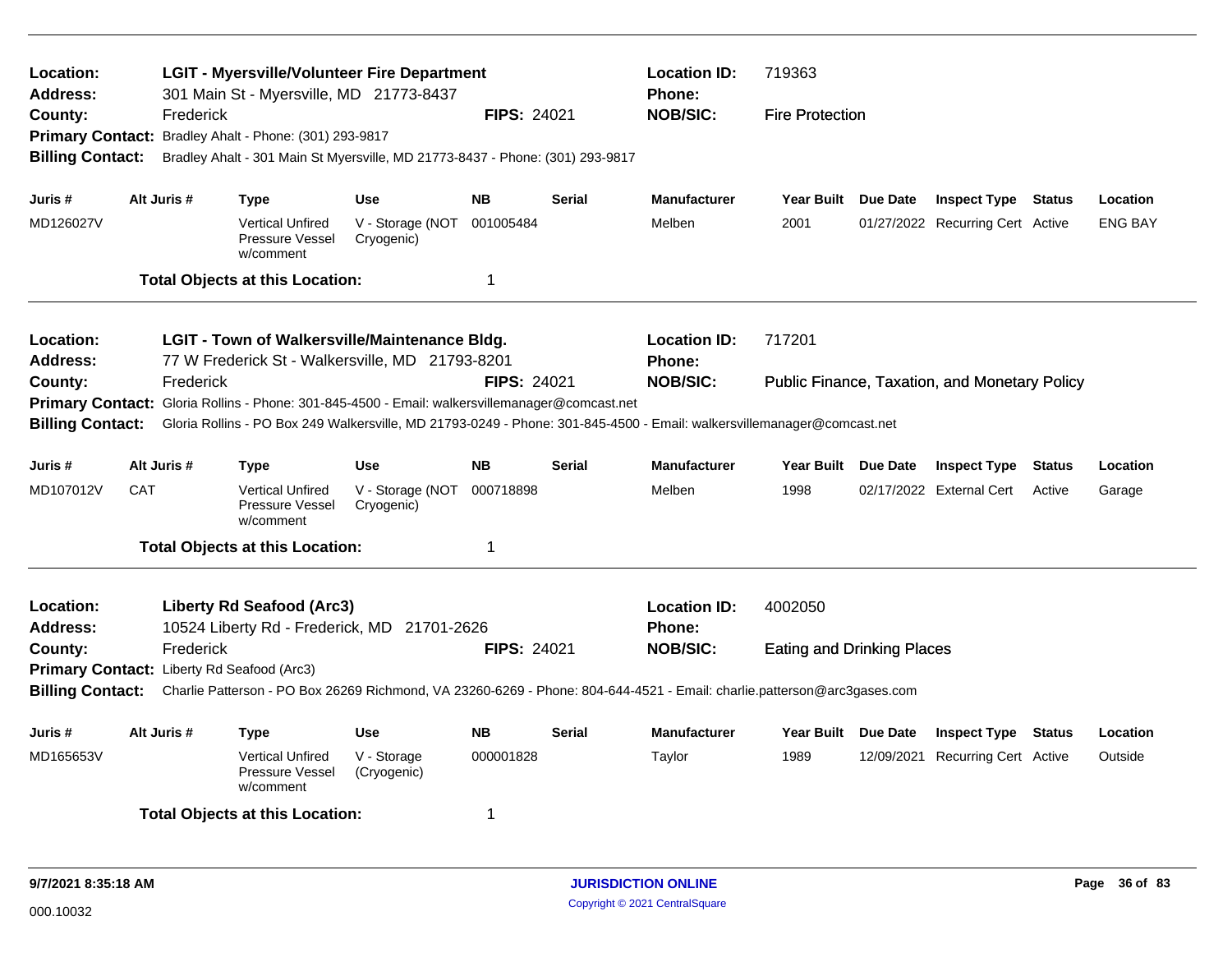| <b>Location:</b> | Libertytown Volunteer Fire Dept.                                                       |                    | <b>Location ID:</b> | 1903254                |
|------------------|----------------------------------------------------------------------------------------|--------------------|---------------------|------------------------|
| Address:         | 12027 South Street - Libertytown, MD 21701                                             |                    | <b>Phone:</b>       |                        |
| County:          | Frederick                                                                              | <b>FIPS: 24021</b> | <b>NOB/SIC:</b>     | <b>Fire Protection</b> |
|                  | Primary Contact: Michael Naill - Phone: 301-898-9193 - Email: mikenaill777@comcast.net |                    |                     |                        |

**Billing Contact:** Michael Naill - PO Box 33 Libertytown, MD 21762 - Phone: 301-898-9193 - Email: mikenaill777@comcast.net

| Juris #   | Alt Juris # | Type                                                           | <b>Use</b>                      | <b>NB</b> | <b>Serial</b> | <b>Manufacturer</b> | <b>Year Built</b> | <b>Due Date</b> | <b>Inspect Type Status</b>       | Location   |
|-----------|-------------|----------------------------------------------------------------|---------------------------------|-----------|---------------|---------------------|-------------------|-----------------|----------------------------------|------------|
| MD157453V |             | <b>Vertical Unfired</b><br><b>Pressure Vessel</b><br>w/comment | V - Storage (NOT<br>Cryogenic)  | 000045786 |               | Scott               | 2015              |                 | 10/13/2022 Recurring Cert Active | Bay        |
| MD157454V |             | <b>Vertical Unfired</b><br><b>Pressure Vessel</b><br>w/comment | V - Storage (NOT<br>Cryogenic)  | 000045783 |               | <b>Scott</b>        | 2015              |                 | 10/13/2022 Recurring Cert Active | <b>BAY</b> |
| MD157455V |             | <b>Vertical Unfired</b><br><b>Pressure Vessel</b><br>w/comment | V - Storage (NOT<br>Cryogenic)  | 000045788 |               | Scott               | 2015              |                 | 10/13/2022 Recurring Cert Active | <b>BAY</b> |
| MD157456V |             | <b>Vertical Unfired</b><br><b>Pressure Vessel</b><br>w/comment | V - Storage (NOT)<br>Cryogenic) | 000045784 |               | <b>Scott</b>        | 2015              |                 | 10/13/2022 Recurring Cert Active | <b>BAY</b> |
|           |             | Total Objects at this Location:                                |                                 | 4         |               |                     |                   |                 |                                  |            |

| Location: | <b>Lighthouse Seafood and Deli</b>                                                                                                           |                    | <b>Location ID:</b> | 1257622                                            |
|-----------|----------------------------------------------------------------------------------------------------------------------------------------------|--------------------|---------------------|----------------------------------------------------|
| Address:  | 12051 Old National Pike - New Market, MD 21774-6116                                                                                          |                    | <b>Phone:</b>       | 301-865-8925                                       |
| County:   | Frederick                                                                                                                                    | <b>FIPS: 24021</b> | <b>NOB/SIC:</b>     | Meat and Fish (Seafood) Markets, Including Freezer |
|           | Primary Contact: Steven Trout/ Kevin Driscoll - Phone: (301) 865-8921 - Email: troutsupreme@gmail.com                                        |                    |                     | <b>Provisioners</b>                                |
|           | Billing Contact: Steven Trout/ Kevin Driscoll - PO Box 618 New Market, MD 21774-0618 - Phone: (301) 865-8921 - Email: troutsupreme@gmail.com |                    |                     |                                                    |

| Juris #   | Alt Juris # | Type       | Use                                              | <b>NB</b> | <b>Serial</b> | <b>Manufacturer</b> | <b>Year Built</b> | <b>Due Date</b> | <b>Inspect Type</b>              | Status | <b>Location</b> |
|-----------|-------------|------------|--------------------------------------------------|-----------|---------------|---------------------|-------------------|-----------------|----------------------------------|--------|-----------------|
| MD149879  |             | Cast Iron. | S - Power-<br>Cooking (Steam ><br>$15$ psig)     | 000116988 |               | Fulton              | 2014              |                 | 07/18/2022 Recurring Cert Active |        | <b>BLRM</b>     |
| MD149880H |             | Cast Iron  | H - Heating-<br>Cooking (Steam<br>$\le$ 15 psig) | <b>CI</b> |               | Weil-McLain         | 2014              |                 | 06/06/2022 Recurring Cert Active |        | location        |
|           |             |            |                                                  |           |               |                     |                   |                 |                                  |        |                 |

**Total Objects at this Location:** 2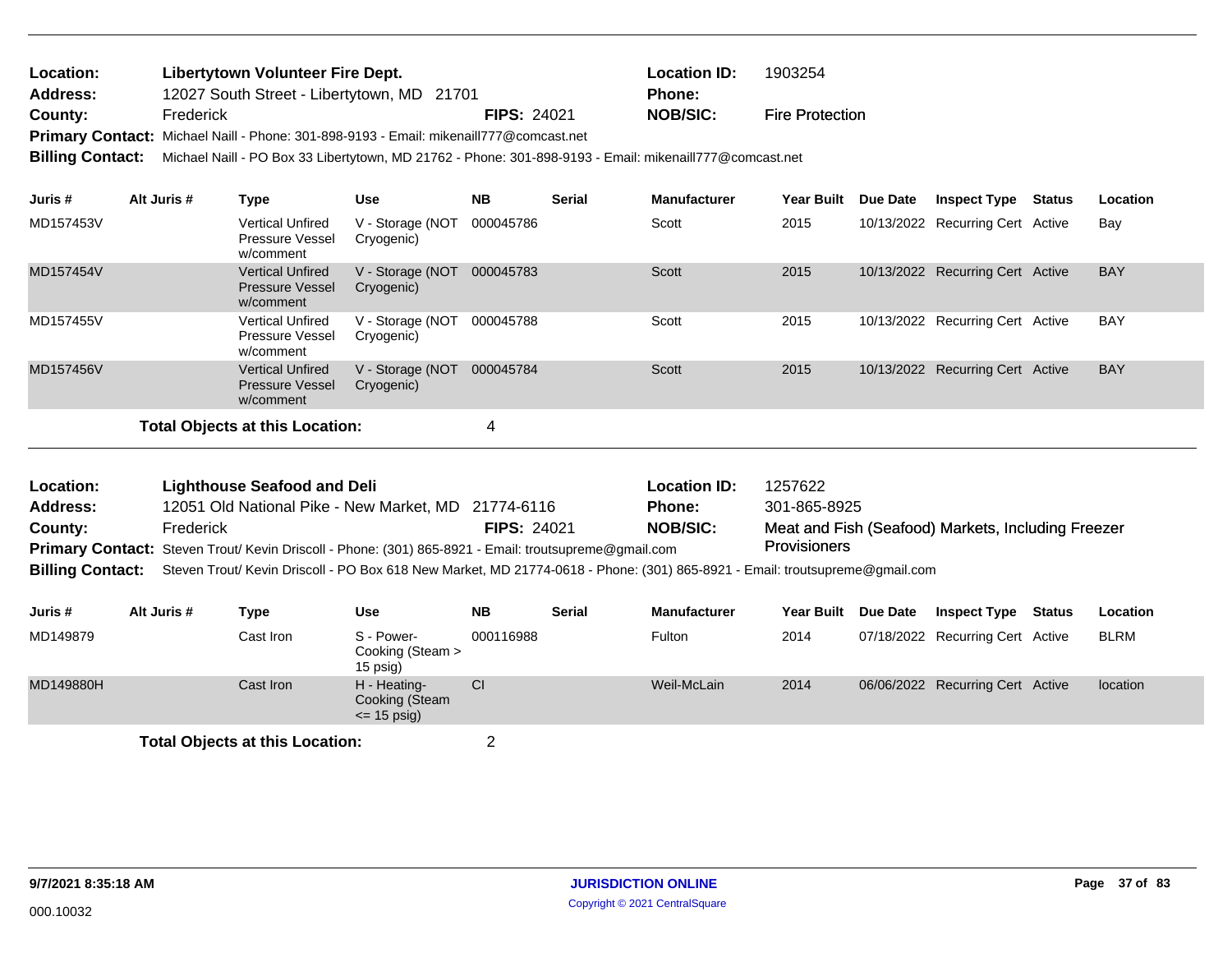| <b>Links At Challedon</b><br>Location:<br>6166 Challedon Cir - Mount Airy, MD 21771-8056<br>Address:<br>Frederick<br>County:<br>John Porter - Phone: 301-657-8899 - Cell: 240-994-4407 - Email: jporter@rossmgtservices.com<br><b>Primary Contact:</b><br><b>Billing Contact:</b><br>Dave Mattes - 6166 Challedon Cir Mount Airy, MD 21771-8056 - Phone: 301-829-3000 x 15 - Email: dmattes@thlinksatchalledon.com |  |             |                                                         |                                                         | <b>FIPS: 24021</b> |               | <b>Location ID:</b><br><b>Phone:</b><br><b>NOB/SIC:</b> | 716682<br>301-829-3000 |          | <b>Membership Sports and Recreation Clubs</b> |               |              |
|--------------------------------------------------------------------------------------------------------------------------------------------------------------------------------------------------------------------------------------------------------------------------------------------------------------------------------------------------------------------------------------------------------------------|--|-------------|---------------------------------------------------------|---------------------------------------------------------|--------------------|---------------|---------------------------------------------------------|------------------------|----------|-----------------------------------------------|---------------|--------------|
| Juris #                                                                                                                                                                                                                                                                                                                                                                                                            |  | Alt Juris # | <b>Type</b>                                             | <b>Use</b>                                              | <b>NB</b>          | <b>Serial</b> | <b>Manufacturer</b>                                     | <b>Year Built</b>      | Due Date | <b>Inspect Type Status</b>                    |               | Location     |
| MD092662V                                                                                                                                                                                                                                                                                                                                                                                                          |  |             | <b>Vertical Unfired</b><br>Pressure Vessel<br>w/comment | V - Storage (NOT<br>Cryogenic)                          | 000569281          |               | <b>CPC</b>                                              | 1996                   |          | 01/27/2023 Recurring Cert Active              |               | Grounds Shop |
|                                                                                                                                                                                                                                                                                                                                                                                                                    |  |             | <b>Total Objects at this Location:</b>                  |                                                         | 1                  |               |                                                         |                        |          |                                               |               |              |
| <b>Lucy School</b><br>Location:<br>Address:<br>9117 Frostown Rd - Middletown, MD 21769-9620<br>County:<br>Frederick<br>Primary Contact: Lucy School<br><b>Billing Contact:</b>                                                                                                                                                                                                                                     |  |             |                                                         |                                                         | <b>FIPS: 24021</b> |               | <b>Location ID:</b><br><b>Phone:</b><br><b>NOB/SIC:</b> | 4077624                |          |                                               |               |              |
| Juris #                                                                                                                                                                                                                                                                                                                                                                                                            |  | Alt Juris # | <b>Type</b>                                             | <b>Use</b>                                              | <b>NB</b>          | <b>Serial</b> | <b>Manufacturer</b>                                     | <b>Year Built</b>      | Due Date | <b>Inspect Type</b>                           | <b>Status</b> | Location     |
| MD169590H                                                                                                                                                                                                                                                                                                                                                                                                          |  |             | Cast Iron                                               | H - Hot Water<br>Heat (Water $\leq$<br>160 psig, 250 F) | CI                 |               | Solaia                                                  | 2020                   |          | 06/16/2023 Recurring Cert Active              |               | Farmhouse    |
| MD169591H                                                                                                                                                                                                                                                                                                                                                                                                          |  |             | <b>Water Tube</b><br>Coiled (Flueless<br>Hi Efficiency) | H - Hot Water<br>Heat (Water $\leq$<br>160 psig, 250 F) | 000077488          |               | Navien                                                  | 2017                   |          | 06/16/2023 Recurring Cert Active              |               | Red Barn     |
| MD169592H                                                                                                                                                                                                                                                                                                                                                                                                          |  |             | <b>Water Tube</b><br>Coiled (Flueless<br>Hi Efficiency) | H - Hot Water<br>Heat (Water $\leq$<br>160 psig, 250 F) | 000077498          |               | Navien                                                  | 2017                   |          | 06/16/2023 Recurring Cert Active              |               | Red Barn     |
|                                                                                                                                                                                                                                                                                                                                                                                                                    |  |             | <b>Total Objects at this Location:</b>                  |                                                         | 3                  |               |                                                         |                        |          |                                               |               |              |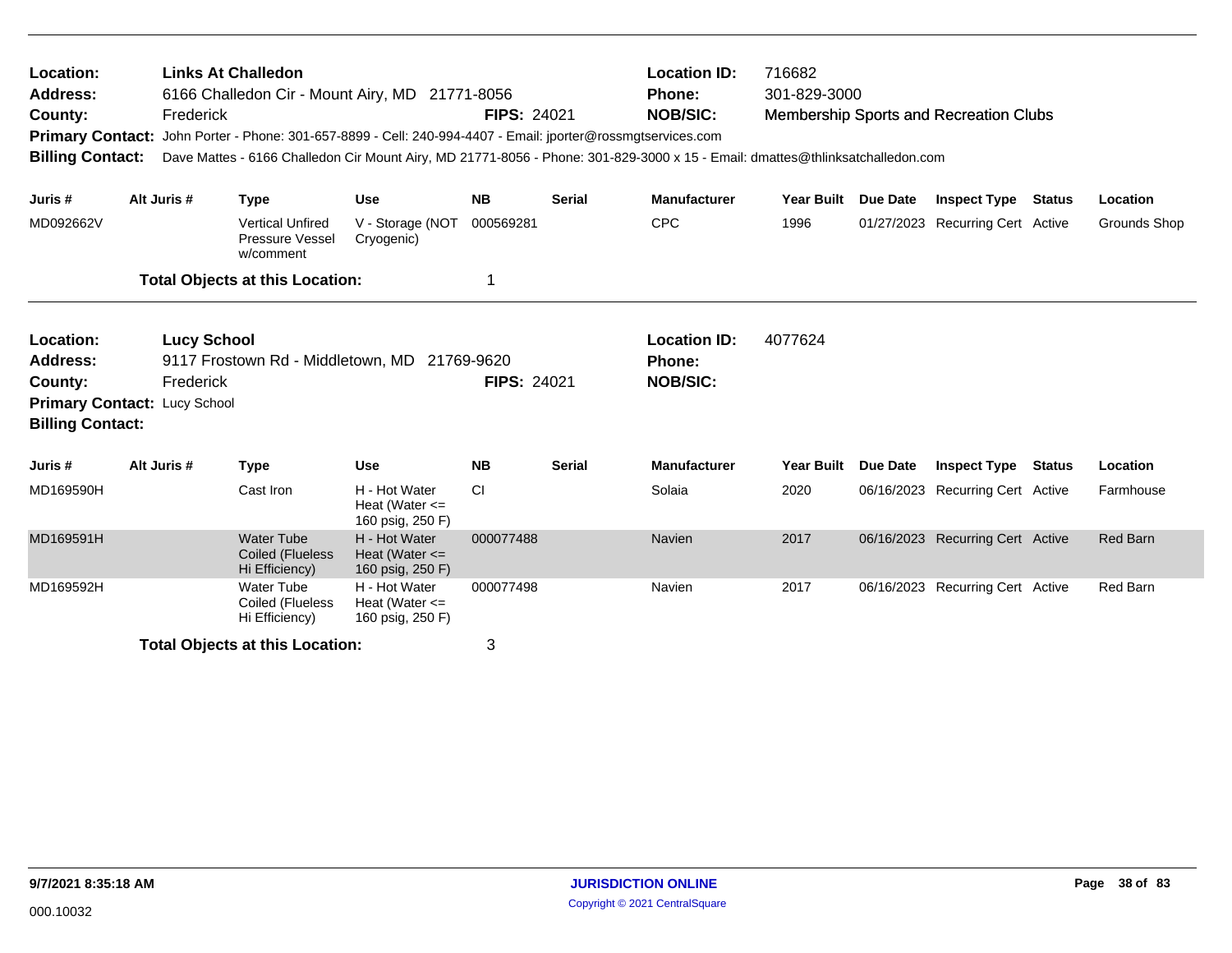| Location:<br>Address:                                                                                                                                                                              |                                                                                                   |           | <b>Madrones (Arc3)</b><br>7810 Wormans Mill Rd - Frederick, MD 21701-3035       |                            |                    |               | <b>Location ID:</b><br>Phone:                                                                                           | 3949948                           |                                  |          |
|----------------------------------------------------------------------------------------------------------------------------------------------------------------------------------------------------|---------------------------------------------------------------------------------------------------|-----------|---------------------------------------------------------------------------------|----------------------------|--------------------|---------------|-------------------------------------------------------------------------------------------------------------------------|-----------------------------------|----------------------------------|----------|
| County:                                                                                                                                                                                            |                                                                                                   | Frederick |                                                                                 |                            | <b>FIPS: 24021</b> |               | <b>NOB/SIC:</b>                                                                                                         | <b>Eating and Drinking Places</b> |                                  |          |
| Primary Contact: Madrones (Arc3)<br><b>Billing Contact:</b>                                                                                                                                        |                                                                                                   |           |                                                                                 |                            |                    |               | Charlie Patterson - PO Box 26269 Richmond, VA 23260-6269 - Phone: 804-644-4521 - Email: charlie.patterson@arc3gases.com |                                   |                                  |          |
| Juris #                                                                                                                                                                                            | Alt Juris #                                                                                       |           | <b>Type</b>                                                                     | <b>Use</b>                 | <b>NB</b>          | <b>Serial</b> | <b>Manufacturer</b>                                                                                                     | Year Built Due Date               | <b>Inspect Type Status</b>       | Location |
| MD152045V                                                                                                                                                                                          |                                                                                                   |           | <b>Vertical Unfired</b><br>Pressure Vessel<br>w/comment                         | V - Storage<br>(Cryogenic) | 000233009          |               | <b>CHART</b>                                                                                                            | 2012                              | 04/15/2023 Recurring Cert Active | Outside  |
|                                                                                                                                                                                                    |                                                                                                   |           | <b>Total Objects at this Location:</b>                                          |                            | 1                  |               |                                                                                                                         |                                   |                                  |          |
| Location:                                                                                                                                                                                          |                                                                                                   |           | Mamma Angela's Pizza (Arc3)                                                     |                            |                    |               | <b>Location ID:</b>                                                                                                     | 4039163                           |                                  |          |
| <b>Address:</b>                                                                                                                                                                                    |                                                                                                   |           | 101 Ridgefield ct - Mount Airy, MD 21771                                        |                            |                    |               | Phone:                                                                                                                  |                                   |                                  |          |
| County:                                                                                                                                                                                            |                                                                                                   | Frederick |                                                                                 |                            | FIPS: 24021        |               | <b>NOB/SIC:</b>                                                                                                         |                                   |                                  |          |
| Primary Contact: Mamma Angela's Pizza (Arc3)<br><b>Billing Contact:</b><br>Charlie Patterson - PO Box 26269 Richmond, VA 23260-6269 - Phone: 804-644-4521 - Email: charlie.patterson@arc3gases.com |                                                                                                   |           |                                                                                 |                            |                    |               |                                                                                                                         |                                   |                                  |          |
| Juris #                                                                                                                                                                                            | Alt Juris #<br><b>NB</b><br><b>Serial</b><br><b>Use</b><br>Type                                   |           |                                                                                 |                            |                    |               | <b>Manufacturer</b>                                                                                                     | Year Built Due Date               | <b>Inspect Type Status</b>       | Location |
| MD167585V                                                                                                                                                                                          |                                                                                                   |           | <b>Vertical Unfired</b><br>Pressure Vessel<br>w/comment                         | V - Storage<br>(Cryogenic) | 000157973          |               | <b>CHART</b>                                                                                                            | 2004                              | 08/25/2022 Recurring Cert Active | Outside  |
|                                                                                                                                                                                                    |                                                                                                   |           | <b>Total Objects at this Location:</b>                                          |                            | 1                  |               |                                                                                                                         |                                   |                                  |          |
| Location:<br><b>Address:</b>                                                                                                                                                                       |                                                                                                   |           | <b>Manhattan Pizza (Roberts)</b><br>200 Shorebird St - Frederick, MD 21701-1960 |                            |                    |               | <b>Location ID:</b><br><b>Phone:</b><br><b>NOB/SIC:</b>                                                                 | 3992295                           |                                  |          |
| Frederick<br><b>FIPS: 24021</b><br>County:<br>Primary Contact: Manhattan Pizza (Roberts)<br><b>Billing Contact:</b>                                                                                |                                                                                                   |           |                                                                                 |                            |                    |               |                                                                                                                         |                                   |                                  |          |
| Juris #                                                                                                                                                                                            | Alt Juris #                                                                                       |           | <b>Type</b>                                                                     | <b>Use</b>                 | <b>NB</b>          | <b>Serial</b> | <b>Manufacturer</b>                                                                                                     | Year Built Due Date               | <b>Inspect Type Status</b>       | Location |
| MD165608V                                                                                                                                                                                          | <b>Vertical Unfired</b><br>V - Storage<br>00009111<br>Pressure Vessel<br>(Cryogenic)<br>w/comment |           |                                                                                 |                            | Taylor-Wharton     | 1991          | 11/26/2021 Recurring Cert Active                                                                                        | Dining Room                       |                                  |          |
| <b>Total Objects at this Location:</b><br>1                                                                                                                                                        |                                                                                                   |           |                                                                                 |                            |                    |               |                                                                                                                         |                                   |                                  |          |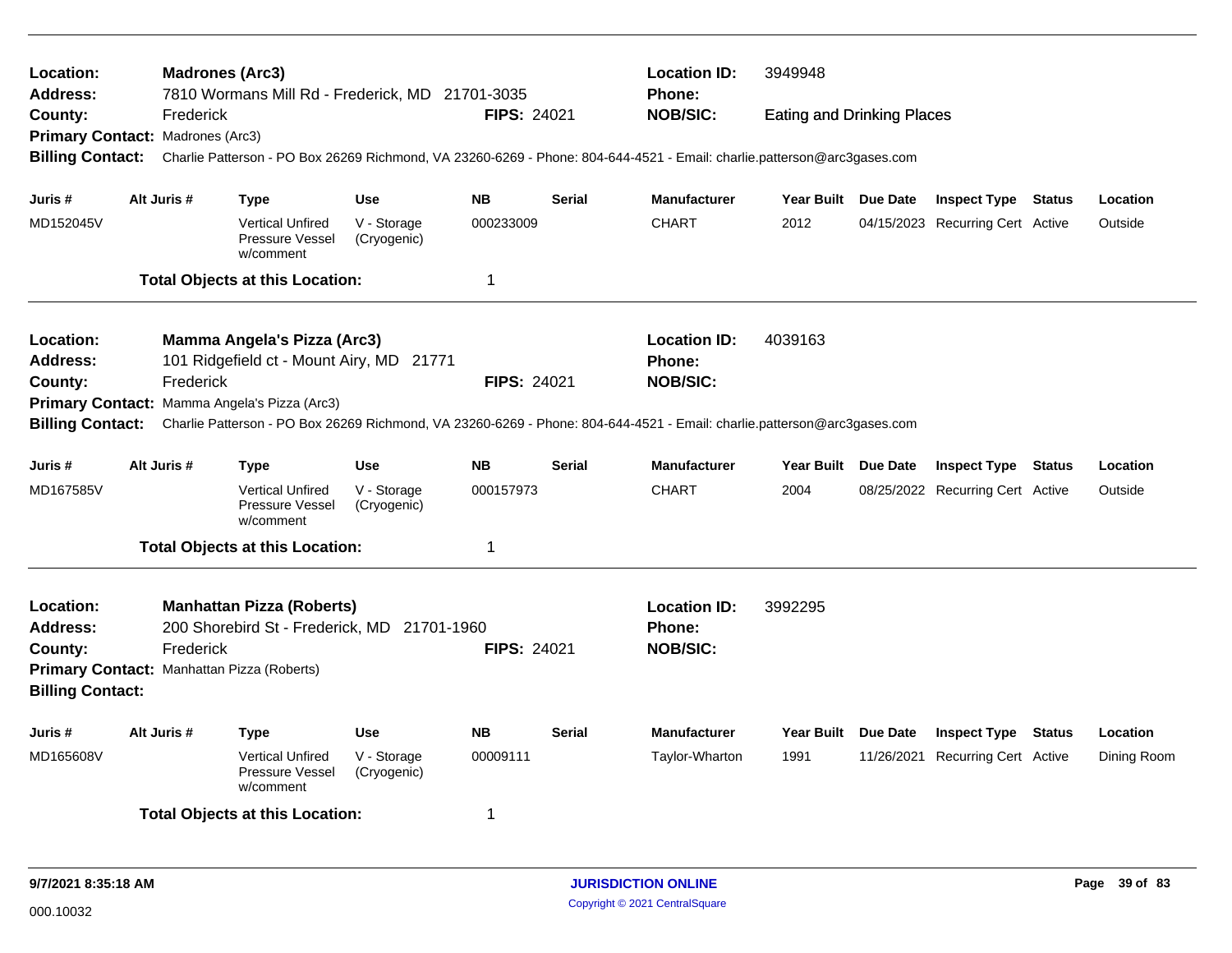| Location:               |                                      | McDonald's #8059                                                |                                |                    |               | <b>Location ID:</b>                                                                                                                                            | 3322832                           |                     |                                             |               |               |
|-------------------------|--------------------------------------|-----------------------------------------------------------------|--------------------------------|--------------------|---------------|----------------------------------------------------------------------------------------------------------------------------------------------------------------|-----------------------------------|---------------------|---------------------------------------------|---------------|---------------|
| <b>Address:</b>         |                                      | 9615 Myersville-Middleton Rd - Myersville, MD 21773             |                                |                    |               | <b>Phone:</b>                                                                                                                                                  | 301-293-3535                      |                     |                                             |               |               |
| County:                 | Frederick                            |                                                                 |                                | <b>FIPS: 24021</b> |               | <b>NOB/SIC:</b>                                                                                                                                                | <b>Eating and Drinking Places</b> |                     |                                             |               |               |
|                         |                                      |                                                                 |                                |                    |               | Primary Contact: NUCO2 Regulatory & Compliance - Phone: 800-472-2855 - Email: pressurevesselpermitting@nuco2.com                                               |                                   |                     |                                             |               |               |
| <b>Billing Contact:</b> |                                      |                                                                 |                                |                    |               | - 2800 SE Market PI Stuart, FL 34997-4965 - Phone: 800-472-2855 - Email: pressurevesselpermitting@nuco2.com                                                    |                                   |                     |                                             |               |               |
| Juris #                 | Alt Juris #                          | <b>Type</b>                                                     | Use                            | <b>NB</b>          | Serial        | <b>Manufacturer</b>                                                                                                                                            | <b>Year Built</b>                 | Due Date            | <b>Inspect Type</b>                         | <b>Status</b> | Location      |
| MD146360V               |                                      | <b>Vertical Unfired</b><br><b>Pressure Vessel</b><br>w/comment  | V - Storage (NOT<br>Cryogenic) | 000012277          |               | MVE Inc                                                                                                                                                        | 1986                              |                     | 05/14/2023 Recurring Cert Active            |               | kitchen       |
| MD146361V               |                                      | <b>Vertical Unfired</b><br><b>Pressure Vessel</b><br>w/comment  | V - Storage (NOT<br>Cryogenic) | 000012324          |               | MVE Inc                                                                                                                                                        | 1986                              |                     | 05/14/2023 Recurring Cert Active            |               | kitchen       |
| MD146362V               |                                      | <b>Vertical Unfired</b><br><b>Pressure Vessel</b><br>w/comment  | V - Storage (NOT<br>Cryogenic) | 000012276          |               | MVE Inc                                                                                                                                                        | 1986                              |                     | 05/14/2023 Recurring Cert Active            |               | kitchen       |
|                         |                                      | <b>Total Objects at this Location:</b>                          |                                | 3                  |               |                                                                                                                                                                |                                   |                     |                                             |               |               |
| Location:               |                                      | McGrew Enterprises, LLC d/b/a Bobcat of Frederick               |                                |                    |               | <b>Location ID:</b>                                                                                                                                            | 722636                            |                     |                                             |               |               |
| <b>Address:</b>         |                                      | 7649 Hayward Rd - Frederick, MD 21702-3005                      |                                |                    |               | Phone:                                                                                                                                                         | 301-378-0491                      |                     |                                             |               |               |
| County:                 | Frederick                            |                                                                 |                                | <b>FIPS: 24021</b> |               | <b>NOB/SIC:</b>                                                                                                                                                |                                   |                     | <b>Construction Machinery and Equipment</b> |               |               |
|                         | Primary Contact: Bobcat of Frederick |                                                                 |                                |                    |               |                                                                                                                                                                |                                   |                     |                                             |               |               |
| <b>Billing Contact:</b> |                                      | - 7649 Hayward Rd Frederick, MD 21702-3005                      |                                |                    |               |                                                                                                                                                                |                                   |                     |                                             |               |               |
| Juris #                 | Alt Juris #                          | <b>Type</b>                                                     | <b>Use</b>                     | <b>NB</b>          | Serial        | <b>Manufacturer</b>                                                                                                                                            | Year Built Due Date               |                     | <b>Inspect Type</b>                         | Status        | Location      |
| MD167595V               |                                      | <b>Vertical Unfired</b><br>Pressure Vessel<br>w/comment         | V - Storage (NOT<br>Cryogenic) | 000685162          |               | Manchester                                                                                                                                                     | 2006                              |                     | 09/23/2022 Recurring Cert Active            |               | Shop          |
|                         |                                      | <b>Total Objects at this Location:</b>                          |                                | -1                 |               |                                                                                                                                                                |                                   |                     |                                             |               |               |
| Location:               |                                      | <b>Middletown Fire Department</b>                               |                                |                    |               | <b>Location ID:</b>                                                                                                                                            | 718539                            |                     |                                             |               |               |
| <b>Address:</b>         |                                      | 13 South Church Street - Middletown, MD                         |                                | 21769-8079         |               | <b>Phone:</b>                                                                                                                                                  |                                   |                     |                                             |               |               |
| County:                 | Frederick                            |                                                                 |                                | <b>FIPS: 24021</b> |               | <b>NOB/SIC:</b>                                                                                                                                                | <b>Fire Protection</b>            |                     |                                             |               |               |
|                         |                                      | Primary Contact: Middletown Fire Department - Phone: 3013716907 |                                |                    |               |                                                                                                                                                                |                                   |                     |                                             |               |               |
|                         |                                      |                                                                 |                                |                    |               | Billing Contact: Paul Huntsberry Jr - 12 E Church St Winchester Hall Frederick, MD 21701-5402 - Phone: 301-600-2387 - Email: Phuntsberry@frederickcountyMD.gov |                                   |                     |                                             |               |               |
| Juris #                 | Alt Juris #                          | <b>Type</b>                                                     | <b>Use</b>                     | <b>NB</b>          | <b>Serial</b> | Manufacturer                                                                                                                                                   |                                   | Year Built Due Date | <b>Inspect Type Status</b>                  |               | Location      |
| MD140013H               |                                      | Cast Iron                                                       | H - Hot Water                  | <b>CI</b>          |               | <b>Burnham</b>                                                                                                                                                 | 2008                              |                     | 02/01/2022 Recurring Cert Active            |               | <b>BLRM</b>   |
| 9/7/2021 8:35:18 AM     |                                      |                                                                 |                                |                    |               | <b>JURISDICTION ONLINE</b>                                                                                                                                     |                                   |                     |                                             |               | Page 40 of 83 |
| 000.10032               |                                      |                                                                 |                                |                    |               | Copyright © 2021 CentralSquare                                                                                                                                 |                                   |                     |                                             |               |               |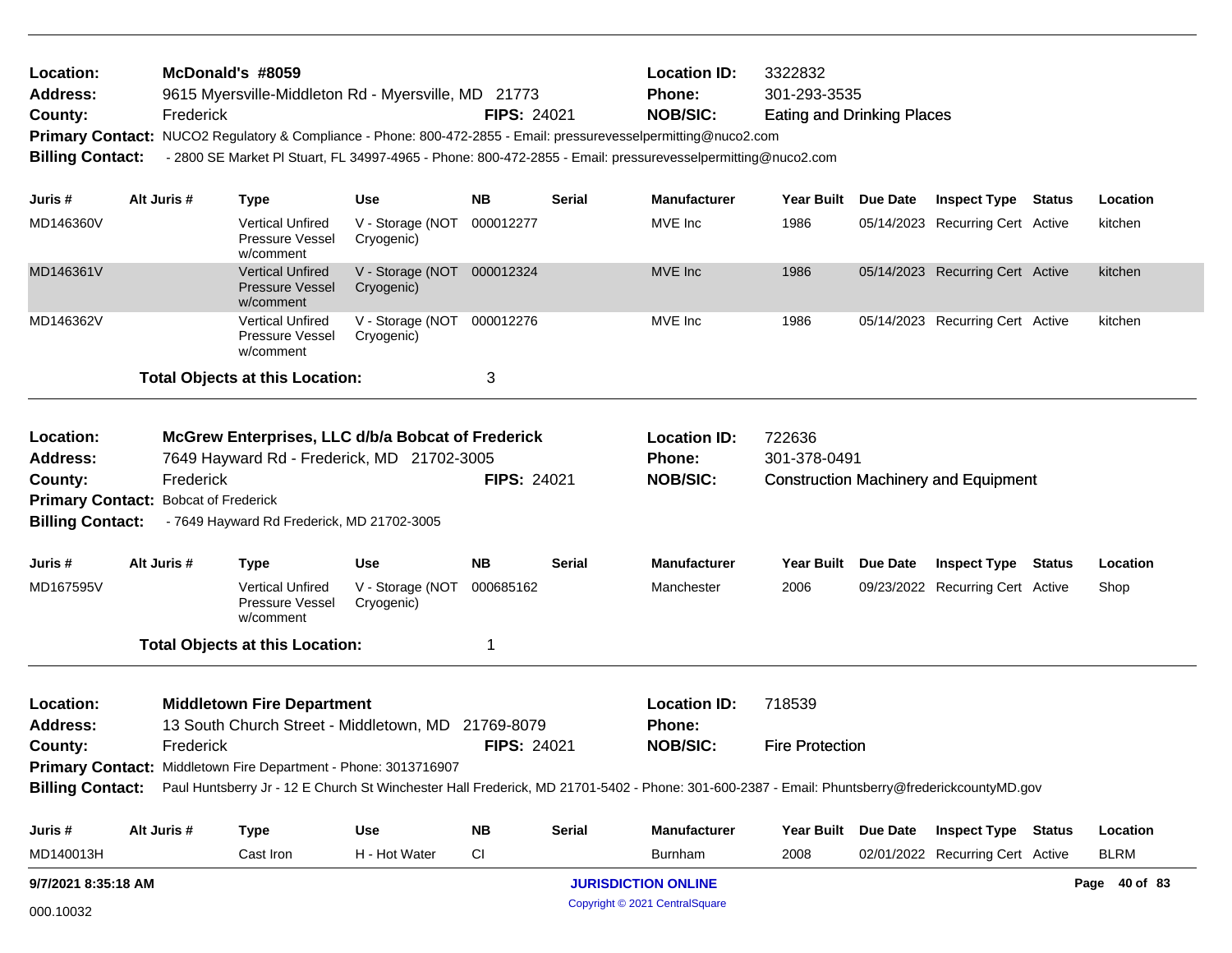| Juris #                 | Alt Juris #                                                                                          | <b>Type</b>                                                                                                          | <b>Use</b>                                 | <b>NB</b>          | <b>Serial</b>      | <b>Manufacturer</b> |                               | Year Built Due Date | <b>Inspect Type Status</b>           |        | Location         |
|-------------------------|------------------------------------------------------------------------------------------------------|----------------------------------------------------------------------------------------------------------------------|--------------------------------------------|--------------------|--------------------|---------------------|-------------------------------|---------------------|--------------------------------------|--------|------------------|
|                         |                                                                                                      |                                                                                                                      | Heat (Water $\leq$<br>160 psig, 250 F)     |                    |                    |                     |                               |                     |                                      |        |                  |
|                         |                                                                                                      | <b>Total Objects at this Location:</b>                                                                               |                                            | -1                 |                    |                     |                               |                     |                                      |        |                  |
| Location:               |                                                                                                      | <b>Monocacy Valley Montessori PCS</b>                                                                                |                                            |                    |                    | <b>Location ID:</b> | 701726                        |                     |                                      |        |                  |
| <b>Address:</b>         |                                                                                                      | 217 Dill Ave - Frederick, MD 21701-4905                                                                              |                                            |                    |                    | <b>Phone:</b>       | 240-231-6100                  |                     |                                      |        |                  |
| County:                 | Frederick                                                                                            |                                                                                                                      |                                            | <b>FIPS: 24021</b> |                    | <b>NOB/SIC:</b>     | Membership Organizations, NEC |                     |                                      |        |                  |
| <b>Primary Contact:</b> |                                                                                                      | Amy Dorman - Phone: 240-231-6100                                                                                     |                                            |                    |                    |                     |                               |                     |                                      |        |                  |
| <b>Billing Contact:</b> |                                                                                                      | Michael Morelli - 1306 Woodside Pkwy Silver Spring, MD 20910-1551 - Phone: 301-565-0946 - Email: mmsdm@starpower.net |                                            |                    |                    |                     |                               |                     |                                      |        |                  |
| Juris #                 | Alt Juris #                                                                                          | <b>Type</b>                                                                                                          | <b>Use</b>                                 | <b>NB</b>          | <b>Serial</b>      | <b>Manufacturer</b> | Year Built Due Date           |                     | <b>Inspect Type Status</b>           |        | Location         |
| MD084101H               | <b>Water Heater</b><br>H - Hot Water<br>(HLW)<br>Cast Iron                                           |                                                                                                                      | Heat (Water $\leq$<br>160 psig, 250 F)     | <b>CI</b>          |                    | Jet Glass           | 1994                          |                     | 02/11/2022 Recurring Cert Active     |        | <b>BSMT BLRM</b> |
| MD106132H               |                                                                                                      |                                                                                                                      | H - Steam Heat<br>(Steam $\le$ 15<br>psig) | <sub>CI</sub>      | GB300-2000-<br>177 | H B Smith           | 2000                          |                     | 02/11/2022 Recurring Cert Active     |        | <b>MP BLRM</b>   |
|                         |                                                                                                      | <b>Total Objects at this Location:</b>                                                                               |                                            | $\overline{2}$     |                    |                     |                               |                     |                                      |        |                  |
| Location:               | <b>Motor World</b>                                                                                   |                                                                                                                      |                                            |                    |                    | <b>Location ID:</b> | 2548097                       |                     |                                      |        |                  |
| <b>Address:</b>         |                                                                                                      | 536 W South St - Frederick, MD 21701-6265                                                                            |                                            |                    |                    | <b>Phone:</b>       |                               |                     |                                      |        |                  |
| County:                 | Frederick                                                                                            |                                                                                                                      |                                            | <b>FIPS: 24021</b> |                    | <b>NOB/SIC:</b>     |                               |                     | Motor Vehicle Dealers (New and Used) |        |                  |
| <b>Primary Contact:</b> |                                                                                                      | John Gray - Phone: 301-663-0404                                                                                      |                                            |                    |                    |                     |                               |                     |                                      |        |                  |
|                         | <b>Billing Contact:</b><br>John Gray - 536 W South St Frederick, MD 21701-6265 - Phone: 301-663-0404 |                                                                                                                      |                                            |                    |                    |                     |                               |                     |                                      |        |                  |
| Juris #                 | Alt Juris #                                                                                          | <b>Type</b>                                                                                                          | <b>Use</b>                                 | <b>NB</b>          | <b>Serial</b>      | <b>Manufacturer</b> | <b>Year Built</b>             | <b>Due Date</b>     | <b>Inspect Type</b>                  | Status | Location         |
| MD137972V               | Air Tank                                                                                             | <b>Vertical Unfired</b><br>Pressure Vessel<br>w/comment                                                              | V - Storage (NOT<br>Cryogenic)             | 000330197          |                    | Manchester          | 2004                          |                     | 01/30/2023 Recurring Cert Active     |        | Shop             |
|                         |                                                                                                      | <b>Total Objects at this Location:</b>                                                                               |                                            |                    |                    |                     |                               |                     |                                      |        |                  |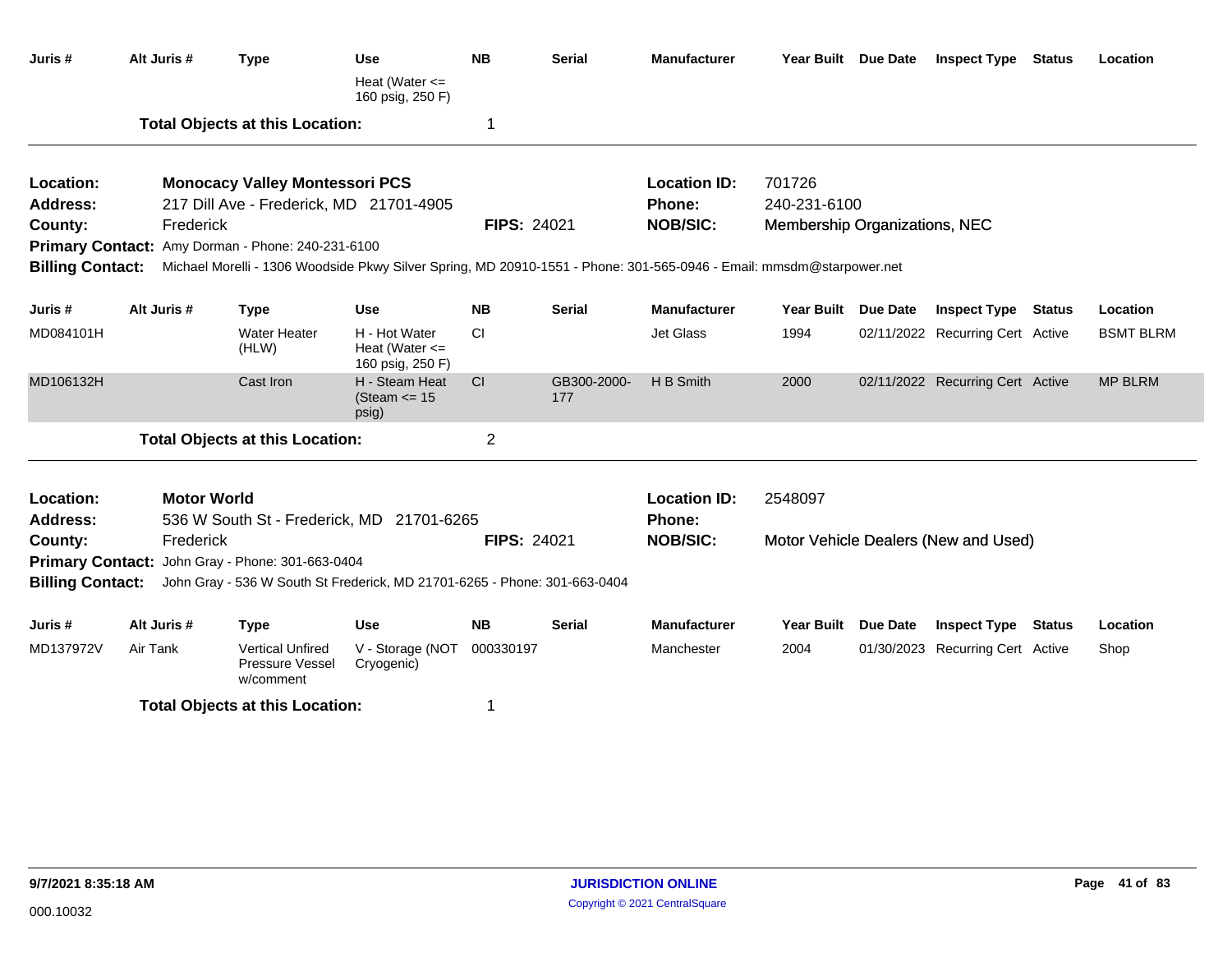| Location:<br><b>Mount St. Mary's University</b><br>16251 Jim Phelan Way - Emmitsburg, MD<br>Address:<br>Frederick<br>County:<br>Mount St. Mary's University<br><b>Primary Contact:</b><br><b>Billing Contact:</b> |                      |                                                                                      |                                                         | 21727<br><b>FIPS: 24021</b> |               | <b>Location ID:</b><br>Phone:<br><b>NOB/SIC:</b>                                                                                | 3637410                                                    |          |                                  |                              |
|-------------------------------------------------------------------------------------------------------------------------------------------------------------------------------------------------------------------|----------------------|--------------------------------------------------------------------------------------|---------------------------------------------------------|-----------------------------|---------------|---------------------------------------------------------------------------------------------------------------------------------|------------------------------------------------------------|----------|----------------------------------|------------------------------|
| Juris #                                                                                                                                                                                                           | Alt Juris #          | <b>Type</b>                                                                          | <b>Use</b>                                              | <b>NB</b>                   | <b>Serial</b> | <b>Manufacturer</b>                                                                                                             | <b>Year Built</b>                                          | Due Date | <b>Inspect Type Status</b>       | Location                     |
| MD166316H                                                                                                                                                                                                         |                      | <b>Water Heater</b><br>(HLW)                                                         | H - Hot Water<br>Heat (Water $\leq$<br>160 psig, 250 F) | 000483393                   |               | Raypak                                                                                                                          | 2019                                                       |          | 02/04/2022 Recurring Cert Active | Pool Mechanical<br><b>Rm</b> |
|                                                                                                                                                                                                                   |                      | <b>Total Objects at this Location:</b>                                               |                                                         | 1                           |               |                                                                                                                                 |                                                            |          |                                  |                              |
| Location:<br>Address:<br>County:                                                                                                                                                                                  | Frederick            | Mt Airy Exxon #0558-4354 (Sunoco)<br>4400 Mill Bottom Rd - Mount Airy, MD 21771-4622 |                                                         | <b>FIPS: 24021</b>          |               | <b>Location ID:</b><br><b>Phone:</b><br><b>NOB/SIC:</b>                                                                         | 711095<br>301-829-7324<br><b>Gasoline Service Stations</b> |          |                                  |                              |
| <b>Primary Contact:</b><br><b>Billing Contact:</b>                                                                                                                                                                |                      | Mike Raymond - Phone: 804-706-4702 X 215 - Email: mraymond@midatlanticcstores.com    |                                                         |                             |               | Kathleen McCaney - 1815 Gallagher Rd Plymouth Meeting, PA 19462-2840 - Phone: 610-276-5988 - Email: kathleen.mccaney@sunoco.com |                                                            |          |                                  |                              |
| Juris #                                                                                                                                                                                                           | Alt Juris #          | <b>Type</b>                                                                          | <b>Use</b>                                              | <b>NB</b>                   | <b>Serial</b> | <b>Manufacturer</b>                                                                                                             | <b>Year Built</b>                                          | Due Date | <b>Inspect Type Status</b>       | Location                     |
| MD117835V                                                                                                                                                                                                         | <b>Bubble System</b> | <b>Vertical Unfired</b><br>Pressure Vessel<br>w/comment                              | V - Storage (NOT<br>Cryogenic)                          | 0210596                     |               | Trinity Ind.                                                                                                                    | 2002                                                       |          | 09/29/2023 Recurring Cert Active | Car Wash                     |
| MD142801V                                                                                                                                                                                                         |                      | <b>Vertical Unfired</b><br><b>Pressure Vessel</b><br>w/comment                       | V - Storage (NOT<br>Cryogenic)                          | 000554445                   |               | <b>Steel Fab</b>                                                                                                                | 2009                                                       |          | 09/29/2023 Recurring Cert Active | Car Wash                     |
| MD154429V                                                                                                                                                                                                         |                      | <b>Vertical Unfired</b><br>Pressure Vessel<br>w/comment                              | V - Storage (NOT<br>Cryogenic)                          | 000004230                   |               | Taylor                                                                                                                          | 1988                                                       |          | 09/29/2023 Recurring Cert Active | Kitchen                      |
|                                                                                                                                                                                                                   |                      | <b>Total Objects at this Location:</b>                                               |                                                         | 3                           |               |                                                                                                                                 |                                                            |          |                                  |                              |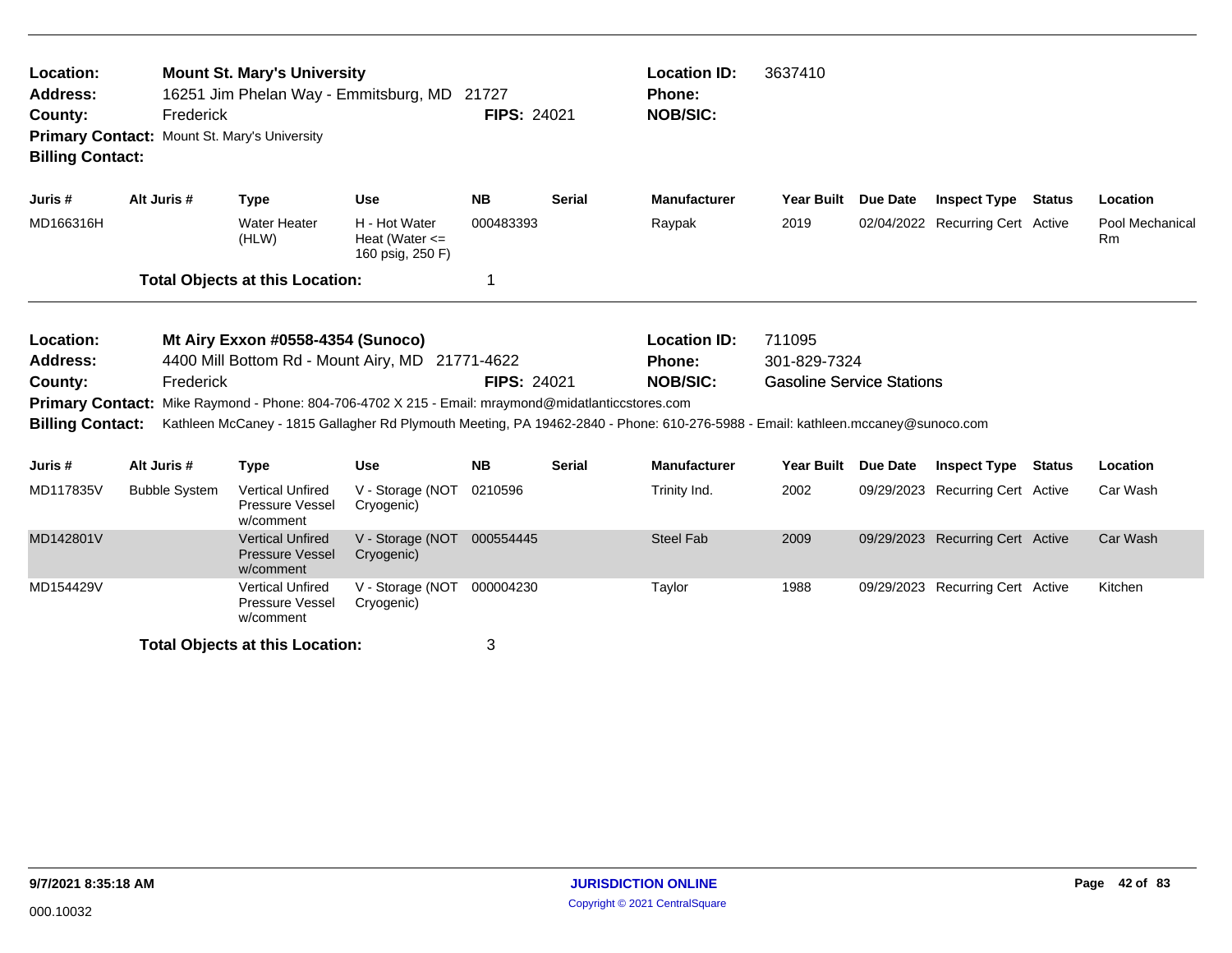| Location:<br><b>Address:</b><br>County:            | <b>Location ID:</b><br>4039160<br>Mt. Airy Inn (Arc3)<br>1401 S Main St - Mount Airy, MD 21771-5950<br><b>Phone:</b><br><b>NOB/SIC:</b><br>Frederick<br><b>FIPS: 24021</b><br>Primary Contact: Mt. Airy Inn (Arc3)<br>Charlie Patterson - PO Box 26269 Richmond, VA 23260-6269 - Phone: 804-644-4521 - Email: charlie.patterson@arc3gases.com |               |                                                                                   |                                          |                    |        |                                                                                                                                                                                                                               |                     |                     |                                                    |               |                                  |
|----------------------------------------------------|-----------------------------------------------------------------------------------------------------------------------------------------------------------------------------------------------------------------------------------------------------------------------------------------------------------------------------------------------|---------------|-----------------------------------------------------------------------------------|------------------------------------------|--------------------|--------|-------------------------------------------------------------------------------------------------------------------------------------------------------------------------------------------------------------------------------|---------------------|---------------------|----------------------------------------------------|---------------|----------------------------------|
| <b>Billing Contact:</b>                            |                                                                                                                                                                                                                                                                                                                                               |               |                                                                                   |                                          |                    |        |                                                                                                                                                                                                                               |                     |                     |                                                    |               |                                  |
| Juris #                                            |                                                                                                                                                                                                                                                                                                                                               | Alt Juris #   | <b>Type</b>                                                                       | <b>Use</b>                               | <b>NB</b>          | Serial | <b>Manufacturer</b>                                                                                                                                                                                                           | Year Built Due Date |                     | <b>Inspect Type Status</b>                         |               | Location                         |
| MD167586V                                          |                                                                                                                                                                                                                                                                                                                                               |               | <b>Vertical Unfired</b><br>Pressure Vessel<br>w/comment                           | V - Storage<br>(Cryogenic)               | 000002747          |        | Taylor                                                                                                                                                                                                                        | 1989                |                     | 08/25/2022 Recurring Cert Active                   |               | Outside                          |
|                                                    |                                                                                                                                                                                                                                                                                                                                               |               | <b>Total Objects at this Location:</b>                                            |                                          | 1                  |        |                                                                                                                                                                                                                               |                     |                     |                                                    |               |                                  |
| Location:<br><b>Address:</b>                       |                                                                                                                                                                                                                                                                                                                                               | Mt. Airy WWTP | 7245 Ridge Rd - Mount Airy, MD 21771                                              |                                          |                    |        | <b>Location ID:</b><br>Phone:                                                                                                                                                                                                 | 4046443             |                     |                                                    |               |                                  |
| County:                                            |                                                                                                                                                                                                                                                                                                                                               | Frederick     |                                                                                   |                                          | <b>FIPS: 24021</b> |        | <b>NOB/SIC:</b>                                                                                                                                                                                                               | Services, NEC       |                     |                                                    |               |                                  |
| <b>Primary Contact:</b><br><b>Billing Contact:</b> |                                                                                                                                                                                                                                                                                                                                               |               |                                                                                   |                                          |                    |        | Chaslyn Derexson - Phone: 3018291424 - Cell: 2407933702 - Email: cderexson@mountairymd.gov<br>Chaslyn Derexson - 7245 Ridge rd Mount Airy, MD 21771 - Phone: 3018291424 - Cell: 2407933702 - Email: cderexson@mountairymd.gov |                     |                     |                                                    |               |                                  |
| Juris #                                            |                                                                                                                                                                                                                                                                                                                                               | Alt Juris #   | <b>Type</b>                                                                       | <b>Use</b>                               | <b>NB</b>          | Serial | <b>Manufacturer</b>                                                                                                                                                                                                           | Year Built          | Due Date            | <b>Inspect Type</b>                                | <b>Status</b> | Location                         |
| MD168478V                                          |                                                                                                                                                                                                                                                                                                                                               |               | <b>Vertical Unfired</b><br>Pressure Vessel<br>w/comment                           | V - Storage (NOT<br>Cryogenic)           | 000019670          |        | Morganton                                                                                                                                                                                                                     | 2010                |                     | 10/13/2022 Recurring Cert Active                   |               | <b>COMPRESSOR</b><br><b>ROOM</b> |
|                                                    |                                                                                                                                                                                                                                                                                                                                               |               | <b>Total Objects at this Location:</b>                                            |                                          | 1                  |        |                                                                                                                                                                                                                               |                     |                     |                                                    |               |                                  |
| Location:<br><b>Address:</b>                       |                                                                                                                                                                                                                                                                                                                                               |               | <b>NVR Building Products</b><br>210 N Carroll St - Thurmont, MD 21788-1746        |                                          |                    |        | <b>Location ID:</b><br>Phone:                                                                                                                                                                                                 | 719379              |                     |                                                    |               |                                  |
| County:                                            |                                                                                                                                                                                                                                                                                                                                               | Frederick     |                                                                                   |                                          | <b>FIPS: 24021</b> |        | <b>NOB/SIC:</b>                                                                                                                                                                                                               |                     |                     | <b>Prefabricated Wood Buildings and Components</b> |               |                                  |
| <b>Primary Contact:</b>                            |                                                                                                                                                                                                                                                                                                                                               |               | Tim Duffey - Phone: 301-271-5300 - Cell: 301-418-5692 - Email: tduffey@nvrinc.com |                                          |                    |        |                                                                                                                                                                                                                               |                     |                     |                                                    |               |                                  |
| <b>Billing Contact:</b>                            |                                                                                                                                                                                                                                                                                                                                               |               |                                                                                   |                                          |                    |        | Tim Duffey - 210 N Carroll St Thurmont, MD 21788-1746 - Phone: 301-271-5300 - Cell: 301-418-5692 - Email: tduffey@nvrinc.com                                                                                                  |                     |                     |                                                    |               |                                  |
| Juris #                                            |                                                                                                                                                                                                                                                                                                                                               | Alt Juris #   | <b>Type</b>                                                                       | Use                                      | <b>NB</b>          | Serial | <b>Manufacturer</b>                                                                                                                                                                                                           |                     | Year Built Due Date | <b>Inspect Type Status</b>                         |               | Location                         |
| MD096464V                                          |                                                                                                                                                                                                                                                                                                                                               |               | <b>Vertical Unfired</b><br>Pressure Vessel<br>w/comment                           | V - Storage (NOT 000153582<br>Cryogenic) |                    |        | Silvan Industries                                                                                                                                                                                                             | 1995                |                     | 01/24/2023 Recurring Cert Active                   |               | Building 10                      |
| MD096467V                                          |                                                                                                                                                                                                                                                                                                                                               |               | <b>Horizontal Unfired</b><br>Pressure Vessel<br>w/comment                         | V - Storage (NOT 000243626<br>Cryogenic) |                    |        | Manchester                                                                                                                                                                                                                    | 1977                |                     | 01/24/2023 Recurring Cert Active                   |               | Building 10, East                |
| 9/7/2021 8:35:18 AM                                |                                                                                                                                                                                                                                                                                                                                               |               |                                                                                   |                                          |                    |        | <b>JURISDICTION ONLINE</b>                                                                                                                                                                                                    |                     |                     |                                                    |               | Page 43 of 83                    |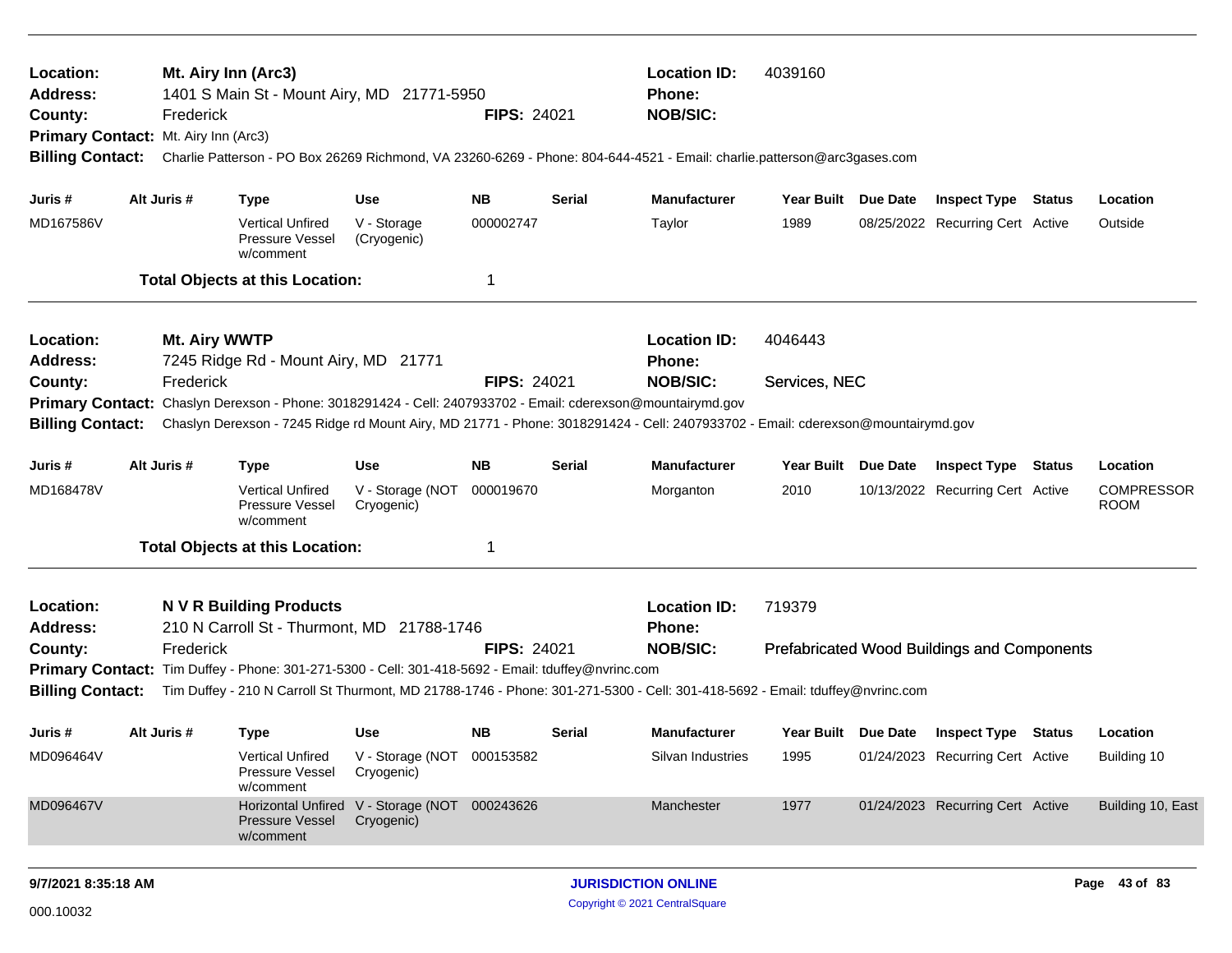| Juris #                 | Alt Juris # | <b>Type</b>                                                    | <b>Use</b>                                                                      | <b>NB</b>          | <b>Serial</b> | <b>Manufacturer</b>                                                                                  | <b>Year Built</b> | <b>Due Date</b> | <b>Inspect Type Status</b>                               | Location             |
|-------------------------|-------------|----------------------------------------------------------------|---------------------------------------------------------------------------------|--------------------|---------------|------------------------------------------------------------------------------------------------------|-------------------|-----------------|----------------------------------------------------------|----------------------|
| MD103697V               |             | <b>Vertical Unfired</b><br>Pressure Vessel<br>w/comment        | V - Storage (NOT<br>Cryogenic)                                                  | 000202389          |               | Steel Fab                                                                                            | 1998              |                 | 01/24/2023 Recurring Cert Active                         | Building 20          |
| MD107696V               |             | <b>Vertical Unfired</b><br><b>Pressure Vessel</b><br>w/comment | V - Storage (NOT 000795336<br>Cryogenic)                                        |                    |               | Melben                                                                                               | 1999              |                 | 01/24/2023 Recurring Cert Active                         | Building 21          |
| MD107697V               |             | <b>Vertical Unfired</b><br>Pressure Vessel<br>w/comment        | V - Storage (NOT 000921089<br>Cryogenic)                                        |                    |               | Melben                                                                                               | 2000              |                 | 01/24/2023 Recurring Cert Active                         | Building 6           |
| MD112537V               |             | <b>Pressure Vessel</b><br>w/comment                            | Horizontal Unfired V - Storage (NOT 000943990<br>Cryogenic)                     |                    |               | Manchester                                                                                           | 2000              |                 | 01/24/2023 Recurring Cert Active                         | Building 16          |
| MD118451V               |             | <b>Vertical Unfired</b><br>Pressure Vessel<br>w/comment        | V - Storage (NOT 000045595<br>Cryogenic)                                        |                    |               | <b>Brunner</b>                                                                                       | 2001              |                 | 01/24/2023 Recurring Cert Active                         | Building 3           |
| MD144080V               |             | <b>Pressure Vessel</b><br>w/comment                            | Horizontal Unfired V - Storage (NOT 000720891<br>Cryogenic)                     |                    |               | Melben                                                                                               | 1998              |                 | 01/24/2023 Recurring Cert Active                         | Bldg 8               |
| MD149861V               |             | <b>Vertical Unfired</b><br>Pressure Vessel<br>w/comment        | V - Storage (NOT 000310189<br>Cryogenic)                                        |                    |               | Morganton                                                                                            | 2013              |                 | 01/24/2023 Recurring Cert Active                         | I Beam Cutting<br>#3 |
| MD157459V               |             | <b>Vertical Unfired</b><br><b>Pressure Vessel</b><br>w/comment | V - Storage (NOT 000315769<br>Cryogenic)                                        |                    |               | Morganton                                                                                            | 2013              |                 | 01/24/2023 Recurring Cert Active                         | I Beam Cutting<br>#4 |
| MD168537V               |             | <b>Vertical Unfired</b><br>Pressure Vessel<br>w/comment        | V - Storage (NOT 000914881<br>Cryogenic)                                        |                    |               | Morganton                                                                                            | 2020              |                 | 01/26/2023 Recurring Cert Active                         | I Beam Cutting<br>#1 |
| MD168538V               |             | <b>Vertical Unfired</b><br><b>Pressure Vessel</b><br>w/comment | V - Storage (NOT 000791380<br>Cryogenic)                                        |                    |               | Morganton                                                                                            | 2019              |                 | 02/03/2023 Recurring Cert Active                         | I Beam cutting #2    |
|                         |             | <b>Total Objects at this Location:</b>                         |                                                                                 | 12                 |               |                                                                                                      |                   |                 |                                                          |                      |
| Location:               |             |                                                                | National Institute Of Health /NIH/Leidos/VaccineRe                              |                    |               | <b>Location ID:</b>                                                                                  | 3315190           |                 |                                                          |                      |
| <b>Address:</b>         |             |                                                                | 7116 Geoffrey Way - Frederick, MD 21704-7101                                    |                    |               | Phone:                                                                                               | 301-228-4184      |                 |                                                          |                      |
| County:                 | Frederick   |                                                                |                                                                                 | <b>FIPS: 24021</b> |               | <b>NOB/SIC:</b>                                                                                      |                   |                 | <b>Biological Products, Except Diagnostic Substances</b> |                      |
|                         |             |                                                                | Primary Contact: Lisa Price - Phone: 301-228-4184 - Email: priceli@mail.nih.gov |                    |               |                                                                                                      |                   |                 |                                                          |                      |
| <b>Billing Contact:</b> |             |                                                                |                                                                                 |                    |               | - (formerly SAIC-Frederick, Inc.) PO Box B Frederick, MD 21702-1124 - Email: apinvoices@mail.nih.gov |                   |                 |                                                          |                      |

| Juris #  | Alt Juris # | Type                           | Use                                                     | <b>NB</b> | <b>Serial</b> | <b>Manufacturer</b>   | <b>Year Built</b> | <b>Due Date</b> | <b>Inspect Type</b>              | Status | Location    |
|----------|-------------|--------------------------------|---------------------------------------------------------|-----------|---------------|-----------------------|-------------------|-----------------|----------------------------------|--------|-------------|
| MD122657 | #1          | <b>Horizontal Fire</b><br>Tube | S - Power-<br><b>Sterilizing (Steam</b><br>$> 15$ psig) | 000013278 | OL103762      | Cleaver Brooks        | 2003              |                 | 05/22/2022 Recurring Cert Active |        | <b>BLRM</b> |
| MD122658 | #2          | <b>Horizontal Fire</b><br>Tube | S - Power-<br><b>Sterilizing (Steam</b>                 | 000013280 | OL103763      | <b>Cleaver Brooks</b> | 2004              |                 | 06/19/2022 Recurring Cert Active |        | <b>BLRM</b> |
|          |             |                                |                                                         |           |               |                       |                   |                 |                                  |        |             |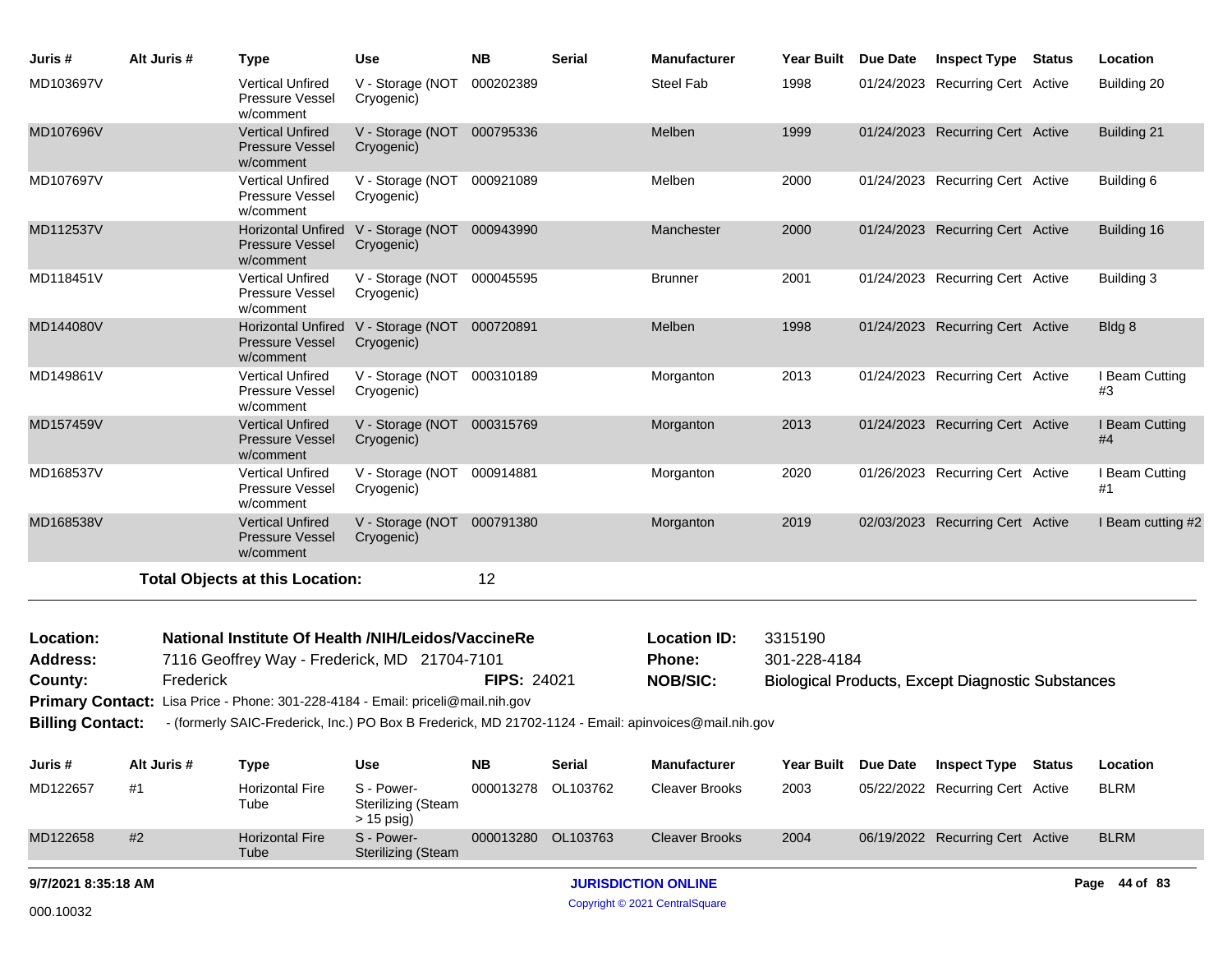| Juris #   | Alt Juris # | <b>Type</b>                                                    | Use                                                                        | <b>NB</b>          | <b>Serial</b> | <b>Manufacturer</b>            | Year Built Due Date | <b>Inspect Type</b>              | <b>Status</b> | Location        |
|-----------|-------------|----------------------------------------------------------------|----------------------------------------------------------------------------|--------------------|---------------|--------------------------------|---------------------|----------------------------------|---------------|-----------------|
|           |             |                                                                | $> 15$ psig)                                                               |                    |               |                                |                     |                                  |               |                 |
| MD122659  | #3          | <b>Horizontal Fire</b><br>Tube                                 | S - Power-<br><b>Sterilizing (Steam</b><br>$> 15$ psig)                    | 000013281 OL103764 |               | <b>Cleaver Brooks</b>          | 2004                | 07/24/2022 Recurring Cert Active |               | <b>BLRM</b>     |
| MD122660H | DWH-2       | <b>Water Heater</b><br>(HLW)                                   | H - Hot Water<br>Supply (Water <=<br>160 psig, 210 F)                      | 000114272          |               | <b>PVI</b>                     | 2004                | 03/09/2023 Recurring Cert Active |               | <b>BLRM</b>     |
| MD122661H |             | <b>Water Heater</b><br>(HLW)                                   | H - Hot Water<br>Supply (Water <=<br>160 psig, 210 F)                      | 000114273          |               | <b>PVI</b>                     | 2004                | 03/09/2023 Recurring Cert Active |               | <b>BLRM</b>     |
| MD122664V |             | <b>Vertical Unfired</b><br>Pressure Vessel<br>w/comment        | V - Process-Heat<br><b>Transfer-Other</b><br>w/comment                     | 000000056          |               | <b>Stainless</b><br>Technology | 2004                | 03/09/2023 Recurring Cert Active |               | Room 407        |
| MD122665V |             | <b>Vertical Unfired</b><br><b>Pressure Vessel</b><br>w/comment | V - Process-<br>Reactor/Digestor                                           | 000000057 6132     |               | <b>Stainless</b><br>Technology | 2004                | 03/09/2023 Recurring Cert Active |               | Room 407        |
| MD122666V |             | <b>Vertical Unfired</b><br><b>Pressure Vessel</b><br>w/comment | V - Process-<br>Reactor/Digestor                                           | 000371580          |               | <b>Steel Fab</b>               | 2004                | 03/09/2023 Recurring Cert Active |               | Comp Rm         |
| MD122668V |             | Autoclave                                                      | V - Process-<br>Sterilizing                                                | 000006721          |               | <b>Steris Corp</b>             | 2004                | 03/09/2023 Recurring Cert Active |               | Room 448        |
| MD122669V |             | Autoclave                                                      | V - Process-<br>Sterilizing                                                | 000006722          |               | <b>Steris Corp</b>             | 2004                | 03/09/2023 Recurring Cert Active |               | Room 187        |
| MD122670V |             | Autoclave                                                      | V - Process-<br>Sterilizing                                                | 000006720          | COA42226      | <b>Steris Corp</b>             | 2004                | 03/09/2023 Recurring Cert Active |               | Room 189        |
| MD122671V |             | Heat Exchanger -<br>Shell and Tube                             | V - Process-Heat<br><b>Transfer-Other</b><br>w/comment                     | 000127356          |               | <b>Bell &amp; Gossett</b>      | 2004                | 03/09/2023 Recurring Cert Active |               | South Mezzanine |
| MD122672V |             | <b>Vertical Unfired</b><br>Pressure Vessel<br>w/comment        | V - Storage (NOT 000053409<br>Cryogenic)                                   |                    |               | Manchester                     | 2003                | 03/09/2023 Recurring Cert Active |               | Comp Rm         |
| MD122673V |             | <b>Vertical Unfired</b><br><b>Pressure Vessel</b><br>w/comment | V - Storage (NOT 000053408<br>Cryogenic)                                   |                    |               | Manchester                     | 2003                | 03/09/2023 Recurring Cert Active |               | Comp Rm         |
| MD122680V |             | Heat Exchanger -<br>Shell and Tube                             | V - Process-Heat<br>Transfer-Other<br>w/comment                            | 000442112          |               | Standard                       | 2004                | 03/09/2023 Recurring Cert Active |               | A/C Unit        |
| MD122681V |             | Heat Exchanger -<br>Shell and Tube                             | V - Process-Heat<br><b>Transfer-Other</b><br>w/comment                     | 000442113          |               | Standard                       | 2004                | 03/09/2023 Recurring Cert Active |               | A/C Unit        |
| MD122682V |             | Shell and Tube                                                 | Heat Exchanger - V - Process-Heat 000441968<br>Transfer-Other<br>w/comment |                    |               | Standard                       | 2004                | 03/09/2023 Recurring Cert Active |               | A/C Unit        |
| MD122683V |             | Heat Exchanger -<br>Shell and Tube                             | V - Process-Heat<br><b>Transfer-Other</b><br>w/comment                     | 000044196<br>9     |               | Standard                       | 2004                | 03/09/2023 Recurring Cert Active |               | A/C Unit        |
| MD122684V |             | Heat Exchanger -<br>Shell and Tube                             | V - Process-Heat<br>Transfer-Other                                         | 000044197          |               | Standard                       | 2004                | 03/09/2023 Recurring Cert Active |               | A/C Unit        |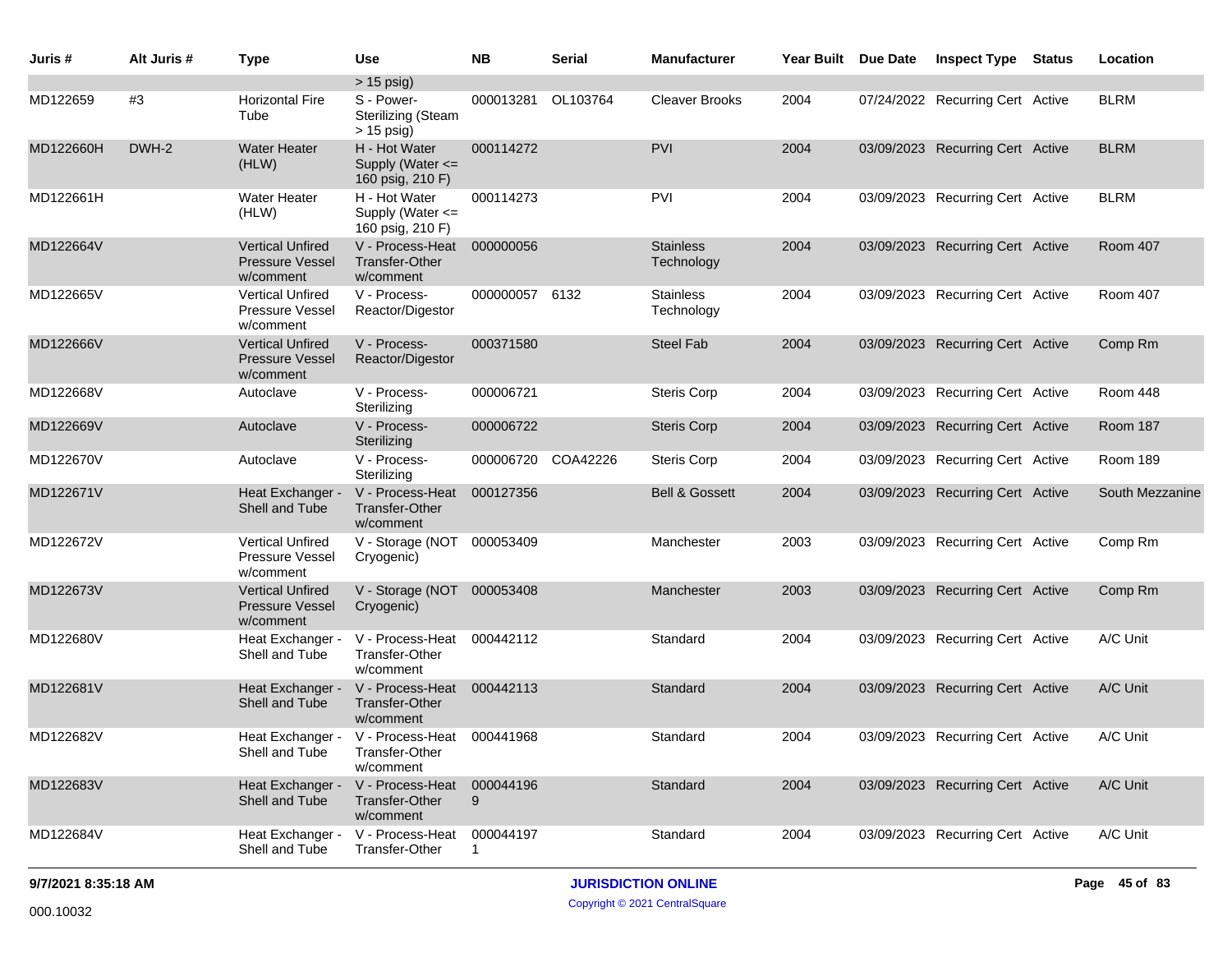| Juris #                                 | Alt Juris #  | <b>Type</b>                                                                                            | Use                                                                 | <b>NB</b>             | <b>Serial</b> | Manufacturer                                     | Year Built Due Date                    | <b>Inspect Type</b>              | Status        | Location                        |
|-----------------------------------------|--------------|--------------------------------------------------------------------------------------------------------|---------------------------------------------------------------------|-----------------------|---------------|--------------------------------------------------|----------------------------------------|----------------------------------|---------------|---------------------------------|
| MD122685V                               |              | Heat Exchanger -<br>Shell and Tube                                                                     | w/comment<br>V - Process-Heat<br><b>Transfer-Other</b><br>w/comment | 000044197<br>$\Omega$ |               | Standard                                         | 2004                                   | 03/09/2023 Recurring Cert Active |               | A/C Unit                        |
| MD132492V                               | CS#1         | Heat Exchanger - V - Process-<br>Steam Generator                                                       | Vaporizer                                                           | 000007161             |               | Steris Finn Auqua                                | 2006                                   | 03/09/2023 Recurring Cert Active |               | Rm 405                          |
| MD132493V                               | CS #2        | Heat Exchanger -<br><b>Steam Generator</b>                                                             | V - Process-<br>Vaporizer                                           | 000006694             |               | Steris Finn Aqua                                 | 2004                                   | 03/09/2023 Recurring Cert Active |               | <b>RM 405</b>                   |
| MD132494V                               | WIFI#1       | Heat Exchanger -<br>Shell and Tube                                                                     | V - Process-<br>Sterilizing                                         | 000006710             |               | Steris Finn Aqua                                 | 2004                                   | 03/09/2023 Recurring Cert Active |               | RM 405                          |
| MD132496V                               | WIFI $#2$    | Heat Exchanger -<br>Shell and Tube                                                                     | V - Process-<br>Vaporizer                                           | 000007517 685         |               | Steris Finn Aqua                                 | 2008                                   | 03/09/2023 Recurring Cert Active |               | <b>RM 405</b>                   |
| MD134496V                               |              | Horizontal Unfired V - Process-<br>Pressure Vessel<br>w/comment                                        | Sterilizing                                                         | 000000617             |               | Sani Pak                                         | 2008                                   | 03/09/2023 Recurring Cert Active |               | Rm 412                          |
| MD134497V                               |              | Autoclave                                                                                              | V - Process-<br>Sterilizing                                         | 000009643             |               | Getinge                                          | 2009                                   | 03/09/2023 Recurring Cert Active |               | Rm 290                          |
| MD165646V                               |              | <b>Vertical Unfired</b><br><b>Pressure Vessel</b><br>w/comment                                         | V - Storage<br>(Cryogenic)                                          | 000075225             |               | <b>CHART</b>                                     | 2014                                   | 03/09/2023 Recurring Cert Active |               | Outside                         |
| MD165647V                               |              | <b>Vertical Unfired</b><br><b>Pressure Vessel</b><br>w/comment                                         | V - Storage<br>(Cryogenic)                                          | 000075195             |               | <b>CHART</b>                                     | 2014                                   | 03/09/2023 Recurring Cert Active |               | Outside                         |
|                                         |              | <b>Total Objects at this Location:</b>                                                                 |                                                                     | 28                    |               |                                                  |                                        |                                  |               |                                 |
| Location:<br><b>Address:</b><br>County: | Frederick    | <b>NCI Advanced Tech Research Facility (ATRF) (BPV)</b><br>8560 Progress Dr - Frederick, MD 21701-4907 |                                                                     | <b>FIPS: 24021</b>    |               | <b>Location ID:</b><br>Phone:<br><b>NOB/SIC:</b> | 3461885<br><b>Medical Laboratories</b> |                                  |               |                                 |
|                                         |              | Primary Contact: David Kosk - Phone: 301-846-6015                                                      |                                                                     |                       |               |                                                  |                                        |                                  |               |                                 |
| <b>Billing Contact:</b>                 |              | David Kosk - PO Box B Frederick, MD 21702-1124 - Phone: 301-846-6015                                   |                                                                     |                       |               |                                                  |                                        |                                  |               |                                 |
| Juris #                                 | Alt Juris #  | <b>Type</b>                                                                                            | <b>Use</b>                                                          | <b>NB</b>             | <b>Serial</b> | <b>Manufacturer</b>                              | Year Built Due Date                    | <b>Inspect Type</b>              | <b>Status</b> | Location                        |
| MD138541V                               |              | Other w/comment Transfer-Other                                                                         | Heat Exchanger - V - Process-Heat<br>w/comment                      | 000001369             |               | Cain Industries                                  | 2011                                   | 10/22/2022 Recurring Cert Active |               | <b>BLR ROOM</b>                 |
| MD138542V                               |              | Other w/comment Transfer-Other                                                                         | Heat Exchanger - V - Process-Heat 000001370<br>w/comment            |                       |               | Cain                                             | 2011                                   | 10/22/2022 Recurring Cert Active |               | <b>BLR ROOM</b>                 |
| MD138543V                               |              | Other w/comment Transfer-Other                                                                         | Heat Exchanger - V - Process-Heat 000001371<br>w/comment            |                       |               | Cain                                             | 2011                                   | 10/22/2022 Recurring Cert Active |               | <b>BLR ROOM</b>                 |
| MD138544V                               | 3001Tank009A | <b>Vertical Unfired</b><br><b>Pressure Vessel</b><br>w/comment                                         | V - Storage (NOT 000261050<br>Cryogenic)                            |                       |               | Manchester                                       | 2011                                   | 07/20/2023 Recurring Cert Active |               | <b>Central Utility</b><br>Plant |
| 9/7/2021 8:35:18 AM                     |              |                                                                                                        |                                                                     |                       |               | <b>JURISDICTION ONLINE</b>                       |                                        |                                  |               | Page 46 of 83                   |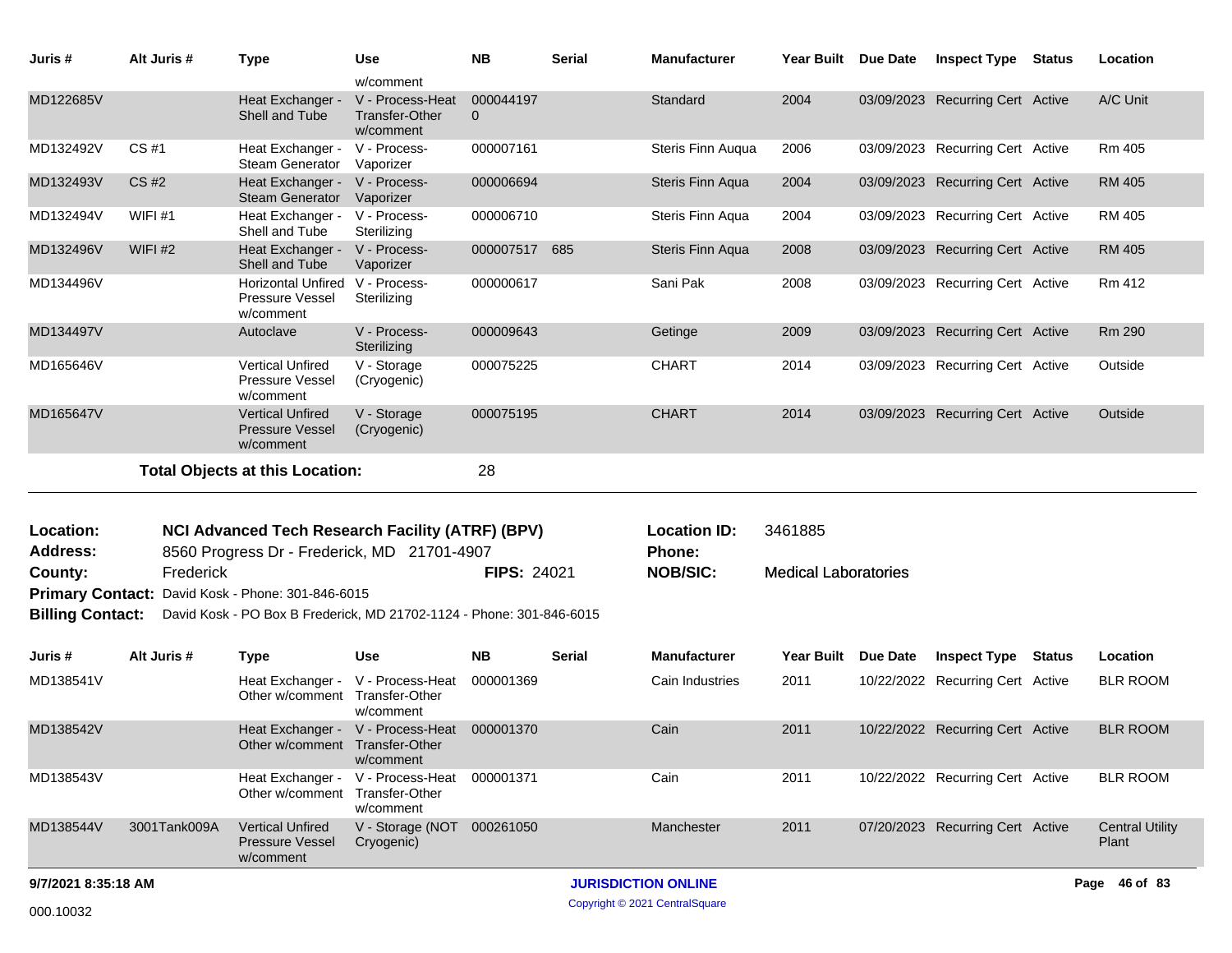| Juris #   | Alt Juris #                    | Type                                                             | <b>Use</b>                                                    | <b>NB</b>          | <b>Serial</b> | <b>Manufacturer</b>               | <b>Year Built</b> | Due Date | <b>Inspect Type</b>              | <b>Status</b> | Location                        |
|-----------|--------------------------------|------------------------------------------------------------------|---------------------------------------------------------------|--------------------|---------------|-----------------------------------|-------------------|----------|----------------------------------|---------------|---------------------------------|
| MD138545V | 3001Tank                       | <b>Vertical Unfired</b><br>Pressure Vessel<br>w/comment          | V - Storage (NOT 000276020<br>Cryogenic)                      |                    | 008A          | Manchester                        | 2011              |          | 07/20/2023 Recurring Cert Active |               | <b>Central Utility</b><br>Plant |
| MD138546V | 3001AirD002A                   | <b>Vertical Unfired</b><br><b>Pressure Vessel</b><br>w/comment   | V - Storage (NOT 000687830<br>Cryogenic)                      |                    |               | <b>SYLVAN</b>                     | 2011              |          | 07/20/2023 Recurring Cert Active |               | <b>BLR ROOM</b>                 |
| MD138547V | 3001Air                        | <b>Vertical Unfired</b><br><b>Pressure Vessel</b><br>w/comment   | V - Storage (NOT 000687837 D002A<br>Cryogenic)                |                    |               | <b>SYLVAN</b>                     | 2011              |          | 07/20/2023 Recurring Cert Active |               | <b>BLR ROOM</b>                 |
| MD138548V |                                | <b>Vertical Unfired</b><br><b>Pressure Vessel</b><br>w/comment   | V - Storage (NOT 000687833<br>Cryogenic)                      |                    |               | <b>SYLVAN</b>                     | 2011              |          | 07/20/2023 Recurring Cert Active |               | <b>BLR ROOM</b>                 |
| MD138549V | 3001AirD001A                   | <b>Vertical Unfired</b><br><b>Pressure Vessel</b><br>w/comment   | V - Storage (NOT 000687832<br>Cryogenic)                      |                    |               | <b>SYLVAN</b>                     | 2011              |          | 07/20/2023 Recurring Cert Active |               | <b>BLR ROOM</b>                 |
| MD144073  | 3                              | <b>Horizontal Fire</b><br>Tube                                   | S - Power-<br><b>Sterilizing (Steam</b><br>$> 15$ psig)       | 000011033 10926-03 |               | Johnston                          | 2011              |          | 07/19/2022 Recurring Cert Active |               | <b>Boiler Room</b>              |
| MD145008  | $\mathbf{1}$                   | <b>Horizontal Fire</b><br>Tube                                   | S - Power-<br><b>Sterilizing (Steam</b><br>$>$ 15 psig)       | 000011031          | 10926-01      | Johnston Boiler Co.               | 2011              |          | 05/26/2022 Recurring Cert Active |               | <b>Boiler Room</b>              |
| MD145009  | 2                              | <b>Horizontal Fire</b><br>Tube                                   | S - Power-<br><b>Sterilizing (Steam</b><br>$> 15$ psig)       | 000011032 10926-02 |               | Johnston                          | 2011              |          | 06/17/2022 Recurring Cert Active |               | <b>Basement Boiler</b><br>Room  |
| MD147615V | 3001CHLR003A                   | <b>Pressure Vessel</b><br>w/comment                              | Horizontal Unfired V - Storage (NOT 000087744 3<br>Cryogenic) |                    |               | Johnson                           | 2011              |          | 07/20/2023 Recurring Cert Active |               | <b>Central Utility</b><br>Plant |
| MD147616V | 3001CHLR001A                   | <b>Vertical Unfired</b><br><b>Pressure Vessel</b><br>w/comment   | V - Storage (NOT 000087746<br>Cryogenic)                      |                    |               | Johnson                           | 2011              |          | 07/20/2023 Recurring Cert Active |               | <b>Central Utility</b><br>Plant |
| MD147617V | 3001CHLR004A                   | <b>Pressure Vessel</b><br>w/comment                              | Horizontal Unfired V - Storage (NOT 000087748 4<br>Cryogenic) |                    |               | <b>JOHNSON</b><br><b>CONTROLS</b> | 2011              |          | 07/20/2023 Recurring Cert Active |               | <b>Central Utility</b><br>Plant |
| MD147618V | 3001CHLR002A                   | <b>Horizontal Unfired</b><br><b>Pressure Vessel</b><br>w/comment | V - Storage (NOT 000087750<br>Cryogenic)                      |                    |               | Johnson                           | 2011              |          | 07/20/2023 Recurring Cert Active |               | <b>Central Utility</b><br>Plant |
| MD148674V | 3001TANK-039D Vertical Unfired | <b>Pressure Vessel</b><br>w/comment                              | V - Storage (NOT 000271270<br>Cryogenic)                      |                    |               | Manchester                        | 2011              |          | 01/28/2022 Recurring Cert Active |               | Penthouse 5                     |
| MD148675V | 3001ECSG-<br>004D              | Heat Exchanger -<br><b>Steam Generator</b>                       | V - Process-<br>Sterilizing                                   | 000030232 30232    |               | Thermaflow                        | 2011              |          | 09/08/2022 Recurring Cert Active |               | Penthouse 5                     |
| MD148676V | 3001ECSG-<br>003C              | Heat Exchanger -<br><b>Steam Generator</b>                       | V - Process-<br>Sterilizing                                   | 000030231          | 30231         | Thermaflow                        | 2011              |          | 09/08/2022 Recurring Cert Active |               | Penthouse 4                     |
| MD148677V | 3001TANK-038C Vertical Unfired | <b>Pressure Vessel</b><br>w/comment                              | V - Storage<br>(Cryogenic)                                    | 000271269          |               | Manchester                        | 2011              |          | 01/28/2022 Recurring Cert Active |               | Penthouse 4                     |
| MD148678V | 3001ECSG-<br>002B              | Heat Exchanger -<br>Steam Generator Sterilizing                  | V - Process-                                                  | 000030198          | 30198         | Thermaflow                        | 2011              |          | 09/08/2022 Recurring Cert Active |               | Penthouse 3                     |

## **9/7/2021 8:35:18 AM JURISDICTION ONLINE Page 47 of 83**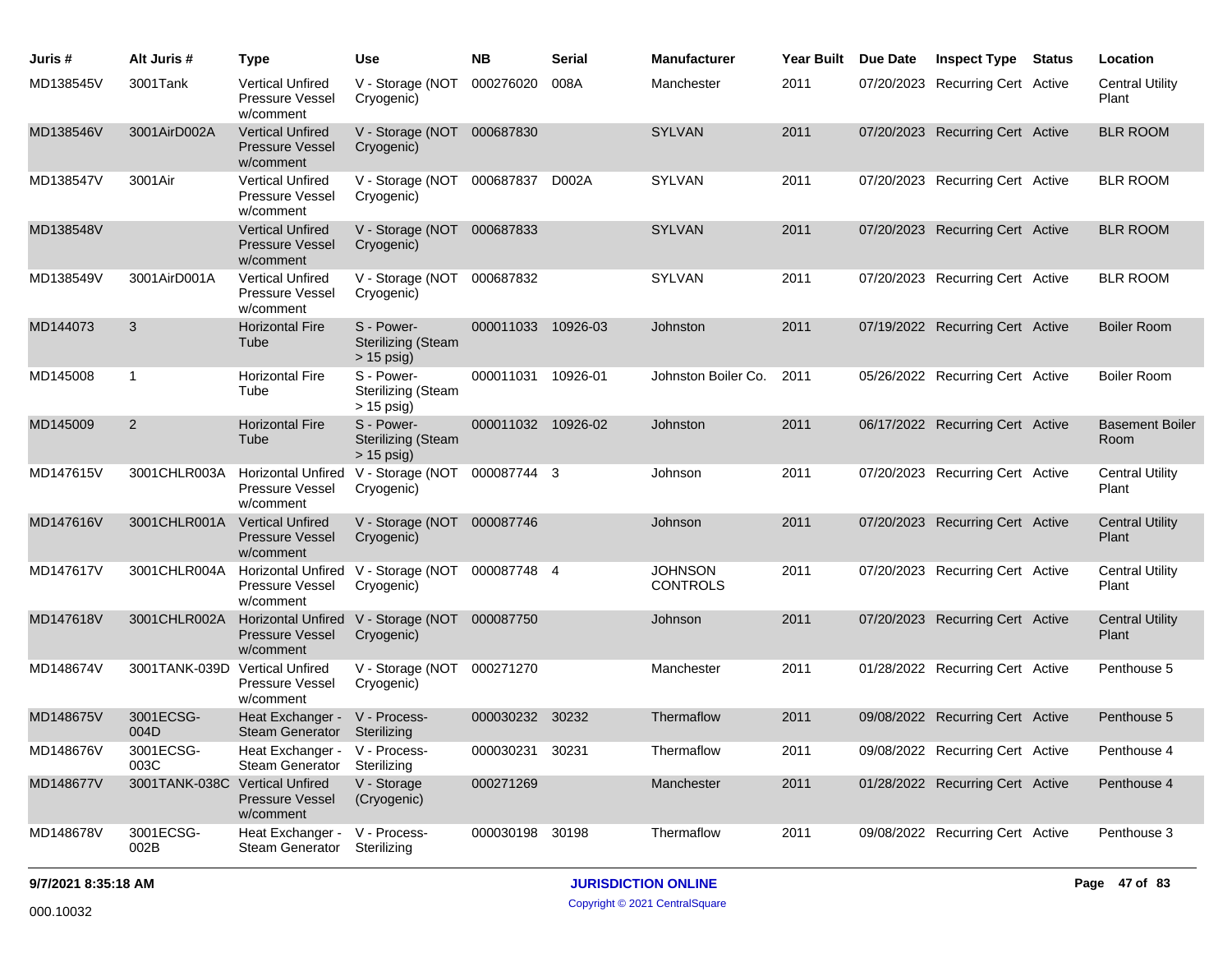| Juris #   | Alt Juris #                    | <b>Type</b>                                                    | Use                            | <b>NB</b> | <b>Serial</b> | <b>Manufacturer</b> | Year Built Due Date | <b>Inspect Type Status</b>       | Location              |
|-----------|--------------------------------|----------------------------------------------------------------|--------------------------------|-----------|---------------|---------------------|---------------------|----------------------------------|-----------------------|
| MD148679V | 3001ECSG-<br>001A              | Heat Exchanger -<br><b>Steam Generator</b>                     | V - Process-<br>Sterilizing    | 000030233 | 30233         | Spirax              | 2011                | 09/08/2022 Recurring Cert Active | Wing A                |
| MD148680V | 3001TANK-037B Vertical Unfired | Pressure Vessel<br>w/comment                                   | V - Storage (NOT<br>Cryogenic) | 000268935 |               | Manchester          | 2011                | 01/28/2022 Recurring Cert Active | B Wing Mech.<br>Rm.   |
| MD167575V |                                | <b>Vertical Unfired</b><br><b>Pressure Vessel</b><br>w/comment | V - Storage<br>(Cryogenic)     | 000228623 |               | <b>CHART</b>        | 2012                | 08/25/2022 Recurring Cert Active | B Wing - Gas<br>Field |
| MD167576V |                                | <b>Vertical Unfired</b><br><b>Pressure Vessel</b><br>w/comment | V - Storage<br>(Cryogenic)     | 000072979 |               | <b>CHART</b>        | 2012                | 08/25/2022 Recurring Cert Active | B Wing - Gas<br>Field |
| MD167577V |                                | <b>Vertical Unfired</b><br><b>Pressure Vessel</b><br>w/comment | V - Storage<br>(Cryogenic)     | 000072871 |               | <b>CHART</b>        | 2011                | 08/25/2022 Recurring Cert Active | B Wing - Gas<br>Field |
| MD167578V |                                | <b>Vertical Unfired</b><br>Pressure Vessel<br>w/comment        | V - Storage<br>(Cryogenic)     | 000072831 |               | <b>CHART</b>        | 2011                | 08/25/2022 Recurring Cert Active | B Wing - Gas<br>Field |
| MD167579V |                                | <b>Vertical Unfired</b><br><b>Pressure Vessel</b><br>w/comment | V - Storage<br>(Cryogenic)     | 000072872 |               | <b>CHART</b>        | 2012                | 08/25/2022 Recurring Cert Active | C Wing - Gas<br>Field |
| MD167580V |                                | <b>Vertical Unfired</b><br>Pressure Vessel<br>w/comment        | V - Storage<br>(Cryogenic)     | 000073028 |               | <b>CHART</b>        | 2012                | 08/25/2022 Recurring Cert Active | C Wing - Gas<br>Field |
| MD167581V |                                | <b>Vertical Unfired</b><br><b>Pressure Vessel</b><br>w/comment | V - Storage<br>(Cryogenic)     | 000072936 |               | <b>CHART</b>        | 2012                | 08/25/2022 Recurring Cert Active | C Wing - Gas<br>Field |
| MD167582V |                                | <b>Vertical Unfired</b><br><b>Pressure Vessel</b><br>w/comment | V - Storage<br>(Cryogenic)     | 000072833 |               | <b>CHART</b>        | 2011                | 08/25/2022 Recurring Cert Active | D Wing - Gas<br>Field |
| MD167583V |                                | <b>Vertical Unfired</b><br><b>Pressure Vessel</b><br>w/comment | V - Storage<br>(Cryogenic)     | 000072980 |               | <b>CHART</b>        | 2012                | 08/25/2022 Recurring Cert Active | D Wing - Gas<br>Field |
| MD167951V |                                | Autoclave                                                      | V - Process-<br>Sterilizing    | 000000208 |               | <b>BMT</b>          | 2011                | 09/21/2022 Recurring Cert Active | D Wing                |
| MD167952V |                                | Autoclave                                                      | V - Process-<br>Sterilizing    | 000000206 |               | <b>BMT</b>          | 2011                | 09/21/2022 Recurring Cert Active | D Wing 2FI            |
| MD167953V |                                | Autoclave                                                      | V - Process-<br>Sterilizing    | 000000205 |               | <b>BMT</b>          | 2011                | 09/21/2022 Recurring Cert Active | D Wing 1FI            |
| MD167954V |                                | Autoclave                                                      | V - Process-<br>Sterilizing    | 000000207 |               | <b>BMT</b>          | 2011                | 09/21/2022 Recurring Cert Active | C Wing 2 FI           |
| MD167955V |                                | Autoclave                                                      | V - Process-<br>Sterilizing    | 000000199 |               | <b>BMT</b>          | 2011                | 09/21/2022 Recurring Cert Active | C Wing 2 FI           |
| MD167956V |                                | Autoclave                                                      | V - Process-<br>Sterilizing    | 000000222 |               | <b>BMT</b>          | 2011                | 09/21/2022 Recurring Cert Active | B Wing 2 FI           |
| MD167957V |                                | Autoclave                                                      | V - Process-<br>Sterilizing    | 000000221 |               | <b>BMT</b>          | 2011                | 09/21/2022 Recurring Cert Active | B Wing 3 Fl           |
| MD167958V |                                | Autoclave                                                      | V - Process-<br>Sterilizing    | 000000218 |               | <b>BMT</b>          | 2011                | 09/21/2022 Recurring Cert Active | B Wing 1 FI           |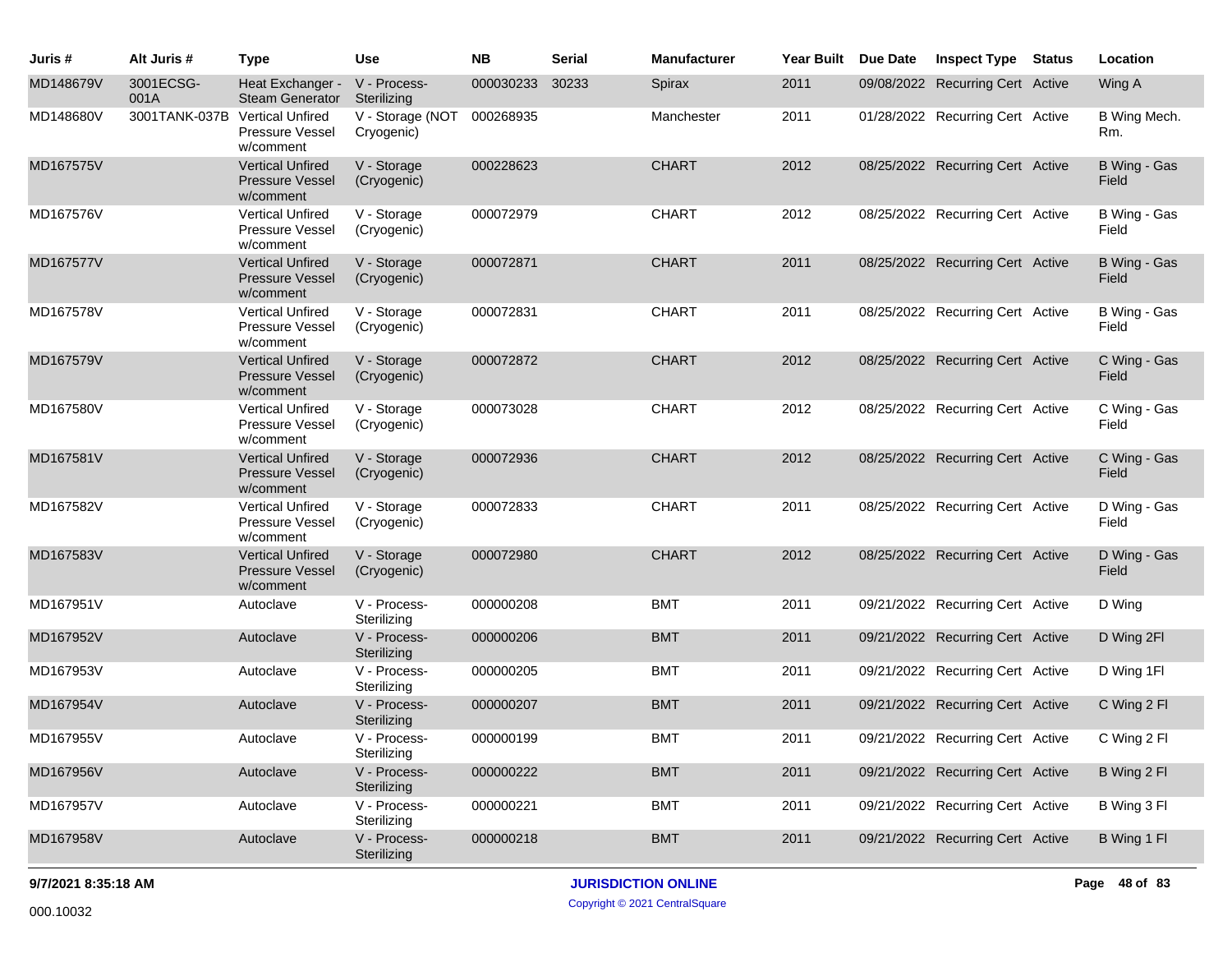| Juris #                                                       | Alt Juris # | Type                                                                                                                            | <b>Use</b>                                        | <b>NB</b>          | <b>Serial</b> | Manufacturer                                                                                                                                                     | Year Built Due Date | <b>Inspect Type Status</b>             | Location      |
|---------------------------------------------------------------|-------------|---------------------------------------------------------------------------------------------------------------------------------|---------------------------------------------------|--------------------|---------------|------------------------------------------------------------------------------------------------------------------------------------------------------------------|---------------------|----------------------------------------|---------------|
| MD167959V                                                     |             | Autoclave                                                                                                                       | V - Process-<br>Sterilizing                       | 000000213          |               | <b>BMT</b>                                                                                                                                                       | 2011                | 09/21/2022 Recurring Cert Active       | A Wing        |
| MD167960V                                                     |             | Autoclave                                                                                                                       | V - Process-<br>Sterilizing                       | 000000219          |               | <b>BMT</b>                                                                                                                                                       | 2011                | 09/21/2022 Recurring Cert Active       | A Wing        |
| MD167961V                                                     |             | Autoclave                                                                                                                       | V - Process-<br>Sterilizing                       | 000000220          |               | <b>BMT</b>                                                                                                                                                       | 2011                | 09/21/2022 Recurring Cert Active       | A Wing        |
| MD167962V                                                     |             | Autoclave                                                                                                                       | V - Process-<br>Sterilizing                       | 000000217          |               | <b>BMT</b>                                                                                                                                                       | 2011                | 09/21/2022 Recurring Cert Active       | A Wing        |
| MD167963V                                                     |             | Autoclave                                                                                                                       | V - Process-<br>Sterilizing                       | 000000216          |               | <b>BMT</b>                                                                                                                                                       | 2011                | 09/21/2022 Recurring Cert Active       | A Wing        |
| MD167964V                                                     |             | Vertical Unfired<br><b>Pressure Vessel</b><br>w/comment                                                                         | V - Process-<br>Sterilizing                       | 000001463          |               | A & B                                                                                                                                                            | 2011                | 10/22/2022 Recurring Cert Active       | <b>CUP</b>    |
| MD167965V                                                     |             | <b>Vertical Unfired</b><br><b>Pressure Vessel</b><br>w/comment                                                                  | V - Process-<br>Sterilizing                       | 000001464          |               | A & B                                                                                                                                                            | 2011                | 10/22/2022 Recurring Cert Active       | <b>CUP</b>    |
|                                                               |             | <b>Total Objects at this Location:</b>                                                                                          |                                                   | 47                 |               |                                                                                                                                                                  |                     |                                        |               |
| Location:<br><b>Address:</b>                                  |             | North American Bulk Transportation, Inc.<br>4120 Buckeystown Pike - Frederick, MD 21704-7502                                    |                                                   |                    |               | <b>Location ID:</b><br>Phone:                                                                                                                                    | 724441              |                                        |               |
| County:<br><b>Primary Contact:</b><br><b>Billing Contact:</b> | Frederick   | North American Bulk Transportation, Inc. - Phone: 301-874-0815<br>- PO Box 545 Buckeystown, MD 21717-0545 - Phone: 301-874-0815 |                                                   | <b>FIPS: 24021</b> |               | <b>NOB/SIC:</b>                                                                                                                                                  |                     | Miscellaneous manufacturing industries |               |
| Juris #                                                       | Alt Juris # | <b>Type</b>                                                                                                                     | <b>Use</b>                                        | <b>NB</b>          | <b>Serial</b> | <b>Manufacturer</b>                                                                                                                                              | Year Built Due Date | <b>Inspect Type Status</b>             | Location      |
| MD142629V                                                     |             | Pressure Vessel<br>w/comment                                                                                                    | Horizontal Unfired V - Storage (NOT<br>Cryogenic) | 000158183          |               | John Wood                                                                                                                                                        | 1955                | 01/11/2023 Recurring Cert Active       | Shop          |
|                                                               |             | <b>Total Objects at this Location:</b>                                                                                          |                                                   | 1                  |               |                                                                                                                                                                  |                     |                                        |               |
| Location:<br><b>Address:</b><br>County:                       | Frederick   | <b>Old Dominion Grille (Roberts)</b><br>5732 Buckeystown Pike - Frederick, MD 21704-5118                                        |                                                   | FIPS: 24021        |               | <b>Location ID:</b><br>Phone:<br><b>NOB/SIC:</b>                                                                                                                 | 4068783             |                                        |               |
|                                                               |             | Primary Contact: Old Dominion Grille (Roberts)                                                                                  |                                                   |                    |               |                                                                                                                                                                  |                     |                                        |               |
|                                                               |             |                                                                                                                                 |                                                   |                    |               | Billing Contact: Bulk Tank Service Dept. - PO Box 5507 Rockville, MD 20855-0507 - Phone: 240-493-8405 - Cell: 301-252-0742 - Email: DFranovich@RobertsOxygen.com |                     |                                        |               |
| Juris #                                                       | Alt Juris # | <b>Type</b>                                                                                                                     | <b>Use</b>                                        | <b>NB</b>          | <b>Serial</b> | Manufacturer                                                                                                                                                     | Year Built Due Date | <b>Inspect Type Status</b>             | Location      |
| MD168989V                                                     |             | Vertical Unfired<br>Pressure Vessel                                                                                             | V - Storage<br>(Cryogenic)                        | 000030217          |               | MVE                                                                                                                                                              | 1989                | 04/08/2023 Recurring Cert Active       | Outside       |
| 9/7/2021 8:35:18 AM                                           |             |                                                                                                                                 |                                                   |                    |               | <b>JURISDICTION ONLINE</b>                                                                                                                                       |                     |                                        | Page 49 of 83 |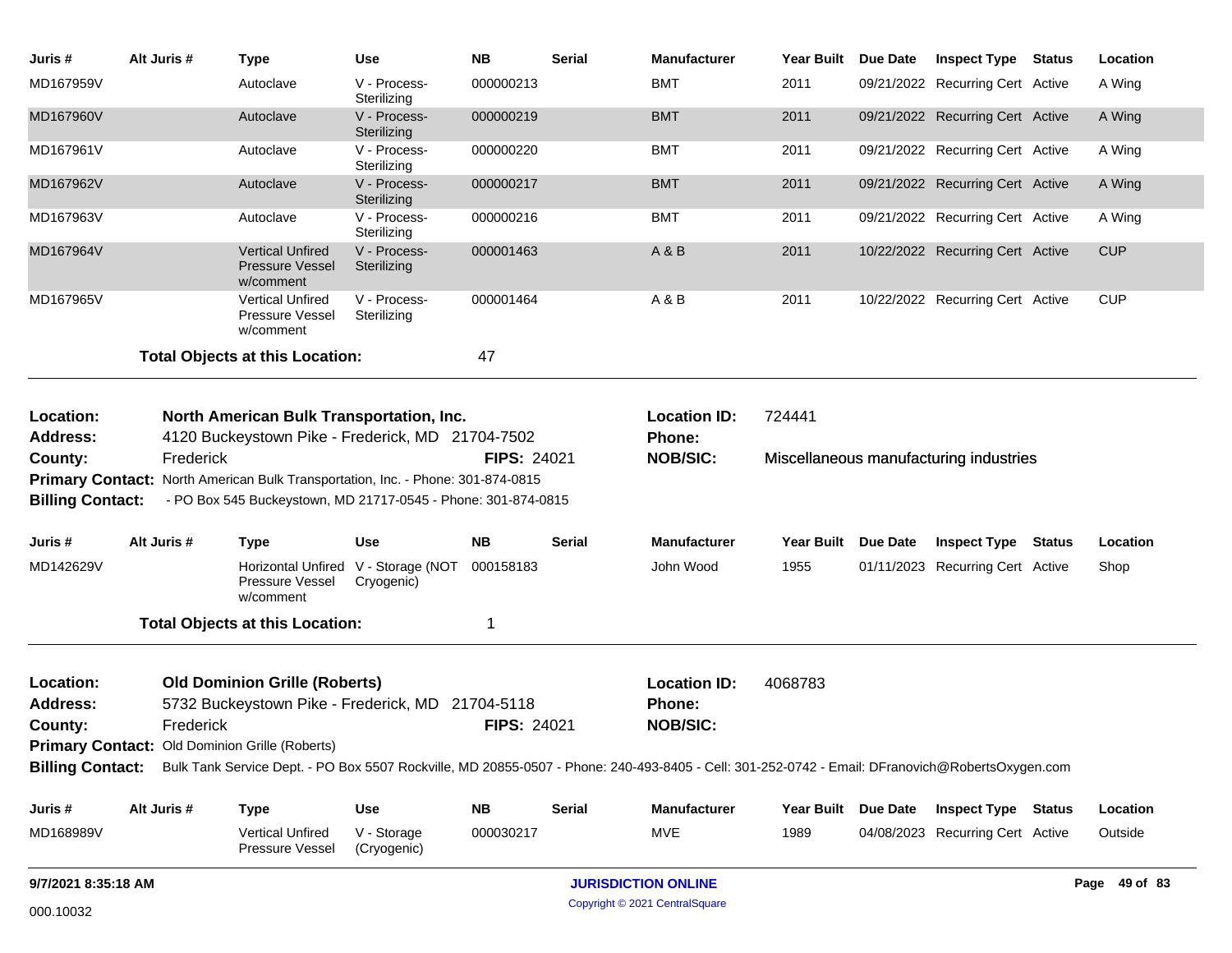| Juris #                 |                                                                                                                                                                                                                | Alt Juris # | <b>Type</b><br>w/comment                                                                                               | <b>Use</b>                                              | <b>NB</b>          | <b>Serial</b> | <b>Manufacturer</b> | Year Built Due Date        | <b>Inspect Type Status</b>       | Location           |
|-------------------------|----------------------------------------------------------------------------------------------------------------------------------------------------------------------------------------------------------------|-------------|------------------------------------------------------------------------------------------------------------------------|---------------------------------------------------------|--------------------|---------------|---------------------|----------------------------|----------------------------------|--------------------|
|                         |                                                                                                                                                                                                                |             | <b>Total Objects at this Location:</b>                                                                                 |                                                         | 1                  |               |                     |                            |                                  |                    |
| Location:               |                                                                                                                                                                                                                |             | <b>Orchard Hills Car Wash</b>                                                                                          |                                                         |                    |               | <b>Location ID:</b> | 720320                     |                                  |                    |
| <b>Address:</b>         |                                                                                                                                                                                                                |             | 302 Tippin Dr - Thurmont, MD 21788-3212                                                                                |                                                         |                    |               | Phone:              |                            |                                  |                    |
| County:                 |                                                                                                                                                                                                                | Frederick   |                                                                                                                        |                                                         | <b>FIPS: 24021</b> |               | <b>NOB/SIC:</b>     | Wheat                      |                                  |                    |
|                         |                                                                                                                                                                                                                |             | Primary Contact: Kirby Delauter - Cell: (301) 447-5881 - Email: kirbydelauter@wfdelauter.com                           |                                                         |                    |               |                     |                            |                                  |                    |
| <b>Billing Contact:</b> |                                                                                                                                                                                                                |             | Kirby Delauter - 2 Creamery Way Emmitsburg, MD 21727-8803 - Cell: (301) 447-5881 - Email: kirbydelauter@wfdelauter.com |                                                         |                    |               |                     |                            |                                  |                    |
| Juris #                 |                                                                                                                                                                                                                | Alt Juris # | <b>Type</b>                                                                                                            | <b>Use</b>                                              | <b>NB</b>          | <b>Serial</b> | <b>Manufacturer</b> | Year Built Due Date        | <b>Inspect Type Status</b>       | Location           |
| MD113322H               |                                                                                                                                                                                                                |             | Cast Iron                                                                                                              | H - Hot Water<br>Heat (Water $\leq$<br>160 psig, 250 F) | 000183962          | 0106183962    | Raypak              | 2001                       | 06/26/2022 Recurring Cert Active | Mech Rm            |
| MD158519H               |                                                                                                                                                                                                                |             | <b>Horizontal Fire</b><br>Tube                                                                                         | H - Hot Water<br>Heat (Water $\leq$<br>160 psig, 250 F) | 000397342          |               | Raypak              | 2015                       | 06/26/2022 Recurring Cert Active | <b>BOILER ROOM</b> |
| MD167329V               |                                                                                                                                                                                                                |             | <b>Vertical Unfired</b><br><b>Pressure Vessel</b><br>w/comment                                                         | V - Storage (NOT<br>Cryogenic)                          | 000854961          |               | Morganton           | 2020                       | 06/02/2022 Recurring Cert Active | <b>MECH RM</b>     |
|                         |                                                                                                                                                                                                                |             | <b>Total Objects at this Location:</b>                                                                                 |                                                         | 3                  |               |                     |                            |                                  |                    |
| Location:               |                                                                                                                                                                                                                |             | <b>Palms Restaurant</b>                                                                                                |                                                         |                    |               | <b>Location ID:</b> | 720622                     |                                  |                    |
| <b>Address:</b>         |                                                                                                                                                                                                                |             | 16-18-20 W Main St - Emmitsburg, MD 21727                                                                              |                                                         |                    |               | Phone:              | 301 447 3689               |                                  |                    |
| County:                 |                                                                                                                                                                                                                | Frederick   |                                                                                                                        |                                                         | <b>FIPS: 24021</b> |               | <b>NOB/SIC:</b>     | Eating and drinking places |                                  |                    |
|                         |                                                                                                                                                                                                                |             |                                                                                                                        |                                                         |                    |               |                     |                            |                                  |                    |
| <b>Billing Contact:</b> | Primary Contact: Doug Long & Terry Ryder - Phone: 301 447 3689 - Email: pmr61@hotmail.com<br>Doug Long & Terry Ryder - 30 W Main St Emmitsburg, MD 21727-9247 - Phone: 301 447 3689 - Email: pmr61@hotmail.com |             |                                                                                                                        |                                                         |                    |               |                     |                            |                                  |                    |
| Juris #                 |                                                                                                                                                                                                                | Alt Juris # | <b>Type</b>                                                                                                            | <b>Use</b>                                              | <b>NB</b>          | <b>Serial</b> | <b>Manufacturer</b> | Year Built Due Date        | <b>Inspect Type Status</b>       | Location           |
| MD148740H               |                                                                                                                                                                                                                |             | Cast Aluminum                                                                                                          | H - Hot Water<br>Supply (Water <=<br>160 psig, 210 F)   | CA                 | $3-UE$        | Weil-McLain         | 2012                       | 07/12/2022 Recurring Cert Active | <b>Basement</b>    |
|                         |                                                                                                                                                                                                                |             | <b>Total Objects at this Location:</b>                                                                                 |                                                         | 1                  |               |                     |                            |                                  |                    |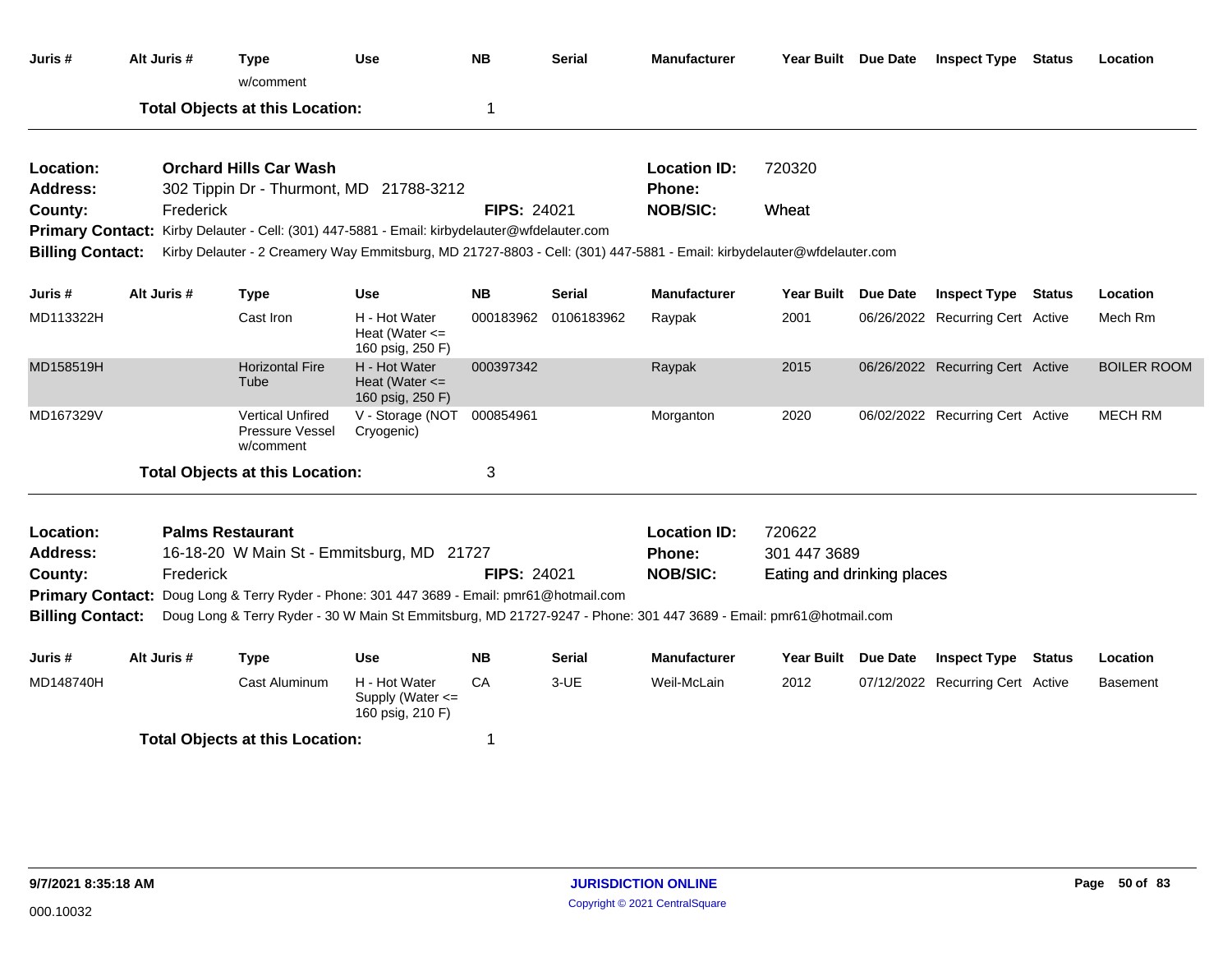| <b>Location:</b><br><b>Address:</b>                                                                                           |             | <b>Panda Express</b> | 5281 Buckeystown Pike - Frederick, MD 21704-7535               |                            |                    | <b>Phone:</b>           | <b>Location ID:</b>           | 3632754                 |                 |                                        |               |          |
|-------------------------------------------------------------------------------------------------------------------------------|-------------|----------------------|----------------------------------------------------------------|----------------------------|--------------------|-------------------------|-------------------------------|-------------------------|-----------------|----------------------------------------|---------------|----------|
| County:<br>Primary Contact: Panda Express<br><b>Billing Contact:</b>                                                          |             | Frederick            |                                                                |                            | <b>FIPS: 24021</b> |                         | <b>NOB/SIC:</b>               | <b>Industrial Gases</b> |                 |                                        |               |          |
| Juris #                                                                                                                       | Alt Juris # |                      | <b>Type</b>                                                    | <b>Use</b>                 | <b>NB</b>          | <b>Serial</b>           | <b>Manufacturer</b>           | <b>Year Built</b>       | Due Date        | <b>Inspect Type</b>                    | <b>Status</b> | Location |
| MD161520V                                                                                                                     |             |                      | <b>Vertical Unfired</b><br><b>Pressure Vessel</b><br>w/comment | V - Storage<br>(Cryogenic) | 000167227          | CJJP05H136              | <b>CHART</b>                  | 2005                    |                 | 05/29/2022 External Cert               | Active        | Kitchen  |
|                                                                                                                               |             |                      | <b>Total Objects at this Location:</b>                         |                            | 1                  |                         |                               |                         |                 |                                        |               |          |
| Location:<br><b>Address:</b>                                                                                                  |             | Paul J Kuhn          | 10913 Rawley Rd - New Market, MD 21774-6205                    |                            |                    |                         | <b>Location ID:</b><br>Phone: | 4073464                 |                 |                                        |               |          |
| County:                                                                                                                       |             | Frederick            |                                                                |                            | <b>FIPS: 24021</b> |                         | <b>NOB/SIC:</b>               |                         |                 | Amusement and Recreation Services, NEC |               |          |
| Primary Contact: Paul J Kuhn<br><b>Billing Contact:</b>                                                                       |             |                      |                                                                |                            |                    |                         |                               |                         |                 |                                        |               |          |
|                                                                                                                               |             |                      |                                                                |                            |                    |                         |                               |                         |                 |                                        |               |          |
| Juris #                                                                                                                       | Alt Juris # |                      | <b>Type</b>                                                    | <b>Use</b>                 | <b>NB</b>          | <b>Serial</b>           | <b>Manufacturer</b>           | <b>Year Built</b>       | <b>Due Date</b> | <b>Inspect Type</b>                    | <b>Status</b> | Location |
| MD168110                                                                                                                      |             |                      | <b>Horizontal Fire</b><br>Tube                                 | M - Model<br>w/comment     | Model              |                         | Steam Age                     | 1994                    |                 | 04/23/2022 Recurring Cert Active       |               | Portable |
|                                                                                                                               |             |                      | <b>Total Objects at this Location:</b>                         |                            | 1                  |                         |                               |                         |                 |                                        |               |          |
| Location:<br><b>Address:</b>                                                                                                  |             | <b>Pizza Hut</b>     |                                                                |                            |                    |                         | <b>Location ID:</b><br>Phone: | 3633168                 |                 |                                        |               |          |
| 1220 W Patrick St - Frederick, MD 21703-3961<br>Frederick<br>County:<br>Primary Contact: Pizza Hut<br><b>Billing Contact:</b> |             |                      | <b>FIPS: 24021</b>                                             |                            | <b>NOB/SIC:</b>    | <b>Industrial Gases</b> |                               |                         |                 |                                        |               |          |
| Juris #                                                                                                                       | Alt Juris # |                      | <b>Type</b>                                                    | <b>Use</b>                 | <b>NB</b>          | <b>Serial</b>           | <b>Manufacturer</b>           | Year Built Due Date     |                 | <b>Inspect Type</b>                    | <b>Status</b> | Location |
| MD158513V                                                                                                                     |             |                      | Vertical Unfired<br>Pressure Vessel<br>w/comment               | V - Storage<br>(Cryogenic) | 000247806          | SN31319089              | <b>CHART</b>                  | 2013                    |                 | 09/11/2021 Recurring Cert Active       |               | kitchen  |
|                                                                                                                               |             |                      | <b>Total Objects at this Location:</b>                         |                            | 1                  |                         |                               |                         |                 |                                        |               |          |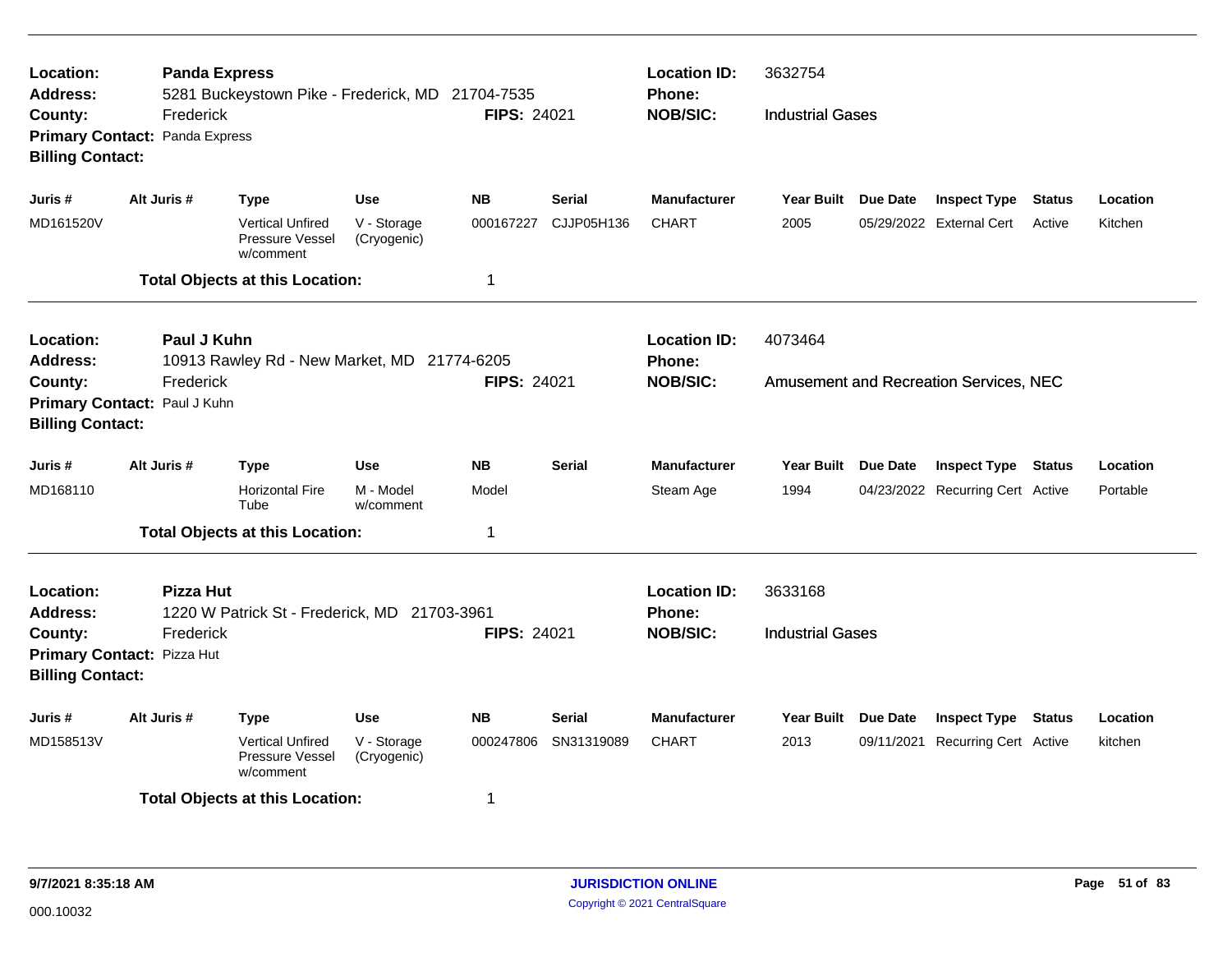| Location:<br><b>Address:</b><br>County:<br><b>Primary Contact:</b><br><b>Billing Contact:</b> | <b>Platimum Auto Sales and Service</b><br>609 S Main St - Woodsboro, MD 21798-8822<br><b>FIPS: 24021</b><br>Frederick<br>Daniel Reall - Phone: 301 845 0575 - Email: platinumautoss@gmail.com<br>Daniel Reall - 609 S Main St Woodsboro, MD 21798-8822 - Phone: 301 845 0575 - Email: platinumautoss@gmail.com |             |                                                                                     |                                |                    |               | <b>Location ID:</b><br>705546<br>301-845-0575<br>Phone:<br><b>NOB/SIC:</b><br>Automotive dealers and gasoline service stations |                              |  |                                  |  |                |
|-----------------------------------------------------------------------------------------------|----------------------------------------------------------------------------------------------------------------------------------------------------------------------------------------------------------------------------------------------------------------------------------------------------------------|-------------|-------------------------------------------------------------------------------------|--------------------------------|--------------------|---------------|--------------------------------------------------------------------------------------------------------------------------------|------------------------------|--|----------------------------------|--|----------------|
| Juris #                                                                                       |                                                                                                                                                                                                                                                                                                                | Alt Juris # | <b>Type</b>                                                                         | <b>Use</b>                     | <b>NB</b>          | Serial        | <b>Manufacturer</b>                                                                                                            | Year Built Due Date          |  | <b>Inspect Type Status</b>       |  | Location       |
| MD134715V                                                                                     |                                                                                                                                                                                                                                                                                                                |             | <b>Vertical Unfired</b><br>Pressure Vessel<br>w/comment                             | V - Storage (NOT<br>Cryogenic) | 000274504          |               | Manchester                                                                                                                     | 2004                         |  | 12/04/2022 Recurring Cert Active |  | COMP. SHED     |
|                                                                                               |                                                                                                                                                                                                                                                                                                                |             | <b>Total Objects at this Location:</b>                                              |                                | 1                  |               |                                                                                                                                |                              |  |                                  |  |                |
| Location:                                                                                     |                                                                                                                                                                                                                                                                                                                |             | <b>Pleasant Construction</b>                                                        |                                |                    |               | <b>Location ID:</b>                                                                                                            | 3553602                      |  |                                  |  |                |
| <b>Address:</b>                                                                               |                                                                                                                                                                                                                                                                                                                |             | 2210 Urbana Pike - Ijamsville, MD 21754-8630                                        |                                |                    |               | Phone:                                                                                                                         | 301-831-8600                 |  |                                  |  |                |
| County:                                                                                       |                                                                                                                                                                                                                                                                                                                | Frederick   |                                                                                     |                                | <b>FIPS: 24021</b> |               | <b>NOB/SIC:</b>                                                                                                                | Automotive Repair Shops, NEC |  |                                  |  |                |
|                                                                                               | Primary Contact: Amy Neulan - Phone: 410-428-0800<br>Amy Neulan - 24024 Frederick Rd Clarksburg, MD 20871-9718 - Phone: 410-428-0800                                                                                                                                                                           |             |                                                                                     |                                |                    |               |                                                                                                                                |                              |  |                                  |  |                |
| <b>Billing Contact:</b>                                                                       |                                                                                                                                                                                                                                                                                                                |             |                                                                                     |                                |                    |               |                                                                                                                                |                              |  |                                  |  |                |
| Juris #                                                                                       |                                                                                                                                                                                                                                                                                                                | Alt Juris # | <b>Type</b>                                                                         | <b>Use</b>                     | <b>NB</b>          | <b>Serial</b> | <b>Manufacturer</b>                                                                                                            | Year Built Due Date          |  | <b>Inspect Type Status</b>       |  | Location       |
| MD154660V                                                                                     |                                                                                                                                                                                                                                                                                                                |             | <b>Vertical Unfired</b><br>Pressure Vessel<br>w/comment                             | V - Storage (NOT<br>Cryogenic) | 000237386          |               | Morganton                                                                                                                      | 2012                         |  | 10/12/2022 Recurring Cert Active |  | Shop           |
| MD167948V                                                                                     |                                                                                                                                                                                                                                                                                                                |             | <b>Vertical Unfired</b><br><b>Pressure Vessel</b><br>w/comment                      | V - Storage (NOT<br>Cryogenic) | 000336203          |               | Ingersol-Rand                                                                                                                  | 2013                         |  | 10/01/2022 Recurring Cert Active |  | Middle Bay     |
|                                                                                               |                                                                                                                                                                                                                                                                                                                |             | <b>Total Objects at this Location:</b>                                              |                                | $\overline{c}$     |               |                                                                                                                                |                              |  |                                  |  |                |
| Location:                                                                                     |                                                                                                                                                                                                                                                                                                                |             | Potomac Edison 300 E 5Th St                                                         |                                |                    |               | <b>Location ID:</b>                                                                                                            | 4038266                      |  |                                  |  |                |
| <b>Address:</b>                                                                               |                                                                                                                                                                                                                                                                                                                |             | 300 W 5th St - Frederick, MD 21701-4904                                             |                                |                    |               | <b>Phone:</b>                                                                                                                  |                              |  |                                  |  |                |
| County:                                                                                       |                                                                                                                                                                                                                                                                                                                | Frederick   |                                                                                     |                                | <b>FIPS: 24021</b> |               | <b>NOB/SIC:</b>                                                                                                                |                              |  |                                  |  |                |
|                                                                                               |                                                                                                                                                                                                                                                                                                                |             | Primary Contact: Eric Acosta - Phone: 301-790-6432 - Email: eacosta@firstenergy.com |                                |                    |               |                                                                                                                                |                              |  |                                  |  |                |
| <b>Billing Contact:</b>                                                                       |                                                                                                                                                                                                                                                                                                                |             |                                                                                     |                                |                    |               | Eric Acosta - 10802 Bower Ave Williamsport, MD 21795-3016 - Phone: 301-790-6432 - Email: eacosta@firstenergy.com               |                              |  |                                  |  |                |
| Juris #                                                                                       |                                                                                                                                                                                                                                                                                                                | Alt Juris # | <b>Type</b>                                                                         | Use                            | <b>NB</b>          | Serial        | <b>Manufacturer</b>                                                                                                            | Year Built Due Date          |  | <b>Inspect Type Status</b>       |  | Location       |
| MD167873V                                                                                     |                                                                                                                                                                                                                                                                                                                |             | Horizontal Unfired V - Storage<br>Pressure Vessel<br>w/comment                      | (Cryogenic)                    | 000038290          |               | ASEA- Brown Boveri 2008                                                                                                        |                              |  | 10/06/2022 Recurring Cert Active |  | 203 AB BUS TIE |
| 9/7/2021 8:35:18 AM                                                                           |                                                                                                                                                                                                                                                                                                                |             |                                                                                     |                                |                    |               | <b>JURISDICTION ONLINE</b>                                                                                                     |                              |  |                                  |  | Page 52 of 83  |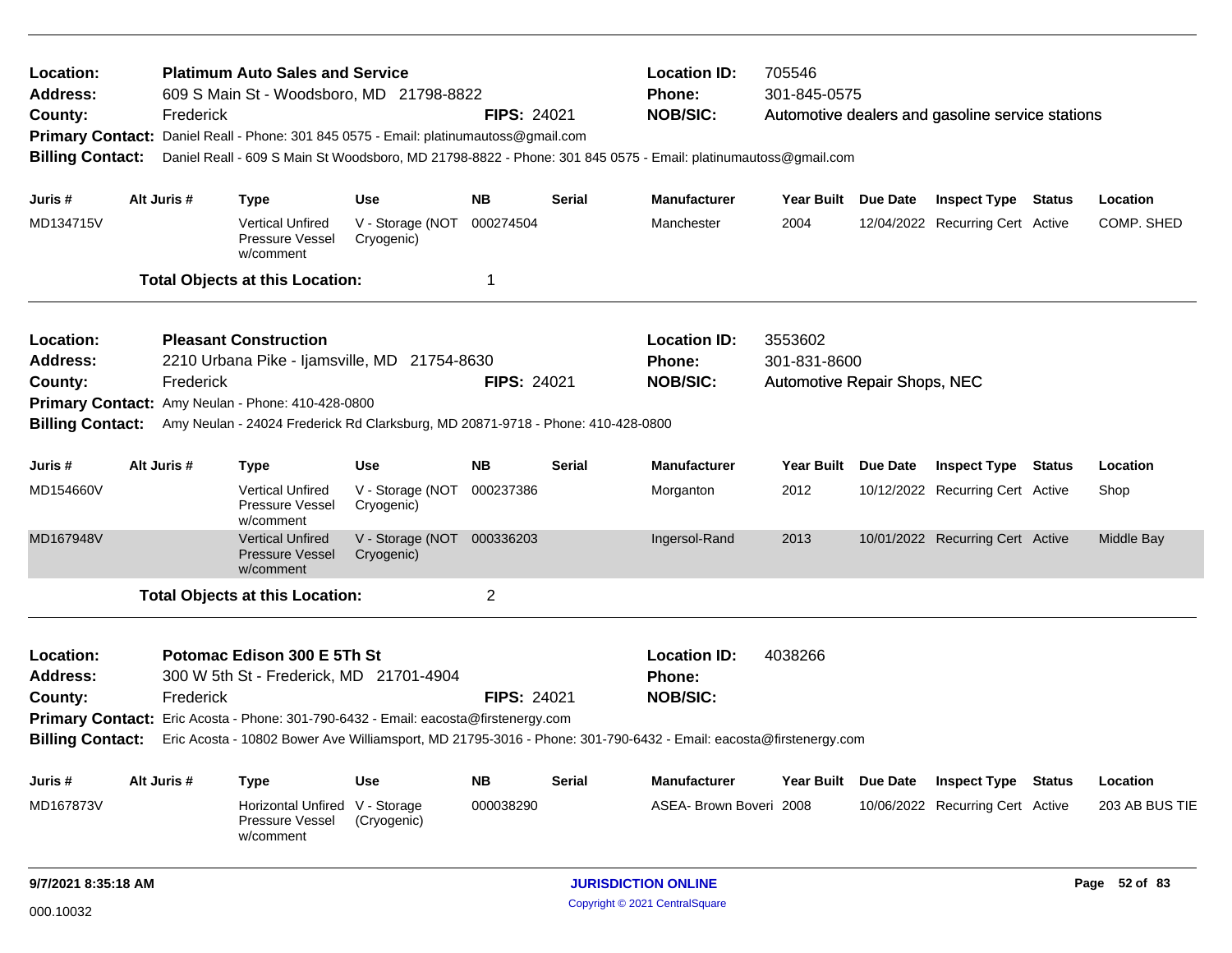| Juris #     | Alt Juris # | Type                                                           | Use         | <b>NB</b> | <b>Serial</b> | <b>Manufacturer</b>     | <b>Year Built</b> | <b>Due Date</b> | <b>Inspect Type</b>              | Status | Location       |
|-------------|-------------|----------------------------------------------------------------|-------------|-----------|---------------|-------------------------|-------------------|-----------------|----------------------------------|--------|----------------|
| MD167874V   |             | Horizontal Unfired V - Storage<br>Pressure Vessel<br>w/comment | (Cryogenic) | 000038289 |               | ASEA- Brown Boveri 2008 |                   |                 | 10/07/2022 Recurring Cert Active |        | 203 AB BUS TIE |
| MD167875V   |             | Horizontal Unfired V - Storage<br>Pressure Vessel<br>w/comment | (Cryogenic) | 000038288 |               | ASEA- Brown Boveri 2008 |                   |                 | 10/07/2022 Recurring Cert Active |        | 203 AB BUS TIE |
|             |             | <b>Total Objects at this Location:</b>                         |             |           |               |                         |                   |                 |                                  |        |                |
| $I$ assign: |             | Detempe Edicen 4020 Lime Kiln                                  |             |           |               | $L = L/L = IPL$         | 1000270           |                 |                                  |        |                |

| <b>Address:</b><br>4630 Lime Kiln Rd - Frederick, MD 21703-7659<br><b>Phone:</b>           |  |
|--------------------------------------------------------------------------------------------|--|
| <b>FIPS: 24021</b><br>County:<br>NOB/SIC:<br>Frederick                                     |  |
| <b>Primary Contact:</b> Eric Acosta - Phone: 301-790-6432 - Email: eacosta@firstenergy.com |  |

**Billing Contact:** Eric Acosta - 10802 Bower Ave Williamsport, MD 21795-3016 - Phone: 301-790-6432 - Email: eacosta@firstenergy.com

| Juris #             | Alt Juris # | <b>Type</b>                                                      | <b>Use</b>                 | <b>NB</b> | <b>Serial</b>              | <b>Manufacturer</b>     | <b>Year Built</b> | Due Date   | <b>Inspect Type</b>              | <b>Status</b> | Location         |
|---------------------|-------------|------------------------------------------------------------------|----------------------------|-----------|----------------------------|-------------------------|-------------------|------------|----------------------------------|---------------|------------------|
| MD167876V           |             | <b>Horizontal Unfired</b><br>Pressure Vessel<br>w/comment        | V - Storage<br>(Cryogenic) | 000028847 |                            | ASEA- Brown Boveri 2005 |                   | 09/29/2022 | <b>Recurring Cert Active</b>     |               | 207 Line Breaker |
| MD167877V           |             | <b>Horizontal Unfired</b><br><b>Pressure Vessel</b><br>w/comment | V - Storage<br>(Cryogenic) | 000028846 |                            | ASEA- Brown Boveri 2005 |                   |            | 09/29/2022 Recurring Cert Active |               | 207 Line Breaker |
| MD167878V           |             | <b>Horizontal Unfired</b><br><b>Pressure Vessel</b><br>w/comment | V - Storage<br>(Cryogenic) | 000028845 |                            | ASEA- Brown Boveri 2005 |                   |            | 09/29/2022 Recurring Cert Active |               | 207 Line Breaker |
| MD167879V           |             | <b>Horizontal Unfired</b><br><b>Pressure Vessel</b><br>w/comment | V - Storage<br>(Cryogenic) | 000028913 |                            | ASEA- Brown Boveri 2005 |                   |            | 09/29/2022 Recurring Cert Active |               | 221 Line Breaker |
| MD167880V           |             | <b>Horizontal Unfired</b><br>Pressure Vessel<br>w/comment        | V - Storage<br>(Cryogenic) | 000028912 |                            | ASEA- Brown Boveri 2005 |                   |            | 09/29/2022 Recurring Cert Active |               | 221 Line Breaker |
| MD167881V           |             | <b>Horizontal Unfired</b><br>Pressure Vessel<br>w/comment        | V - Storage<br>(Cryogenic) | 000028911 |                            | ASEA- Brown Boveri 2005 |                   | 09/29/2022 | <b>Recurring Cert Active</b>     |               | 221 Line Breaker |
| MD167882V           |             | <b>Horizontal Unfired</b><br>Pressure Vessel<br>w/comment        | V - Storage<br>(Cryogenic) | 000028905 |                            | ASEA- Brown Boveri 2005 |                   |            | 09/29/2022 Recurring Cert Active |               | 12 Bus Tie       |
| MD167883V           |             | <b>Horizontal Unfired</b><br><b>Pressure Vessel</b><br>w/comment | V - Storage<br>(Cryogenic) | 000028906 |                            | ASEA- Brown Boveri 2005 |                   | 09/29/2022 | <b>Recurring Cert Active</b>     |               | 12 Bus Tie       |
| MD167884V           |             | <b>Horizontal Unfired</b><br>Pressure Vessel<br>w/comment        | V - Storage<br>(Cryogenic) | 000028907 |                            | ASEA- Brown Boveri 2005 |                   |            | 09/29/2022 Recurring Cert Active |               | 12 Bus Tie       |
| MD167885V           |             | <b>Horizontal Unfired</b><br><b>Pressure Vessel</b>              | V - Storage<br>(Cryogenic) | 000028908 |                            | ASEA- Brown Boveri 2005 |                   |            | 09/29/2022 Recurring Cert Active |               | 222 Monocacy     |
| 9/7/2021 8:35:18 AM |             |                                                                  |                            |           | <b>JURISDICTION ONLINE</b> |                         |                   |            |                                  |               | 53 of 83<br>Page |

Copyright © 2021 CentralSquare 000.10032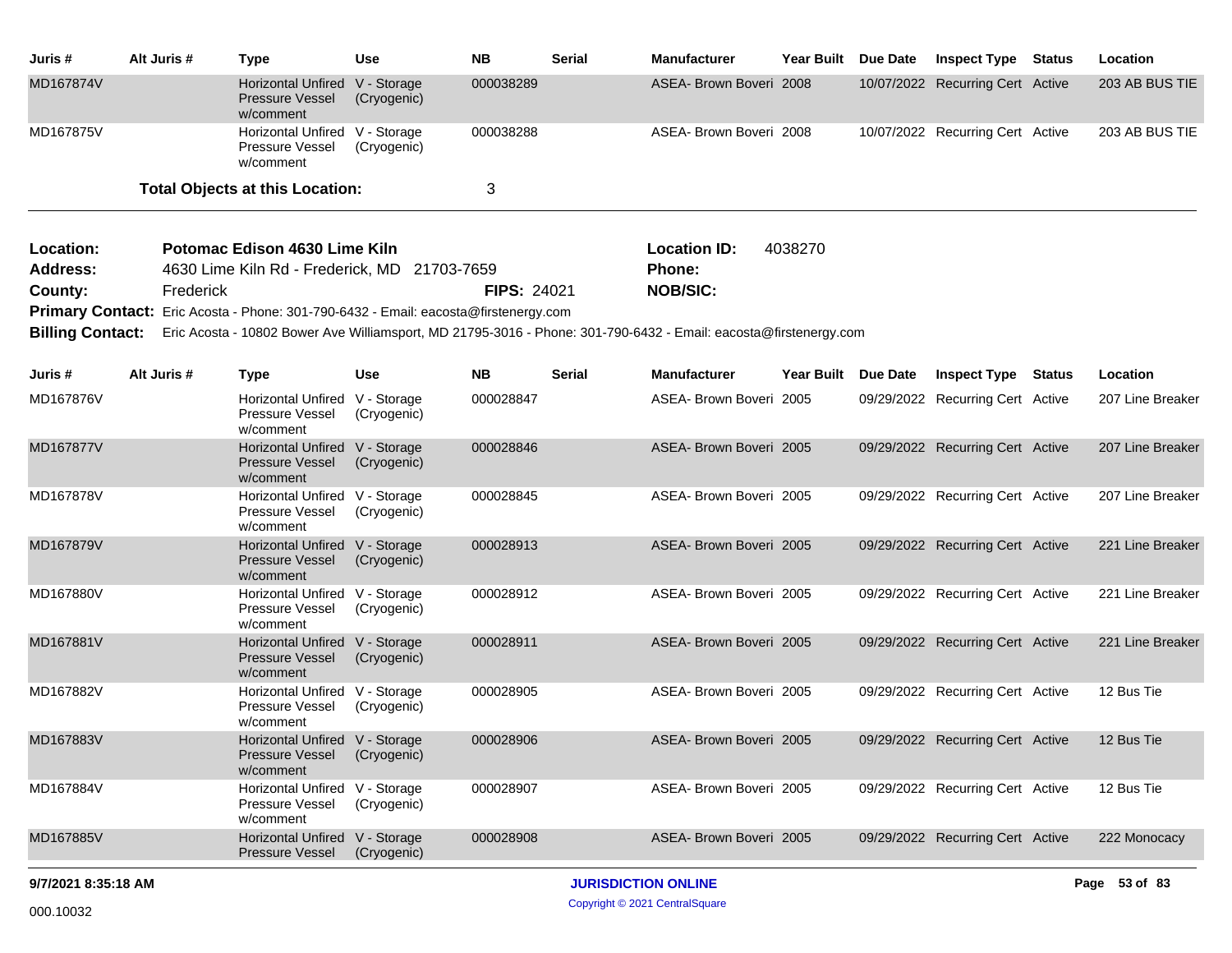| Juris #   | Alt Juris # | <b>Type</b>                                                           | <b>Use</b>  | <b>NB</b> | <b>Serial</b> | <b>Manufacturer</b>     | Year Built Due Date | <b>Inspect Type Status</b>       | Location        |
|-----------|-------------|-----------------------------------------------------------------------|-------------|-----------|---------------|-------------------------|---------------------|----------------------------------|-----------------|
|           |             | w/comment                                                             |             |           |               |                         |                     |                                  |                 |
| MD167886V |             | Horizontal Unfired V - Storage<br><b>Pressure Vessel</b><br>w/comment | (Cryogenic) | 000028909 |               | ASEA- Brown Boveri 2005 |                     | 09/29/2022 Recurring Cert Active | 222 Monocacy    |
| MD167887V |             | Horizontal Unfired V - Storage<br><b>Pressure Vessel</b><br>w/comment | (Cryogenic) | 000028910 |               | ASEA- Brown Boveri 2005 |                     | 09/29/2022 Recurring Cert Active | 222 Monocacy    |
| MD167888V |             | Horizontal Unfired V - Storage<br>Pressure Vessel<br>w/comment        | (Cryogenic) | 000032296 |               | ASEA- Brown Boveri 2006 |                     | 09/29/2022 Recurring Cert Active | $2 - 3$ Bus Tie |
| MD167889V |             | Horizontal Unfired V - Storage<br><b>Pressure Vessel</b><br>w/comment | (Cryogenic) | 000032297 |               | ASEA- Brown Boveri 2006 |                     | 09/29/2022 Recurring Cert Active | 2 - 3 Bus Tie   |
| MD167890V |             | Horizontal Unfired V - Storage<br>Pressure Vessel<br>w/comment        | (Cryogenic) | 000032298 |               | ASEA- Brown Boveri 2006 |                     | 09/29/2022 Recurring Cert Active | $2 - 3$ Bus Tie |
| MD167891V |             | Horizontal Unfired V - Storage<br><b>Pressure Vessel</b><br>w/comment | (Cryogenic) | 000028844 |               | ASEA- Brown Boveri 2005 |                     | 09/29/2022 Recurring Cert Active | 232 Breaker     |
| MD167892V |             | Horizontal Unfired V - Storage<br>Pressure Vessel<br>w/comment        | (Cryogenic) | 000028843 |               | ASEA- Brown Boveri 2005 |                     | 09/29/2022 Recurring Cert Active | 232 Breaker     |
| MD167893V |             | Horizontal Unfired V - Storage<br><b>Pressure Vessel</b><br>w/comment | (Cryogenic) | 000028842 |               | ASEA- Brown Boveri 2005 |                     | 09/29/2022 Recurring Cert Active | 232 Breaker     |
| MD167894V |             | Horizontal Unfired V - Storage<br>Pressure Vessel<br>w/comment        | (Cryogenic) | 000032314 |               | ASEA- Brown Boveri 2006 |                     | 09/29/2022 Recurring Cert Active | 231 Douds       |
| MD167895V |             | Horizontal Unfired V - Storage<br><b>Pressure Vessel</b><br>w/comment | (Cryogenic) | 000032315 |               | ASEA- Brown Boveri 2006 |                     | 09/29/2022 Recurring Cert Active | 231 Douds       |
| MD167896V |             | Horizontal Unfired V - Storage<br>Pressure Vessel<br>w/comment        | (Cryogenic) | 000032316 |               | ASEA- Brown Boveri 2006 |                     | 09/29/2022 Recurring Cert Active | 231 Douds       |
|           |             | <b>Total Objects at this Location:</b>                                |             | 21        |               |                         |                     |                                  |                 |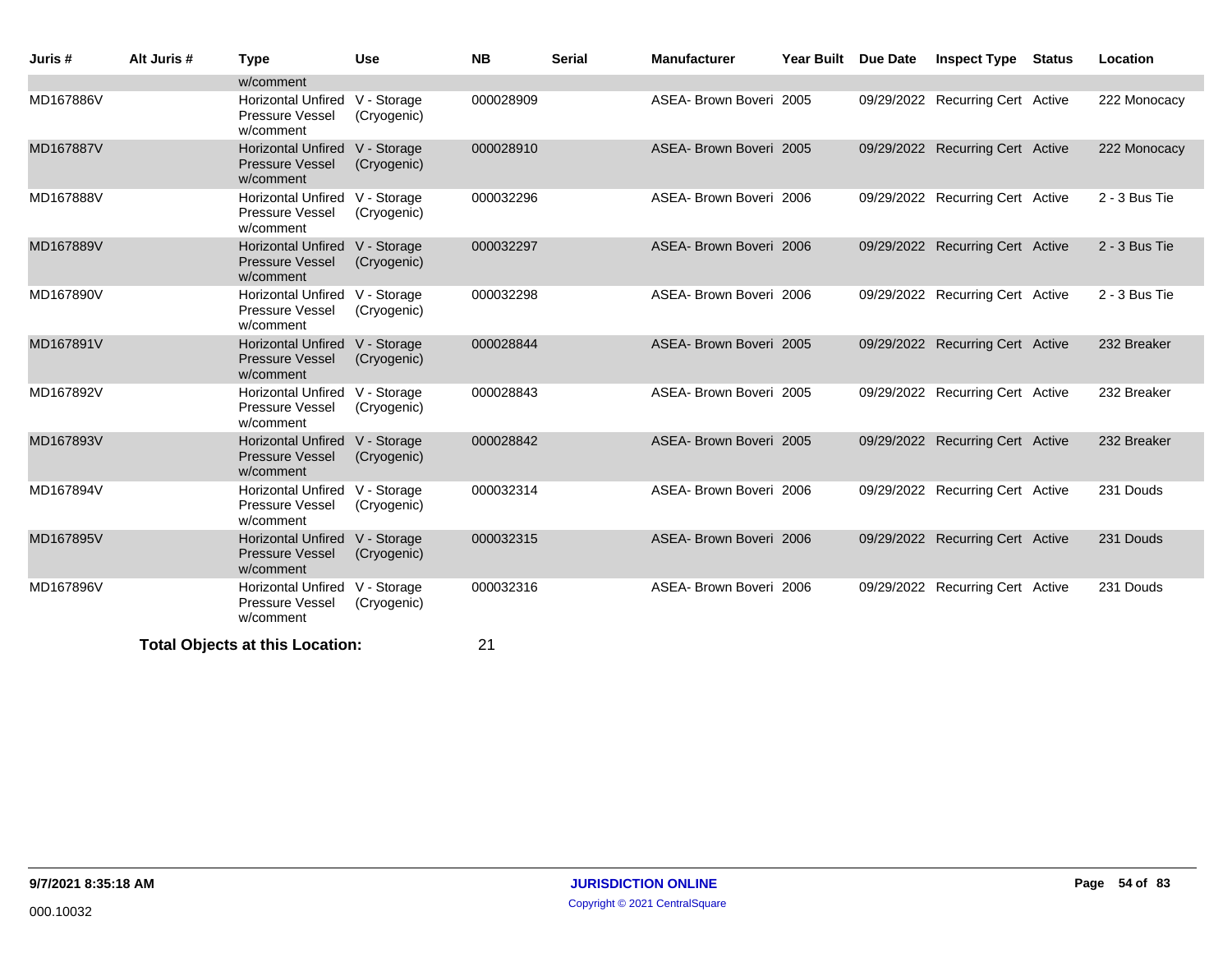## 6402 Jefferson Blvd - Frederick, MD 21703-5812 **County:** Frederick **NOB/SIC:** FIPS: 24021 **NOB/SIC:** Primary Contact: Eric Acosta - Phone: 301-790-6432 - Email: eacosta@firstenergy.com **Potomac Edison 6402 Jefferson Pike Location ID:** 4038272 **Address: Location: Phone:**

**Billing Contact:** Eric Acosta - 10802 Bower Ave Williamsport, MD 21795-3016 - Phone: 301-790-6432 - Email: eacosta@firstenergy.com

| Juris #   | Alt Juris # | <b>Type</b>                                                           | <b>Use</b>                                        | <b>NB</b> | <b>Serial</b> | <b>Manufacturer</b>     | Year Built Due Date | <b>Inspect Type</b>              | <b>Status</b> | Location          |
|-----------|-------------|-----------------------------------------------------------------------|---------------------------------------------------|-----------|---------------|-------------------------|---------------------|----------------------------------|---------------|-------------------|
| MD167897V |             | Horizontal Unfired V - Storage<br>Pressure Vessel<br>w/comment        | (Cryogenic)                                       | 000038119 |               | ASEA- Brown Boveri 2008 |                     | 10/06/2022 Recurring Cert Active |               | 233 Line          |
| MD167898V |             | Horizontal Unfired V - Storage<br><b>Pressure Vessel</b><br>w/comment | (Cryogenic)                                       | 000038118 |               | ASEA- Brown Boveri 2008 |                     | 10/06/2022 Recurring Cert Active |               | <b>233 Line</b>   |
| MD167899V |             | Horizontal Unfired V - Storage<br>Pressure Vessel<br>w/comment        | (Cryogenic)                                       | 000038117 |               | ASEA- Brown Boveri 2008 |                     | 10/06/2022 Recurring Cert Active |               | 233 Line          |
| MD167900V |             | Horizontal Unfired V - Storage<br><b>Pressure Vessel</b><br>w/comment | (Cryogenic)                                       | 000038269 |               | ASEA- Brown Boveri 2008 |                     | 10/06/2022 Recurring Cert Active |               | <b>BC BUS TIE</b> |
| MD167901V |             | Horizontal Unfired V - Storage<br><b>Pressure Vessel</b><br>w/comment | (Cryogenic)                                       | 000038268 |               | ASEA- Brown Boveri 2008 |                     | 10/06/2022 Recurring Cert Active |               | <b>BC BUS TIE</b> |
| MD167902V |             | Horizontal Unfired V - Storage<br><b>Pressure Vessel</b><br>w/comment | (Cryogenic)                                       | 000038267 |               | ASEA- Brown Boveri 2008 |                     | 10/06/2022 Recurring Cert Active |               | <b>BC BUS TIE</b> |
| MD167903V |             | Horizontal Unfired V - Storage<br>Pressure Vessel<br>w/comment        | (Cryogenic)                                       | 000038278 |               | ASEA- Brown Boveri 2008 |                     | 10/06/2022 Recurring Cert Active |               | AB BUS TIE        |
| MD167904V |             | Horizontal Unfired V - Storage<br><b>Pressure Vessel</b><br>w/comment | (Cryogenic)                                       | 000038277 |               | ASEA- Brown Boveri 2008 |                     | 10/06/2022 Recurring Cert Active |               | AB BUS TIE        |
| MD167905V |             | Horizontal Unfired V - Storage<br>Pressure Vessel<br>w/comment        | (Cryogenic)                                       | 000038276 |               | ASEA- Brown Boveri 2008 |                     | 10/06/2022 Recurring Cert Active |               | AB BUS TIE        |
| MD167906V |             | <b>Pressure Vessel</b><br>w/comment                                   | Horizontal Unfired V - Storage (NOT<br>Cryogenic) | 000032334 |               | ASEA- Brown Boveri 2006 |                     | 10/06/2022 Recurring Cert Active |               | <b>Line 232</b>   |
| MD167907V |             | <b>Pressure Vessel</b><br>w/comment                                   | Horizontal Unfired V - Storage (NOT<br>Cryogenic) | 000032333 |               | ASEA- Brown Boveri 2008 |                     | 10/06/2022 Recurring Cert Active |               | <b>Line 232</b>   |
| MD167908V |             | Horizontal Unfired V - Storage<br><b>Pressure Vessel</b><br>w/comment | (Cryogenic)                                       | 000032388 |               | ASEA- Brown Boveri 2008 |                     | 10/06/2022 Recurring Cert Active |               | <b>Line 232</b>   |
|           |             | <b>Total Obiects at this Location:</b>                                |                                                   | 12        |               |                         |                     |                                  |               |                   |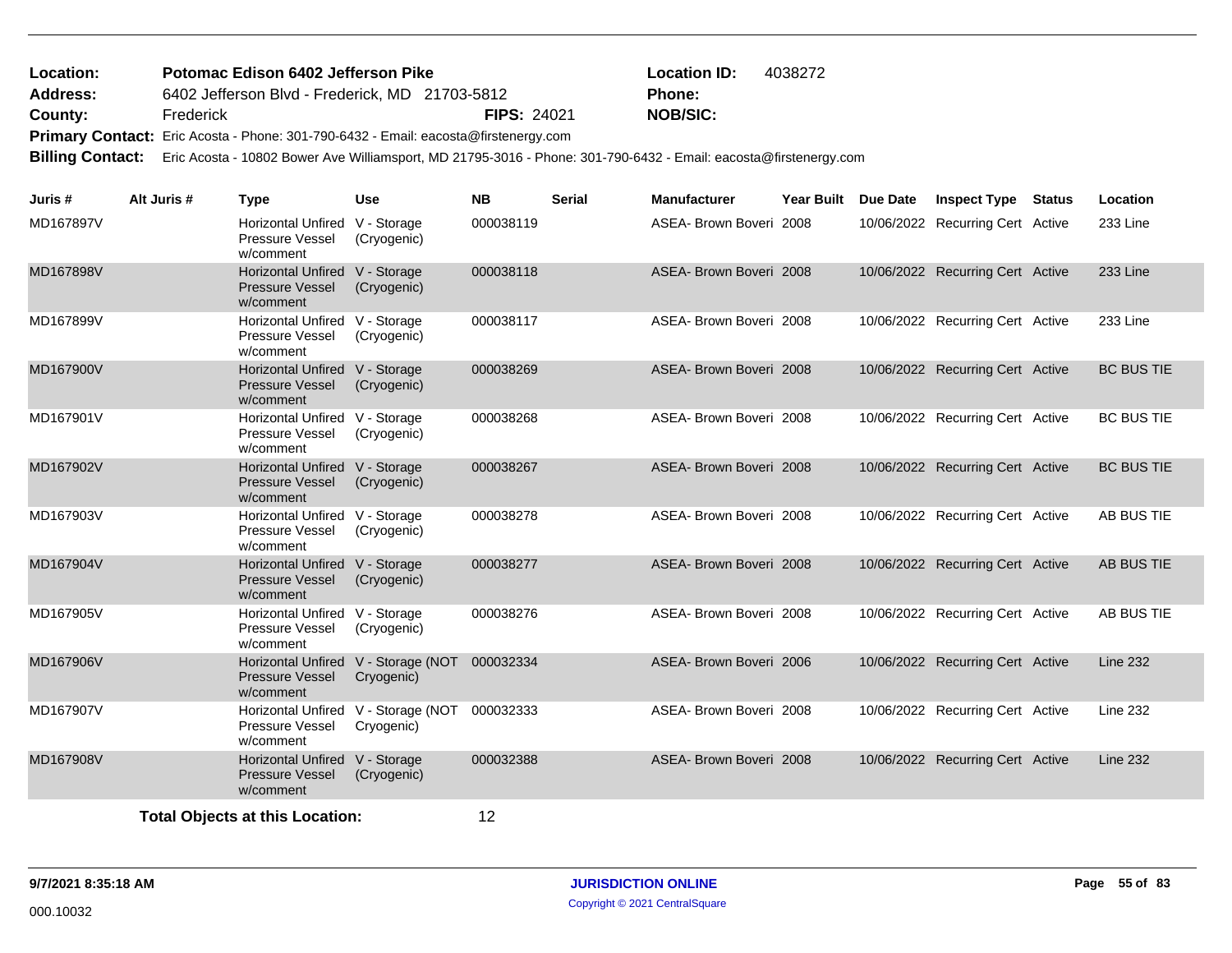## 1711 N Market St - Frederick, MD 21701-4348 **County:** Frederick **NOB/SIC:** FIPS: 24021 **NOB/SIC:** Primary Contact: Eric Acosta - Phone: 301-790-6432 - Email: eacosta@firstenergy.com **Potomac Edson 1711 North Market St Location ID:** 4038275 **Address: Location: Phone:**

**Billing Contact:** Eric Acosta - 10802 Bower Ave Williamsport, MD 21795-3016 - Phone: 301-790-6432 - Email: eacosta@firstenergy.com

| Juris #                 | Alt Juris # | <b>Type</b>                                                                         | Use                                               | <b>NB</b>          | <b>Serial</b> | <b>Manufacturer</b>                                                                                              | <b>Year Built</b>   | Due Date | <b>Inspect Type Status</b>       | Location   |
|-------------------------|-------------|-------------------------------------------------------------------------------------|---------------------------------------------------|--------------------|---------------|------------------------------------------------------------------------------------------------------------------|---------------------|----------|----------------------------------|------------|
| MD167912V               |             | Horizontal Unfired V - Storage<br>Pressure Vessel<br>w/comment                      | (Cryogenic)                                       | 000040148          |               | ASEA- Brown Boveri 2009                                                                                          |                     |          | 10/07/2022 Recurring Cert Active | 208 Line   |
| MD167913V               |             | Horizontal Unfired V - Storage<br><b>Pressure Vessel</b><br>w/comment               | (Cryogenic)                                       | 000040147          |               | ASEA- Brown Boveri 2009                                                                                          |                     |          | 10/07/2022 Recurring Cert Active | 208 Line   |
| MD167914V               |             | Pressure Vessel<br>w/comment                                                        | Horizontal Unfired V - Storage (NOT<br>Cryogenic) | 000040146          |               | ASEA- Brown Boveri 2009                                                                                          |                     |          | 10/07/2022 Recurring Cert Active | 208 Line   |
| MD167915V               |             | Horizontal Unfired V - Storage<br><b>Pressure Vessel</b><br>w/comment               | (Cryogenic)                                       | 000024750          |               | <b>ABB</b>                                                                                                       | 2004                |          | 10/07/2022 Recurring Cert Active | AC BUS TIE |
| MD167916V               |             | Horizontal Unfired V - Storage<br>Pressure Vessel<br>w/comment                      | (Cryogenic)                                       | 000024751          |               | ASEA- Brown Boveri 2004                                                                                          |                     |          | 10/07/2022 Recurring Cert Active | AC BUS TIE |
| MD167917V               |             | Horizontal Unfired V - Storage<br><b>Pressure Vessel</b><br>w/comment               | (Cryogenic)                                       | 000024752          |               | ASEA- Brown Boveri 2004                                                                                          |                     |          | 10/07/2022 Recurring Cert Active | AC BUS TIE |
| MD167918V               |             | Horizontal Unfired V - Storage<br>Pressure Vessel<br>w/comment                      | (Cryogenic)                                       | 000130782          |               | Silvan                                                                                                           | 1994                |          | 10/07/2022 Recurring Cert Active | 222Line    |
| MD167919V               |             | Horizontal Unfired V - Storage<br><b>Pressure Vessel</b><br>w/comment               | (Cryogenic)                                       | 000130784          |               | Silvan                                                                                                           | 1994                |          | 10/07/2022 Recurring Cert Active | AB BUS TIE |
|                         |             | <b>Total Objects at this Location:</b>                                              |                                                   | 8                  |               |                                                                                                                  |                     |          |                                  |            |
| Location:               |             | Potomac-Edison 1291 Ditto Ave                                                       |                                                   |                    |               | <b>Location ID:</b>                                                                                              | 4038638             |          |                                  |            |
| <b>Address:</b>         |             | 1291 Ditto Ave - Frederick, MD 21702                                                |                                                   |                    |               | <b>Phone:</b>                                                                                                    |                     |          |                                  |            |
| County:                 | Frederick   |                                                                                     |                                                   | <b>FIPS: 24021</b> |               | <b>NOB/SIC:</b>                                                                                                  |                     |          |                                  |            |
|                         |             | Primary Contact: Eric Acosta - Phone: 301-790-6432 - Email: eacosta@firstenergy.com |                                                   |                    |               |                                                                                                                  |                     |          |                                  |            |
| <b>Billing Contact:</b> |             |                                                                                     |                                                   |                    |               | Eric Acosta - 10802 Bower Ave Williamsport, MD 21795-3016 - Phone: 301-790-6432 - Email: eacosta@firstenergy.com |                     |          |                                  |            |
| Juris #                 | Alt Juris # | <b>Type</b>                                                                         | Use                                               | NB.                | <b>Serial</b> | <b>Manufacturer</b>                                                                                              | Year Built Due Date |          | <b>Inspect Type Status</b>       | Location   |
| MD167909V               |             | <b>Vertical Unfired</b>                                                             | V - Storage                                       | 00025621/0         |               | Mitsubishi                                                                                                       | 2018                |          | 10/07/2022 Recurring Cert Active | Ditto Ave  |

Pressure Vessel w/comment

(Cryogenic)

0025622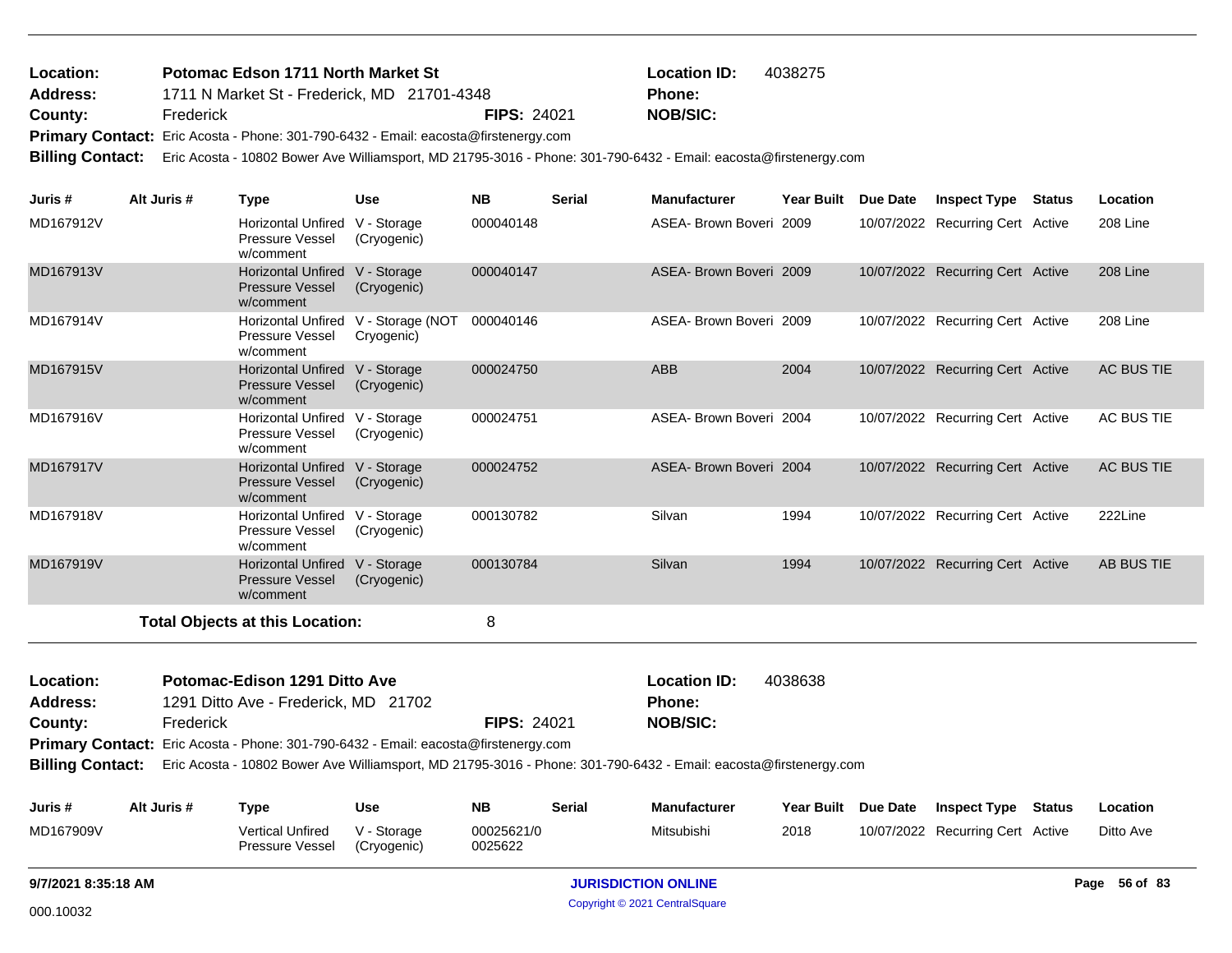| Juris #   | Alt Juris # | Type                                                           | Use                        | <b>NB</b>             | <b>Serial</b> | <b>Manufacturer</b> | <b>Year Built</b> | <b>Due Date</b> | <b>Inspect Type</b>              | Status | Location  |
|-----------|-------------|----------------------------------------------------------------|----------------------------|-----------------------|---------------|---------------------|-------------------|-----------------|----------------------------------|--------|-----------|
|           |             | w/comment                                                      |                            |                       |               |                     |                   |                 |                                  |        |           |
| MD167910V |             | <b>Vertical Unfired</b><br><b>Pressure Vessel</b><br>w/comment | V - Storage<br>(Cryogenic) | 00025625/0<br>0025626 |               | Mitsubishi          | 2018              |                 | 10/07/2022 Recurring Cert Active |        | Ditto Ave |
| MD167911V |             | <b>Vertical Unfired</b><br>Pressure Vessel<br>w/comment        | V - Storage<br>(Cryogenic) | 00025607/0<br>0025608 |               | Mitsubishi          | 2018              |                 | 10/07/2022 Recurring Cert Active |        | Ditto Ave |
|           |             | <b>Total Objects at this Location:</b>                         |                            | J                     |               |                     |                   |                 |                                  |        |           |

| <b>Location:</b> | <b>Potomac-Edison 14045 Mattie Haines</b>          |                    | <b>Location ID:</b> | 4038636 |
|------------------|----------------------------------------------------|--------------------|---------------------|---------|
| Address:         | 14045 Mattie Haines Rd - Mount Airy, MD 21771-7557 |                    | Phone:              |         |
| County:          | Frederick                                          | <b>FIPS: 24021</b> | NOB/SIC:            |         |
|                  |                                                    |                    |                     |         |

Primary Contact: Eric Acosta - Phone: 301-790-6432 - Email: eacosta@firstenergy.com

**Billing Contact:** Eric Acosta - 10802 Bower Ave Williamsport, MD 21795-3016 - Phone: 301-790-6432 - Email: eacosta@firstenergy.com

| Juris #   | Alt Juris # | Type                                                             | <b>Use</b>                 | <b>NB</b> | <b>Serial</b> | <b>Manufacturer</b>     | Year Built | Due Date | <b>Inspect Type</b>              | Status | Location         |
|-----------|-------------|------------------------------------------------------------------|----------------------------|-----------|---------------|-------------------------|------------|----------|----------------------------------|--------|------------------|
| MD167639V |             | Horizontal Unfired<br><b>Pressure Vessel</b><br>w/comment        | V - Storage<br>(Cryogenic) | 000000479 |               | Plant Systems, Inc.     | 1994       |          | 10/15/2022 Recurring Cert Active |        | 3/4/Bus Tie      |
| MD167640V |             | <b>Horizontal Unfired</b><br><b>Pressure Vessel</b><br>w/comment | V - Storage<br>(Cryogenic) | 00005597  |               | ASEA- Brown Boveri 2013 |            |          | 10/15/2022 Recurring Cert Active |        | 2/3 Bus Tie      |
| MD167641V |             | Horizontal Unfired<br><b>Pressure Vessel</b><br>w/comment        | V - Storage<br>(Cryogenic) | 000055996 |               | ASEA- Brown Boveri 2013 |            |          | 10/15/2022 Recurring Cert Active |        | 2/3 Bus Tie      |
| MD167642V |             | <b>Horizontal Unfired</b><br><b>Pressure Vessel</b><br>w/comment | V - Storage<br>(Cryogenic) | 000055998 |               | ASEA- Brown Boveri 2013 |            |          | 10/15/2022 Recurring Cert Active |        | 2/3/Bus Tie      |
| MD167643V |             | Horizontal Unfired<br><b>Pressure Vessel</b><br>w/comment        | V - Storage<br>(Cryogenic) | 000000326 |               | Plant Systems, Inc.     | 1994       |          | 10/15/2022 Recurring Cert Active |        | 210 Line Breaker |
|           |             | <b>Total Objects at this Location:</b>                           |                            | 5         |               |                         |            |          |                                  |        |                  |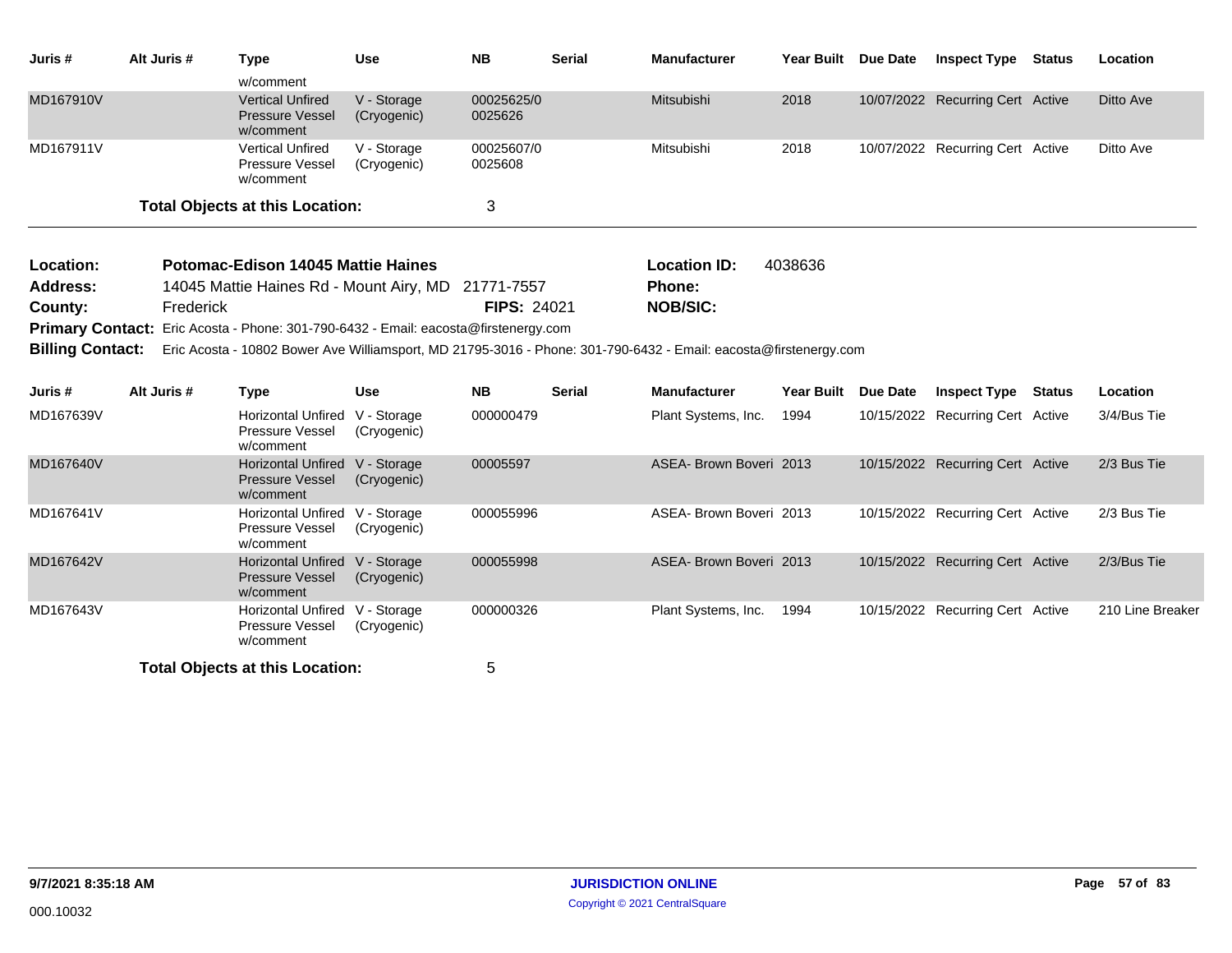| Location:               | Potomac-Edison 5989 Green Valley Rd                         |                    | <b>Location ID:</b> | 4038637 |
|-------------------------|-------------------------------------------------------------|--------------------|---------------------|---------|
| Address:                | 5989 Green Valley Road - New Market, MD 21774               |                    | <b>Phone:</b>       |         |
| County:                 | Frederick                                                   | <b>FIPS: 24021</b> | NOB/SIC:            |         |
|                         | <b>Primary Contact: Potomac-Edison 5989 Green Valley Rd</b> |                    |                     |         |
| <b>Billing Contact:</b> |                                                             |                    |                     |         |

| Juris #                            | Alt Juris # | <b>Type</b>                                                                | <b>Use</b>                                              | <b>NB</b>          | <b>Serial</b> | <b>Manufacturer</b>                  | <b>Year Built</b> | Due Date | <b>Inspect Type</b>                  | <b>Status</b> | Location        |
|------------------------------------|-------------|----------------------------------------------------------------------------|---------------------------------------------------------|--------------------|---------------|--------------------------------------|-------------------|----------|--------------------------------------|---------------|-----------------|
| MD167920V                          |             | Horizontal Unfired V - Storage<br><b>Pressure Vessel</b><br>w/comment      | (Cryogenic)                                             | 000009415          |               | ASEA- Brown Boveri 1999              |                   |          | 10/08/2022 Recurring Cert Active     |               | 230 Bus Tie     |
| MD167921V                          |             | Horizontal Unfired V - Storage<br><b>Pressure Vessel</b><br>w/comment      | (Cryogenic)                                             | 000009416          |               | ASEA- Brown Boveri 1999              |                   |          | 10/08/2022 Recurring Cert Active     |               | 230 Bus Tie     |
| MD167922V                          |             | Horizontal Unfired V - Storage<br>Pressure Vessel<br>w/comment             | (Cryogenic)                                             | 000009417          |               | ASEA- Brown Boveri 1999              |                   |          | 10/08/2022 Recurring Cert Active     |               | 230 Bus Tie     |
| MD167923V                          |             | Horizontal Unfired V - Storage<br><b>Pressure Vessel</b><br>w/comment      | (Cryogenic)                                             | 000009289/<br>9290 |               | <b>SIEMANS</b>                       | 2015              |          | 10/08/2022 Recurring Cert Active     |               | #3 Transformer  |
| MD167924V                          |             | Horizontal Unfired V - Storage<br>Pressure Vessel<br>w/comment             | (Cryogenic)                                             | 000009292/<br>9291 |               | <b>SIEMANS</b>                       | 2015              |          | 10/08/2022 Recurring Cert Active     |               | #3 Transformer  |
| MD167925V                          |             | Horizontal Unfired V - Storage<br><b>Pressure Vessel</b><br>w/comment      | (Cryogenic)                                             | 000009285/<br>9286 |               | <b>SIEMANS</b>                       | 2015              |          | 10/08/2022 Recurring Cert Active     |               | #3 Transformer  |
|                                    |             | <b>Total Objects at this Location:</b>                                     |                                                         | 6                  |               |                                      |                   |          |                                      |               |                 |
| Location:<br><b>Address:</b>       |             | <b>Prosperity Management</b><br>120 W Church St - Frederick, MD 21701-7800 |                                                         |                    |               | <b>Location ID:</b><br><b>Phone:</b> | 722024            |          |                                      |               |                 |
| County:<br><b>Billing Contact:</b> | Frederick   | Primary Contact: Harry Rosenstock - Phone: 301-606-3969                    |                                                         | <b>FIPS: 24021</b> |               | <b>NOB/SIC:</b>                      |                   |          | Holding and other investment offices |               |                 |
| Juris #                            | Alt Juris # | <b>Type</b>                                                                | <b>Use</b>                                              | <b>NB</b>          | <b>Serial</b> | <b>Manufacturer</b>                  | <b>Year Built</b> | Due Date | <b>Inspect Type</b>                  | <b>Status</b> | Location        |
| MD167562H                          |             | Cast Iron                                                                  | H - Hot Water<br>Heat (Water $\leq$<br>160 psig, 250 F) | <b>CI</b>          |               | <b>Burnham</b>                       | 2019              |          | 08/27/2022 Recurring Cert Active     |               | <b>Basement</b> |
|                                    |             | <b>Total Objects at this Location:</b>                                     |                                                         |                    |               |                                      |                   |          |                                      |               |                 |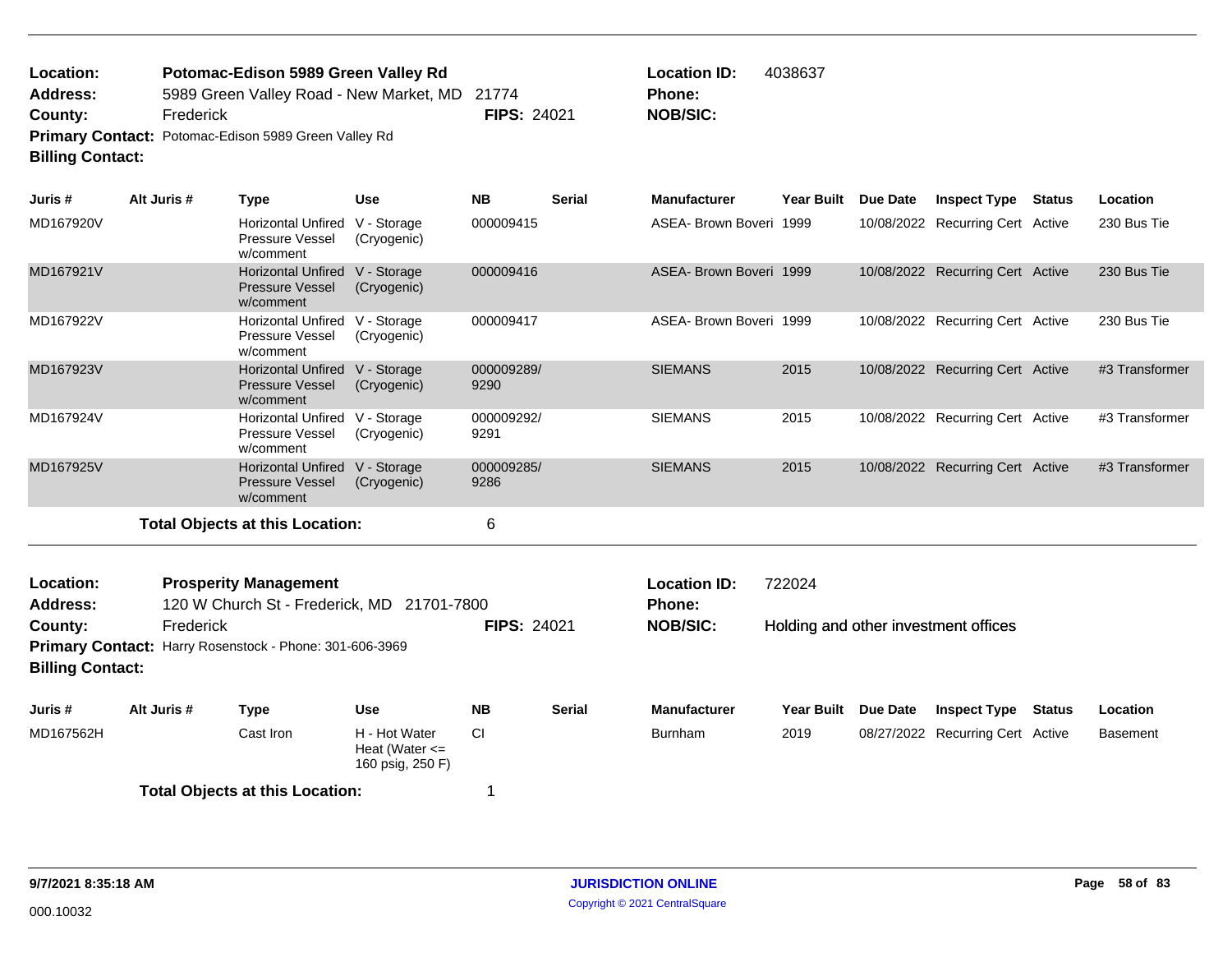| Location:<br><b>Address:</b><br>County:<br><b>Billing Contact:</b> | <b>R F Body Works</b><br>704 N East St - Frederick, MD 21701-5239<br>Frederick<br>Primary Contact: R F Body Works |           |                                                                                  |                                                                               | <b>FIPS: 24021</b> |                    | <b>Location ID:</b><br><b>Phone:</b><br><b>NOB/SIC:</b> | 722290<br>Automotive dealers and gasoline service stations |                 |                                                  |               |                      |
|--------------------------------------------------------------------|-------------------------------------------------------------------------------------------------------------------|-----------|----------------------------------------------------------------------------------|-------------------------------------------------------------------------------|--------------------|--------------------|---------------------------------------------------------|------------------------------------------------------------|-----------------|--------------------------------------------------|---------------|----------------------|
| Juris #                                                            | Alt Juris #                                                                                                       |           | <b>Type</b>                                                                      | Use                                                                           | <b>NB</b>          | <b>Serial</b>      | <b>Manufacturer</b>                                     | <b>Year Built</b>                                          | <b>Due Date</b> | <b>Inspect Type</b>                              | Status        | Location             |
| MD111289V                                                          |                                                                                                                   |           | <b>Horizontal Unfired</b><br>Pressure Vessel<br>w/comment                        | V - Storage (NOT<br>Cryogenic)                                                | 000442473          | 102793L-<br>933532 | Melben                                                  | 1993                                                       |                 | 08/14/2023 Recurring Cert Active                 |               | Outside Open<br>Shed |
| MD128646V                                                          |                                                                                                                   |           | <b>Horizontal Unfired</b><br><b>Pressure Vessel</b><br>w/comment                 | V - Storage (NOT<br>Cryogenic)                                                | 000282301          | 77433              | <b>Steel Fab</b>                                        | 2002                                                       |                 | 08/14/2023 Recurring Cert Active                 |               | Outside Open<br>Shed |
|                                                                    |                                                                                                                   |           | <b>Total Objects at this Location:</b>                                           |                                                                               | $\overline{2}$     |                    |                                                         |                                                            |                 |                                                  |               |                      |
| Location:<br><b>Address:</b><br>County:                            |                                                                                                                   | Frederick | <b>Ren Kirby Mitsubisha</b><br>Primary Contact: Sean Kirby - Phone: 301-663-4185 | 5903 Urbana Pike - Frederick, MD 21704-7206                                   | <b>FIPS: 24021</b> |                    | <b>Location ID:</b><br>Phone:<br><b>NOB/SIC:</b>        | 724362<br>301-663-4185                                     |                 | Automotive dealers and gasoline service stations |               |                      |
| <b>Billing Contact:</b>                                            |                                                                                                                   |           |                                                                                  | Tony Ciorra - 5903 Urbana Pike Frederick, MD 21704-7206 - Phone: 301-663-4185 |                    |                    |                                                         |                                                            |                 |                                                  |               |                      |
| Juris #                                                            | Alt Juris #                                                                                                       |           | <b>Type</b>                                                                      | <b>Use</b>                                                                    | <b>NB</b>          | <b>Serial</b>      | Manufacturer                                            | <b>Year Built</b>                                          | <b>Due Date</b> | <b>Inspect Type</b>                              | <b>Status</b> | Location             |
| MD086266H                                                          |                                                                                                                   |           | Cast Iron                                                                        | H - Hot Water<br>Heat (Water $\leq$<br>160 psig, 250 F)                       | <b>CI</b>          | 17127390           | Burnham                                                 | 1983                                                       | 07/10/2023      | <b>Recurring Cert Active</b>                     |               | <b>Boiler Room</b>   |
| MD164741V                                                          |                                                                                                                   |           | <b>Vertical Unfired</b><br><b>Pressure Vessel</b><br>w/comment                   | V - Storage (NOT<br>Cryogenic)                                                | 000701632          |                    | Morganton                                               | 2017                                                       |                 | 08/26/2023 Recurring Cert Active                 |               | Outside              |
|                                                                    |                                                                                                                   |           | <b>Total Objects at this Location:</b>                                           |                                                                               | $\overline{2}$     |                    |                                                         |                                                            |                 |                                                  |               |                      |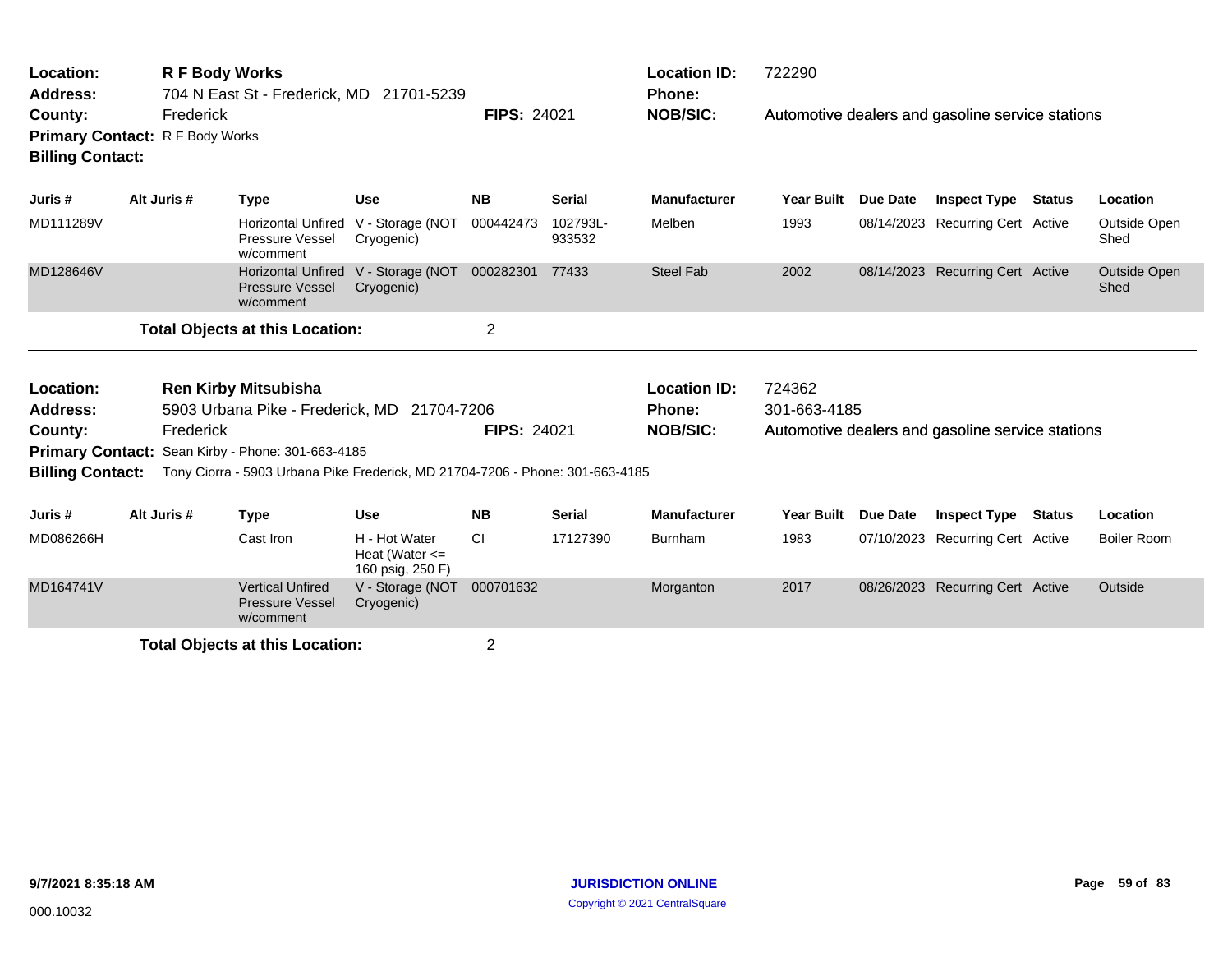| County:                                     | Frederick                                                                                                               | <b>Rentals Unlimited</b><br>Location:<br>36 Thomas Johnson Dr - Frederick, MD 21702-4501<br>Address: |                                                         |                    |               | <b>Location ID:</b><br>2785626<br>Phone:         |                                                          |  |                                                 |               |          |
|---------------------------------------------|-------------------------------------------------------------------------------------------------------------------------|------------------------------------------------------------------------------------------------------|---------------------------------------------------------|--------------------|---------------|--------------------------------------------------|----------------------------------------------------------|--|-------------------------------------------------|---------------|----------|
| Primary Contact: Rick - Phone: 301-663-9200 |                                                                                                                         |                                                                                                      |                                                         | FIPS: 24021        |               | <b>NOB/SIC:</b>                                  |                                                          |  | Heavy Construction Equipment Rental and Leasing |               |          |
|                                             |                                                                                                                         |                                                                                                      |                                                         |                    |               |                                                  |                                                          |  |                                                 |               |          |
| <b>Billing Contact:</b>                     |                                                                                                                         | Rick - 36 Thomas Johnson Dr Frederick, MD 21702-4501 - Phone: 301-663-9200                           |                                                         |                    |               |                                                  |                                                          |  |                                                 |               |          |
| Juris #                                     | Alt Juris #                                                                                                             | <b>Type</b>                                                                                          | <b>Use</b>                                              | <b>NB</b>          | <b>Serial</b> | <b>Manufacturer</b>                              | Year Built Due Date                                      |  | <b>Inspect Type Status</b>                      |               | Location |
| MD112511V                                   |                                                                                                                         | <b>Vertical Unfired</b><br><b>Pressure Vessel</b><br>w/comment                                       | V - Storage (NOT<br>Cryogenic)                          | 000010839          |               | Stoystown                                        | 1977                                                     |  | 06/26/2023 Recurring Cert Active                |               | Shop     |
|                                             |                                                                                                                         | <b>Total Objects at this Location:</b>                                                               |                                                         | 1                  |               |                                                  |                                                          |  |                                                 |               |          |
| Location:                                   |                                                                                                                         | <b>Richland Golf Course (Arc3)</b>                                                                   |                                                         |                    |               | <b>Location ID:</b>                              | 3918909                                                  |  |                                                 |               |          |
| <b>Address:</b>                             |                                                                                                                         | 50 Glenbrook Dr - Middletown, MD 21769-7708                                                          |                                                         |                    |               | <b>Phone:</b>                                    |                                                          |  |                                                 |               |          |
| County:                                     | Frederick                                                                                                               |                                                                                                      |                                                         | <b>FIPS: 24021</b> |               | <b>NOB/SIC:</b>                                  | <b>Public Golf Courses</b>                               |  |                                                 |               |          |
|                                             | Primary Contact: Richland Golf Course (Arc3)                                                                            |                                                                                                      |                                                         |                    |               |                                                  |                                                          |  |                                                 |               |          |
| <b>Billing Contact:</b>                     | Charlie Patterson - PO Box 26269 Richmond, VA 23260-6269 - Phone: 804-644-4521 - Email: charlie.patterson@arc3gases.com |                                                                                                      |                                                         |                    |               |                                                  |                                                          |  |                                                 |               |          |
| Juris #                                     | Alt Juris #                                                                                                             | <b>Type</b>                                                                                          | <b>Use</b>                                              | <b>NB</b>          | <b>Serial</b> | <b>Manufacturer</b>                              | Year Built Due Date                                      |  | <b>Inspect Type</b>                             | <b>Status</b> | Location |
| MD162670V                                   |                                                                                                                         | <b>Vertical Unfired</b><br>Pressure Vessel<br>w/comment                                              | V - Storage<br>(Cryogenic)                              | 000132641          |               | <b>CHART</b>                                     | 2001                                                     |  | 12/14/2022 Recurring Cert Active                |               | Closet   |
|                                             |                                                                                                                         | <b>Total Objects at this Location:</b>                                                               |                                                         | 1                  |               |                                                  |                                                          |  |                                                 |               |          |
| Location:<br><b>Address:</b><br>County:     | Frederick                                                                                                               | <b>Ridgeville Car Wash</b><br>106 E Ridgeville Blvd - Mount Airy, MD 21771-5232                      |                                                         | <b>FIPS: 24021</b> |               | <b>Location ID:</b><br>Phone:<br><b>NOB/SIC:</b> | 722770<br>301-829-1971<br>Nonclassifiable establishments |  |                                                 |               |          |
| <b>Billing Contact:</b>                     | Primary Contact: Tom Hilton - Phone: 301-514-0046                                                                       |                                                                                                      |                                                         |                    |               |                                                  |                                                          |  |                                                 |               |          |
| Juris #                                     | Alt Juris #                                                                                                             | <b>Type</b>                                                                                          | <b>Use</b>                                              | <b>NB</b>          | Serial        | <b>Manufacturer</b>                              | Year Built Due Date                                      |  | <b>Inspect Type Status</b>                      |               | Location |
| MD111296V                                   |                                                                                                                         | <b>Vertical Unfired</b><br>Pressure Vessel<br>w/comment                                              | V - Storage (NOT<br>Cryogenic)                          | 000591063          |               | Melben                                           | 1996                                                     |  | 02/19/2022 Recurring Cert Active                |               | Mech Rm  |
| MD111297H                                   |                                                                                                                         | <b>Vertical Fire Tube</b>                                                                            | H - Hot Water<br>Heat (Water $\leq$<br>160 psig, 250 F) | 000002938          |               | A O Smith                                        | 1989                                                     |  | 02/19/2022 Recurring Cert Active                |               | Mech Rm  |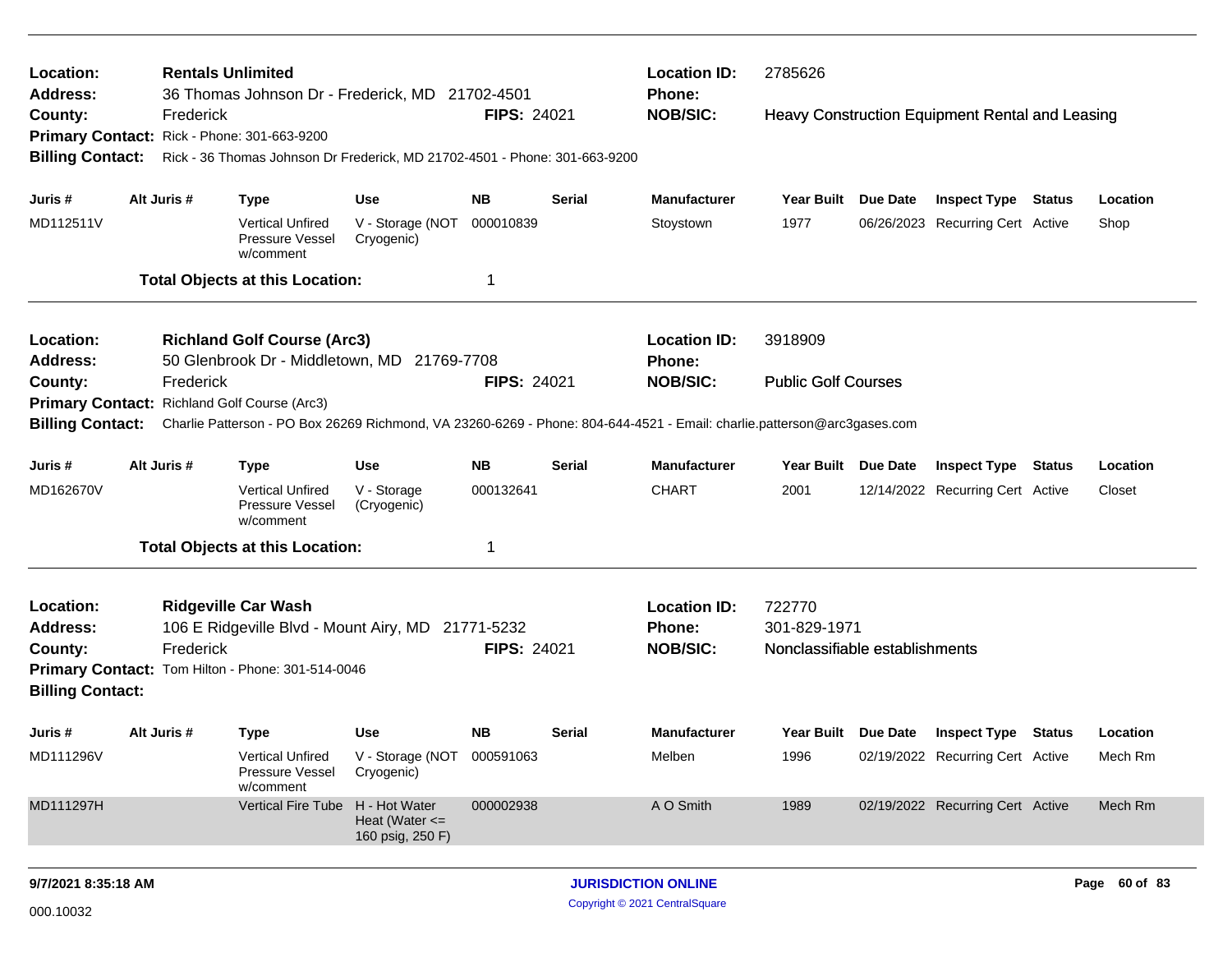| Location:<br><b>Address:</b> | Rocky Ridge Volunteer Fire Co #13/Aux Bldg<br>13527 Motters Station Rd - Rocky Ridge, MD 21778-9015 |                          |                                                                                                      |                                                         |                    |               | <b>Location ID:</b><br>Phone:                                                                                                                 | 723178                   |  |                                  |  |                              |
|------------------------------|-----------------------------------------------------------------------------------------------------|--------------------------|------------------------------------------------------------------------------------------------------|---------------------------------------------------------|--------------------|---------------|-----------------------------------------------------------------------------------------------------------------------------------------------|--------------------------|--|----------------------------------|--|------------------------------|
| County:                      |                                                                                                     | Frederick                |                                                                                                      |                                                         | <b>FIPS: 24021</b> |               | <b>NOB/SIC:</b>                                                                                                                               | <b>Fire Protection</b>   |  |                                  |  |                              |
|                              |                                                                                                     |                          | Primary Contact: Kevin Fox - Phone: 301-600-6736                                                     |                                                         |                    |               |                                                                                                                                               |                          |  |                                  |  |                              |
| <b>Billing Contact:</b>      |                                                                                                     |                          |                                                                                                      |                                                         |                    |               | Paul Huntsberry Jr - 12 E Church St Winchester Hall Frederick, MD 21701-5402 - Phone: 301-600-2387 - Email: Phuntsberry@frederickcountyMD.gov |                          |  |                                  |  |                              |
| Juris #                      |                                                                                                     | Alt Juris #              | <b>Type</b>                                                                                          | <b>Use</b>                                              | NΒ                 | <b>Serial</b> | <b>Manufacturer</b>                                                                                                                           | Year Built Due Date      |  | <b>Inspect Type Status</b>       |  | Location                     |
| MD109765H                    |                                                                                                     |                          | Cast Iron                                                                                            | H - Hot Water<br>Heat (Water <=<br>160 psig, 250 F)     | <b>CI</b>          |               | Weil-McLain                                                                                                                                   | 1999                     |  | 07/18/2022 Recurring Cert Active |  | 13527 BLRM                   |
| MD109766V                    |                                                                                                     |                          | <b>Horizontal Unfired</b><br><b>Pressure Vessel</b><br>w/comment                                     | O - Other (PV<br>Use) w/comment                         | 000373570          |               | Melben                                                                                                                                        | 1992                     |  | 07/18/2022 Recurring Cert Active |  | 1352 BAY                     |
|                              |                                                                                                     |                          | <b>Total Objects at this Location:</b>                                                               |                                                         | $\overline{c}$     |               |                                                                                                                                               |                          |  |                                  |  |                              |
| Location:<br><b>Address:</b> |                                                                                                     |                          | Rocky Ridge Volunteer Fire Co #13/Main Bldg<br>13516 Motters Station Rd - Rocky Ridge, MD 21778-9000 |                                                         |                    |               | <b>Location ID:</b><br>Phone:                                                                                                                 | 723179                   |  |                                  |  |                              |
| County:                      |                                                                                                     | Frederick                |                                                                                                      |                                                         | <b>FIPS: 24021</b> |               | <b>NOB/SIC:</b>                                                                                                                               | <b>Fire Protection</b>   |  |                                  |  |                              |
|                              |                                                                                                     |                          | Primary Contact: Rocky Ridge Volunteer Fire Co                                                       |                                                         |                    |               |                                                                                                                                               |                          |  |                                  |  |                              |
| <b>Billing Contact:</b>      |                                                                                                     |                          | - PO Box 154 Rocky Ridge, MD 21778                                                                   |                                                         |                    |               |                                                                                                                                               |                          |  |                                  |  |                              |
| Juris #                      |                                                                                                     | Alt Juris #              | <b>Type</b>                                                                                          | <b>Use</b>                                              | <b>NB</b>          | <b>Serial</b> | <b>Manufacturer</b>                                                                                                                           | Year Built Due Date      |  | <b>Inspect Type Status</b>       |  | Location                     |
| MD142840H                    |                                                                                                     |                          | Cast Iron                                                                                            | H - Hot Water<br>Heat (Water $\leq$<br>160 psig, 250 F) | CI.                |               | Weil-McLain                                                                                                                                   | 2011                     |  | 10/03/2022 Recurring Cert Active |  | Blrm                         |
|                              |                                                                                                     |                          | <b>Total Objects at this Location:</b>                                                               |                                                         | -1                 |               |                                                                                                                                               |                          |  |                                  |  |                              |
| Location:<br><b>Address:</b> |                                                                                                     | <b>Sam's Club - 6652</b> | 5604 Buckeystown Pike - Frederick, MD 21704-8312                                                     |                                                         |                    |               | <b>Location ID:</b><br><b>Phone:</b>                                                                                                          | 2976913                  |  |                                  |  |                              |
| County:                      |                                                                                                     | Frederick                |                                                                                                      |                                                         | <b>FIPS: 24021</b> |               | <b>NOB/SIC:</b>                                                                                                                               | <b>Department Stores</b> |  |                                  |  |                              |
|                              |                                                                                                     |                          | Primary Contact: APTIM (MD) - Phone: 877-829-5505 - Email: walmartepmsupport@aptim.com               |                                                         |                    |               |                                                                                                                                               |                          |  |                                  |  |                              |
| <b>Billing Contact:</b>      |                                                                                                     |                          |                                                                                                      |                                                         |                    |               | Licensing Department - 8725 Rosehill Rd Ste 450 Lenexa, KS 66215-4611 - Phone: 877-829-5505 - Email: walmartepmsupport@aptim.com              |                          |  |                                  |  |                              |
| Juris #                      |                                                                                                     | Alt Juris #              | <b>Type</b>                                                                                          | Use                                                     | NΒ                 | Serial        | <b>Manufacturer</b>                                                                                                                           | Year Built Due Date      |  | <b>Inspect Type Status</b>       |  | Location                     |
| MD146399V                    |                                                                                                     |                          | Pressure Vessel                                                                                      | Horizontal Unfired V - Storage (NOT<br>Cryogenic)       | 000039772          |               | <b>HENRY</b>                                                                                                                                  | 2012                     |  | 03/30/2023 Recurring Cert Active |  | <b>Outside Motor</b><br>Room |
| 9/7/2021 8:35:18 AM          |                                                                                                     |                          |                                                                                                      |                                                         |                    |               | <b>JURISDICTION ONLINE</b>                                                                                                                    |                          |  |                                  |  | Page 61 of 83                |
| 000.10032                    |                                                                                                     |                          |                                                                                                      |                                                         |                    |               | Copyright © 2021 CentralSquare                                                                                                                |                          |  |                                  |  |                              |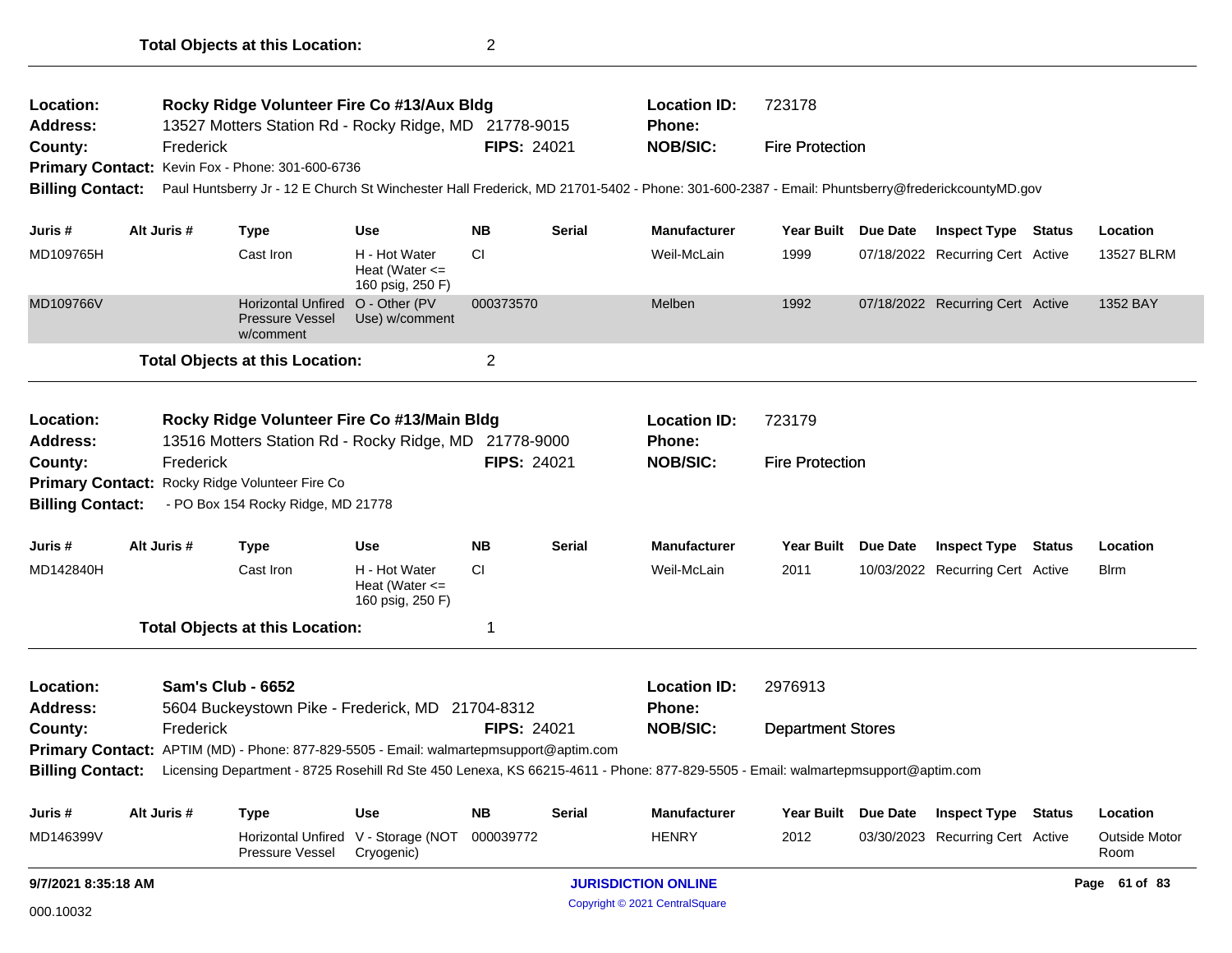| Juris #                 | Alt Juris #                           | <b>Type</b>                                                      | <b>Use</b>                               | <b>NB</b>          | <b>Serial</b> | <b>Manufacturer</b>                                                                                                     | <b>Year Built</b>                 | <b>Due Date</b> | <b>Inspect Type</b>              | <b>Status</b> | Location                     |
|-------------------------|---------------------------------------|------------------------------------------------------------------|------------------------------------------|--------------------|---------------|-------------------------------------------------------------------------------------------------------------------------|-----------------------------------|-----------------|----------------------------------|---------------|------------------------------|
|                         |                                       | w/comment                                                        |                                          |                    |               |                                                                                                                         |                                   |                 |                                  |               |                              |
| MD146400V               |                                       | <b>Horizontal Unfired</b><br><b>Pressure Vessel</b><br>w/comment | V - Storage (NOT<br>Cryogenic)           | 000039843          |               | <b>HENRY</b>                                                                                                            | 2012                              |                 | 03/30/2023 Recurring Cert Active |               | <b>Outside Motor</b><br>Room |
| MD151096V               |                                       | <b>Vertical Unfired</b><br>Pressure Vessel<br>w/comment          | V - Storage (NOT 000214224<br>Cryogenic) |                    |               | Morganton                                                                                                               | 2012                              |                 | 03/30/2023 Recurring Cert Active |               | Tire Shop                    |
|                         |                                       | <b>Total Objects at this Location:</b>                           |                                          | 3                  |               |                                                                                                                         |                                   |                 |                                  |               |                              |
| Location:               | <b>Sams Club</b>                      |                                                                  |                                          |                    |               | <b>Location ID:</b>                                                                                                     | 3316741                           |                 |                                  |               |                              |
| <b>Address:</b>         |                                       | 5604 Buckeystown Pike - Frederick, MD 21704-8312                 |                                          |                    |               | Phone:                                                                                                                  |                                   |                 |                                  |               |                              |
| County:                 | Frederick                             |                                                                  |                                          | FIPS: 24021        |               | <b>NOB/SIC:</b>                                                                                                         | <b>Industrial Gases</b>           |                 |                                  |               |                              |
|                         |                                       |                                                                  |                                          |                    |               | Primary Contact: NUCO2 Regulatory & Compliance - Phone: 800-472-2855 - Email: pressurevesselpermitting@nuco2.com        |                                   |                 |                                  |               |                              |
| <b>Billing Contact:</b> |                                       |                                                                  |                                          |                    |               | - 2800 SE Market PI Stuart, FL 34997-4965 - Phone: 800-472-2855 - Email: pressurevesselpermitting@nuco2.com             |                                   |                 |                                  |               |                              |
| Juris #                 | Alt Juris #                           | <b>Type</b>                                                      | <b>Use</b>                               | <b>NB</b>          | <b>Serial</b> | <b>Manufacturer</b>                                                                                                     | <b>Year Built</b>                 | <b>Due Date</b> | <b>Inspect Type</b>              | <b>Status</b> | Location                     |
| MD144105V               |                                       | <b>Vertical Unfired</b><br>Pressure Vessel<br>w/comment          | V - Storage<br>(Cryogenic)               | 000210573          |               | <b>CHART</b>                                                                                                            | 2010                              |                 | 05/30/2023 Recurring Cert Active |               | Store Room                   |
|                         |                                       | <b>Total Objects at this Location:</b>                           |                                          | 1                  |               |                                                                                                                         |                                   |                 |                                  |               |                              |
| Location:               |                                       | Sardi's Pollo (Arc3)                                             |                                          |                    |               | <b>Location ID:</b>                                                                                                     | 3915202                           |                 |                                  |               |                              |
| Address:                |                                       | 50 N McCain Dr - Frederick, MD 21702-3967                        |                                          |                    |               | Phone:                                                                                                                  |                                   |                 |                                  |               |                              |
| County:                 | Frederick                             |                                                                  |                                          | <b>FIPS: 24021</b> |               | <b>NOB/SIC:</b>                                                                                                         | <b>Eating and Drinking Places</b> |                 |                                  |               |                              |
|                         | Primary Contact: Sardi's Pollo (Arc3) |                                                                  |                                          |                    |               |                                                                                                                         |                                   |                 |                                  |               |                              |
| <b>Billing Contact:</b> |                                       |                                                                  |                                          |                    |               | Charlie Patterson - PO Box 26269 Richmond, VA 23260-6269 - Phone: 804-644-4521 - Email: charlie.patterson@arc3gases.com |                                   |                 |                                  |               |                              |
| Juris #                 | Alt Juris #                           | <b>Type</b>                                                      | <b>Use</b>                               | <b>NB</b>          | <b>Serial</b> | <b>Manufacturer</b>                                                                                                     | Year Built Due Date               |                 | <b>Inspect Type</b>              | <b>Status</b> | Location                     |
| MD162119V               |                                       | <b>Vertical Unfired</b><br>Pressure Vessel<br>w/comment          | V - Storage (NOT<br>Cryogenic)           | 000023232          |               | Taylor                                                                                                                  | 1995                              |                 | 12/14/2022 Recurring Cert Active |               | Outside                      |
|                         |                                       | <b>Total Objects at this Location:</b>                           |                                          | 1                  |               |                                                                                                                         |                                   |                 |                                  |               |                              |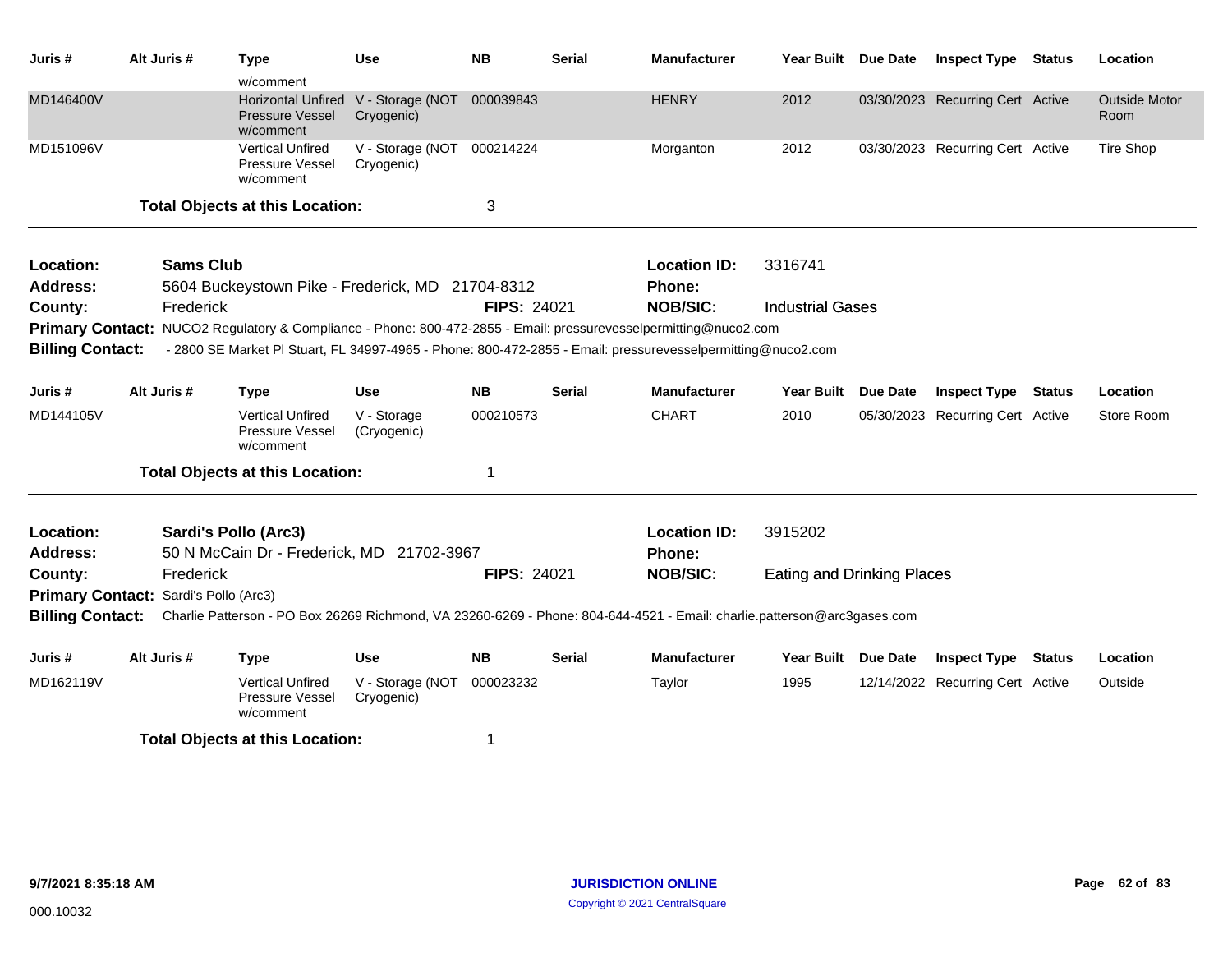| Location:               | 3363027<br>Sheetz - 176<br><b>Location ID:</b><br><b>Address:</b><br>3842 Burkittsville Rd - Knoxville, MD 21758-9723<br>Phone:<br><b>Gasoline Service Stations</b>                                           |             |                                                         |                                                       |                    |               |                                                                                                                     |                     |          |                                               |  |                    |
|-------------------------|---------------------------------------------------------------------------------------------------------------------------------------------------------------------------------------------------------------|-------------|---------------------------------------------------------|-------------------------------------------------------|--------------------|---------------|---------------------------------------------------------------------------------------------------------------------|---------------------|----------|-----------------------------------------------|--|--------------------|
| County:                 |                                                                                                                                                                                                               | Frederick   |                                                         |                                                       | <b>FIPS: 24021</b> |               | <b>NOB/SIC:</b>                                                                                                     |                     |          |                                               |  |                    |
|                         |                                                                                                                                                                                                               |             | Primary Contact: Bill Ruggles - Phone: 814-239-1615     |                                                       |                    |               |                                                                                                                     |                     |          |                                               |  |                    |
| <b>Billing Contact:</b> |                                                                                                                                                                                                               |             |                                                         |                                                       |                    |               | Sharon Bush - 242 Sheetz Way Claysburg, PA 16625-8345 - Phone: 814-239-1436, 814-239-1615 - Email: sbush@sheetz.com |                     |          |                                               |  |                    |
| Juris #                 |                                                                                                                                                                                                               | Alt Juris # | <b>Type</b>                                             | <b>Use</b>                                            | NΒ                 | Serial        | <b>Manufacturer</b>                                                                                                 | Year Built Due Date |          | <b>Inspect Type Status</b>                    |  | Location           |
| MD168950V               |                                                                                                                                                                                                               |             | <b>Vertical Unfired</b><br>Pressure Vessel<br>w/comment | V - Storage<br>(Cryogenic)                            | 000024278          |               | <b>MVE</b>                                                                                                          | 1989                |          | 02/16/2023 Recurring Cert Active              |  | Kitchen            |
|                         |                                                                                                                                                                                                               |             | <b>Total Objects at this Location:</b>                  |                                                       | 1                  |               |                                                                                                                     |                     |          |                                               |  |                    |
| Location:               |                                                                                                                                                                                                               |             | <b>Shuff's Meat Market</b>                              |                                                       |                    |               | <b>Location ID:</b>                                                                                                 | 724944              |          |                                               |  |                    |
| <b>Address:</b>         |                                                                                                                                                                                                               |             | 12247 Baugher Rd - Thurmont, MD 21788-2333              |                                                       |                    |               | Phone:                                                                                                              |                     |          |                                               |  |                    |
| County:                 |                                                                                                                                                                                                               | Frederick   |                                                         |                                                       | <b>FIPS: 24021</b> |               | <b>NOB/SIC:</b>                                                                                                     |                     |          | Miscellaneous manufacturing industries        |  |                    |
|                         | Primary Contact: Robin Shuff - Phone: 301-271-2231                                                                                                                                                            |             |                                                         |                                                       |                    |               |                                                                                                                     |                     |          |                                               |  |                    |
| <b>Billing Contact:</b> |                                                                                                                                                                                                               |             |                                                         |                                                       |                    |               |                                                                                                                     |                     |          |                                               |  |                    |
| Juris #                 |                                                                                                                                                                                                               | Alt Juris # | <b>Type</b>                                             | <b>Use</b>                                            | <b>NB</b>          | <b>Serial</b> | <b>Manufacturer</b>                                                                                                 | <b>Year Built</b>   | Due Date | <b>Inspect Type Status</b>                    |  | Location           |
| MD107014                |                                                                                                                                                                                                               |             | Vertical Fire Tube S - Power-                           | Cooking (Steam ><br>15 psig)                          | 000140166          |               | Columbia                                                                                                            | 2000                |          | 08/05/2022 Recurring Cert Active              |  | <b>BOILER ROOM</b> |
|                         |                                                                                                                                                                                                               |             | <b>Total Objects at this Location:</b>                  |                                                       | 1                  |               |                                                                                                                     |                     |          |                                               |  |                    |
| Location:               |                                                                                                                                                                                                               |             | <b>Skate Frederick, LLC.</b>                            |                                                       |                    |               | <b>Location ID:</b>                                                                                                 | 725070              |          |                                               |  |                    |
| <b>Address:</b>         |                                                                                                                                                                                                               |             | 1288 Riverbend Way - Frederick, MD 21701-9350           |                                                       |                    |               | Phone:                                                                                                              |                     |          |                                               |  |                    |
| County:                 |                                                                                                                                                                                                               | Frederick   |                                                         |                                                       | <b>FIPS: 24021</b> |               | <b>NOB/SIC:</b>                                                                                                     |                     |          | <b>Membership Sports and Recreation Clubs</b> |  |                    |
| <b>Billing Contact:</b> | Primary Contact: Will Scheetz - Phone: 301-662-7362 x20 - Email: w.scheetz@comcast.net<br>Will Scheetz - 1288 Riverbend Way Frederick, MD 21701-9350 - Phone: 301-662-7362 x20 - Email: w.scheetz@comcast.net |             |                                                         |                                                       |                    |               |                                                                                                                     |                     |          |                                               |  |                    |
|                         |                                                                                                                                                                                                               |             |                                                         |                                                       |                    |               |                                                                                                                     |                     |          |                                               |  |                    |
| Juris #                 |                                                                                                                                                                                                               | Alt Juris # | <b>Type</b>                                             | Use                                                   | <b>NB</b>          | Serial        | <b>Manufacturer</b>                                                                                                 |                     |          | Year Built Due Date Inspect Type Status       |  | Location           |
| MD142305H               |                                                                                                                                                                                                               |             | <b>Water Heater</b><br>(HLW)                            | H - Hot Water<br>Supply (Water <=<br>160 psig, 210 F) | 000195986          |               | Lochinvar                                                                                                           | 2007                |          | 07/18/2022 Recurring Cert Active              |  | <b>Boiler Rm</b>   |
| MD142306H               |                                                                                                                                                                                                               |             | <b>Horizontal Water</b><br>Tube                         | H - Hot Water<br>Supply (Water <=<br>160 psig, 250 F) | 000012498          |               | RBI                                                                                                                 | 2005                |          | 07/18/2022 Recurring Cert Active              |  | Ref Rm             |
| 9/7/2021 8:35:18 AM     |                                                                                                                                                                                                               |             |                                                         |                                                       |                    |               | <b>JURISDICTION ONLINE</b>                                                                                          |                     |          |                                               |  | Page 63 of 83      |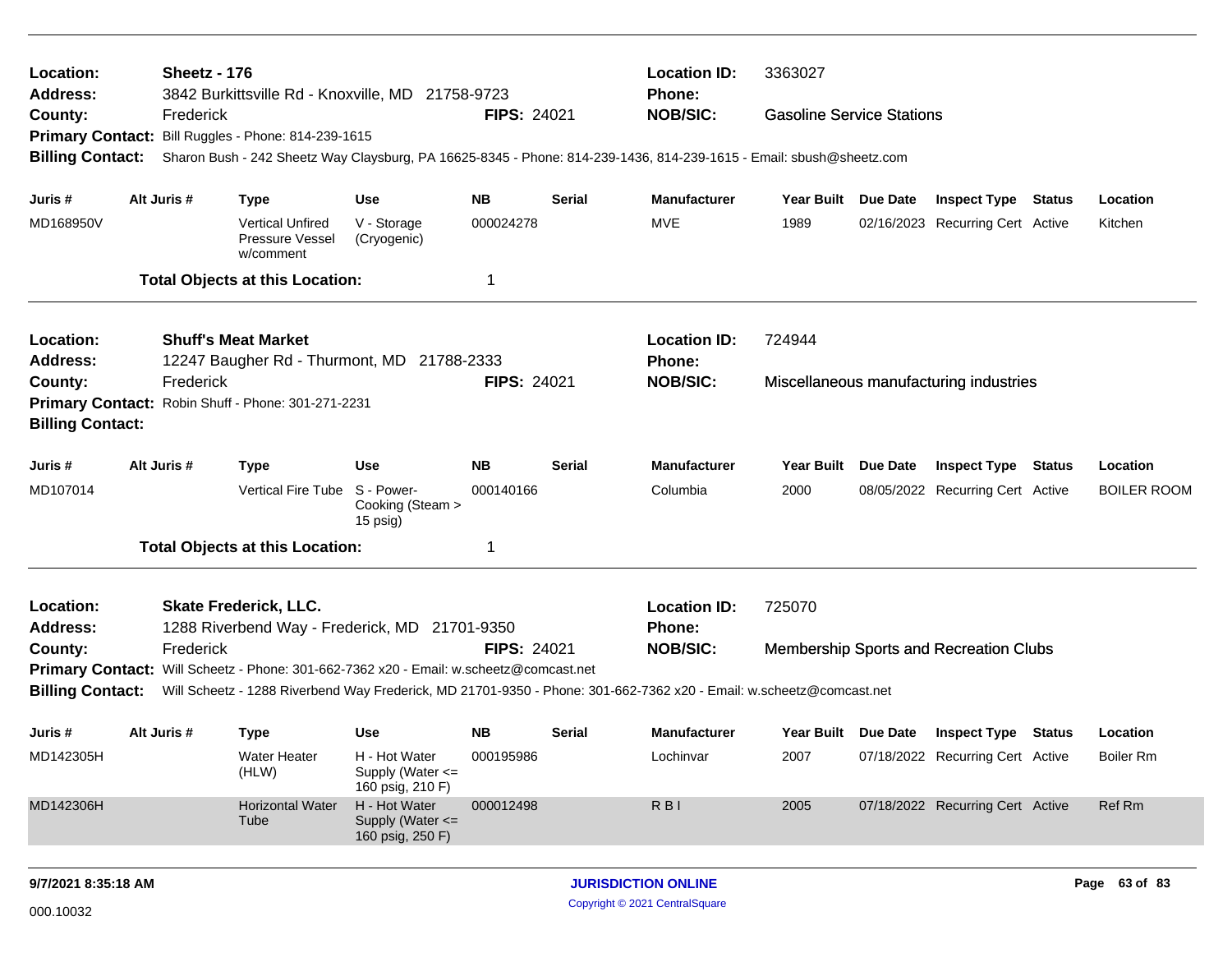| Juris #                 | Alt Juris # | <b>Type</b>                                                                                                                                                                                                                                                                                                                           | <b>Use</b>                                              | <b>NB</b>          | <b>Serial</b> | <b>Manufacturer</b>  | <b>Year Built</b>        | Due Date        | <b>Inspect Type Status</b>                       |               | Location            |
|-------------------------|-------------|---------------------------------------------------------------------------------------------------------------------------------------------------------------------------------------------------------------------------------------------------------------------------------------------------------------------------------------|---------------------------------------------------------|--------------------|---------------|----------------------|--------------------------|-----------------|--------------------------------------------------|---------------|---------------------|
| MD148398V               |             | Heat Exchanger -<br>Shell and Tube                                                                                                                                                                                                                                                                                                    | V - Storage<br>(Cryogenic)                              | 000040461          |               | Vilter               | 1994                     |                 | 07/18/2022 Recurring Cert Active                 |               | <b>Chiller Room</b> |
| MD148399V               |             | Heat Exchanger -<br>Shell and Tube                                                                                                                                                                                                                                                                                                    | V - Storage<br>(Cryogenic)                              | 000041531          |               | Vilter               | 1995                     |                 | 07/18/2022 Recurring Cert Active                 |               | <b>Chiller Room</b> |
| MD148700V               |             | Heat Exchanger -<br>Shell and Tube                                                                                                                                                                                                                                                                                                    | V - Storage<br>(Cryogenic)                              | 000040460          |               | Vilter               | 1994                     |                 | 07/18/2022 Recurring Cert Active                 |               | Chiller Room        |
|                         |             | <b>Total Objects at this Location:</b>                                                                                                                                                                                                                                                                                                |                                                         | 5                  |               |                      |                          |                 |                                                  |               |                     |
| Location:               |             | <b>SOM-DNR/Gambrill State Park</b>                                                                                                                                                                                                                                                                                                    |                                                         |                    |               | <b>Location ID:</b>  | 711606                   |                 |                                                  |               |                     |
| <b>Address:</b>         |             | 8602 Gambrill Park Rd - Frederick, MD                                                                                                                                                                                                                                                                                                 |                                                         | 21702-1500         |               | Phone:               | 301-293-4170             |                 |                                                  |               |                     |
| County:                 | Frederick   |                                                                                                                                                                                                                                                                                                                                       |                                                         | <b>FIPS: 24021</b> |               | <b>NOB/SIC:</b>      |                          |                 | Land, Mineral, Wildlife, and Forest Conservation |               |                     |
| <b>Primary Contact:</b> |             | James Ramsburg - Phone: 301-271-7574 - Email: james.ramsburg@maryland.gov                                                                                                                                                                                                                                                             |                                                         |                    |               |                      |                          |                 |                                                  |               |                     |
| <b>Billing Contact:</b> |             | James Ramsburg - 8602 Gambrill Park Rd Frederick, MD 21702-1500 - Phone: 301-271-7574 - Email: james.ramsburg@maryland.gov                                                                                                                                                                                                            |                                                         |                    |               |                      |                          |                 |                                                  |               |                     |
| Juris #                 | Alt Juris # | <b>Type</b>                                                                                                                                                                                                                                                                                                                           | <b>Use</b>                                              | <b>NB</b>          | <b>Serial</b> | <b>Manufacturer</b>  | <b>Year Built</b>        | <b>Due Date</b> | <b>Inspect Type Status</b>                       |               | Location            |
| MD107041V               |             | Horizontal Unfired V - Storage (NOT<br>Pressure Vessel<br>w/comment                                                                                                                                                                                                                                                                   | Cryogenic)                                              | 000973222          |               | <b>Pressed Steel</b> | 1957                     |                 | 05/03/2022 Recurring Cert Active                 |               | Shop                |
|                         |             | <b>Total Objects at this Location:</b>                                                                                                                                                                                                                                                                                                |                                                         | 1                  |               |                      |                          |                 |                                                  |               |                     |
| Location:               |             | <b>SOM-NG/ARNG/National Guard Armory/Frederi</b>                                                                                                                                                                                                                                                                                      |                                                         |                    |               | <b>Location ID:</b>  | 717742                   |                 |                                                  |               |                     |
| <b>Address:</b>         |             | 8501 Baltimore Rd - Frederick, MD 21704-6770                                                                                                                                                                                                                                                                                          |                                                         |                    |               | Phone:               |                          |                 |                                                  |               |                     |
| County:                 | Frederick   |                                                                                                                                                                                                                                                                                                                                       |                                                         | <b>FIPS: 24021</b> |               | <b>NOB/SIC:</b>      | <b>National Security</b> |                 |                                                  |               |                     |
| <b>Billing Contact:</b> |             | Primary Contact: Francis S. Gostomski, Anthony Williams - Phone: 410-576-1441 - Cell: 410-446-2736 - Email: Francis.gostomski@maryland.gov<br>Francis 5. GOStomski, Anthony Williams - 219 W 29th Division St Ofc D-11 Baltimore, MD 21201-2288 - Phone: 410-576-1441 - Cell: 410-446-2736 - Email:<br>Francis anstamski@manuland.gov |                                                         |                    |               |                      |                          |                 |                                                  |               |                     |
| Juris #                 | Alt Juris # | <b>Type</b>                                                                                                                                                                                                                                                                                                                           | <b>Use</b>                                              | <b>NB</b>          | <b>Serial</b> | <b>Manufacturer</b>  | <b>Year Built</b>        | <b>Due Date</b> | <b>Inspect Type</b>                              | <b>Status</b> | Location            |
| MD132249H               |             | Cast Iron                                                                                                                                                                                                                                                                                                                             | H - Hot Water<br>Heat (Water $\leq$<br>160 psig, 250 F) | CI.                |               | Weil-McLain          | 2007                     |                 | 12/16/2021 Recurring Cert Active                 |               | <b>Boiler Room</b>  |
|                         |             | <b>Total Objects at this Location:</b>                                                                                                                                                                                                                                                                                                |                                                         | 1                  |               |                      |                          |                 |                                                  |               |                     |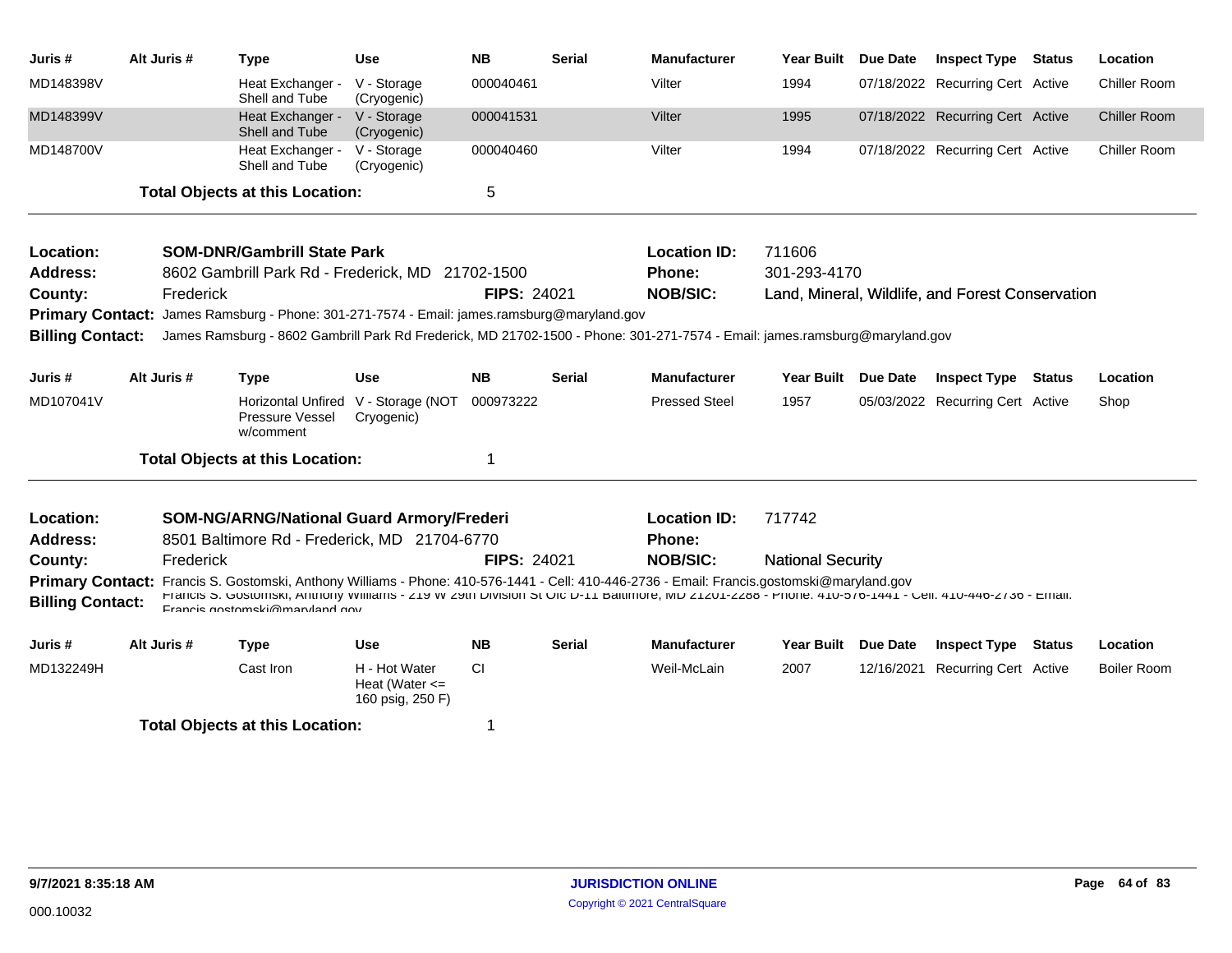| Location:                                                    |  |                         | <b>Spalding Express Service</b>                         |                                                                                                   |                    | <b>Location ID:</b><br>3812299<br><b>Phone:</b> |                                                                                                                                  |                                  |                 |                                                  |               |                                                                                                                             |  |  |  |  |
|--------------------------------------------------------------|--|-------------------------|---------------------------------------------------------|---------------------------------------------------------------------------------------------------|--------------------|-------------------------------------------------|----------------------------------------------------------------------------------------------------------------------------------|----------------------------------|-----------------|--------------------------------------------------|---------------|-----------------------------------------------------------------------------------------------------------------------------|--|--|--|--|
| <b>Address:</b><br>County:                                   |  | Frederick               |                                                         | 1 E Main St - Emmitsburg, MD 21727-9209                                                           | <b>FIPS: 24021</b> |                                                 | <b>NOB/SIC:</b>                                                                                                                  | Miscellaneous Retail Stores, NEC |                 |                                                  |               |                                                                                                                             |  |  |  |  |
|                                                              |  |                         | Primary Contact: Ralph Irelan Jr - Phone: 301-606-5535  |                                                                                                   |                    |                                                 |                                                                                                                                  |                                  |                 |                                                  |               |                                                                                                                             |  |  |  |  |
| <b>Billing Contact:</b>                                      |  |                         |                                                         | Ralph Irelan Jr - 10729 Keysville Rd Emmitsburg, MD 21727-8115 - Phone: 301-606-5535              |                    |                                                 |                                                                                                                                  |                                  |                 |                                                  |               |                                                                                                                             |  |  |  |  |
| Juris #                                                      |  | Alt Juris #             | <b>Type</b>                                             | <b>Use</b>                                                                                        | <b>NB</b>          | Serial                                          | <b>Manufacturer</b>                                                                                                              | Year Built Due Date              |                 | <b>Inspect Type Status</b>                       |               | Location                                                                                                                    |  |  |  |  |
| MD158522H                                                    |  |                         | Cast Aluminum                                           | H - Hot Water<br>Supply (Water <=<br>160 psig, 210 F)                                             | CA                 | 003                                             | Weil-McLain                                                                                                                      | 2015                             | 10/16/2021      | <b>Recurring Cert Active</b>                     |               | Rear Equipment<br>Room                                                                                                      |  |  |  |  |
|                                                              |  |                         | <b>Total Objects at this Location:</b>                  |                                                                                                   | 1                  |                                                 |                                                                                                                                  |                                  |                 |                                                  |               |                                                                                                                             |  |  |  |  |
| Location:                                                    |  |                         | <b>SpringHill Suites by Marriott</b>                    |                                                                                                   |                    |                                                 | <b>Location ID:</b>                                                                                                              | 4002101                          |                 |                                                  |               |                                                                                                                             |  |  |  |  |
| <b>Address:</b>                                              |  |                         | 111 Byte Dr - Frederick, MD 21702-8723                  |                                                                                                   |                    |                                                 | <b>Phone:</b>                                                                                                                    | 301-865-0605                     |                 |                                                  |               | Location<br>Sprinkler Valve<br>Fire Pump Room<br><b>Sprinkler Valve</b><br>Fire Pump Room<br>Location<br>Mechanical<br>Room |  |  |  |  |
| Frederick<br>County:                                         |  |                         |                                                         |                                                                                                   | <b>FIPS: 24021</b> |                                                 | <b>NOB/SIC:</b>                                                                                                                  |                                  |                 |                                                  |               |                                                                                                                             |  |  |  |  |
| Randy Cohen - Phone: 301-865-0605<br><b>Primary Contact:</b> |  |                         |                                                         |                                                                                                   |                    |                                                 |                                                                                                                                  |                                  |                 |                                                  |               |                                                                                                                             |  |  |  |  |
| <b>Billing Contact:</b>                                      |  |                         |                                                         | Randy Cohen - PO Box 278 Monrovia, MD 21770-0278 - Phone: 301-865-0605                            |                    |                                                 |                                                                                                                                  |                                  |                 |                                                  |               |                                                                                                                             |  |  |  |  |
| Juris #                                                      |  | Alt Juris #             | <b>Type</b>                                             | <b>Use</b>                                                                                        | <b>NB</b>          | Serial                                          | <b>Manufacturer</b>                                                                                                              | <b>Year Built</b>                | <b>Due Date</b> | <b>Inspect Type</b>                              | <b>Status</b> |                                                                                                                             |  |  |  |  |
| MD168951H                                                    |  |                         | <b>Water Heater</b><br>(HLW)                            | H - Hot Water<br>Supply (Water $\leq$<br>160 psig, 210 F)                                         | 000011680          | ID751-67                                        | Intellihot, Inc                                                                                                                  | 2020                             |                 | 03/03/2023 Recurring Cert Active                 |               |                                                                                                                             |  |  |  |  |
| MD168952H                                                    |  |                         | <b>Water Heater</b><br>(HLW)                            | H - Hot Water<br>Supply (Water <=<br>160 psig, 210 F)                                             | 000011681          | IQ751-68                                        | Intellihot, Inc                                                                                                                  | 2020                             |                 | 03/03/2023 Recurring Cert Active                 |               |                                                                                                                             |  |  |  |  |
|                                                              |  |                         | <b>Total Objects at this Location:</b>                  |                                                                                                   | $\overline{2}$     |                                                 |                                                                                                                                  |                                  |                 |                                                  |               |                                                                                                                             |  |  |  |  |
| Location:                                                    |  | <b>Starwash Carwash</b> |                                                         |                                                                                                   |                    |                                                 | <b>Location ID:</b>                                                                                                              | 705648                           |                 |                                                  |               |                                                                                                                             |  |  |  |  |
| <b>Address:</b>                                              |  |                         |                                                         | 44 Thomas Johnson Drive - Frederick, MD 21702-4501                                                |                    |                                                 | <b>Phone:</b>                                                                                                                    | 202-744-9235                     |                 |                                                  |               |                                                                                                                             |  |  |  |  |
| County:                                                      |  | Frederick               |                                                         |                                                                                                   | <b>FIPS: 24021</b> |                                                 | <b>NOB/SIC:</b>                                                                                                                  |                                  |                 | Automotive dealers and gasoline service stations |               |                                                                                                                             |  |  |  |  |
|                                                              |  |                         |                                                         | Primary Contact: Ray Emam - Phone: 301-662-7304 - Cell: 202-744-9235 - Email: rezaemam1@yahoo.com |                    |                                                 |                                                                                                                                  |                                  |                 |                                                  |               |                                                                                                                             |  |  |  |  |
| <b>Billing Contact:</b>                                      |  |                         |                                                         |                                                                                                   |                    |                                                 | Ray Emam - 44 Thomas Johnson Dr Frederick, MD 21702-4501 - Phone: 301-662-7304 - Cell: 202-744-9235 - Email: rezaemam1@yahoo.com |                                  |                 |                                                  |               |                                                                                                                             |  |  |  |  |
| Juris #                                                      |  | Alt Juris #             | <b>Type</b>                                             | <b>Use</b>                                                                                        | <b>NB</b>          | <b>Serial</b>                                   | Manufacturer                                                                                                                     | <b>Year Built</b>                | Due Date        | <b>Inspect Type Status</b>                       |               |                                                                                                                             |  |  |  |  |
| MD167998V                                                    |  |                         | <b>Vertical Unfired</b><br>Pressure Vessel<br>w/comment | V - Storage (NOT<br>Cryogenic)                                                                    | 002164564          |                                                 | Manchester                                                                                                                       | 2019                             |                 | 11/16/2022 Recurring Cert Active                 |               |                                                                                                                             |  |  |  |  |
| 9/7/2021 8:35:18 AM                                          |  |                         |                                                         |                                                                                                   |                    | <b>JURISDICTION ONLINE</b>                      |                                                                                                                                  |                                  |                 |                                                  | Page 65 of 83 |                                                                                                                             |  |  |  |  |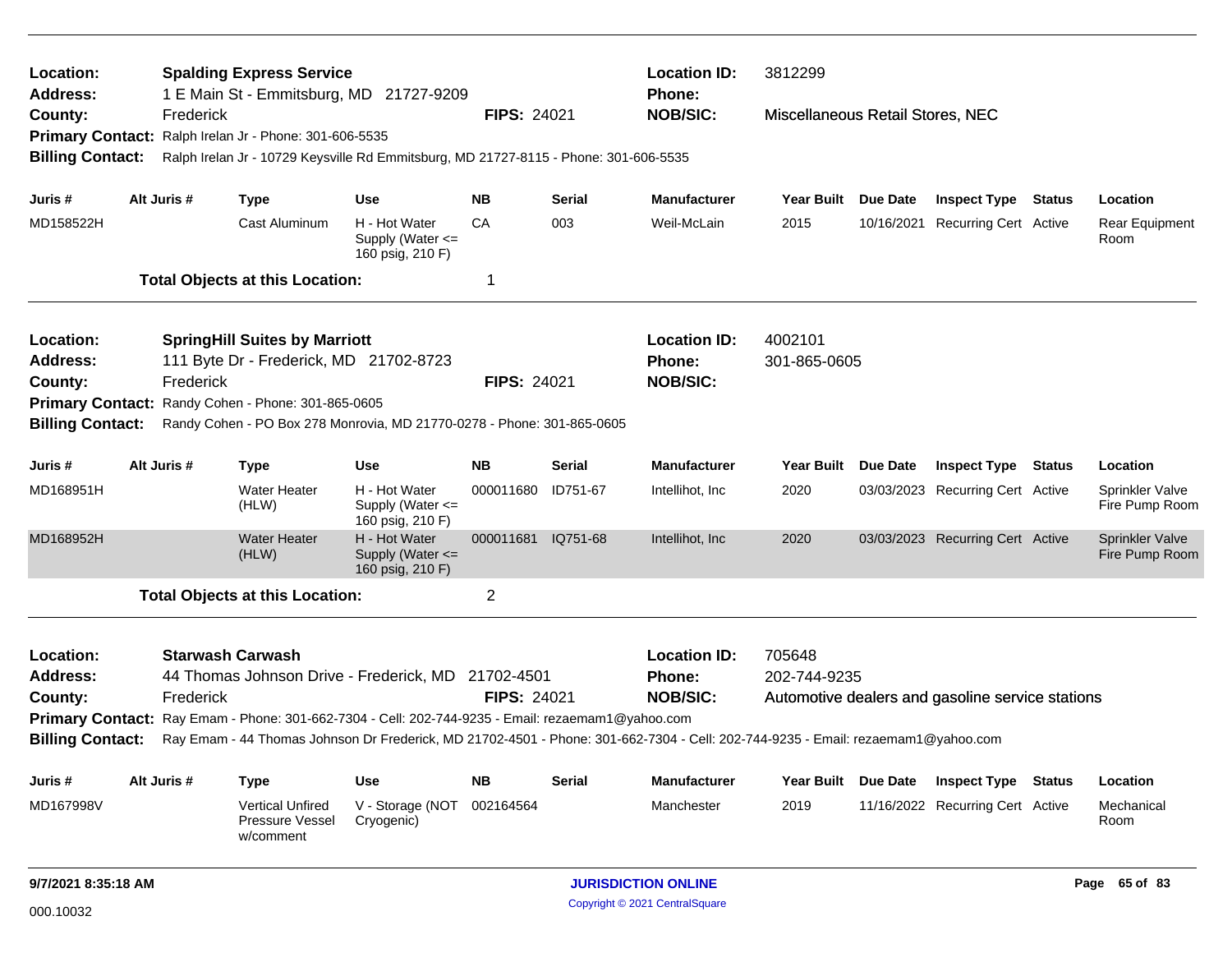| Location:<br>Subway<br>134 Walkers Village Way - Walkersville, MD 21793-8147<br>Address:<br>Frederick<br>County:<br><b>Primary Contact: Subway</b><br><b>Billing Contact:</b> |                                                       |                                                                               |                                                   | <b>FIPS: 24021</b>     |                                   | <b>Location ID:</b><br>3634405<br>Phone:<br><b>NOB/SIC:</b>                                            |                                                                                                                                    |            |                                  |  |                         |
|-------------------------------------------------------------------------------------------------------------------------------------------------------------------------------|-------------------------------------------------------|-------------------------------------------------------------------------------|---------------------------------------------------|------------------------|-----------------------------------|--------------------------------------------------------------------------------------------------------|------------------------------------------------------------------------------------------------------------------------------------|------------|----------------------------------|--|-------------------------|
| Juris #                                                                                                                                                                       | Alt Juris #                                           | Type                                                                          | <b>Use</b>                                        | <b>NB</b>              | <b>Serial</b>                     | <b>Manufacturer</b>                                                                                    | Year Built Due Date                                                                                                                |            | <b>Inspect Type Status</b>       |  | Location                |
| MD167097V                                                                                                                                                                     |                                                       | <b>Vertical Unfired</b><br><b>Pressure Vessel</b><br>w/comment                | V - Storage (NOT<br>Cryogenic)                    | 000081472              | CCIA980408                        | <b>CHART</b>                                                                                           | 1998                                                                                                                               |            | 05/27/2022 Recurring Cert Active |  | Beverage<br>Carbonation |
|                                                                                                                                                                               |                                                       | <b>Total Objects at this Location:</b>                                        |                                                   | 1                      |                                   |                                                                                                        |                                                                                                                                    |            |                                  |  |                         |
| Location:<br>Address:<br>County:<br><b>Billing Contact:</b>                                                                                                                   | Subway<br>Frederick<br><b>Primary Contact: Subway</b> | 90 Souder Rd - Brunswick, MD 21716-1245                                       |                                                   | <b>FIPS: 24021</b>     |                                   | <b>Location ID:</b><br><b>Phone:</b><br><b>NOB/SIC:</b>                                                | 3770388<br>301-834-7940<br><b>Industrial Gases</b><br><b>Year Built</b><br><b>Due Date</b><br><b>Inspect Type</b><br><b>Status</b> |            |                                  |  |                         |
| Juris #<br>MD158851V                                                                                                                                                          | Alt Juris #                                           | <b>Type</b><br><b>Vertical Unfired</b><br><b>Pressure Vessel</b><br>w/comment | <b>Use</b><br>V - Storage<br>(Cryogenic)          | <b>NB</b><br>000049802 | <b>Serial</b><br>SNCCNB96E1<br>92 | <b>Manufacturer</b><br><b>MVE</b>                                                                      | 1996                                                                                                                               | 09/15/2021 | <b>Recurring Cert Active</b>     |  | Location<br>Inside      |
|                                                                                                                                                                               |                                                       | <b>Total Objects at this Location:</b>                                        |                                                   | 1                      |                                   |                                                                                                        |                                                                                                                                    |            |                                  |  |                         |
| Location:<br><b>Address:</b><br>County:                                                                                                                                       | Frederick                                             | <b>Sunbelt Rentals - 170</b><br>4539 Mack Ave - Frederick, MD 21703-7160      |                                                   | <b>FIPS: 24021</b>     |                                   | <b>Location ID:</b><br>2910349<br>Phone:<br><b>NOB/SIC:</b><br>Motor Vehicles and Passenger Car Bodies |                                                                                                                                    |            |                                  |  |                         |
| <b>Billing Contact:</b>                                                                                                                                                       | Primary Contact: Sunbelt Rentals - 170                |                                                                               |                                                   |                        |                                   |                                                                                                        |                                                                                                                                    |            |                                  |  |                         |
| Juris #                                                                                                                                                                       | Alt Juris #                                           | <b>Type</b>                                                                   | <b>Use</b>                                        | <b>NB</b>              | <b>Serial</b>                     | <b>Manufacturer</b>                                                                                    | <b>Year Built</b>                                                                                                                  | Due Date   | <b>Inspect Type Status</b>       |  | Location                |
| MD141774V                                                                                                                                                                     |                                                       | Pressure Vessel<br>w/comment                                                  | Horizontal Unfired V - Storage (NOT<br>Cryogenic) | 000108582              |                                   | Stoystown                                                                                              | 1999                                                                                                                               |            | 08/03/2022 Recurring Cert Active |  | Shop                    |
|                                                                                                                                                                               |                                                       | <b>Total Objects at this Location:</b>                                        |                                                   | 1                      |                                   |                                                                                                        |                                                                                                                                    |            |                                  |  |                         |
| 9/7/2021 8:35:18 AM                                                                                                                                                           |                                                       |                                                                               | <b>JURISDICTION ONLINE</b>                        |                        |                                   |                                                                                                        |                                                                                                                                    |            | Page 66 of 83                    |  |                         |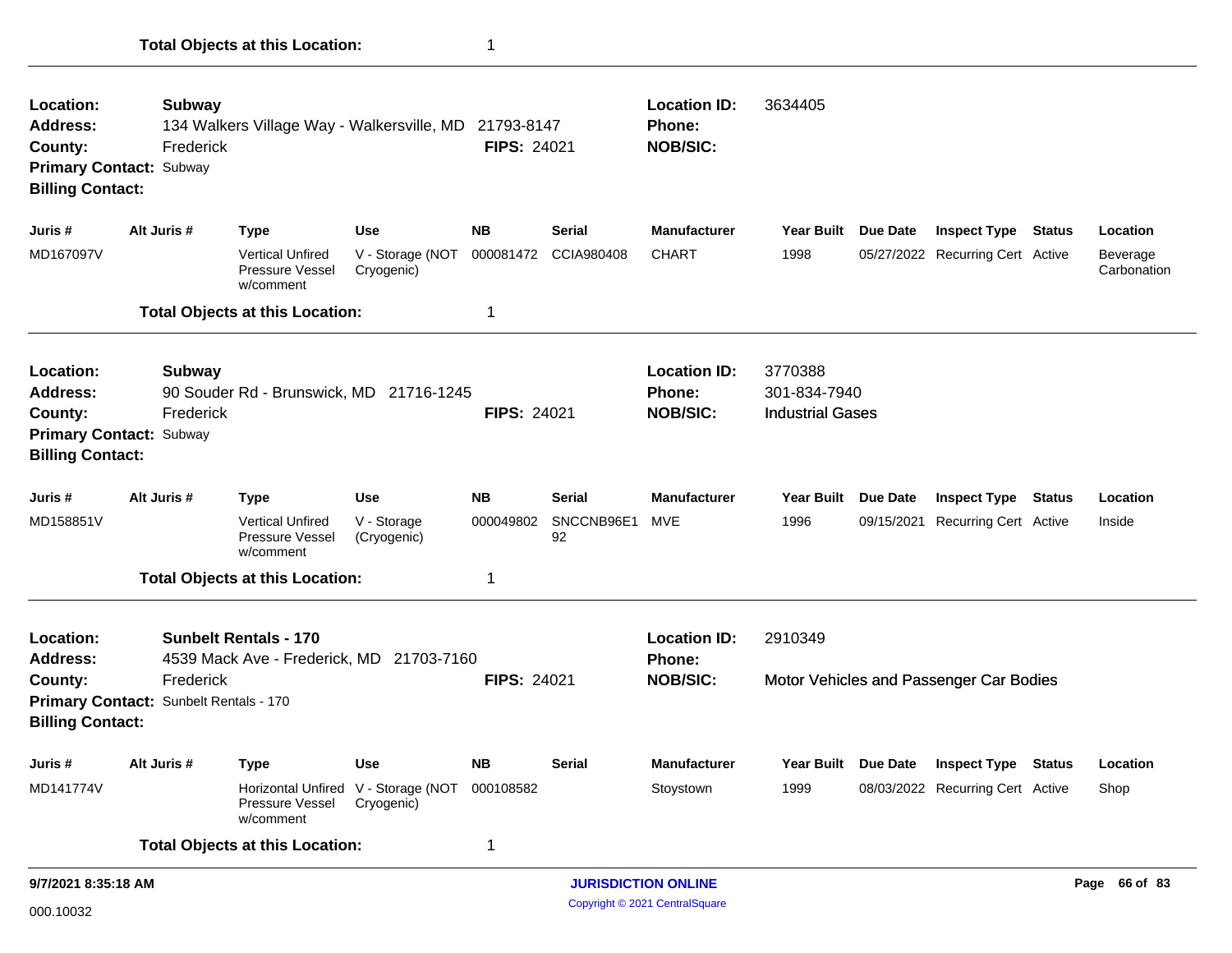| Location:<br><b>Address:</b><br>County:<br><b>Billing Contact:</b> | Frederick        | Surfhouse Island Cantina(NuCO2) #576805<br>8925 Fingerboard Rd - Urbana, MD 21704-8163<br>Primary Contact: Surfhouse Island Cantina(NuCO2) #576805<br>- 2800 SE Market PI Stuart, FL 34997-4965 - Phone: 800-472-2855 - Email: pressurevesselpermitting@nuco2.com |                                                             | <b>FIPS: 24021</b> |               | <b>Location ID:</b><br>Phone:<br><b>NOB/SIC:</b> | 3676278<br>0<br><b>Eating and Drinking Places</b> |  |                                                  |               |                 |  |
|--------------------------------------------------------------------|------------------|-------------------------------------------------------------------------------------------------------------------------------------------------------------------------------------------------------------------------------------------------------------------|-------------------------------------------------------------|--------------------|---------------|--------------------------------------------------|---------------------------------------------------|--|--------------------------------------------------|---------------|-----------------|--|
| Juris #                                                            | Alt Juris #      | <b>Type</b>                                                                                                                                                                                                                                                       | <b>Use</b>                                                  | <b>NB</b>          | Serial        | <b>Manufacturer</b>                              | Year Built Due Date                               |  | <b>Inspect Type Status</b>                       |               | Location        |  |
| MD156021V                                                          |                  | <b>Vertical Unfired</b><br>Pressure Vessel<br>w/comment                                                                                                                                                                                                           | V - Storage<br>(Cryogenic)                                  | 000039939          | SN433-085-P6  | Taylor-Wharton                                   | 1998                                              |  | 11/10/2022 Recurring Cert Active                 |               | Outside         |  |
|                                                                    |                  | <b>Total Objects at this Location:</b>                                                                                                                                                                                                                            |                                                             | -1                 |               |                                                  |                                                   |  |                                                  |               |                 |  |
| Location:                                                          | <b>Taco Bell</b> |                                                                                                                                                                                                                                                                   |                                                             |                    |               | <b>Location ID:</b>                              | 3635109                                           |  |                                                  |               |                 |  |
| <b>Address:</b>                                                    |                  | 305 Ballenger Center Dr - Frederick, MD 21703-6978                                                                                                                                                                                                                |                                                             |                    |               | Phone:                                           | 301-662-7222                                      |  |                                                  |               |                 |  |
| County:                                                            | Frederick        |                                                                                                                                                                                                                                                                   |                                                             | <b>FIPS: 24021</b> |               | <b>NOB/SIC:</b>                                  |                                                   |  |                                                  |               |                 |  |
| <b>Billing Contact:</b>                                            |                  | Primary Contact: Ana Torres - Phone: 301-662-7222<br>Paula Cookson - 11019 McCormick Rd Ste 320 Hunt Valley, MD 21031-8670 - Phone: 410-771-1880 - Email: RS020735@tacobell.com                                                                                   |                                                             |                    |               |                                                  |                                                   |  |                                                  |               |                 |  |
| Juris #                                                            | Alt Juris #      | <b>Type</b>                                                                                                                                                                                                                                                       | Use                                                         | <b>NB</b>          | Serial        | <b>Manufacturer</b>                              | Year Built Due Date                               |  | <b>Inspect Type</b>                              | <b>Status</b> | Location        |  |
| MD154526V                                                          |                  | <b>Vertical Unfired</b><br>Pressure Vessel<br>w/comment                                                                                                                                                                                                           | V - Storage<br>(Cryogenic)                                  | 000124213          |               | <b>MVE</b>                                       | 2000                                              |  | 12/11/2021 Recurring Cert Active                 |               | outside         |  |
|                                                                    |                  | <b>Total Objects at this Location:</b>                                                                                                                                                                                                                            |                                                             | -1                 |               |                                                  |                                                   |  |                                                  |               |                 |  |
| Location:                                                          |                  | <b>Tate Dodge Chrysler Jeep</b>                                                                                                                                                                                                                                   |                                                             |                    |               | <b>Location ID:</b>                              | 726350                                            |  |                                                  |               |                 |  |
| <b>Address:</b>                                                    |                  | 5629 Buckeystown Pike - Frederick, MD 21704-8358                                                                                                                                                                                                                  |                                                             |                    |               | Phone:                                           |                                                   |  |                                                  |               |                 |  |
| County:                                                            | Frederick        | Primary Contact: Keith Williams - Phone: 301-682-3027 - Cell: 301-748-4178 - Email: keithw@tatefrederick.com                                                                                                                                                      |                                                             | <b>FIPS: 24021</b> |               | <b>NOB/SIC:</b>                                  |                                                   |  | Automotive dealers and gasoline service stations |               |                 |  |
| <b>Billing Contact:</b>                                            |                  | Keith Williams - 5629 Buckeystown Pike Frederick, MD 21704-8358 - Phone: 301-682-3027 - Cell: 301-748-4178 - Email: keithw@tatefrederick.com                                                                                                                      |                                                             |                    |               |                                                  |                                                   |  |                                                  |               |                 |  |
| Juris #                                                            | Alt Juris #      | <b>Type</b>                                                                                                                                                                                                                                                       | <b>Use</b>                                                  | <b>NB</b>          | <b>Serial</b> | <b>Manufacturer</b>                              | Year Built Due Date                               |  | <b>Inspect Type Status</b>                       |               | Location        |  |
| MD068570V                                                          |                  | Pressure Vessel<br>w/comment                                                                                                                                                                                                                                      | Horizontal Unfired V - Storage (NOT 00011726E<br>Cryogenic) |                    |               | <b>Brunner</b>                                   | 1987                                              |  | 03/19/2023 External Cert Active                  |               | <b>SVC COMP</b> |  |
| MD145079V                                                          |                  | <b>Pressure Vessel</b><br>w/comment                                                                                                                                                                                                                               | Horizontal Unfired V - Storage (NOT 000699912<br>Cryogenic) |                    |               | Steel Fab                                        | 2012                                              |  | 03/19/2023 External Cert                         | Active        | OLD BDYSHP E    |  |
|                                                                    |                  |                                                                                                                                                                                                                                                                   |                                                             |                    |               |                                                  |                                                   |  |                                                  |               |                 |  |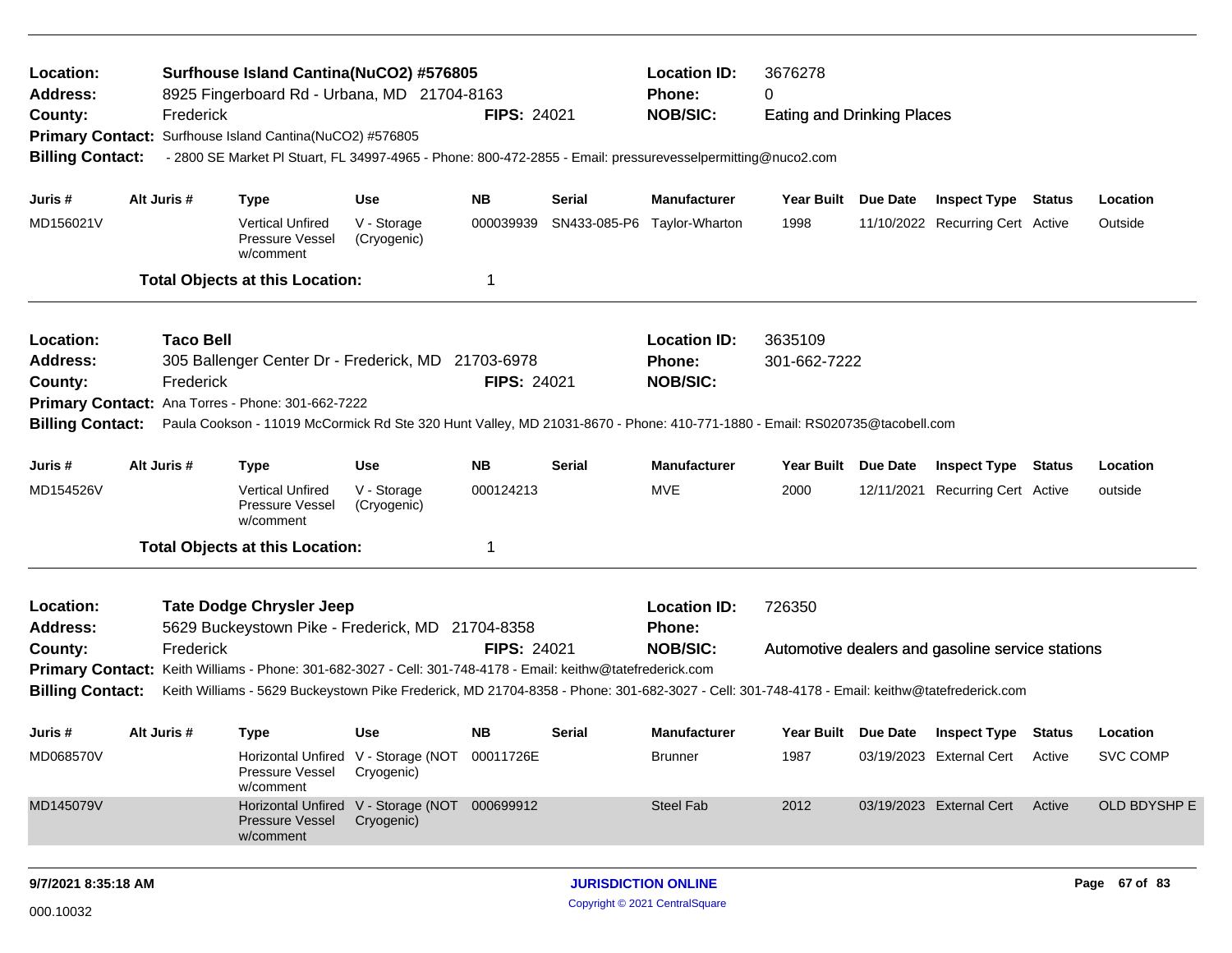| Juris #                 | Alt Juris # | <b>Type</b>                                                                                       | <b>Use</b>                                              | <b>NB</b>          | <b>Serial</b> | <b>Manufacturer</b> | <b>Year Built</b>                       | <b>Due Date</b> | <b>Inspect Type Status</b>       |               | Location         |  |
|-------------------------|-------------|---------------------------------------------------------------------------------------------------|---------------------------------------------------------|--------------------|---------------|---------------------|-----------------------------------------|-----------------|----------------------------------|---------------|------------------|--|
| MD164090V               |             | <b>Vertical Unfired</b><br>Pressure Vessel<br>w/comment                                           | V - Storage (NOT<br>Cryogenic)                          | 000697348          |               | Morganton           | 2017                                    |                 | 02/28/2023 Recurring Cert Active |               | <b>BODY SHOP</b> |  |
|                         |             | <b>Total Objects at this Location:</b>                                                            |                                                         | 3                  |               |                     |                                         |                 |                                  |               |                  |  |
| Location:               |             | The Grove at Alban                                                                                |                                                         |                    |               | <b>Location ID:</b> | 720444                                  |                 |                                  |               |                  |  |
| <b>Address:</b>         |             | 1210 Rutledge PI - Frederick, MD 21703-1415                                                       |                                                         |                    |               | Phone:              |                                         |                 |                                  |               |                  |  |
| County:                 | Frederick   |                                                                                                   |                                                         | <b>FIPS: 24021</b> |               | <b>NOB/SIC:</b>     | <b>Operators of Apartment Buildings</b> |                 |                                  |               |                  |  |
|                         |             | Primary Contact: Patrick Stovey - Phone: 301-696-9691 - Cell: 202-652-8295 - Email: BigP@Rock.com |                                                         |                    |               |                     |                                         |                 |                                  |               |                  |  |
| <b>Billing Contact:</b> |             | Zully Cordero - 91 Hill St Frederick, MD 21703-6253 - Phone: 301-669-9691                         |                                                         |                    |               |                     |                                         |                 |                                  |               |                  |  |
| Juris #                 | Alt Juris # | <b>Type</b>                                                                                       | <b>Use</b>                                              | <b>NB</b>          | <b>Serial</b> | <b>Manufacturer</b> | <b>Year Built</b>                       | <b>Due Date</b> | <b>Inspect Type</b>              | <b>Status</b> | Location         |  |
| MD106129H               |             | Cast Iron                                                                                         | H - Hot Water<br>Heat (Water $\leq$<br>160 psig, 250 F) | <b>CI</b>          |               | Weil-McLain         | 2000                                    | 12/04/2021      | <b>External Cert</b>             | Active        | 1210 Rutledge    |  |
|                         |             | <b>Total Objects at this Location:</b>                                                            |                                                         | 1                  |               |                     |                                         |                 |                                  |               |                  |  |
| Location:               |             | The Grove at Alban                                                                                |                                                         |                    |               | <b>Location ID:</b> | 720445                                  |                 |                                  |               |                  |  |
| <b>Address:</b>         |             | 1215 Rutledge PI - Frederick, MD 21703-1417                                                       |                                                         |                    |               | Phone:              |                                         |                 |                                  |               |                  |  |
| County:                 | Frederick   |                                                                                                   |                                                         | <b>FIPS: 24021</b> |               | <b>NOB/SIC:</b>     | <b>Operators of Apartment Buildings</b> |                 |                                  |               |                  |  |
|                         |             | Primary Contact: Patrick Stovey - Phone: 301-696-9691 - Cell: 202-652-8295 - Email: BigP@Rock.com |                                                         |                    |               |                     |                                         |                 |                                  |               |                  |  |
| <b>Billing Contact:</b> |             | Zully Cordero - 91 Hill St Frederick, MD 21703-6253 - Phone: 301-669-9691                         |                                                         |                    |               |                     |                                         |                 |                                  |               |                  |  |
| Juris #                 | Alt Juris # | <b>Type</b>                                                                                       | <b>Use</b>                                              | <b>NB</b>          | <b>Serial</b> | <b>Manufacturer</b> | <b>Year Built</b>                       | <b>Due Date</b> | <b>Inspect Type</b>              | <b>Status</b> | Location         |  |
| MD106128H               |             | Cast Iron                                                                                         | H - Hot Water<br>Heat (Water $\leq$<br>160 psig, 250 F) | <b>CI</b>          | CP3892599     | Weil-McLain         | 2000                                    | 12/04/2021      | <b>External Cert</b>             | Active        | 1215 Rutledge    |  |
|                         |             |                                                                                                   |                                                         |                    |               |                     |                                         |                 |                                  |               |                  |  |

**Total Objects at this Location:** 1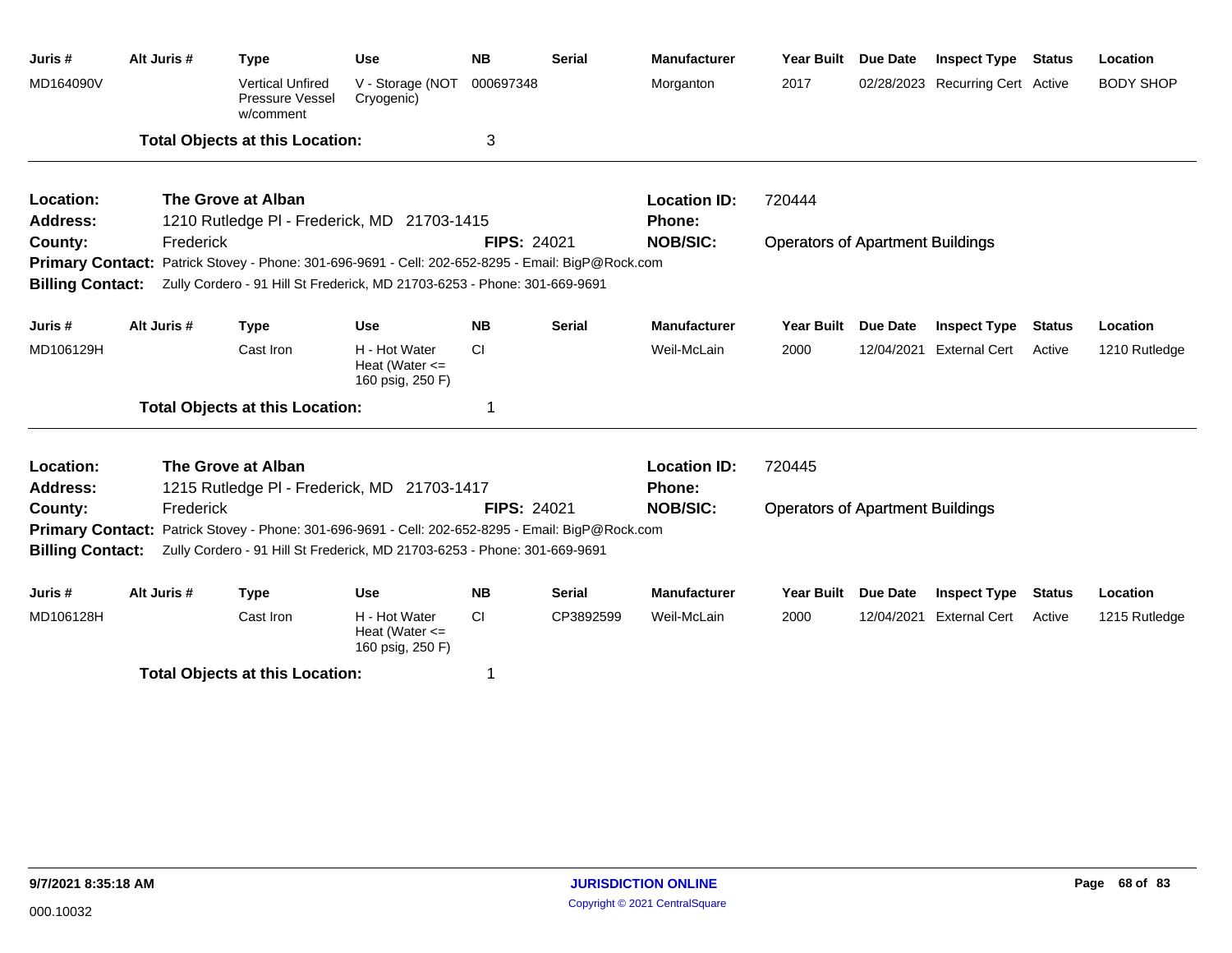| Location:                  |             | The Grove at Alban                                                                                                                    |                                                         |                    |               | <b>Location ID:</b><br>709433    |                                         |                 |                                  |        |                                            |  |  |
|----------------------------|-------------|---------------------------------------------------------------------------------------------------------------------------------------|---------------------------------------------------------|--------------------|---------------|----------------------------------|-----------------------------------------|-----------------|----------------------------------|--------|--------------------------------------------|--|--|
| <b>Address:</b><br>County: | Frederick   | 200 Appleton PI - Frederick, MD 21703-1421                                                                                            |                                                         | <b>FIPS: 24021</b> |               | <b>Phone:</b><br><b>NOB/SIC:</b> | <b>Operators of Apartment Buildings</b> |                 |                                  |        |                                            |  |  |
| <b>Billing Contact:</b>    |             | Primary Contact: Latoya Sunderburk - Phone: 301-696-9691<br>Zully Cordero - 91 Hill St Frederick, MD 21703-6253 - Phone: 301-669-9691 |                                                         |                    |               |                                  |                                         |                 |                                  |        |                                            |  |  |
| Juris #                    | Alt Juris # | <b>Type</b>                                                                                                                           | <b>Use</b>                                              | NB.                | <b>Serial</b> | <b>Manufacturer</b>              | Year Built Due Date                     |                 | <b>Inspect Type</b>              | Status | Location                                   |  |  |
| MD106127H                  |             | Cast Iron                                                                                                                             | H - Hot Water<br>Heat (Water $\leq$<br>160 psig, 250 F) | <b>CI</b>          | CP3892034     | Weil-McLain                      | 2000                                    |                 | 12/04/2021 External Cert         | Active | 200 Appleton                               |  |  |
|                            |             | <b>Total Objects at this Location:</b>                                                                                                |                                                         | -1                 |               |                                  |                                         |                 |                                  |        |                                            |  |  |
| Location:                  |             | The Grove at Alban Apartments                                                                                                         |                                                         |                    |               | <b>Location ID:</b>              | 720443                                  |                 |                                  |        |                                            |  |  |
| Address:                   |             | 1204 Alban Ct - Frederick, MD 21703-1423                                                                                              |                                                         |                    |               | <b>Phone:</b>                    |                                         |                 |                                  |        |                                            |  |  |
| County:                    | Frederick   |                                                                                                                                       |                                                         | <b>FIPS: 24021</b> |               | <b>NOB/SIC:</b>                  | <b>Operators of Apartment Buildings</b> |                 |                                  |        |                                            |  |  |
|                            |             | Primary Contact: Patrick Stovey - Phone: 301-696-9691 - Cell: 202-652-8295 - Email: BigP@Rock.com                                     |                                                         |                    |               |                                  |                                         |                 |                                  |        |                                            |  |  |
| <b>Billing Contact:</b>    |             | Zully Cordero - 91 Hill St Frederick, MD 21703-6253 - Phone: 301-669-9691                                                             |                                                         |                    |               |                                  |                                         |                 |                                  |        |                                            |  |  |
| Juris #                    | Alt Juris # | <b>Type</b>                                                                                                                           | <b>Use</b>                                              | <b>NB</b>          | <b>Serial</b> | <b>Manufacturer</b>              | <b>Year Built</b>                       | <b>Due Date</b> | <b>Inspect Type</b>              | Status | Location                                   |  |  |
| MD153899H                  |             | Cast Iron                                                                                                                             | H - Hot Water<br>Heat (Water $\leq$<br>160 psig, 250 F) | CI.                |               | Weil-McLain                      | 2015                                    |                 | 12/04/2021 Recurring Cert Active |        | 1204                                       |  |  |
|                            |             | <b>Total Objects at this Location:</b>                                                                                                |                                                         | -1                 |               |                                  |                                         |                 |                                  |        |                                            |  |  |
| Location:                  |             | The NCI at Frederick Central Repository                                                                                               |                                                         |                    |               | <b>Location ID:</b>              | 2322683                                 |                 |                                  |        |                                            |  |  |
| <b>Address:</b>            |             | 4600 Wedgewood Blvd Ste H - Frederick, MD 21703-7167                                                                                  |                                                         |                    |               | <b>Phone:</b>                    | 301-732-8225                            |                 |                                  |        | Location<br>Outside Ste H<br>Outside Ste H |  |  |
| County:                    | Frederick   |                                                                                                                                       |                                                         | <b>FIPS: 24021</b> |               | <b>NOB/SIC:</b>                  | <b>Electronic Components, NEC</b>       |                 |                                  |        |                                            |  |  |
|                            |             | Primary Contact: Erik Neidinger - Phone: 301-732-8200 - Email: erik.neidinger@nih.gov                                                 |                                                         |                    |               |                                  |                                         |                 |                                  |        |                                            |  |  |
| <b>Billing Contact:</b>    |             | Marcia Lara - 4600 Wedgewood Blvd Ste H Frederick, MD 21703-7167 - Phone: 301-732-8225 - Email: marcia.lara@nih.gov                   |                                                         |                    |               |                                  |                                         |                 |                                  |        |                                            |  |  |
| Juris #                    | Alt Juris # | <b>Type</b>                                                                                                                           | <b>Use</b>                                              | <b>NB</b>          | Serial        | <b>Manufacturer</b>              | Year Built Due Date                     |                 | <b>Inspect Type Status</b>       |        |                                            |  |  |
| MD132592V                  | Tk-2        | <b>Vertical Unfired</b><br>Pressure Vessel<br>w/comment                                                                               | V - Storage<br>(Cryogenic)                              | 000069322 20650    |               | Chart Inc                        | 2007                                    |                 | 10/18/2021 Recurring Cert Active |        |                                            |  |  |
| MD132593V                  | $Tk-1$      | <b>Vertical Unfired</b><br><b>Pressure Vessel</b><br>w/comment                                                                        | V - Storage<br>(Cryogenic)                              | 000049672 2568     |               | Minnesota                        | 1994                                    |                 | 10/18/2021 Recurring Cert Active |        |                                            |  |  |
| 9/7/2021 8:35:18 AM        |             |                                                                                                                                       |                                                         |                    |               | <b>JURISDICTION ONLINE</b>       |                                         |                 |                                  |        | Page 69 of 83                              |  |  |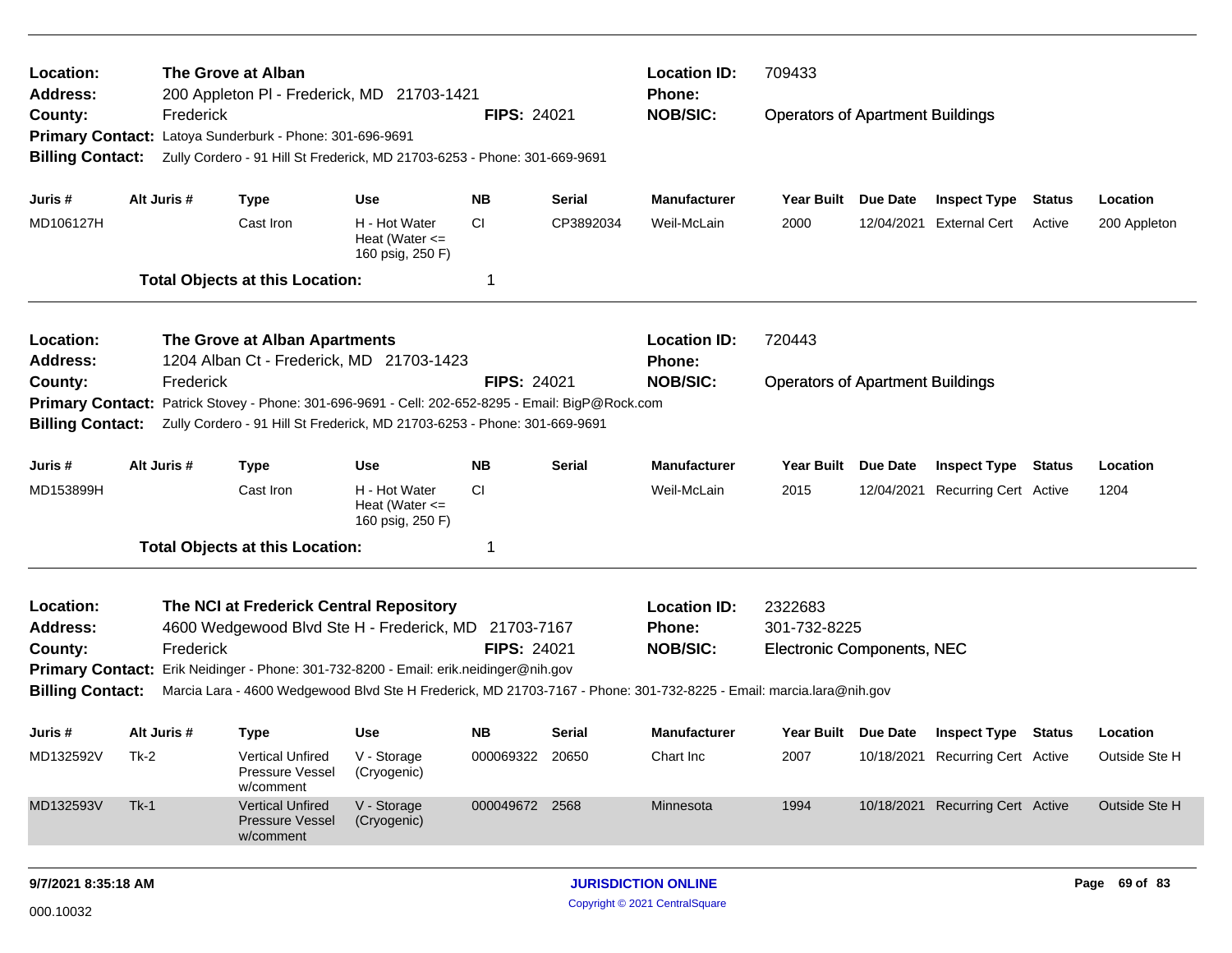| Juris #                                                                                                                                                 | Alt Juris #          | Type                                                                                                                                              | Use                                                     | <b>NB</b>          | <b>Serial</b>       | <b>Manufacturer</b>                  |                                         | Year Built Due Date | <b>Inspect Type Status</b>       |  | Location                 |
|---------------------------------------------------------------------------------------------------------------------------------------------------------|----------------------|---------------------------------------------------------------------------------------------------------------------------------------------------|---------------------------------------------------------|--------------------|---------------------|--------------------------------------|-----------------------------------------|---------------------|----------------------------------|--|--------------------------|
| MD138492V                                                                                                                                               | $Tk-3$               | <b>Vertical Unfired</b><br>Pressure Vessel<br>w/comment                                                                                           | V - Storage<br>(Cryogenic)                              | 000071806          | 55295C              | <b>CHART</b>                         | 2010                                    |                     | 10/18/2021 Recurring Cert Active |  | Outside Ste K            |
| MD146850V                                                                                                                                               |                      | <b>Vertical Unfired</b><br><b>Pressure Vessel</b><br>w/comment                                                                                    | V - Storage (NOT 000608681<br>Cryogenic)                |                    |                     | <b>Steel Fab</b>                     | 2010                                    |                     | 10/18/2021 Recurring Cert Active |  | Ste K Mechanical<br>Room |
| MD146851V                                                                                                                                               |                      | Horizontal Unfired V - Storage<br>Pressure Vessel<br>w/comment                                                                                    | (Cryogenic)                                             | 0006770            |                     | Westermeyer Ind                      | 2010                                    |                     | 10/18/2021 Recurring Cert Active |  | Ste K Mechanical<br>Room |
| MD146852V                                                                                                                                               |                      | Horizontal Unfired V - Storage<br><b>Pressure Vessel</b><br>w/comment                                                                             | (Cryogenic)                                             | 0006771            |                     | Westermeyer Ind                      | 2010                                    |                     | 10/18/2021 Recurring Cert Active |  | Ste K Mechanical<br>Room |
|                                                                                                                                                         |                      | <b>Total Objects at this Location:</b>                                                                                                            |                                                         | 6                  |                     |                                      |                                         |                     |                                  |  |                          |
|                                                                                                                                                         |                      |                                                                                                                                                   |                                                         |                    |                     |                                      |                                         |                     |                                  |  |                          |
| Location:<br><b>Address:</b>                                                                                                                            | <b>The Westwinds</b> |                                                                                                                                                   |                                                         |                    |                     | <b>Location ID:</b><br>Phone:        | 711308                                  |                     |                                  |  |                          |
| 1072 Redfield Ct - Frederick, MD 21703-6260<br>Frederick<br><b>FIPS: 24021</b><br><b>NOB/SIC:</b><br>County:<br><b>Operators of Apartment Buildings</b> |                      |                                                                                                                                                   |                                                         |                    |                     |                                      |                                         |                     |                                  |  |                          |
|                                                                                                                                                         |                      | Primary Contact: Lisa Y. Compres - Phone: 301-662-6700 - Email: thewestwinds@srhllc.com                                                           |                                                         |                    |                     |                                      |                                         |                     |                                  |  |                          |
| <b>Billing Contact:</b>                                                                                                                                 |                      | Deborah MacLeod - 1215 Chestnut St Newton, MA 02464-1308 - Phone: 781-433-9037 - Cell: 781-915-7608 - Email: Dmacleod@srhllc.com                  |                                                         |                    |                     |                                      |                                         |                     |                                  |  |                          |
| Juris #                                                                                                                                                 | Alt Juris #          | <b>Type</b>                                                                                                                                       | <b>Use</b>                                              | NΒ                 | Serial              | <b>Manufacturer</b>                  | Year Built Due Date                     |                     | <b>Inspect Type Status</b>       |  | Location                 |
| MD090311H                                                                                                                                               |                      | Cast Iron                                                                                                                                         | H - Hot Water<br>Heat (Water $\leq$<br>160 psig, 250 F) | <b>CI</b>          | CP2848294           | Weil-McLain                          | 1995                                    |                     | 12/22/2022 Recurring Cert Active |  | <b>BLDG 1072</b>         |
| MD112897H                                                                                                                                               |                      | <b>Water Heater</b><br>(HLW)                                                                                                                      | H - Hot Water<br>Supply (Water <=<br>160 psig, 210 F)   |                    | 000074055 E02108897 | State Industries                     | 2001                                    |                     | 12/22/2022 Recurring Cert Active |  | <b>BLDG 1072</b>         |
|                                                                                                                                                         |                      | <b>Total Objects at this Location:</b>                                                                                                            |                                                         | 2                  |                     |                                      |                                         |                     |                                  |  |                          |
| Location:<br><b>Address:</b>                                                                                                                            | <b>The Westwinds</b> | 1076 Redfield Ct - Frederick, MD 21703-6254                                                                                                       |                                                         |                    |                     | <b>Location ID:</b><br><b>Phone:</b> | 711309                                  |                     |                                  |  |                          |
| County:                                                                                                                                                 | Frederick            |                                                                                                                                                   |                                                         | <b>FIPS: 24021</b> |                     | <b>NOB/SIC:</b>                      | <b>Operators of Apartment Buildings</b> |                     |                                  |  |                          |
|                                                                                                                                                         |                      | Primary Contact: Lisa Y. Compres - Phone: 301-662-6700 - Email: thewestwinds@srhllc.com                                                           |                                                         |                    |                     |                                      |                                         |                     |                                  |  |                          |
|                                                                                                                                                         |                      | Billing Contact: Deborah MacLeod - 1215 Chestnut St Newton, MA 02464-1308 - Phone: 781-433-9037 - Cell: 781-915-7608 - Email: Dmacleod@srhllc.com |                                                         |                    |                     |                                      |                                         |                     |                                  |  |                          |
| Juris #                                                                                                                                                 | Alt Juris #          | <b>Type</b>                                                                                                                                       | <b>Use</b>                                              | <b>NB</b>          | <b>Serial</b>       | <b>Manufacturer</b>                  | <b>Year Built</b>                       | Due Date            | <b>Inspect Type Status</b>       |  | Location                 |
| MD084435H                                                                                                                                               |                      | Cast Iron                                                                                                                                         | H - Hot Water<br>Heat (Water $\leq$<br>160 psig, 250 F) | <b>CI</b>          | 0000                | Weil-McLain                          | 1992                                    |                     | 12/22/2022 Recurring Cert Active |  | <b>BLDG 1076</b>         |
| 9/7/2021 8:35:18 AM                                                                                                                                     |                      |                                                                                                                                                   |                                                         |                    |                     | <b>JURISDICTION ONLINE</b>           |                                         |                     |                                  |  | Page 70 of 83            |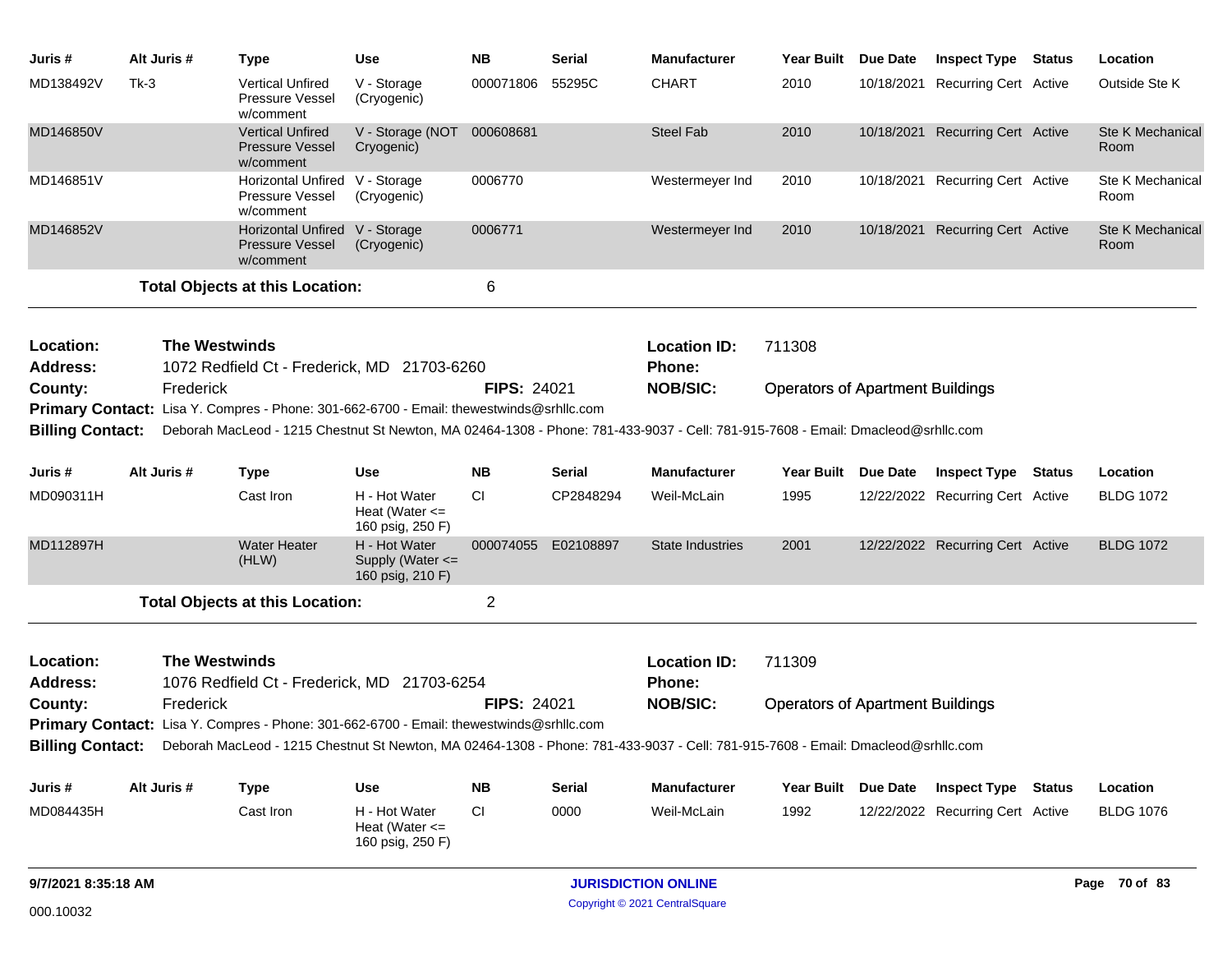| Location:<br><b>Address:</b><br>County:<br><b>Primary Contact:</b><br><b>Billing Contact:</b> | <b>The Westwinds</b><br>Frederick                                   |                                        | 1080 Redfield Ct - Frederick, MD 21703-6142<br>Lisa Y. Compres - Phone: 301-662-6700 - Email: thewestwinds@srhllc.com                                                                                                       | <b>FIPS: 24021</b> |               | 711310<br><b>Location ID:</b><br>Phone:<br><b>NOB/SIC:</b><br><b>Operators of Apartment Buildings</b><br>Deborah MacLeod - 1215 Chestnut St Newton, MA 02464-1308 - Phone: 781-433-9037 - Cell: 781-915-7608 - Email: Dmacleod@srhllc.com |                   |          |                                  |               |                  |  |
|-----------------------------------------------------------------------------------------------|---------------------------------------------------------------------|----------------------------------------|-----------------------------------------------------------------------------------------------------------------------------------------------------------------------------------------------------------------------------|--------------------|---------------|-------------------------------------------------------------------------------------------------------------------------------------------------------------------------------------------------------------------------------------------|-------------------|----------|----------------------------------|---------------|------------------|--|
| Juris #                                                                                       | Alt Juris #                                                         | <b>Type</b>                            | <b>Use</b>                                                                                                                                                                                                                  | <b>NB</b>          | <b>Serial</b> | <b>Manufacturer</b>                                                                                                                                                                                                                       | Year Built        | Due Date | <b>Inspect Type</b>              | <b>Status</b> | Location         |  |
| MD090313H                                                                                     |                                                                     | Cast Iron                              | H - Hot Water<br>Heat (Water $\leq$<br>160 psig, 250 F)                                                                                                                                                                     | <b>CI</b>          | 0000          | Weil-McLain                                                                                                                                                                                                                               | 1994              |          | 12/22/2022 Recurring Cert Active |               | <b>BLDG 1080</b> |  |
| MD139500H                                                                                     |                                                                     | <b>Water Heater</b><br>(HLW)           | H - Hot Water<br>Supply (Water <=<br>160 psig, 210 F)                                                                                                                                                                       | 000071078          | 86078         | <b>JETGLASS</b>                                                                                                                                                                                                                           | 2005              |          | 12/22/2022 Recurring Cert Active |               | <b>BLDG 1080</b> |  |
|                                                                                               |                                                                     | <b>Total Objects at this Location:</b> |                                                                                                                                                                                                                             | $\overline{2}$     |               |                                                                                                                                                                                                                                           |                   |          |                                  |               |                  |  |
| Location:<br><b>Address:</b>                                                                  | <b>The Westwinds</b><br>1086 Redfield Ct - Frederick, MD 21703-6142 |                                        |                                                                                                                                                                                                                             |                    |               | <b>Location ID:</b><br><b>Phone:</b>                                                                                                                                                                                                      | 711311            |          |                                  |               |                  |  |
| County:                                                                                       | Frederick                                                           |                                        |                                                                                                                                                                                                                             | <b>FIPS: 24021</b> |               | <b>NOB/SIC:</b><br><b>Operators of Apartment Buildings</b>                                                                                                                                                                                |                   |          |                                  |               |                  |  |
| <b>Billing Contact:</b>                                                                       |                                                                     |                                        | Primary Contact: Lisa Y. Compres - Phone: 301-662-6700 - Email: thewestwinds@srhllc.com<br>Deborah MacLeod - 1215 Chestnut St Newton, MA 02464-1308 - Phone: 781-433-9037 - Cell: 781-915-7608 - Email: Dmacleod@srhllc.com |                    |               |                                                                                                                                                                                                                                           |                   |          |                                  |               |                  |  |
| Juris #                                                                                       | Alt Juris #                                                         | <b>Type</b>                            | <b>Use</b>                                                                                                                                                                                                                  | <b>NB</b>          | <b>Serial</b> | <b>Manufacturer</b>                                                                                                                                                                                                                       | <b>Year Built</b> | Due Date | <b>Inspect Type</b>              | Status        | Location         |  |
| MD084437H                                                                                     |                                                                     | Cast Iron                              | H - Hot Water<br>Heat (Water $\leq$<br>160 psig, 250 F)                                                                                                                                                                     | <b>CI</b>          | CP2173131     | Weil-McLain                                                                                                                                                                                                                               | 1992              |          | 12/22/2022 Recurring Cert Active |               | <b>BLDG 1086</b> |  |
| MD112898H                                                                                     |                                                                     | <b>Water Heater</b><br>(HLW)           | H - Hot Water<br>Supply (Water <=<br>160 psig, 210 F)                                                                                                                                                                       | 000074062          | 002400257     | <b>State Industries</b>                                                                                                                                                                                                                   | 2002              |          | 12/22/2022 Recurring Cert Active |               | <b>BLDG 1086</b> |  |

**Total Objects at this Location:** 2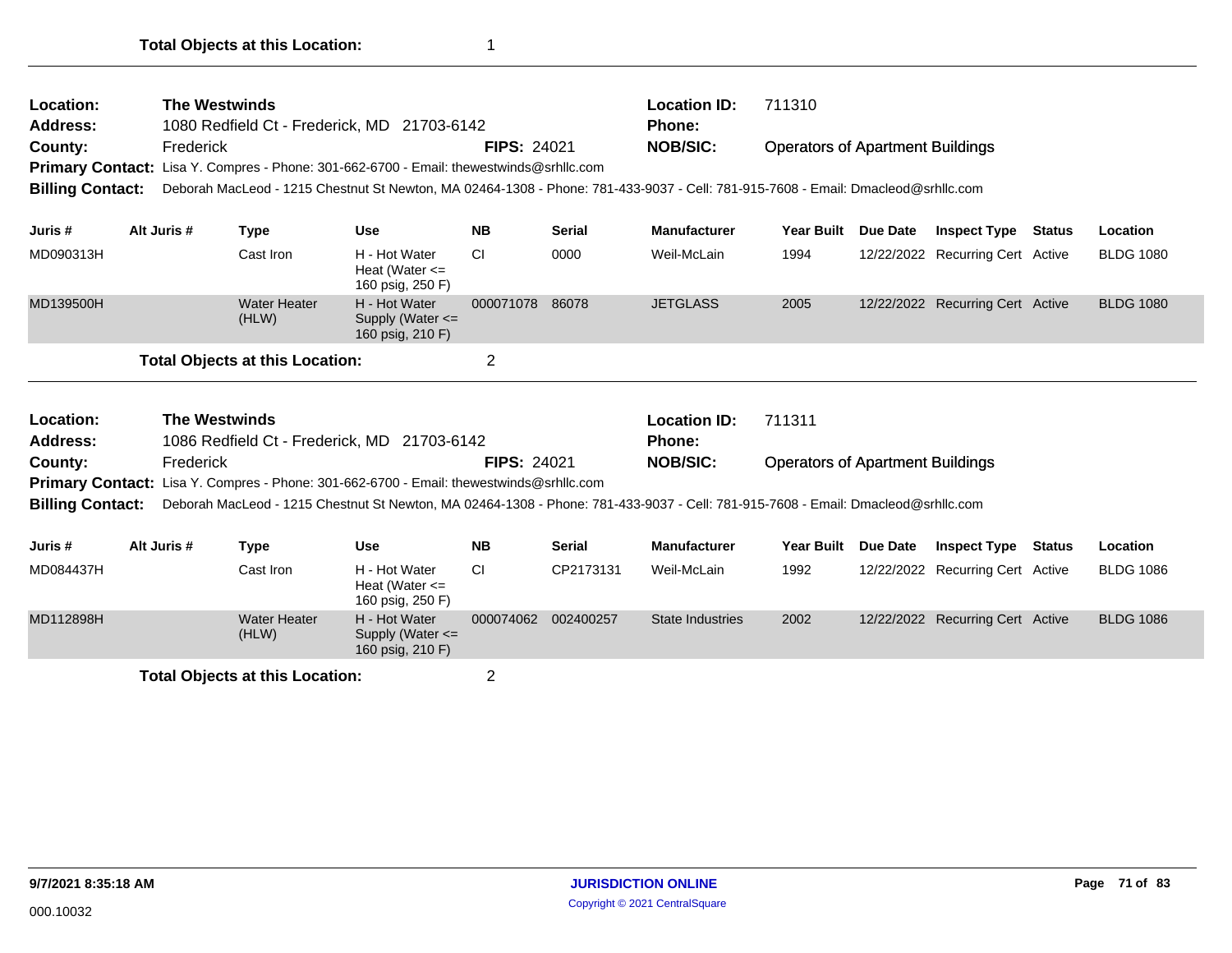| Location:<br>Address:        |                                              | <b>The Westwinds</b> |                                        | 1092 Redfield Ct - Frederick, MD 21703-6142                                                                                                       |                    |               | <b>Location ID:</b><br><b>Phone:</b> | 2041572                                 |  |                                        |  |                  |  |
|------------------------------|----------------------------------------------|----------------------|----------------------------------------|---------------------------------------------------------------------------------------------------------------------------------------------------|--------------------|---------------|--------------------------------------|-----------------------------------------|--|----------------------------------------|--|------------------|--|
| County:                      |                                              | Frederick            |                                        |                                                                                                                                                   | <b>FIPS: 24021</b> |               | <b>NOB/SIC:</b>                      | <b>Operators of Apartment Buildings</b> |  |                                        |  |                  |  |
|                              |                                              |                      |                                        | Primary Contact: Lisa Y. Compres - Phone: 301-662-6700 - Email: thewestwinds@srhllc.com                                                           |                    |               |                                      |                                         |  |                                        |  |                  |  |
| <b>Billing Contact:</b>      |                                              |                      |                                        | Lisa Y. Compres - 1070 Greenwall PI Frederick, MD 21703-6137 - Phone: 301-662-6700 - Email: thewestwinds@srhllc.com                               |                    |               |                                      |                                         |  |                                        |  |                  |  |
| Juris #                      | Alt Juris #                                  |                      | <b>Type</b>                            | <b>Use</b>                                                                                                                                        | <b>NB</b>          | Serial        | <b>Manufacturer</b>                  | Year Built Due Date                     |  | <b>Inspect Type Status</b>             |  | Location         |  |
| MD090135H                    |                                              |                      | Cast Iron                              | H - Hot Water<br>Heat (Water $\leq$<br>160 psig, 250 F)                                                                                           | CI.                |               | Weil-McLain                          | 1994                                    |  | 12/22/2022 Recurring Cert Active       |  | <b>BLDG 1092</b> |  |
| MD090316H                    |                                              |                      | <b>Water Heater</b><br>(HLW)           | H - Hot Water<br>Supply (Water $\leq$<br>160 psig, 210 F)                                                                                         | 000339513 0339513  |               | A O Smith                            | 1995                                    |  | 12/22/2022 Recurring Cert Active       |  | <b>BLDG 1092</b> |  |
|                              |                                              |                      | <b>Total Objects at this Location:</b> |                                                                                                                                                   | 2                  |               |                                      |                                         |  |                                        |  |                  |  |
| Location:<br>Address:        |                                              | <b>The Westwinds</b> |                                        | 1096 Redfield Ct - Frederick, MD 21703-6142                                                                                                       |                    |               | <b>Location ID:</b><br><b>Phone:</b> | 3753969                                 |  |                                        |  |                  |  |
| County:                      |                                              | Frederick            |                                        |                                                                                                                                                   | <b>FIPS: 24021</b> |               | <b>NOB/SIC:</b>                      |                                         |  |                                        |  |                  |  |
|                              |                                              |                      |                                        | Primary Contact: Christopher Lawrence - Phone: 240-252-3148 - Cell: 301-332-6083 - Email: clawrence@acentopartners.com                            |                    |               |                                      |                                         |  |                                        |  |                  |  |
| <b>Billing Contact:</b>      |                                              |                      |                                        | Christopher Lawrence - 8120 Woodmont Ave Bethesda, MD 20814-2743 - Phone: 240-252-3148 - Cell: 301-332-6083 - Email: clawrence@acentopartners.com |                    |               |                                      |                                         |  |                                        |  |                  |  |
| Juris #                      | Alt Juris #                                  |                      | <b>Type</b>                            | <b>Use</b>                                                                                                                                        | NΒ                 | Serial        | <b>Manufacturer</b>                  | Year Built Due Date                     |  | <b>Inspect Type Status</b>             |  | Location         |  |
| MD090312H                    |                                              |                      | Cast Iron                              | H - Hot Water<br>Heat (Water $\leq$<br>160 psig, 250 F)                                                                                           | <b>CI</b>          | 0000          | Weil-McLain                          | 1995                                    |  | 12/22/2022 Recurring Cert Active       |  | <b>BLDG 1096</b> |  |
| MD155983H                    |                                              |                      | <b>Water Heater</b><br>(HLW)           | H - Hot Water<br>Supply (Water <=<br>160 psig, 210 F)                                                                                             | 000203709          |               | A O Smith                            | 2015                                    |  | 12/27/2022 Recurring Cert Active       |  | <b>BLDG 1096</b> |  |
|                              |                                              |                      | <b>Total Objects at this Location:</b> |                                                                                                                                                   | 2                  |               |                                      |                                         |  |                                        |  |                  |  |
| Location:<br><b>Address:</b> |                                              |                      | <b>Thurmont Community Rescue</b>       | 27 N Church St - Thurmont, MD 21788-2028                                                                                                          |                    |               | <b>Location ID:</b><br><b>Phone:</b> | 726596                                  |  |                                        |  |                  |  |
| County:                      |                                              | Frederick            |                                        |                                                                                                                                                   | <b>FIPS: 24021</b> |               | <b>NOB/SIC:</b>                      |                                         |  | Finance, taxation, and monetary policy |  |                  |  |
|                              | Primary Contact: Frederick Co. Fire & Rescue |                      |                                        |                                                                                                                                                   |                    |               |                                      |                                         |  |                                        |  |                  |  |
|                              |                                              |                      |                                        | Billing Contact: Frederick Co. Fire & Rescue - 5370 Public Safety PI Frederick, MD 21704-6728                                                     |                    |               |                                      |                                         |  |                                        |  |                  |  |
| Juris #                      | Alt Juris #                                  |                      | <b>Type</b>                            | <b>Use</b>                                                                                                                                        | ΝB                 | <b>Serial</b> | <b>Manufacturer</b>                  | Year Built Due Date                     |  | <b>Inspect Type Status</b>             |  | Location         |  |
| MD092139H                    |                                              |                      | Cast Iron                              | H - Hot Water                                                                                                                                     | CI                 | CP2281643     | Weil-McLain                          | 1993                                    |  | 05/24/2022 Recurring Cert Active       |  | <b>BLRM</b>      |  |
| 9/7/2021 8:35:18 AM          |                                              |                      |                                        |                                                                                                                                                   |                    |               | <b>JURISDICTION ONLINE</b>           |                                         |  |                                        |  | Page 72 of 83    |  |
| 000.10032                    |                                              |                      |                                        |                                                                                                                                                   |                    |               | Copyright © 2021 CentralSquare       |                                         |  |                                        |  |                  |  |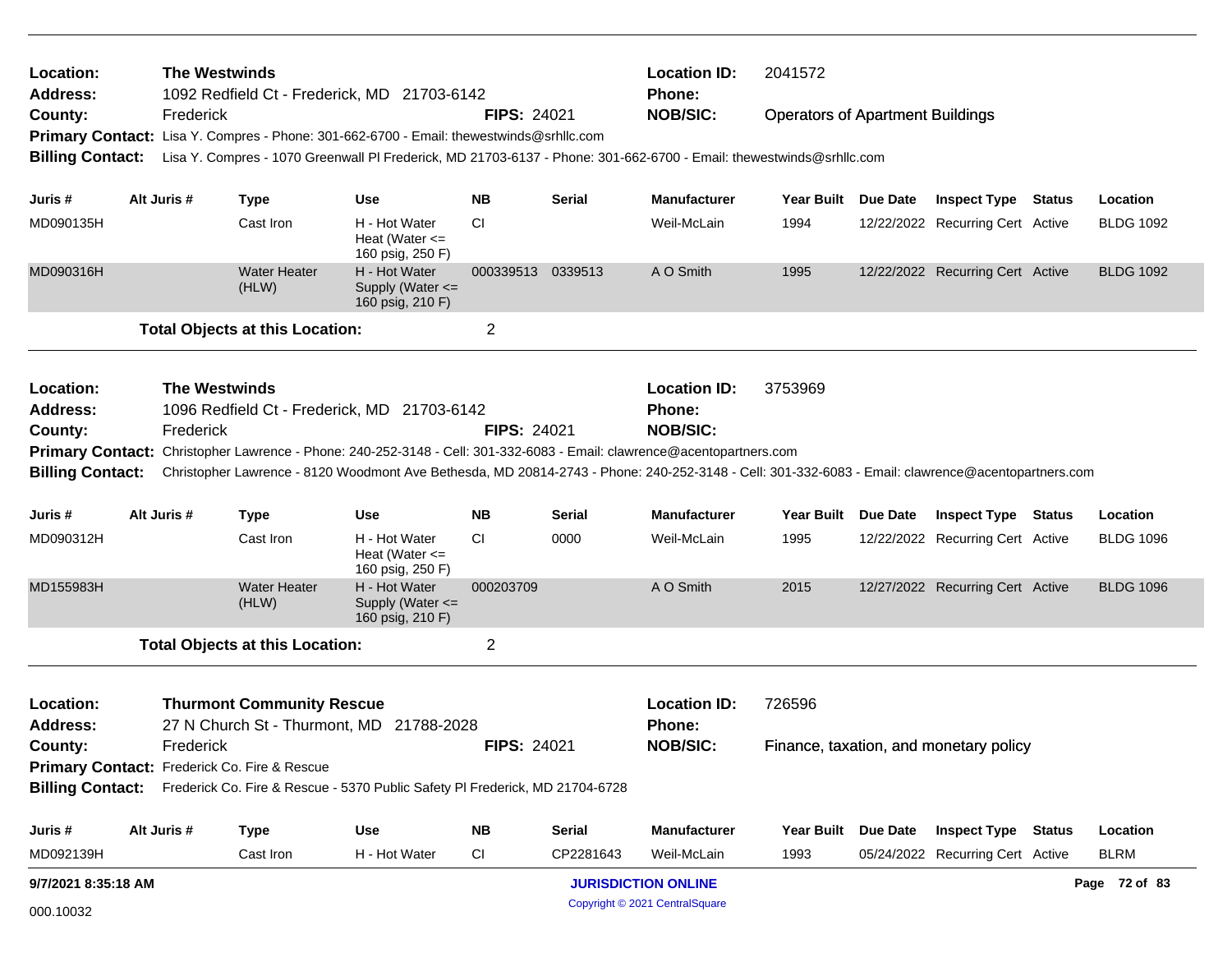| Juris #                 | Alt Juris #                          | <b>Type</b>                                                                                | Use<br>Heat (Water $\leq$                | <b>NB</b>          | <b>Serial</b> | <b>Manufacturer</b>                                                                                                     | Year Built Due Date                    | <b>Inspect Type Status</b>       |               | Location       |
|-------------------------|--------------------------------------|--------------------------------------------------------------------------------------------|------------------------------------------|--------------------|---------------|-------------------------------------------------------------------------------------------------------------------------|----------------------------------------|----------------------------------|---------------|----------------|
|                         |                                      |                                                                                            | 160 psig, 250 F)                         |                    |               |                                                                                                                         |                                        |                                  |               |                |
|                         |                                      | <b>Total Objects at this Location:</b>                                                     |                                          | 1                  |               |                                                                                                                         |                                        |                                  |               |                |
| Location:               | <b>Tire World</b>                    |                                                                                            |                                          |                    |               | <b>Location ID:</b>                                                                                                     | 722215                                 |                                  |               |                |
| <b>Address:</b>         |                                      | 1291 Riverbend Way - Frederick, MD 21701-9350                                              |                                          |                    |               | Phone:                                                                                                                  | 301-668-5009                           |                                  |               |                |
| County:                 | Frederick                            |                                                                                            |                                          | <b>FIPS: 24021</b> |               | <b>NOB/SIC:</b>                                                                                                         | <b>General Automotive Repair Shops</b> |                                  |               |                |
|                         |                                      | Primary Contact: Brent Brubaker - Phone: 301-668-5009 - Email: riverside@shoptireworld.com |                                          |                    |               |                                                                                                                         |                                        |                                  |               |                |
| <b>Billing Contact:</b> |                                      |                                                                                            |                                          |                    |               | Brent Brubaker - 1291 Riverbend Way Frederick, MD 21701-9350 - Phone: 301-668-5009 - Email: riverside@shoptireworld.com |                                        |                                  |               |                |
| Juris #                 | Alt Juris #                          | <b>Type</b>                                                                                | <b>Use</b>                               | <b>NB</b>          | <b>Serial</b> | <b>Manufacturer</b>                                                                                                     | Year Built Due Date                    | <b>Inspect Type Status</b>       |               | Location       |
| MD161553V               |                                      | <b>Vertical Unfired</b><br>Pressure Vessel<br>w/comment                                    | V - Storage (NOT<br>Cryogenic)           | 000003860          |               | <b>MTM Corp</b>                                                                                                         | 2017                                   | 08/31/2022 Recurring Cert Active |               | <b>OUTSIDE</b> |
|                         |                                      | <b>Total Objects at this Location:</b>                                                     |                                          | 1                  |               |                                                                                                                         |                                        |                                  |               |                |
| Location:               |                                      | <b>Tires Plus - 265852</b>                                                                 |                                          |                    |               | <b>Location ID:</b>                                                                                                     | 730304                                 |                                  |               |                |
| <b>Address:</b>         |                                      | 7381 Guilford Dr - Frederick, MD 21704-5162                                                |                                          |                    |               | Phone:                                                                                                                  | 800-269-4424 or 5684                   |                                  |               |                |
| County:                 | Frederick                            |                                                                                            |                                          | <b>FIPS: 24021</b> |               | <b>NOB/SIC:</b>                                                                                                         | Auto and Home Supply Stores            |                                  |               |                |
|                         | Primary Contact: Tires Plus - 265852 |                                                                                            |                                          |                    |               |                                                                                                                         |                                        |                                  |               |                |
| <b>Billing Contact:</b> |                                      |                                                                                            |                                          |                    |               | Elianne Kempsell - 2021 Sunnydale Blvd Clearwater, FL 33765-1202 - Phone: 1-800-269-4424/703-481-2299                   |                                        |                                  |               |                |
| Juris #                 | Alt Juris #                          | <b>Type</b>                                                                                | <b>Use</b>                               | <b>NB</b>          | Serial        | <b>Manufacturer</b>                                                                                                     | Year Built Due Date                    | <b>Inspect Type</b>              | <b>Status</b> | Location       |
| MD115054V               |                                      | <b>Vertical Unfired</b><br>Pressure Vessel<br>w/comment                                    | V - Storage (NOT<br>Cryogenic)           | 000109688          |               | Manchester                                                                                                              | 2002                                   | 04/10/2023 Recurring Cert Active |               | Comp Shed      |
| MD115055V               |                                      | <b>Vertical Unfired</b><br>Pressure Vessel<br>w/comment                                    | V - Storage (NOT 000113460<br>Cryogenic) |                    |               | Manchester                                                                                                              | 2002                                   | 04/10/2023 Recurring Cert Active |               | Comp Shed      |
|                         |                                      | <b>Total Objects at this Location:</b>                                                     |                                          | 2                  |               |                                                                                                                         |                                        |                                  |               |                |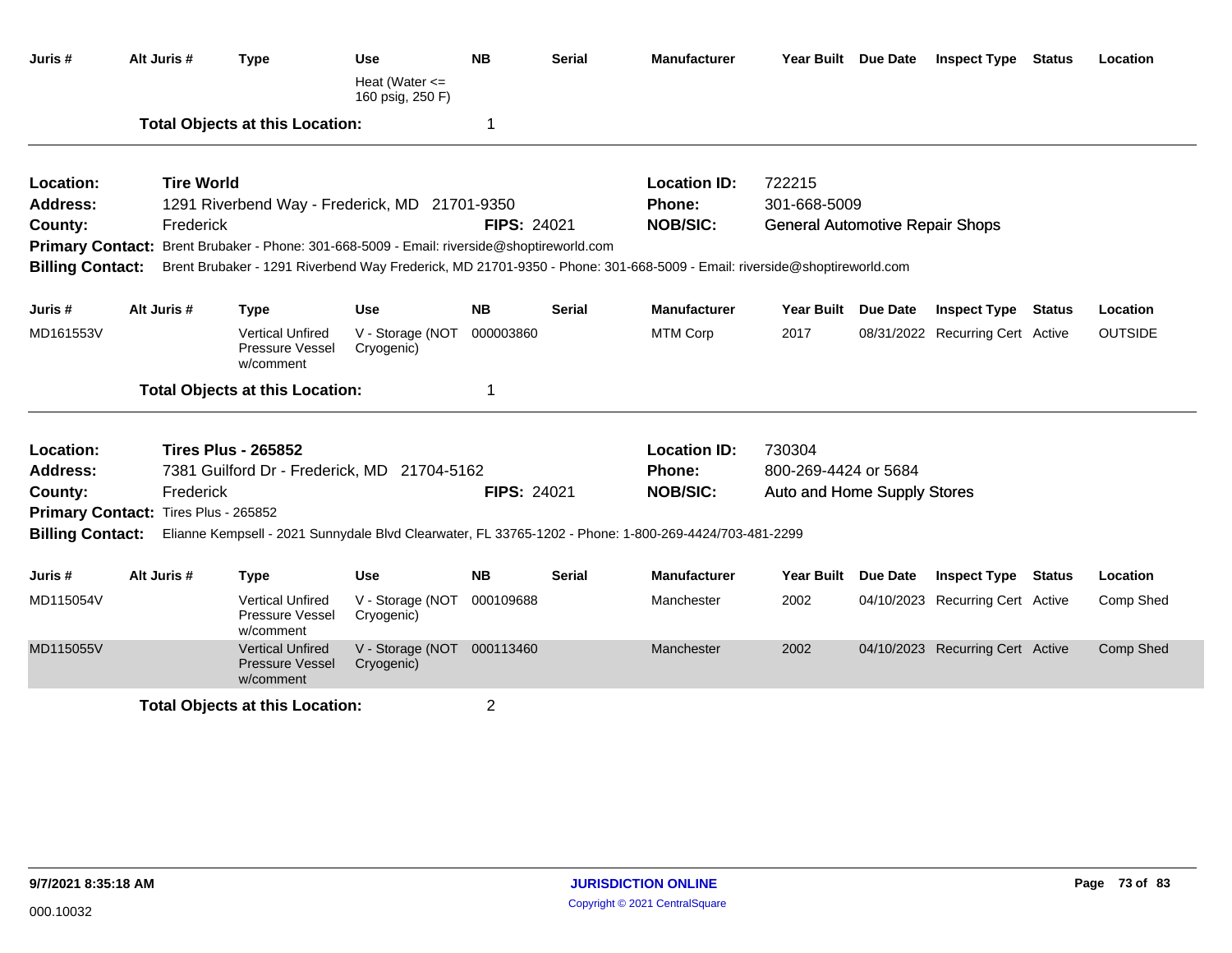| Location:<br>Address:   |             | <b>Toll House BP</b> |                                                         | 503 W 7th St - Frederick, MD 21701-4507                                              |                    |               | <b>Location ID:</b><br>Phone:                                                                             | 726713                           |                 |                                      |        |                                |
|-------------------------|-------------|----------------------|---------------------------------------------------------|--------------------------------------------------------------------------------------|--------------------|---------------|-----------------------------------------------------------------------------------------------------------|----------------------------------|-----------------|--------------------------------------|--------|--------------------------------|
| County:                 |             | Frederick            |                                                         |                                                                                      | <b>FIPS: 24021</b> |               | <b>NOB/SIC:</b>                                                                                           | <b>Gasoline Service Stations</b> |                 |                                      |        |                                |
|                         |             |                      |                                                         | Primary Contact: Mr. Zafar Iqbal - Phone: 301-662-6146 - Cell: 301-676-1055          |                    |               |                                                                                                           |                                  |                 |                                      |        |                                |
| <b>Billing Contact:</b> |             |                      |                                                         |                                                                                      |                    |               | Mr. Zafar Iqbal - 503 W 7th St Frederick, MD 21701-4507 - Phone: 301-662-6146 - Cell: 301-676-1055        |                                  |                 |                                      |        |                                |
| Juris #                 | Alt Juris # |                      | <b>Type</b>                                             | <b>Use</b>                                                                           | <b>NB</b>          | Serial        | <b>Manufacturer</b>                                                                                       | <b>Year Built</b>                | <b>Due Date</b> | <b>Inspect Type Status</b>           |        | Location                       |
| MD167561V               |             |                      | <b>Vertical Unfired</b><br>Pressure Vessel<br>w/comment | V - Storage (NOT<br>Cryogenic)                                                       | 000461115          |               | <b>MAT</b>                                                                                                | 2018                             |                 | 08/27/2022 Recurring Cert Active     |        | <b>Utility Room</b>            |
|                         |             |                      | <b>Total Objects at this Location:</b>                  |                                                                                      | 1                  |               |                                                                                                           |                                  |                 |                                      |        |                                |
| Location:               |             |                      | <b>Total Look Beauty Salon</b>                          |                                                                                      |                    |               | <b>Location ID:</b>                                                                                       | 726759                           |                 |                                      |        |                                |
| <b>Address:</b>         |             |                      |                                                         | 3 E Main St - Emmitsburg, MD 21727-9209                                              |                    |               | <b>Phone:</b>                                                                                             | 301-447-2541                     |                 |                                      |        |                                |
| County:                 |             | Frederick            |                                                         |                                                                                      | <b>FIPS: 24021</b> |               | <b>NOB/SIC:</b>                                                                                           | <b>Beauty Shops</b>              |                 |                                      |        |                                |
| <b>Primary Contact:</b> |             |                      | Ralph Irelan Jr - Phone: 301 447 6265                   |                                                                                      |                    |               |                                                                                                           |                                  |                 |                                      |        |                                |
| <b>Billing Contact:</b> |             |                      |                                                         | Ralph Irelan Jr - 10729 Keysville Rd Emmitsburg, MD 21727-8115 - Phone: 301 447 6265 |                    |               |                                                                                                           |                                  |                 |                                      |        |                                |
| Juris #                 | Alt Juris # |                      | <b>Type</b>                                             | <b>Use</b>                                                                           | <b>NB</b>          | <b>Serial</b> | <b>Manufacturer</b>                                                                                       | <b>Year Built</b>                | Due Date        | <b>Inspect Type</b>                  | Status | Location                       |
| MD147570H               |             |                      | Cast Aluminum                                           | H - Hot Water<br>Supply (Water <=<br>160 psig, 210 F)                                | CA                 | 3- UE         | Weil-McLain                                                                                               | 2012                             | 10/13/2021      | Recurring Cert Active                |        | <b>Basement</b>                |
|                         |             |                      | <b>Total Objects at this Location:</b>                  |                                                                                      | 1                  |               |                                                                                                           |                                  |                 |                                      |        |                                |
| Location:               |             | Toys R Us Inc        |                                                         |                                                                                      |                    |               | <b>Location ID:</b>                                                                                       | 727004                           |                 |                                      |        |                                |
| <b>Address:</b>         |             |                      |                                                         | 7106 Geoffrey Way - Frederick, MD 21704-7101                                         |                    |               | Phone:                                                                                                    |                                  |                 |                                      |        |                                |
| County:                 |             | Frederick            |                                                         |                                                                                      | <b>FIPS: 24021</b> |               | <b>NOB/SIC:</b>                                                                                           |                                  |                 | Special Warehousing and Storage, NEC |        |                                |
|                         |             |                      |                                                         | Primary Contact: Chet Kioza - Phone: 301-874-6676 - Email: klozac@toysrus.com        |                    |               |                                                                                                           |                                  |                 |                                      |        |                                |
| <b>Billing Contact:</b> |             |                      |                                                         |                                                                                      |                    |               | Chet Kioza - 7106 Geoffrey Way Frederick, MD 21704-7101 - Phone: 301-874-6676 - Email: klozac@toysrus.com |                                  |                 |                                      |        |                                |
| Juris #                 | Alt Juris # |                      | <b>Type</b>                                             | Use                                                                                  | <b>NB</b>          | Serial        | <b>Manufacturer</b>                                                                                       | Year Built Due Date              |                 | <b>Inspect Type Status</b>           |        | Location                       |
| MD098793V               |             |                      | <b>Vertical Unfired</b><br>Pressure Vessel<br>w/comment | V - Storage (NOT 000179501<br>Cryogenic)                                             |                    |               | Silvan                                                                                                    | 1995                             |                 | 10/28/2021 Recurring Cert Active     |        | Main<br><b>Compressor Area</b> |
| MD109381V               |             |                      | <b>Vertical Unfired</b><br>Pressure Vessel<br>w/comment | V - Storage (NOT 000182499<br>Cryogenic)                                             |                    |               | Silvan                                                                                                    | 1995                             |                 | 10/28/2021 Recurring Cert Active     |        | <b>Battery Charging</b>        |
| 9/7/2021 8:35:18 AM     |             |                      |                                                         |                                                                                      |                    |               | <b>JURISDICTION ONLINE</b>                                                                                |                                  |                 |                                      |        | Page 74 of 83                  |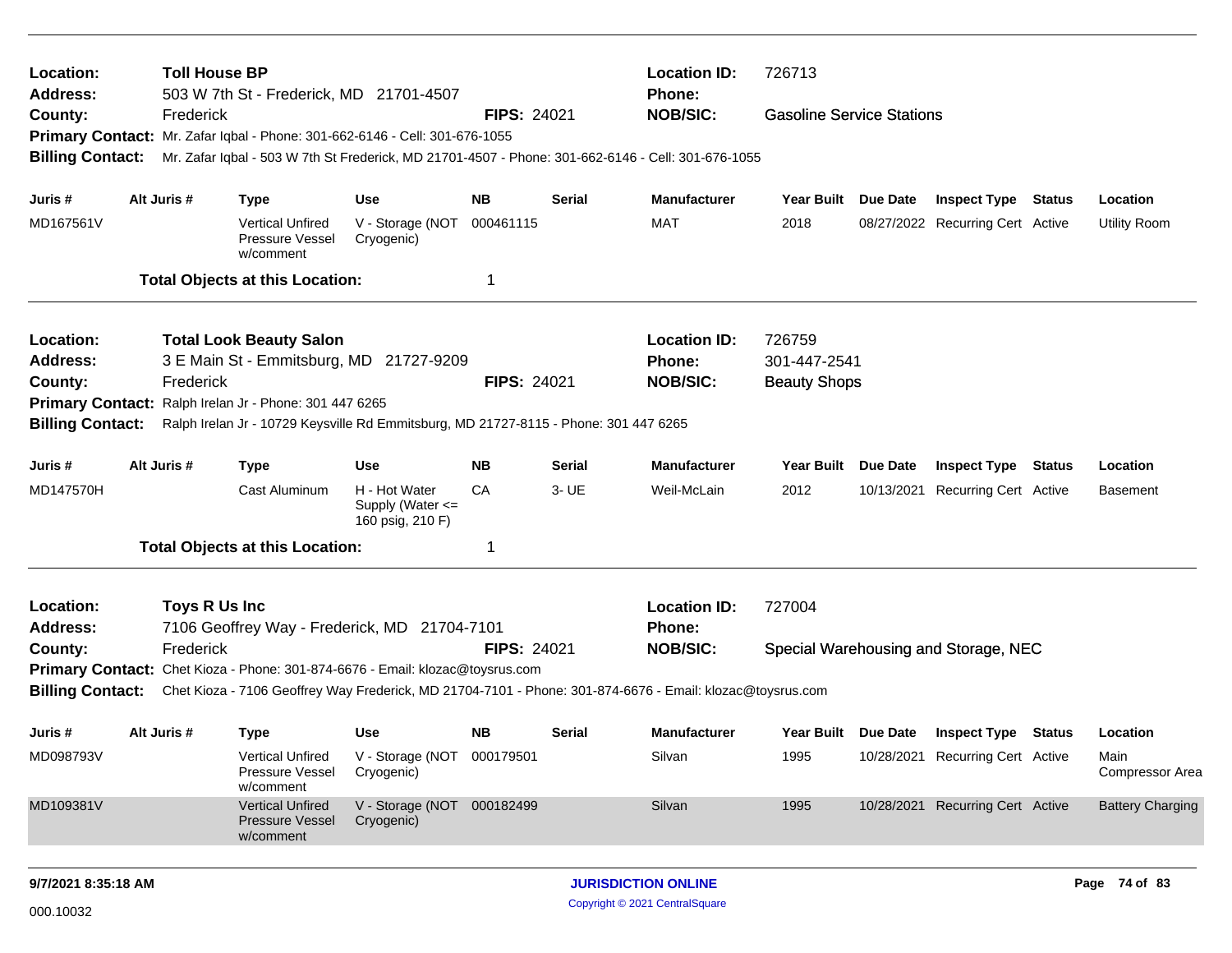| Location:<br>Address:<br>County:                                   | <b>Trauma Specialists of Maryland</b><br><b>Location ID:</b><br>2182245<br>301-633-8100<br>124 N Court St - Frederick, MD 21701-5416<br>Phone:<br><b>NOB/SIC:</b><br>Frederick<br><b>FIPS: 24021</b><br><b>Business Services, NEC</b><br>Primary Contact: Dave Albertson - Cell: 301-648-0687 - Email: fatalbo@gmail.com<br><b>Billing Contact:</b><br>Dave Albertson - 215 Cobble Ct Walkersville, MD 21793-9154 - Cell: 301-648-0687 - Email: fatalbo@gmail.com |                                     |                                                                                                                                                                                                                                                                                                           |                                            |                    |               |                                                  |                   |                 |                                      |               |                         |
|--------------------------------------------------------------------|-------------------------------------------------------------------------------------------------------------------------------------------------------------------------------------------------------------------------------------------------------------------------------------------------------------------------------------------------------------------------------------------------------------------------------------------------------------------|-------------------------------------|-----------------------------------------------------------------------------------------------------------------------------------------------------------------------------------------------------------------------------------------------------------------------------------------------------------|--------------------------------------------|--------------------|---------------|--------------------------------------------------|-------------------|-----------------|--------------------------------------|---------------|-------------------------|
| Juris #                                                            | Alt Juris #                                                                                                                                                                                                                                                                                                                                                                                                                                                       |                                     | <b>Type</b>                                                                                                                                                                                                                                                                                               | <b>Use</b>                                 | <b>NB</b>          | Serial        | <b>Manufacturer</b>                              | <b>Year Built</b> | Due Date        | <b>Inspect Type Status</b>           |               | Location                |
| MD164998H                                                          |                                                                                                                                                                                                                                                                                                                                                                                                                                                                   |                                     | Cast Iron                                                                                                                                                                                                                                                                                                 | H - Steam Heat<br>(Steam $\le$ 15<br>psig) | <b>CI</b>          |               | Weil-McLain                                      | 2017              | 10/02/2021      | Recurring Cert Active                |               | Basement                |
|                                                                    |                                                                                                                                                                                                                                                                                                                                                                                                                                                                   |                                     | <b>Total Objects at this Location:</b>                                                                                                                                                                                                                                                                    |                                            | 1                  |               |                                                  |                   |                 |                                      |               |                         |
| Location:<br><b>Address:</b><br>County:<br><b>Billing Contact:</b> |                                                                                                                                                                                                                                                                                                                                                                                                                                                                   | Frederick                           | Travelodge (NuCO2) #714283<br>620 Souder Rd - Brunswick, MD 21716-1735<br>Primary Contact: NUCO2 Regulatory & Compliance - Phone: 800-472-2855 - Email: pressurevesselpermitting@nuco2.com<br>- 2800 SE Market PI Stuart, FL 34997-4965 - Phone: 800-472-2855 - Email: pressurevesselpermitting@nuco2.com |                                            | <b>FIPS: 24021</b> |               | <b>Location ID:</b><br>Phone:<br><b>NOB/SIC:</b> | 4058767           |                 |                                      |               |                         |
| Juris #                                                            | Alt Juris #                                                                                                                                                                                                                                                                                                                                                                                                                                                       |                                     | <b>Type</b>                                                                                                                                                                                                                                                                                               | <b>Use</b>                                 | <b>NB</b>          | <b>Serial</b> | <b>Manufacturer</b>                              | <b>Year Built</b> | <b>Due Date</b> | <b>Inspect Type</b>                  | <b>Status</b> | Location                |
| MD161172V                                                          |                                                                                                                                                                                                                                                                                                                                                                                                                                                                   |                                     | <b>Vertical Unfired</b><br>Pressure Vessel<br>w/comment                                                                                                                                                                                                                                                   | V - Storage (NOT<br>Cryogenic)             | 000089605          | CCIA98H128    | <b>CHART</b>                                     | 1998              |                 | 08/10/2022 External Cert             | Active        | Beverage<br>Carbonation |
|                                                                    |                                                                                                                                                                                                                                                                                                                                                                                                                                                                   |                                     | <b>Total Objects at this Location:</b>                                                                                                                                                                                                                                                                    |                                            | 1                  |               |                                                  |                   |                 |                                      |               |                         |
| Location:<br><b>Address:</b><br>County:                            |                                                                                                                                                                                                                                                                                                                                                                                                                                                                   | <b>Triangle Motors</b><br>Frederick | 1790 N Market St - Frederick, MD 21701-4349                                                                                                                                                                                                                                                               |                                            | <b>FIPS: 24021</b> |               | <b>Location ID:</b><br>Phone:<br><b>NOB/SIC:</b> | 730306            |                 | Motor Vehicle Dealers (New and Used) |               |                         |
| <b>Primary Contact:</b><br><b>Billing Contact:</b>                 |                                                                                                                                                                                                                                                                                                                                                                                                                                                                   |                                     | Joan Rambo - Phone: 301-662-1067 - Email: rft@trianglemotors.com<br>Joan Rambo - 1790 N Market St Frederick, MD 21701-4349 - Phone: 301-662-1067 - Email: rft@trianglemotors.com                                                                                                                          |                                            |                    |               |                                                  |                   |                 |                                      |               |                         |
| Juris #                                                            | Alt Juris #                                                                                                                                                                                                                                                                                                                                                                                                                                                       |                                     | <b>Type</b>                                                                                                                                                                                                                                                                                               | <b>Use</b>                                 | <b>NB</b>          | Serial        | <b>Manufacturer</b>                              | <b>Year Built</b> | <b>Due Date</b> | <b>Inspect Type Status</b>           |               | Location                |
| MD115056V                                                          |                                                                                                                                                                                                                                                                                                                                                                                                                                                                   |                                     | Horizontal Unfired O - Other (PV<br>Pressure Vessel<br>w/comment                                                                                                                                                                                                                                          | Use) w/comment                             | 000259079          |               | Steel Fab                                        | 2001              |                 | 02/17/2023 Recurring Cert Active     |               | <b>COMP ROOM</b>        |
| MD151094V                                                          |                                                                                                                                                                                                                                                                                                                                                                                                                                                                   |                                     | <b>Vertical Unfired</b><br>Pressure Vessel                                                                                                                                                                                                                                                                | V - Storage (NOT 000346795<br>Cryogenic)   |                    |               | Morganton                                        | 2013              |                 | 02/17/2023 Recurring Cert Active     |               | <b>COMP ROOM</b>        |
| 9/7/2021 8:35:18 AM                                                |                                                                                                                                                                                                                                                                                                                                                                                                                                                                   |                                     |                                                                                                                                                                                                                                                                                                           |                                            |                    |               | <b>JURISDICTION ONLINE</b>                       |                   |                 |                                      |               | Page 75 of 83           |
| 000.10032                                                          |                                                                                                                                                                                                                                                                                                                                                                                                                                                                   |                                     |                                                                                                                                                                                                                                                                                                           |                                            |                    |               | Copyright © 2021 CentralSquare                   |                   |                 |                                      |               |                         |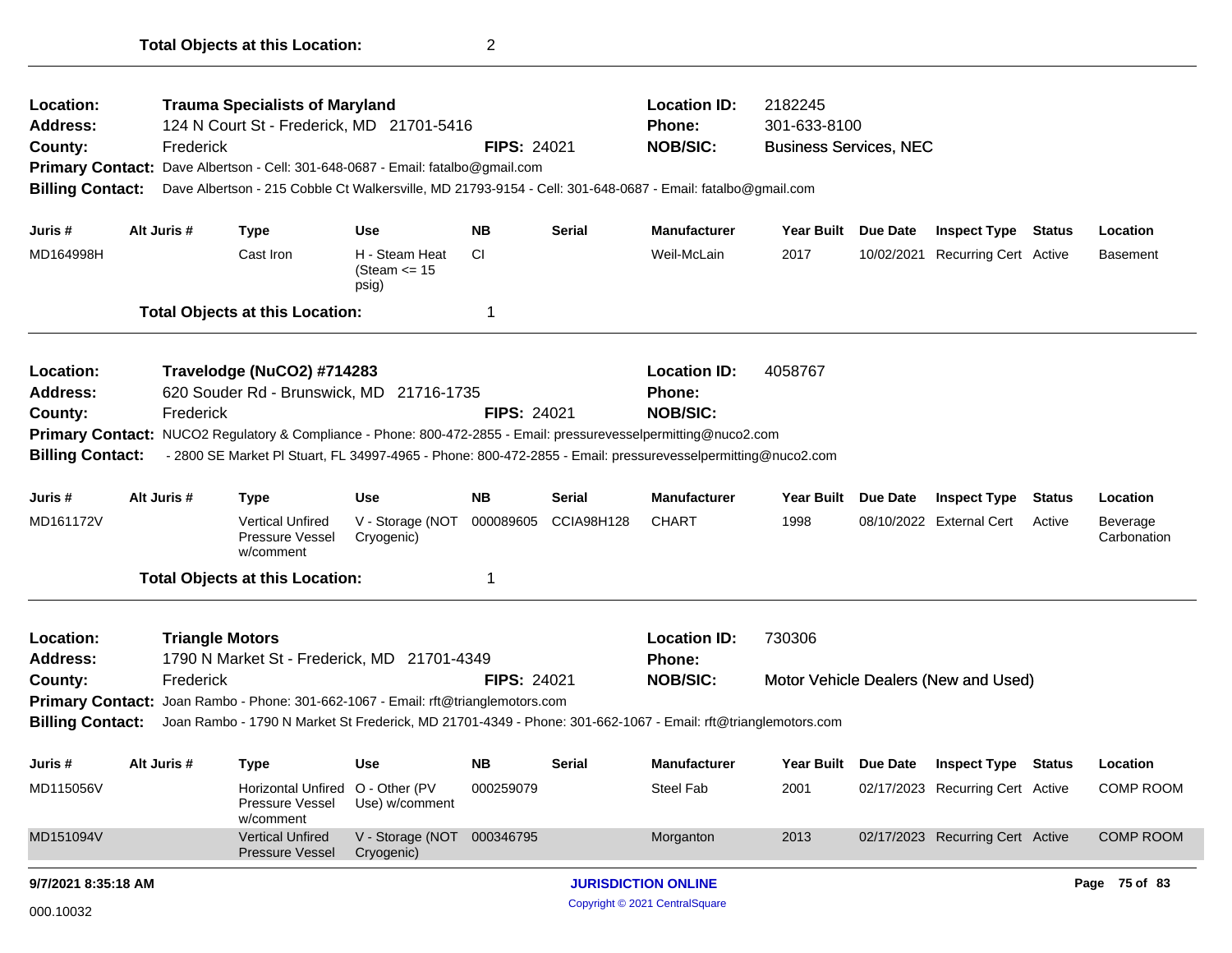| Juris #                 | Alt Juris # | <b>Type</b>                                             | <b>Use</b>                                                                                                           | <b>NB</b>          | <b>Serial</b> | <b>Manufacturer</b>     | Year Built Due Date            |                 | <b>Inspect Type</b>              | <b>Status</b> | Location           |  |
|-------------------------|-------------|---------------------------------------------------------|----------------------------------------------------------------------------------------------------------------------|--------------------|---------------|-------------------------|--------------------------------|-----------------|----------------------------------|---------------|--------------------|--|
|                         |             | w/comment                                               |                                                                                                                      |                    |               |                         |                                |                 |                                  |               |                    |  |
|                         |             | <b>Total Objects at this Location:</b>                  |                                                                                                                      | $\overline{2}$     |               |                         |                                |                 |                                  |               |                    |  |
| Location:               |             | <b>Trinity United Church Of Christ</b>                  |                                                                                                                      |                    |               | <b>Location ID:</b>     | 727151                         |                 |                                  |               |                    |  |
| <b>Address:</b>         |             |                                                         | 101 E Main St - Thurmont, MD 21788-2009                                                                              |                    |               | Phone:                  | 301-271-2305                   |                 |                                  |               |                    |  |
| County:                 | Frederick   |                                                         |                                                                                                                      | <b>FIPS: 24021</b> |               | <b>NOB/SIC:</b>         | Membership organizations       |                 |                                  |               |                    |  |
|                         |             | Primary Contact: Russell Delauter - Phone: 301-271-7363 |                                                                                                                      |                    |               |                         |                                |                 |                                  |               |                    |  |
| <b>Billing Contact:</b> |             |                                                         | - 101 E Main St Thurmont, MD 21788-2009 - Phone: 3012712305                                                          |                    |               |                         |                                |                 |                                  |               |                    |  |
| Juris #                 | Alt Juris # | <b>Type</b>                                             | <b>Use</b>                                                                                                           | <b>NB</b>          | <b>Serial</b> | <b>Manufacturer</b>     | <b>Year Built</b>              | <b>Due Date</b> | <b>Inspect Type</b>              | <b>Status</b> | Location           |  |
| MD113330H               |             | Cast Iron                                               | H - Hot Water<br>Heat (Water $\leq$<br>160 psig, 250 F)                                                              | CI.                | 64430283      | <b>Burnham</b>          | 2002                           |                 | 10/23/2021 Recurring Cert Active |               | <b>Boiler Room</b> |  |
|                         |             | <b>Total Objects at this Location:</b>                  |                                                                                                                      | 1                  |               |                         |                                |                 |                                  |               |                    |  |
| Location:               |             | <b>Trinity United Methodist Church</b>                  |                                                                                                                      |                    |               | <b>Location ID:</b>     | 727153                         |                 |                                  |               |                    |  |
| <b>Address:</b>         |             |                                                         | 703 W Patrick St - Frederick, MD 21701-4029                                                                          |                    |               | <b>Phone:</b>           |                                |                 |                                  |               |                    |  |
| County:                 | Frederick   |                                                         |                                                                                                                      | <b>FIPS: 24021</b> |               | <b>NOB/SIC:</b>         | <b>Religious Organizations</b> |                 |                                  |               |                    |  |
|                         |             |                                                         | Primary Contact: Patty Drechsler - Phone: 301-662-2895 - Email: tumc@trinityfrederick.org                            |                    |               |                         |                                |                 |                                  |               |                    |  |
| <b>Billing Contact:</b> |             |                                                         | Patty Drechsler - 703 W Patrick St Frederick, MD 21701-4029 - Phone: 301-662-2895 - Email: tumc@trinityfrederick.org |                    |               |                         |                                |                 |                                  |               |                    |  |
| Juris #                 | Alt Juris # | <b>Type</b>                                             | <b>Use</b>                                                                                                           | <b>NB</b>          | <b>Serial</b> | <b>Manufacturer</b>     | <b>Year Built</b>              | <b>Due Date</b> | <b>Inspect Type Status</b>       |               | Location           |  |
| MD112866H               |             | <b>Water Heater</b><br>(HLW)                            | H - Hot Water<br>Supply (Water <=<br>160 psig, 210 F)                                                                | 000074246          |               | <b>State Industries</b> | 2002                           |                 | 08/01/2022 Recurring Cert Active |               | RM 305             |  |
| MD112867H               |             | Cast Iron                                               | H - Hot Water<br>Heat (Water $\leq$<br>160 psig, 250 F)                                                              | CI                 |               | H B Smith               | 2001                           |                 | 08/01/2022 Recurring Cert Active |               | <b>BLRM</b>        |  |
|                         |             | <b>Total Objects at this Location:</b>                  |                                                                                                                      | $\overline{2}$     |               |                         |                                |                 |                                  |               |                    |  |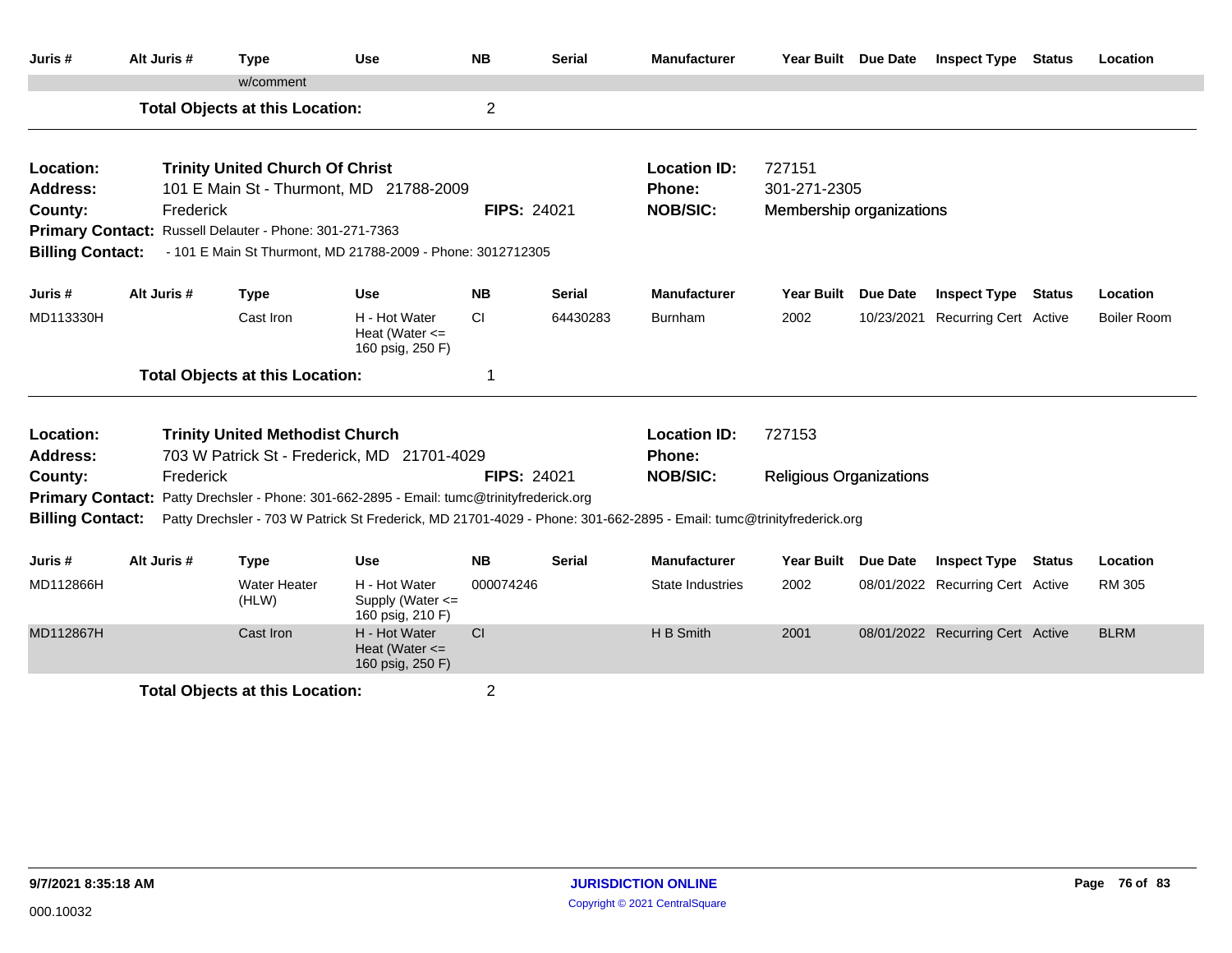| Location:<br><b>Address:</b><br>County:<br><b>Billing Contact:</b> | <b>Trouts Market</b><br>Frederick | 3 N Main St - Woodsboro, MD 21798-8832<br>Primary Contact: John Trout - Phone: (301) 845-8674 - Cell: 240-285-2053 - Email: troutsmkt@5223.com |                                                         | <b>FIPS: 24021</b>     |               | <b>Location ID:</b><br><b>Phone:</b><br><b>NOB/SIC:</b>                                                                 | 727174<br>Meat and Fish (Seafood) Markets, Including Freezer<br><b>Provisioners</b><br>John Trout - 3 N Main St Woodsboro, MD 21798-8832 - Phone: (301) 845-8674 - Cell: 240-285-2053 - Email: troutsmkt@5223.com |          |                                                                |               |                                   |  |  |
|--------------------------------------------------------------------|-----------------------------------|------------------------------------------------------------------------------------------------------------------------------------------------|---------------------------------------------------------|------------------------|---------------|-------------------------------------------------------------------------------------------------------------------------|-------------------------------------------------------------------------------------------------------------------------------------------------------------------------------------------------------------------|----------|----------------------------------------------------------------|---------------|-----------------------------------|--|--|
| Juris #<br>MD162085H                                               | Alt Juris #                       | Type<br><b>Horizontal Water</b>                                                                                                                | <b>Use</b><br>H - Heating-                              | <b>NB</b><br>000152716 | <b>Serial</b> | <b>Manufacturer</b><br>Columbia                                                                                         | Year Built Due Date<br>2015                                                                                                                                                                                       |          | <b>Inspect Type Status</b><br>09/21/2022 Recurring Cert Active |               | Location<br><b>Back Rm/Boiler</b> |  |  |
|                                                                    |                                   | Tube                                                                                                                                           | Cooking (Steam<br>$\le$ 15 psig)                        |                        |               |                                                                                                                         |                                                                                                                                                                                                                   |          |                                                                |               | Area                              |  |  |
|                                                                    |                                   | <b>Total Objects at this Location:</b>                                                                                                         |                                                         | 1                      |               |                                                                                                                         |                                                                                                                                                                                                                   |          |                                                                |               |                                   |  |  |
| Location:                                                          |                                   | United Fire Company/Westview #31                                                                                                               |                                                         |                        |               | <b>Location ID:</b>                                                                                                     | 1994562                                                                                                                                                                                                           |          |                                                                |               |                                   |  |  |
| <b>Address:</b>                                                    |                                   | 5525 New Design Rd - Frederick, MD 21703-7243                                                                                                  |                                                         |                        |               | Phone:                                                                                                                  |                                                                                                                                                                                                                   |          |                                                                |               |                                   |  |  |
| County:                                                            | Frederick                         | Primary Contact: Darrel Buchanan - Phone: (301)600-2161 - Email: dbuchanan@frederickcountymd.gov                                               |                                                         | <b>FIPS: 24021</b>     |               | <b>NOB/SIC:</b>                                                                                                         | Nonclassifiable Establishments                                                                                                                                                                                    |          |                                                                |               |                                   |  |  |
| <b>Billing Contact:</b>                                            |                                   |                                                                                                                                                |                                                         |                        |               | Darrel Buchanan - 430 Pine Ave Frederick, MD 21701-5764 - Phone: (301)600-2161 - Email: dbuchanan@frederickcountymd.gov |                                                                                                                                                                                                                   |          |                                                                |               |                                   |  |  |
| Juris #                                                            | Alt Juris #                       | <b>Type</b>                                                                                                                                    | <b>Use</b>                                              | <b>NB</b>              | <b>Serial</b> | <b>Manufacturer</b>                                                                                                     | Year Built Due Date                                                                                                                                                                                               |          | <b>Inspect Type</b>                                            | <b>Status</b> | Location                          |  |  |
| MD132596V                                                          |                                   | <b>Vertical Unfired</b><br>Pressure Vessel<br>w/comment                                                                                        | V - Storage (NOT<br>Cryogenic)                          | 000578898              |               | Manchester                                                                                                              | 2001                                                                                                                                                                                                              |          | 03/24/2022 Recurring Cert Active                               |               | <b>Truck Bay</b>                  |  |  |
|                                                                    |                                   | <b>Total Objects at this Location:</b>                                                                                                         |                                                         | 1                      |               |                                                                                                                         |                                                                                                                                                                                                                   |          |                                                                |               |                                   |  |  |
| Location:<br><b>Address:</b>                                       |                                   | United Steam Fire Engine Co.<br>79 S Market St - Frederick, MD 21701-5524                                                                      |                                                         |                        |               | <b>Location ID:</b><br><b>Phone:</b>                                                                                    | 727525                                                                                                                                                                                                            |          |                                                                |               |                                   |  |  |
| County:                                                            | Frederick                         |                                                                                                                                                |                                                         | <b>FIPS: 24021</b>     |               | <b>NOB/SIC:</b>                                                                                                         | Public Order and Safety, NEC                                                                                                                                                                                      |          |                                                                |               |                                   |  |  |
|                                                                    |                                   | Primary Contact: Neil Keilen - Phone: 240-308-1928                                                                                             |                                                         |                        |               |                                                                                                                         |                                                                                                                                                                                                                   |          |                                                                |               |                                   |  |  |
| <b>Billing Contact:</b>                                            |                                   | Neil Keilen - 79 S Market St Frederick, MD 21701-5524 - Phone: 240-308-1928                                                                    |                                                         |                        |               |                                                                                                                         |                                                                                                                                                                                                                   |          |                                                                |               |                                   |  |  |
| Juris #                                                            | Alt Juris #                       | <b>Type</b>                                                                                                                                    | Use                                                     | <b>NB</b>              | Serial        | <b>Manufacturer</b>                                                                                                     | <b>Year Built</b>                                                                                                                                                                                                 | Due Date | <b>Inspect Type</b>                                            | <b>Status</b> | Location                          |  |  |
| MD067824H                                                          |                                   | Cast Iron                                                                                                                                      | H - Hot Water<br>Heat (Water $\leq$<br>160 psig, 250 F) | CI.                    | 86702         | <b>Burnham</b>                                                                                                          | 1986                                                                                                                                                                                                              |          | 10/26/2022 Recurring Cert Active                               |               | <b>BLRM</b>                       |  |  |
|                                                                    |                                   | <b>Total Objects at this Location:</b>                                                                                                         |                                                         | 1                      |               |                                                                                                                         |                                                                                                                                                                                                                   |          |                                                                |               |                                   |  |  |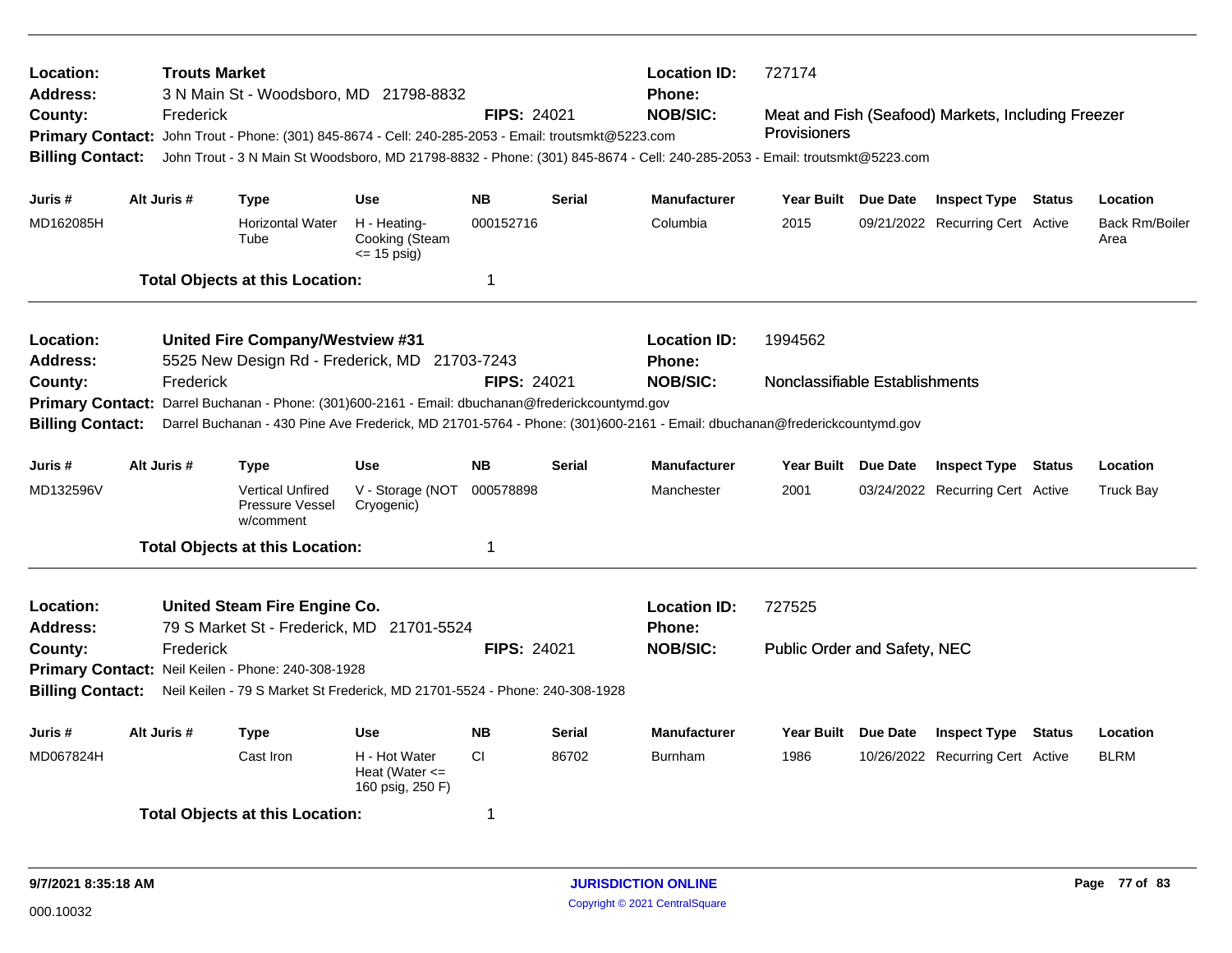| Location:<br><b>Address:</b><br>County:<br><b>Billing Contact:</b> |             | Frederick                           | US Pharmacopeia (Roberts Oxygen)                        | 7135 English Muffin Way - Frederick, MD 21704-8313                                                                                      | <b>FIPS: 24021</b> |               | <b>Location ID:</b><br>Phone:<br><b>NOB/SIC:</b>                                                                                                                                     | 3839669<br>301-881-0666 ext 6102<br><b>Biological Products, Except Diagnostic Substances</b><br>Primary Contact: Roberts Oxygen Company (MD) - Phone: 240-493-8405 - Cell: 301-252-0742 - Email: DFranovich@RobertsOxygen.com<br>Bulk Tank Service Dept. - PO Box 5507 Rockville, MD 20855-0507 - Phone: 240-493-8405 - Cell: 301-252-0742 - Email: DFranovich@RobertsOxygen.com |          |                                        |        |                              |
|--------------------------------------------------------------------|-------------|-------------------------------------|---------------------------------------------------------|-----------------------------------------------------------------------------------------------------------------------------------------|--------------------|---------------|--------------------------------------------------------------------------------------------------------------------------------------------------------------------------------------|----------------------------------------------------------------------------------------------------------------------------------------------------------------------------------------------------------------------------------------------------------------------------------------------------------------------------------------------------------------------------------|----------|----------------------------------------|--------|------------------------------|
| Juris #                                                            | Alt Juris # |                                     | <b>Type</b>                                             | <b>Use</b>                                                                                                                              | <b>NB</b>          | Serial        | <b>Manufacturer</b>                                                                                                                                                                  | Year Built                                                                                                                                                                                                                                                                                                                                                                       | Due Date | <b>Inspect Type Status</b>             |        | Location                     |
| MD159514V                                                          |             |                                     | <b>Vertical Unfired</b><br>Pressure Vessel<br>w/comment | V - Storage (NOT<br>Cryogenic)                                                                                                          | 000076621          |               | <b>CHART</b>                                                                                                                                                                         | 2016                                                                                                                                                                                                                                                                                                                                                                             |          | 11/09/2021 Recurring Cert Active       |        | <b>Outside Gated</b><br>Area |
|                                                                    |             |                                     | <b>Total Objects at this Location:</b>                  |                                                                                                                                         | -1                 |               |                                                                                                                                                                                      |                                                                                                                                                                                                                                                                                                                                                                                  |          |                                        |        |                              |
| Location:<br><b>Address:</b><br>County:<br><b>Billing Contact:</b> |             | <b>Valley Cleaners</b><br>Frederick |                                                         | 150 Walkers Village Way - Walkersville, MD 21793-8147<br>Primary Contact: MONICA KIM - Phone: 3018454225 - Email: andykim5@yahoo.com    | <b>FIPS: 24021</b> |               | <b>Location ID:</b><br>Phone:<br><b>NOB/SIC:</b><br>Andy/Vincent Kim - 150 Walkers Village Way Walkersville, MD 21793-8147 - Phone: 301-845-4225 - Cell: 240-994-6995                | 727805<br>301-845-4225                                                                                                                                                                                                                                                                                                                                                           |          | Power Laundries, Family and Commercial |        |                              |
| Juris #                                                            | Alt Juris # |                                     | <b>Type</b>                                             | Use                                                                                                                                     | <b>NB</b>          | Serial        | <b>Manufacturer</b>                                                                                                                                                                  | Year Built Due Date                                                                                                                                                                                                                                                                                                                                                              |          | <b>Inspect Type Status</b>             |        | Location                     |
| MD080918V                                                          |             |                                     | <b>Vertical Unfired</b><br>Pressure Vessel<br>w/comment | V - Storage (NOT<br>Cryogenic)                                                                                                          | 000377188          |               | Melben                                                                                                                                                                               | 1992                                                                                                                                                                                                                                                                                                                                                                             |          | 03/16/2023 Recurring Cert Active       |        | <b>B</b> irm                 |
| MD114048                                                           |             |                                     |                                                         | Vertical Fire Tube S - Power-Ironing<br>(Steam > 15 psig)                                                                               | 000089872          |               | Fulton                                                                                                                                                                               | 2001                                                                                                                                                                                                                                                                                                                                                                             |          | 03/28/2022 Recurring Cert Active       |        | <b>Boiler Rm</b>             |
|                                                                    |             |                                     | <b>Total Objects at this Location:</b>                  |                                                                                                                                         | $\overline{c}$     |               |                                                                                                                                                                                      |                                                                                                                                                                                                                                                                                                                                                                                  |          |                                        |        |                              |
| Location:<br><b>Address:</b><br>County:<br><b>Billing Contact:</b> |             | Frederick                           | <b>Wal-Mart Store - 2756</b>                            | 2421 Monocacy Blvd - Frederick, MD 21701-3275<br>Primary Contact: APTIM (MD) - Phone: 877-829-5505 - Email: walmartepmsupport@aptim.com | FIPS: 24021        |               | <b>Location ID:</b><br>Phone:<br><b>NOB/SIC:</b><br>Licensing Department - 8725 Rosehill Rd Ste 450 Lenexa, KS 66215-4611 - Phone: 877-829-5505 - Email: walmartepmsupport@aptim.com | 3758148<br>Miscellaneous Retail Stores, NEC                                                                                                                                                                                                                                                                                                                                      |          |                                        |        |                              |
| Juris #                                                            | Alt Juris # |                                     | Type                                                    | Use                                                                                                                                     | <b>NB</b>          | <b>Serial</b> | <b>Manufacturer</b>                                                                                                                                                                  | Year Built                                                                                                                                                                                                                                                                                                                                                                       | Due Date | <b>Inspect Type</b>                    | Status | Location                     |
| MD156966V                                                          |             |                                     | Pressure Vessel<br>w/comment                            | Horizontal Unfired V - Storage (NOT<br>Cryogenic)                                                                                       | 000047467          |               | Westermeyer Ind                                                                                                                                                                      | 2016                                                                                                                                                                                                                                                                                                                                                                             |          | 02/08/2023 Recurring Cert Active       |        | Roof                         |
| MD156967V                                                          |             |                                     | <b>Pressure Vessel</b>                                  | Horizontal Unfired V - Storage (NOT 000047468<br>Cryogenic)                                                                             |                    |               | Westermeyer Ind                                                                                                                                                                      | 2016                                                                                                                                                                                                                                                                                                                                                                             |          | 02/08/2023 Recurring Cert Active       |        | Roof                         |
| 9/7/2021 8:35:18 AM                                                |             |                                     |                                                         |                                                                                                                                         |                    |               | <b>JURISDICTION ONLINE</b>                                                                                                                                                           |                                                                                                                                                                                                                                                                                                                                                                                  |          |                                        |        | Page 78 of 83                |
| 000.10032                                                          |             |                                     |                                                         |                                                                                                                                         |                    |               | Copyright © 2021 CentralSquare                                                                                                                                                       |                                                                                                                                                                                                                                                                                                                                                                                  |          |                                        |        |                              |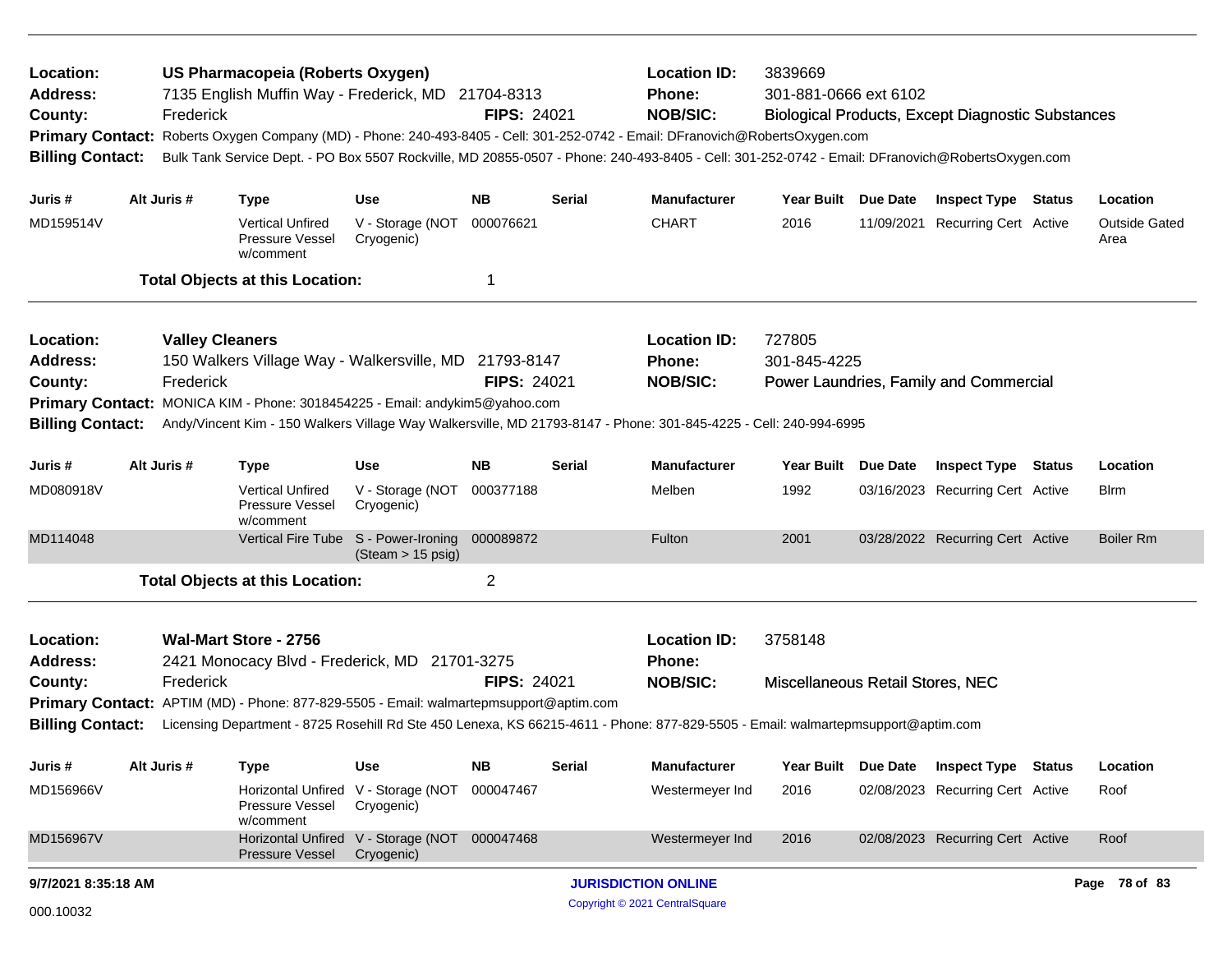| Juris #                      | Alt Juris #                            | <b>Type</b>                                                                            | <b>Use</b>                                                  | <b>NB</b>          | Serial        | <b>Manufacturer</b>                                                                                                                                              | Year Built Due Date              |                 | <b>Inspect Type</b>              | Status | Location      |
|------------------------------|----------------------------------------|----------------------------------------------------------------------------------------|-------------------------------------------------------------|--------------------|---------------|------------------------------------------------------------------------------------------------------------------------------------------------------------------|----------------------------------|-----------------|----------------------------------|--------|---------------|
| MD156968V                    |                                        | w/comment<br>Pressure Vessel<br>w/comment                                              | Horizontal Unfired V - Storage (NOT<br>Cryogenic)           | 000573622          |               | Morganton                                                                                                                                                        | 2016                             |                 | 02/08/2023 Recurring Cert Active |        | Tire Shop     |
|                              |                                        | <b>Total Objects at this Location:</b>                                                 |                                                             | 3                  |               |                                                                                                                                                                  |                                  |                 |                                  |        |               |
| Location:                    |                                        | <b>Wal-Mart Store 2233</b>                                                             |                                                             |                    |               | <b>Location ID:</b>                                                                                                                                              | 728296                           |                 |                                  |        |               |
| <b>Address:</b>              |                                        | 7400 Guilford Dr - Frederick, MD 21704-5183                                            |                                                             |                    |               | <b>Phone:</b>                                                                                                                                                    |                                  |                 |                                  |        |               |
| County:                      | Frederick                              |                                                                                        |                                                             | <b>FIPS: 24021</b> |               | <b>NOB/SIC:</b>                                                                                                                                                  | <b>Variety Stores</b>            |                 |                                  |        |               |
|                              |                                        | Primary Contact: APTIM (MD) - Phone: 877-829-5505 - Email: walmartepmsupport@aptim.com |                                                             |                    |               |                                                                                                                                                                  |                                  |                 |                                  |        |               |
| <b>Billing Contact:</b>      |                                        |                                                                                        |                                                             |                    |               | Licensing Department - 8725 Rosehill Rd Ste 450 Lenexa, KS 66215-4611 - Phone: 877-829-5505 - Email: walmartepmsupport@aptim.com                                 |                                  |                 |                                  |        |               |
| Juris #                      | Alt Juris #                            | <b>Type</b>                                                                            | <b>Use</b>                                                  | <b>NB</b>          | Serial        | <b>Manufacturer</b>                                                                                                                                              | <b>Year Built</b>                | Due Date        | <b>Inspect Type Status</b>       |        | Location      |
| MD131518V                    |                                        | <b>Vertical Unfired</b><br>Pressure Vessel<br>w/comment                                | V - Storage (NOT<br>Cryogenic)                              | 000492002          |               | Manchester                                                                                                                                                       | 2005                             |                 | 03/30/2023 Recurring Cert Active |        | Store Room    |
| MD141470V                    |                                        | <b>Pressure Vessel</b><br>w/comment                                                    | Horizontal Unfired V - Storage (NOT 000064213<br>Cryogenic) |                    |               | Standard                                                                                                                                                         | 2005                             |                 | 03/30/2023 Recurring Cert Active |        | Motor Room    |
| MD141471V                    |                                        | Pressure Vessel<br>w/comment                                                           | Horizontal Unfired V - Storage (NOT 000064214<br>Cryogenic) |                    |               | Standard                                                                                                                                                         | 2005                             |                 | 03/30/2023 Recurring Cert Active |        | Motor Room    |
| MD141472V                    |                                        | Pressure Vessel<br>w/comment                                                           | Horizontal Unfired V - Storage (NOT<br>Cryogenic)           | 000064468          |               | Standard                                                                                                                                                         | 2005                             |                 | 03/30/2023 Recurring Cert Active |        | Motor Room    |
| MD141473V                    |                                        | Pressure Vessel<br>w/comment                                                           | Horizontal Unfired V - Storage (NOT<br>Cryogenic)           | 000064458          |               | Standard                                                                                                                                                         | 2005                             |                 | 03/30/2023 Recurring Cert Active |        | Motor Room    |
|                              |                                        | <b>Total Objects at this Location:</b>                                                 |                                                             | 5                  |               |                                                                                                                                                                  |                                  |                 |                                  |        |               |
| Location:<br><b>Address:</b> |                                        | <b>Wawa - 8505 (Roberts)</b><br>5440 Urbana Pike - Frederick, MD 21704-7332            |                                                             |                    |               | <b>Location ID:</b><br><b>Phone:</b>                                                                                                                             | 3898854                          |                 |                                  |        |               |
| County:                      | Frederick                              |                                                                                        |                                                             | <b>FIPS: 24021</b> |               | <b>NOB/SIC:</b>                                                                                                                                                  | <b>Gasoline Service Stations</b> |                 |                                  |        |               |
|                              | Primary Contact: Wawa - 8505 (Roberts) |                                                                                        |                                                             |                    |               |                                                                                                                                                                  |                                  |                 |                                  |        |               |
|                              |                                        |                                                                                        |                                                             |                    |               | Billing Contact: Bulk Tank Service Dept. - PO Box 5507 Rockville, MD 20855-0507 - Phone: 240-493-8405 - Cell: 301-252-0742 - Email: DFranovich@RobertsOxygen.com |                                  |                 |                                  |        |               |
| Juris #                      | Alt Juris #                            | <b>Type</b>                                                                            | Use                                                         | <b>NB</b>          | <b>Serial</b> | Manufacturer                                                                                                                                                     | <b>Year Built</b>                | <b>Due Date</b> | <b>Inspect Type Status</b>       |        | Location      |
| MD161539V                    |                                        | <b>Vertical Unfired</b><br>Pressure Vessel<br>w/comment                                | V - Storage (NOT 000290362<br>Cryogenic)                    |                    |               | <b>CHART</b>                                                                                                                                                     | 2016                             |                 | 08/05/2022 Recurring Cert Active |        | Outside       |
| 9/7/2021 8:35:18 AM          |                                        |                                                                                        |                                                             |                    |               | <b>JURISDICTION ONLINE</b>                                                                                                                                       |                                  |                 |                                  |        | Page 79 of 83 |
| 000.10032                    |                                        |                                                                                        |                                                             |                    |               | Copyright © 2021 CentralSquare                                                                                                                                   |                                  |                 |                                  |        |               |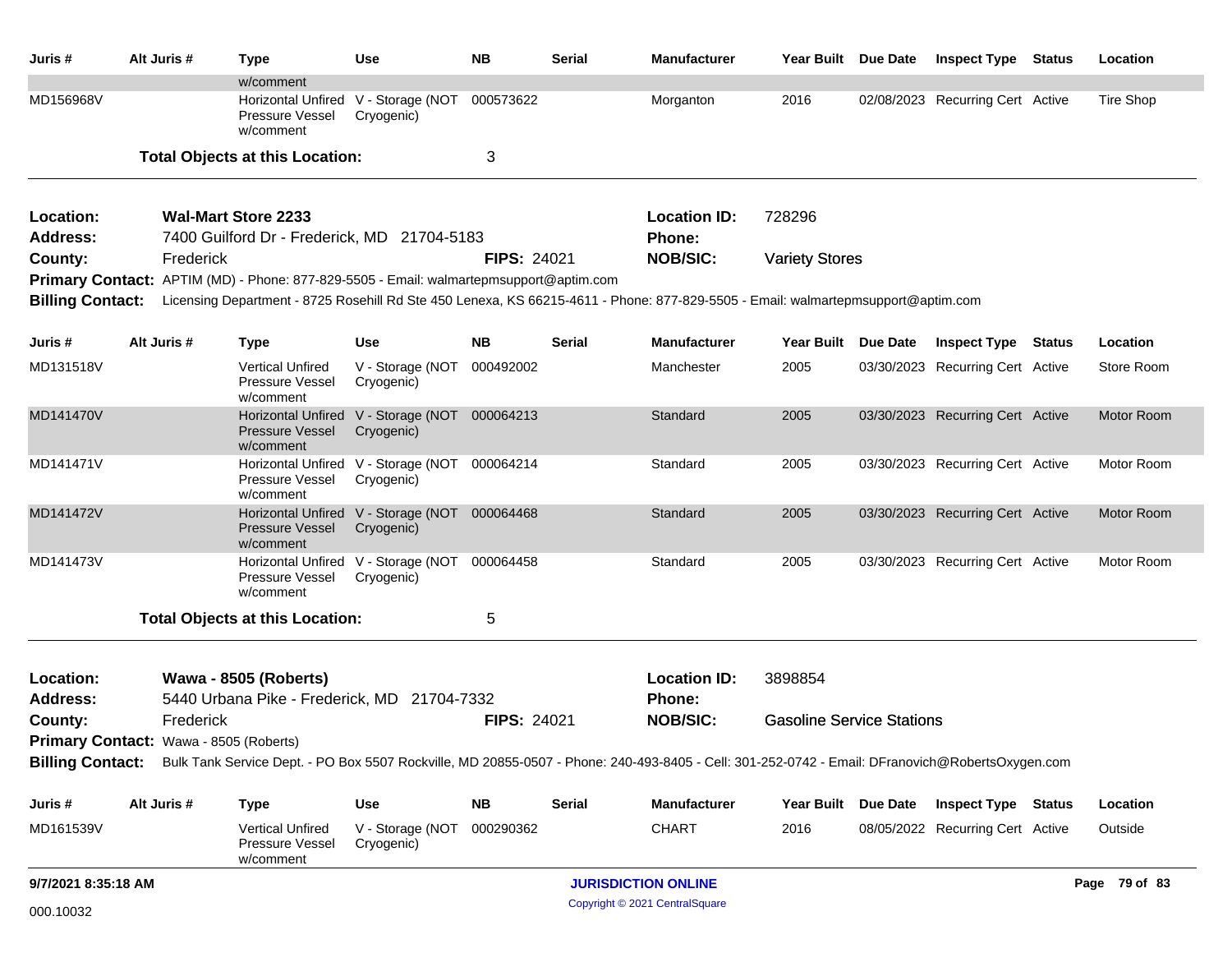| Juris #                                |             | Alt Juris #            | <b>Type</b>                                                                                                                                     | <b>Use</b>                                              | <b>NB</b>          | <b>Serial</b> | Manufacturer                         |                                         | Year Built Due Date | <b>Inspect Type Status</b>       | Location                  |
|----------------------------------------|-------------|------------------------|-------------------------------------------------------------------------------------------------------------------------------------------------|---------------------------------------------------------|--------------------|---------------|--------------------------------------|-----------------------------------------|---------------------|----------------------------------|---------------------------|
|                                        |             |                        | <b>Total Objects at this Location:</b>                                                                                                          |                                                         | 1                  |               |                                      |                                         |                     |                                  |                           |
| Location:<br>Address:                  |             |                        | Wawa - 8513 (Roberts)<br>1001 W Patrick St - Frederick, MD 21702-3903                                                                           |                                                         |                    |               | <b>Location ID:</b><br><b>Phone:</b> | 3898853                                 |                     |                                  |                           |
| County:                                |             | Frederick              |                                                                                                                                                 |                                                         | <b>FIPS: 24021</b> |               | <b>NOB/SIC:</b>                      | <b>Gasoline Service Stations</b>        |                     |                                  |                           |
| Primary Contact: Wawa - 8513 (Roberts) |             |                        |                                                                                                                                                 |                                                         |                    |               |                                      |                                         |                     |                                  |                           |
| <b>Billing Contact:</b>                |             |                        | Bulk Tank Service Dept. - PO Box 5507 Rockville, MD 20855-0507 - Phone: 240-493-8405 - Cell: 301-252-0742 - Email: DFranovich@RobertsOxygen.com |                                                         |                    |               |                                      |                                         |                     |                                  |                           |
| Juris #                                | Alt Juris # |                        | <b>Type</b>                                                                                                                                     | Use                                                     | <b>NB</b>          | <b>Serial</b> | <b>Manufacturer</b>                  | Year Built Due Date                     |                     | <b>Inspect Type Status</b>       | Location                  |
| MD161552V                              |             |                        | <b>Vertical Unfired</b><br>Pressure Vessel<br>w/comment                                                                                         | V - Storage (NOT<br>Cryogenic)                          | 000290362          |               | <b>CHART</b>                         | 2016                                    |                     | 08/05/2022 Recurring Cert Active | Outside/Dumpste<br>r Area |
|                                        |             |                        | <b>Total Objects at this Location:</b>                                                                                                          |                                                         | 1                  |               |                                      |                                         |                     |                                  |                           |
| Location:                              |             | <b>Way Station Inc</b> |                                                                                                                                                 |                                                         |                    |               | <b>Location ID:</b>                  | 1224298                                 |                     |                                  |                           |
| <b>Address:</b>                        |             |                        | 7 W 3rd St - Frederick, MD 21701-5349                                                                                                           |                                                         |                    |               | Phone:                               | 301-662-0099 ext 3550                   |                     |                                  |                           |
| County:                                |             | Frederick              |                                                                                                                                                 |                                                         | <b>FIPS: 24021</b> |               | <b>NOB/SIC:</b>                      | <b>Operators of Apartment Buildings</b> |                     |                                  |                           |
|                                        |             |                        | Primary Contact: Kevin Lunsford - Phone: 301-676-3498                                                                                           |                                                         |                    |               |                                      |                                         |                     |                                  |                           |
| <b>Billing Contact:</b>                |             |                        | Lisa Higgins - PO Box 3826 Frederick, MD 21705-3826 - Phone: 301-662-0099 x 3553 - Email: Ihiggins@waystationinc.org                            |                                                         |                    |               |                                      |                                         |                     |                                  |                           |
| Juris #                                |             | Alt Juris #            | <b>Type</b>                                                                                                                                     | Use                                                     | <b>NB</b>          | <b>Serial</b> | <b>Manufacturer</b>                  | Year Built Due Date                     |                     | <b>Inspect Type Status</b>       | Location                  |
| MD148701H                              |             |                        | Cast Iron                                                                                                                                       | H - Hot Water<br>Heat (Water $\leq$<br>160 psig, 250 F) | CI.                |               | Solaia                               | 2013                                    |                     | 02/02/2022 Recurring Cert Active | <b>Basement</b>           |
|                                        |             |                        | <b>Total Objects at this Location:</b>                                                                                                          |                                                         | 1                  |               |                                      |                                         |                     |                                  |                           |
| Location:                              |             |                        | Way Station, Inc.                                                                                                                               |                                                         |                    |               | <b>Location ID:</b>                  | 728588                                  |                     |                                  |                           |
| Address:                               |             |                        | 230 W Patrick St - Frederick, MD 21701-6945                                                                                                     |                                                         |                    |               | <b>Phone:</b>                        | 301-662-0099 x3550                      |                     |                                  |                           |
| County:                                |             | Frederick              |                                                                                                                                                 |                                                         | <b>FIPS: 24021</b> |               | <b>NOB/SIC:</b>                      | <b>Health services</b>                  |                     |                                  |                           |
|                                        |             |                        | Primary Contact: Kevin Lunsford - Phone: 301-676-3498                                                                                           |                                                         |                    |               |                                      |                                         |                     |                                  |                           |
|                                        |             |                        | Billing Contact: Lisa Higgins - PO Box 3826 Frederick, MD 21705-3826 - Phone: 301-662-0099 x 3553 - Email: Ihiggins@waystationinc.org           |                                                         |                    |               |                                      |                                         |                     |                                  |                           |
| Juris #                                | Alt Juris # |                        | Type                                                                                                                                            | <b>Use</b>                                              | <b>NB</b>          | <b>Serial</b> | Manufacturer                         | Year Built Due Date                     |                     | <b>Inspect Type Status</b>       | Location                  |
| MD082523H                              |             |                        | Cast Iron                                                                                                                                       | H - Hot Water<br>Heat (Water $\leq$                     | CI                 | CP1888177     | Weil-McLain                          | 1991                                    |                     | 02/02/2022 Recurring Cert Active | <b>Boiler Room</b>        |
| 9/7/2021 8:35:18 AM                    |             |                        |                                                                                                                                                 |                                                         |                    |               | <b>JURISDICTION ONLINE</b>           |                                         |                     |                                  | Page 80 of 83             |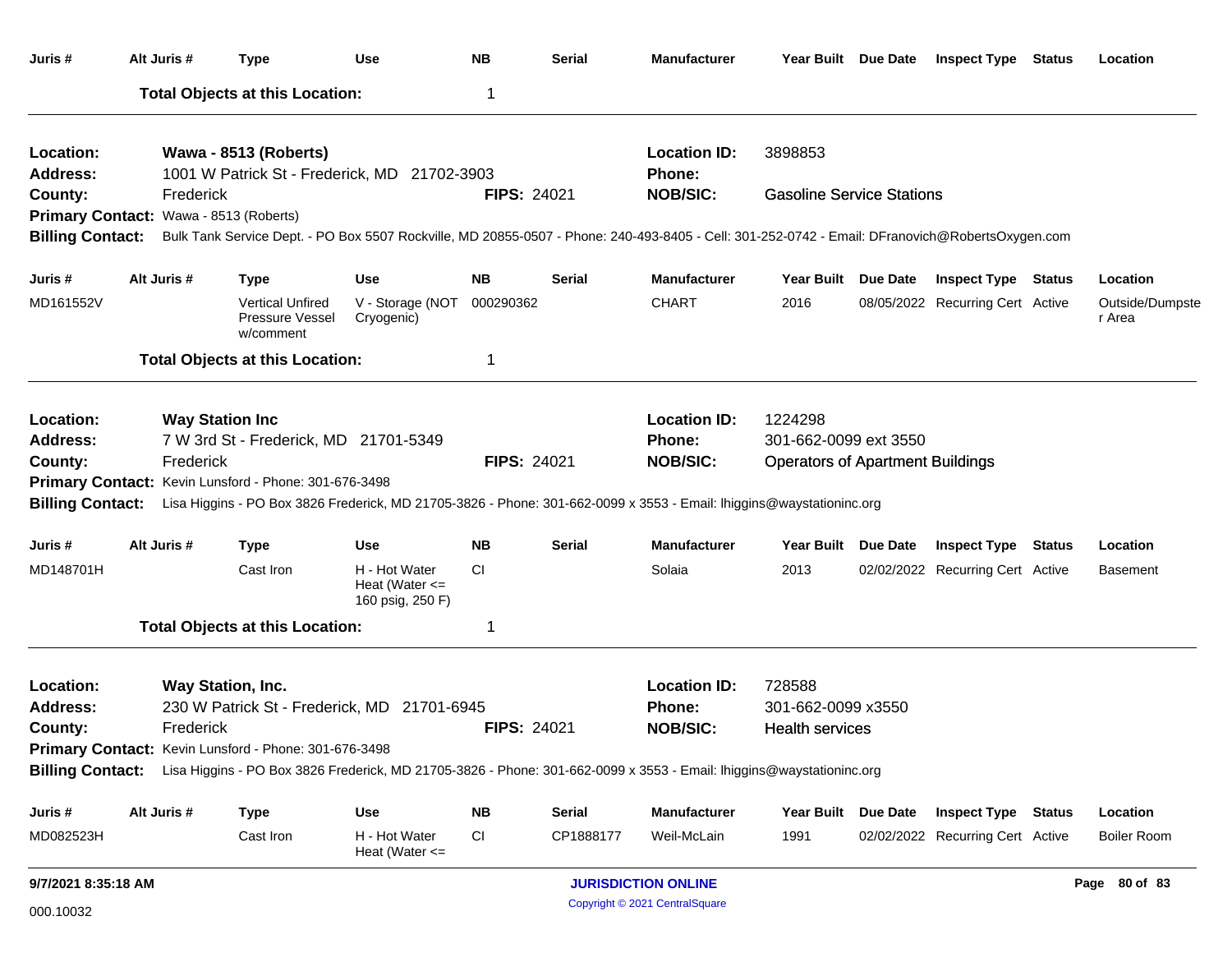| Juris#                           | Alt Juris # | <b>Type</b>                                                                                                     | <b>Use</b><br>160 psig, 250 F)                          | <b>NB</b>      | <b>Serial</b> | <b>Manufacturer</b>                              | Year Built Due Date    |                 | <b>Inspect Type Status</b>           |               | Location                       |
|----------------------------------|-------------|-----------------------------------------------------------------------------------------------------------------|---------------------------------------------------------|----------------|---------------|--------------------------------------------------|------------------------|-----------------|--------------------------------------|---------------|--------------------------------|
| MD082524H                        |             | Cast Iron                                                                                                       | H - Hot Water<br>Heat (Water $\leq$<br>160 psig, 250 F) | CI             | CP1878174     | Weil-McLain                                      | 1991                   |                 | 02/02/2022 Recurring Cert Active     |               | <b>Boiler Room</b>             |
| MD082850H                        |             | Cast Iron                                                                                                       | H - Hot Water<br>Heat (Water $\leq$<br>160 psig, 250 F) | <b>CI</b>      | 3             | Weil-McLain                                      | 1991                   |                 | 02/02/2022 Recurring Cert Active     |               | <b>Boiler Room</b>             |
| MD082851H                        |             | Cast Iron                                                                                                       | H - Hot Water<br>Heat (Water $\leq$<br>160 psig, 250 F) | CI.            | CP3822977     | Weil-McLain                                      | 1991                   |                 | 02/02/2022 Recurring Cert Active     |               | <b>Boiler Room</b>             |
|                                  |             | <b>Total Objects at this Location:</b>                                                                          |                                                         | 4              |               |                                                  |                        |                 |                                      |               |                                |
| Location:<br><b>Address:</b>     |             | <b>Westridge Cleaners</b>                                                                                       |                                                         |                |               | <b>Location ID:</b>                              | 728886<br>301-695-2651 |                 |                                      |               |                                |
| County:                          | Frederick   | 1061 W Patrick St - Frederick, MD 21702-3903                                                                    |                                                         | FIPS: 24021    |               | <b>Phone:</b><br><b>NOB/SIC:</b>                 |                        |                 | Miscellaneous Personal Services, NEC |               |                                |
|                                  |             | Primary Contact: Seong W. Kim - Phone: 301-695-2651 - Email: seongwhankim@Gmail.com                             |                                                         |                |               |                                                  |                        |                 |                                      |               |                                |
| <b>Billing Contact:</b>          |             | Seong W. Kim - 1061 W Patrick St Frederick, MD 21702-3903 - Phone: 301-695-2651 - Email: seongwhankim@Gmail.com |                                                         |                |               |                                                  |                        |                 |                                      |               |                                |
| Juris #                          | Alt Juris # | <b>Type</b>                                                                                                     | <b>Use</b>                                              | <b>NB</b>      | <b>Serial</b> | <b>Manufacturer</b>                              | Year Built Due Date    |                 | <b>Inspect Type Status</b>           |               | Location                       |
| MD013086V                        | -1          | <b>Horizontal Unfired</b><br><b>Pressure Vessel</b><br>w/comment                                                | O - Other (PV<br>Use) w/comment                         | 000137966 1    |               | Melben                                           | 1986                   |                 | 04/24/2021 Recurring Cert Active     |               | <b>BOILER ROOM</b>             |
| MD126049                         |             | <b>Vertical Fire Tube</b>                                                                                       | O - Other (Blr<br>Use) w/comment                        | 000104085      |               | <b>Fulton</b>                                    | 2007                   | 04/22/2021      | <b>Recurring Cert Active</b>         |               | <b>BLRM</b>                    |
|                                  |             | <b>Total Objects at this Location:</b>                                                                          |                                                         | $\overline{2}$ |               |                                                  |                        |                 |                                      |               |                                |
| Location:<br>Address:<br>County: | Frederick   | <b>Westview Court Condominiums</b><br>2 E Patrick St - Frederick, MD 21701-5628                                 |                                                         | FIPS: 24021    |               | <b>Location ID:</b><br>Phone:<br><b>NOB/SIC:</b> | 3758476                |                 |                                      |               |                                |
|                                  |             | Primary Contact: Randall Pearre - Phone: 410-916-4049                                                           |                                                         |                |               |                                                  |                        |                 |                                      |               |                                |
| <b>Billing Contact:</b>          |             | Randall Pearre - 2 E Patrick St Frederick, MD 21701-5628 - Phone: 410-916-4049                                  |                                                         |                |               |                                                  |                        |                 |                                      |               |                                |
| Juris #                          | Alt Juris # | <b>Type</b>                                                                                                     | Use                                                     | <b>NB</b>      | <b>Serial</b> | <b>Manufacturer</b>                              | <b>Year Built</b>      | <b>Due Date</b> | <b>Inspect Type</b>                  | <b>Status</b> | Location                       |
| MD157464H                        |             | Cast Iron                                                                                                       | H - Hot Water<br>Heat (Water $\leq$<br>160 psig, 250 F) | <b>CI</b>      |               | Weil-McLain                                      | 2002                   |                 | 02/12/2023 Recurring Cert Active     |               | <b>Basement Boiler</b><br>Room |
|                                  |             | <b>Total Objects at this Location:</b>                                                                          |                                                         | 1              |               |                                                  |                        |                 |                                      |               |                                |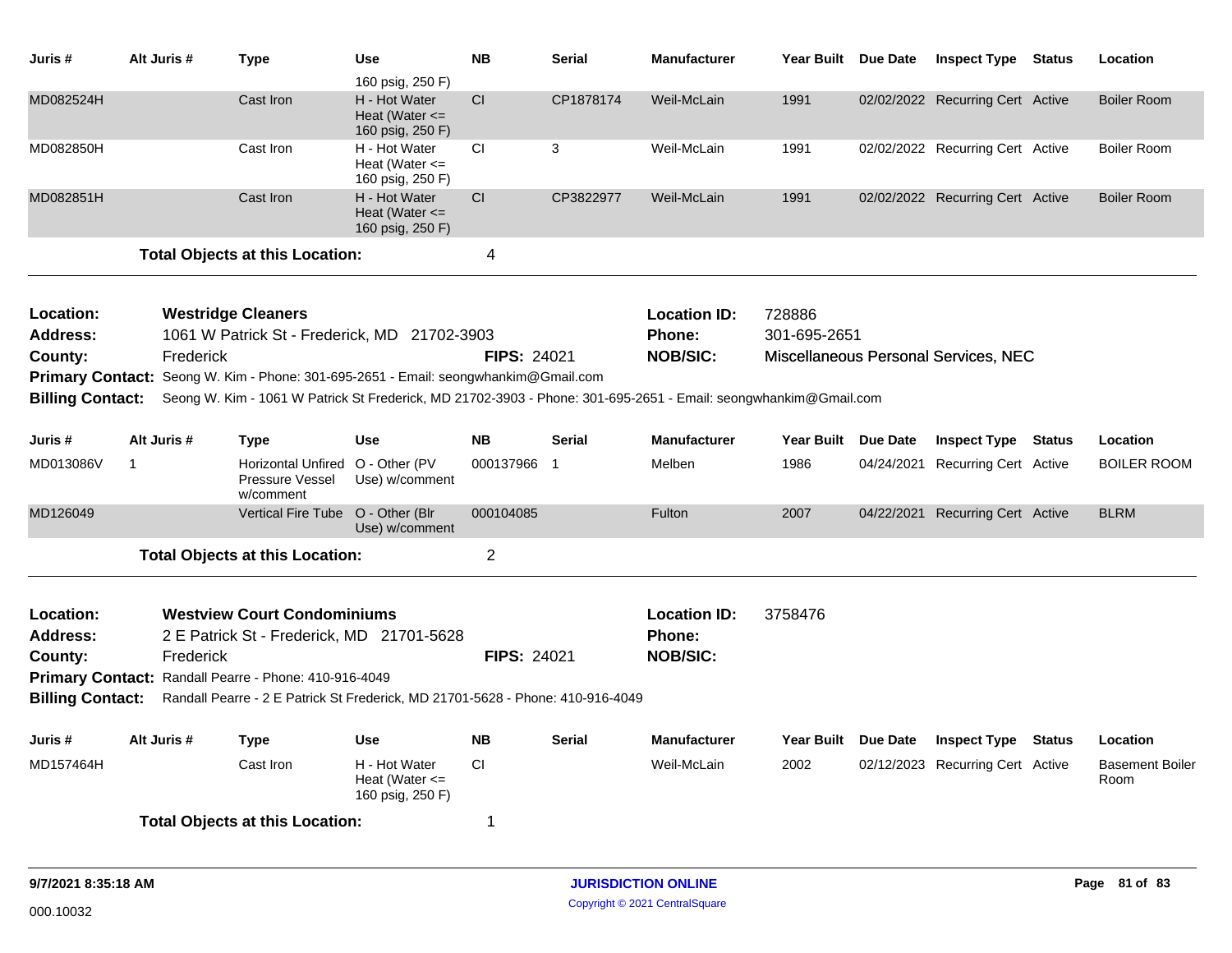| Location:<br><b>Address:</b><br>County:<br><b>Billing Contact:</b>          | <b>Wheel Base, Inc.</b><br>Frederick | 229 N Market St - Frederick, MD 21701-5334<br>Primary Contact: Tom Pepoerone - Phone: 301-663-9288 - Email: tompeperone@wheelbasebikes.com |                                                         | <b>FIPS: 24021</b> |           | <b>Location ID:</b><br>Phone:<br><b>NOB/SIC:</b> | 735181<br>301-663-9288<br>Motorcycles, Bicycles, and Parts<br>Tom Pepoerone - 229 N Market St Frederick, MD 21701-5334 - Phone: 301-663-9288 - Email: tompeperone@wheelbasebikes.com |  |                                                  |  |                  |
|-----------------------------------------------------------------------------|--------------------------------------|--------------------------------------------------------------------------------------------------------------------------------------------|---------------------------------------------------------|--------------------|-----------|--------------------------------------------------|--------------------------------------------------------------------------------------------------------------------------------------------------------------------------------------|--|--------------------------------------------------|--|------------------|
| Juris #                                                                     | Alt Juris #                          | <b>Type</b>                                                                                                                                | <b>Use</b>                                              | NB.                | Serial    | <b>Manufacturer</b>                              | Year Built Due Date                                                                                                                                                                  |  | <b>Inspect Type Status</b>                       |  | Location         |
| MD115902H                                                                   |                                      | Cast Iron                                                                                                                                  | H - Steam Heat<br>(Steam $\le$ 15<br>psig)              | <b>CI</b>          | CP4424030 | Weil-McLain                                      | 2002                                                                                                                                                                                 |  | 07/05/2022 Recurring Cert Active                 |  | <b>Basement</b>  |
|                                                                             |                                      | <b>Total Objects at this Location:</b>                                                                                                     |                                                         | 1                  |           |                                                  |                                                                                                                                                                                      |  |                                                  |  |                  |
| Location:<br><b>Address:</b>                                                |                                      | <b>Woodsboro Auto Sales</b><br>5 Council Drive - Woodsboro, MD 21798-8538                                                                  |                                                         |                    |           | <b>Location ID:</b><br><b>Phone:</b>             | 729497                                                                                                                                                                               |  |                                                  |  |                  |
| County:<br>Primary Contact: Woodsboro Auto Sales<br><b>Billing Contact:</b> | Frederick                            |                                                                                                                                            |                                                         | <b>FIPS: 24021</b> |           | <b>NOB/SIC:</b>                                  | Motor Vehicle Dealers (New and Used)                                                                                                                                                 |  |                                                  |  |                  |
| Juris #                                                                     | Alt Juris #                          | <b>Type</b>                                                                                                                                | <b>Use</b>                                              | <b>NB</b>          | Serial    | <b>Manufacturer</b>                              | Year Built Due Date                                                                                                                                                                  |  | <b>Inspect Type Status</b>                       |  | Location         |
| MD109752V                                                                   |                                      | Pressure Vessel<br>w/comment                                                                                                               | Horizontal Unfired V - Storage (NOT<br>Cryogenic)       | 000506965          |           | <b>Buckeye</b>                                   | 1984                                                                                                                                                                                 |  | 10/19/2021 Recurring Cert Active                 |  | <b>OSTD SHED</b> |
|                                                                             |                                      | <b>Total Objects at this Location:</b>                                                                                                     |                                                         | 1                  |           |                                                  |                                                                                                                                                                                      |  |                                                  |  |                  |
| Location:<br>Address:                                                       |                                      | <b>XLR8 Diesel Trucks</b><br>4 Council Dr - Woodsboro, MD 21798-8539                                                                       |                                                         |                    |           | <b>Location ID:</b><br><b>Phone:</b>             | 709551<br>301-845-4188                                                                                                                                                               |  |                                                  |  |                  |
| County:<br>Primary Contact: XLR8 Diesel Trucks                              | Frederick                            |                                                                                                                                            |                                                         | <b>FIPS: 24021</b> |           | <b>NOB/SIC:</b>                                  |                                                                                                                                                                                      |  | Automotive dealers and gasoline service stations |  |                  |
|                                                                             |                                      | Billing Contact: Rebecca Kent - 4 Council Dr Woodsboro, MD 21798-8539 - Phone: 301-845-2224 - Email: admin@xlr8dieseltrucks.com            |                                                         |                    |           |                                                  |                                                                                                                                                                                      |  |                                                  |  |                  |
| Juris #                                                                     | Alt Juris #                          | Type                                                                                                                                       | Use                                                     | NB.                | Serial    | Manufacturer                                     |                                                                                                                                                                                      |  | Year Built Due Date Inspect Type Status          |  | Location         |
| MD130734H                                                                   |                                      | Cast Iron                                                                                                                                  | H - Hot Water<br>Heat (Water $\leq$<br>160 psig, 250 F) | <b>CI</b>          |           | Dunkirk                                          | 2006                                                                                                                                                                                 |  | 02/20/2023 Recurring Cert Active                 |  | Shop             |
| MD138494V                                                                   |                                      | <b>Horizontal Unfired</b><br><b>Pressure Vessel</b><br>w/comment                                                                           | V - Storage (NOT 000029887<br>Cryogenic)                |                    |           | Melben                                           | 1976                                                                                                                                                                                 |  | 02/20/2023 Recurring Cert Active                 |  | <b>SHED</b>      |
| 9/7/2021 8:35:18 AM                                                         |                                      |                                                                                                                                            |                                                         |                    |           | <b>JURISDICTION ONLINE</b>                       |                                                                                                                                                                                      |  |                                                  |  | Page 82 of 83    |